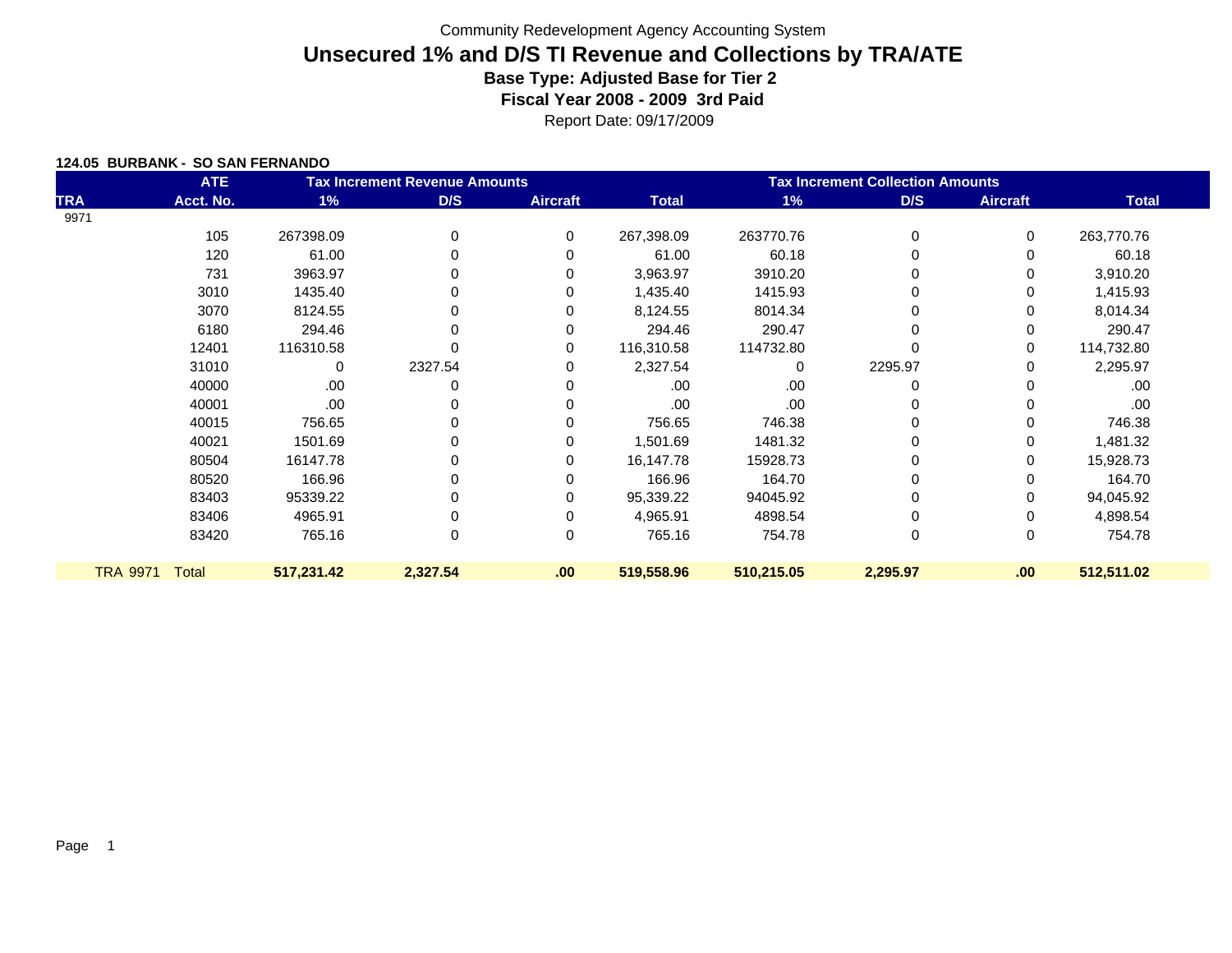|  | 125.08 CARSON - MERGER RP #2 & #3 |
|--|-----------------------------------|
|  |                                   |

|                 | <b>ATE</b>   | <b>Tax Increment Revenue Amounts</b> |             |                 | <b>Tax Increment Collection Amounts</b> |            |          |                 |              |  |
|-----------------|--------------|--------------------------------------|-------------|-----------------|-----------------------------------------|------------|----------|-----------------|--------------|--|
| <b>TRA</b>      | Acct. No.    | 1%                                   | D/S         | <b>Aircraft</b> | <b>Total</b>                            | 1%         | D/S      | <b>Aircraft</b> | <b>Total</b> |  |
| 5997            |              |                                      |             |                 |                                         |            |          |                 |              |  |
|                 | 105          | 220231.94                            | 0           | 0               | 220,231.94                              | 220231.94  | 0        | 0               | 220,231.94   |  |
|                 | 120          | 57.89                                | $\Omega$    | $\Omega$        | 57.89                                   | 57.89      | 0        | 0               | 57.89        |  |
|                 | 301          | 14803.20                             | 0           | 0               | 14,803.20                               | 14803.20   | 0        | 0               | 14,803.20    |  |
|                 | 730          | 58887.42                             | 0           | 0               | 58,887.42                               | 58887.42   | 0        | 0               | 58,887.42    |  |
|                 | 731          | 3807.98                              | 0           | 0               | 3,807.98                                | 3807.98    |          | 0               | 3,807.98     |  |
|                 | 3010         | 1362.22                              | 0           | 0               | 1,362.22                                | 1362.22    | 0        | 0               | 1,362.22     |  |
|                 | 3070         | 7710.35                              | 0           | 0               | 7,710.35                                | 7710.35    | 0        | 0               | 7,710.35     |  |
|                 | 6180         | 279.65                               | 0           | 0               | 279.65                                  | 279.65     | 0        | 0               | 279.65       |  |
|                 | 6630         | 6582.68                              | $\Omega$    | 0               | 6,582.68                                | 6582.68    | 0        | 0               | 6,582.68     |  |
|                 | 12501        | 33627.43                             |             | 0               | 33,627.43                               | 33627.43   | 0        | 0               | 33,627.43    |  |
|                 | 32005        | 0                                    | 2161.76     | 0               | 2,161.76                                | $\Omega$   | 2161.76  | 0               | 2,161.76     |  |
|                 | 35090        | 95.08                                | 0           | 0               | 95.08                                   | 95.08      | 0        | 0               | 95.08        |  |
|                 | 40000        | .00.                                 | 0           | 0               | .00                                     | .00        | 0        | 0               | .00.         |  |
|                 | 40001        | .00.                                 | 0           | 0               | .00                                     | .00        | 0        | 0               | .00          |  |
|                 | 40015        | 718.07                               | 0           | 0               | 718.07                                  | 718.07     | 0        | 0               | 718.07       |  |
|                 | 40021        | 1425.13                              | 0           | 0               | 1,425.13                                | 1425.13    | 0        | 0               | 1,425.13     |  |
|                 | 80504        | 15324.54                             | $\Omega$    | 0               | 15,324.54                               | 15324.54   | 0        | 0               | 15,324.54    |  |
|                 | 80520        | 158.45                               | 0           | 0               | 158.45                                  | 158.45     | 0        | 0               | 158.45       |  |
|                 | 88703        | 112825.90                            | 19.22       | 0               | 112,845.12                              | 112825.90  | 19.22    | 0               | 112,845.12   |  |
|                 | 88706        | 6.28                                 | 0           | $\Omega$        | 6.28                                    | 6.28       | 0        | 0               | 6.28         |  |
|                 | 88707        | 636.38                               | 0           | 0               | 636.38                                  | 636.38     | 0        | 0               | 636.38       |  |
|                 | 88720        | 1851.29                              | $\mathbf 0$ | 0               | 1,851.29                                | 1851.29    | 0        | 0               | 1,851.29     |  |
| <b>TRA 5997</b> | <b>Total</b> | 480,391.88                           | 2,180.98    | .00             | 482,572.86                              | 480,391.88 | 2,180.98 | .00             | 482,572.86   |  |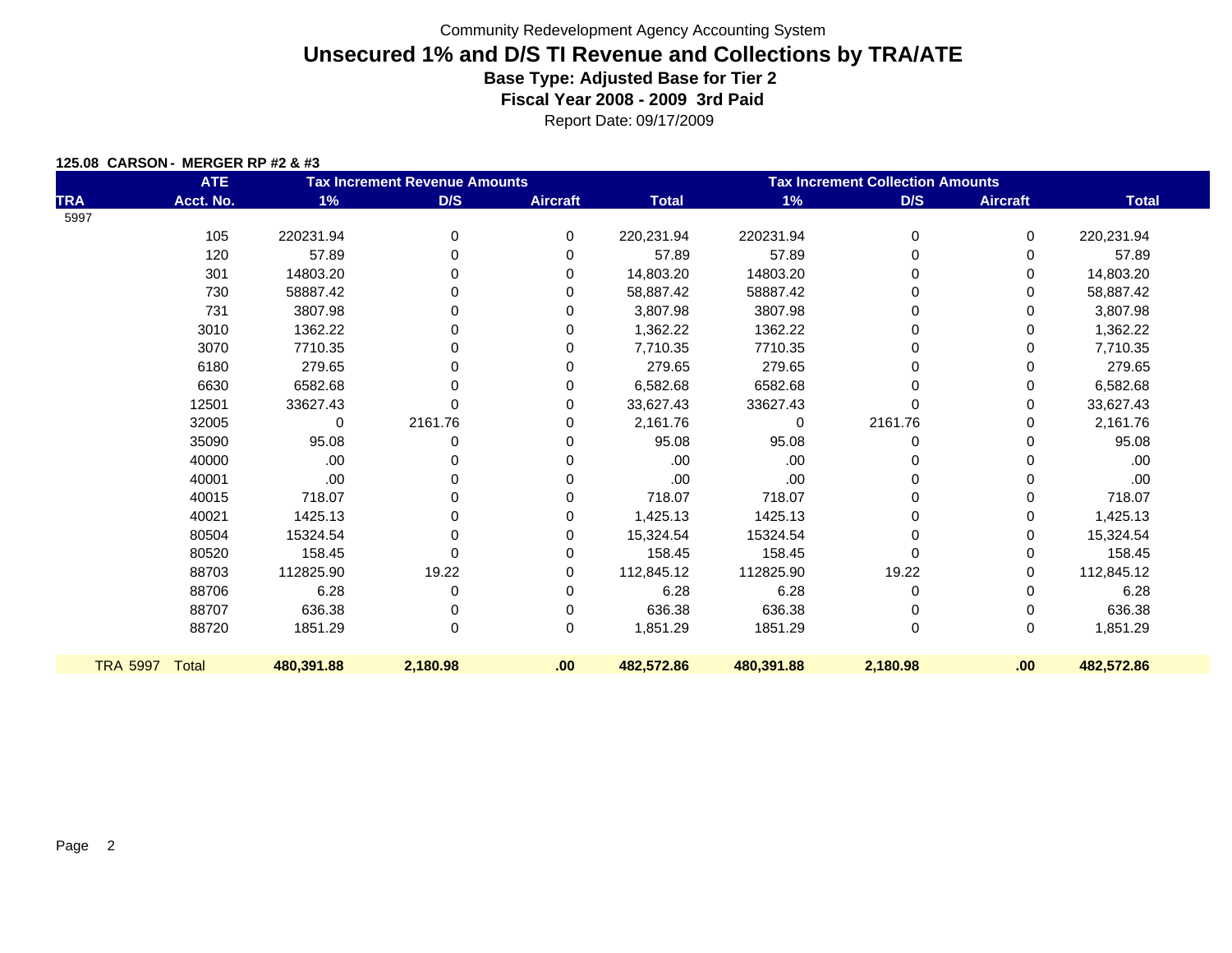|  |  | 125.08 CARSON - MERGER RP #2 & #3 |
|--|--|-----------------------------------|
|  |  |                                   |

|                 | <b>ATE</b> | <b>Tax Increment Revenue Amounts</b> |             |                 | <b>Tax Increment Collection Amounts</b> |      |           |                 |              |
|-----------------|------------|--------------------------------------|-------------|-----------------|-----------------------------------------|------|-----------|-----------------|--------------|
| <b>TRA</b>      | Acct. No.  | $1\%$                                | D/S         | <b>Aircraft</b> | <b>Total</b>                            | 1%   | D/S       | <b>Aircraft</b> | <b>Total</b> |
| 5998            |            |                                      |             |                 |                                         |      |           |                 |              |
|                 | 105        | 4.20                                 | $\pmb{0}$   | $\mathbf 0$     | 4.20                                    | 4.16 | $\,0\,$   | 0               | 4.16         |
|                 | 120        | .00                                  | 0           | 0               | .00                                     | .00  | $\pmb{0}$ | 0               | .00.         |
|                 | 301        | .28                                  | 0           | 0               | .28                                     | .27  | 0         | 0               | .27          |
|                 | 730        | 1.68                                 | 0           | 0               | 1.68                                    | 1.67 | 0         | 0               | 1.67         |
|                 | 731        | .06                                  | 0           | $\Omega$        | .06                                     | .06  | 0         | 0               | .06          |
|                 | 1956       | .21                                  | O           | ∩               | .21                                     | .21  | 0         | 0               | .21          |
|                 | 3010       | .02                                  | 0           | 0               | .02                                     | .02  | 0         | 0               | .02          |
|                 | 3070       | .14                                  | 0           | $\Omega$        | .14                                     | .14  | 0         | 0               | .14          |
|                 | 6180       | .00                                  | 0           | ∩               | .00                                     | .00  | 0         | 0               | .00.         |
|                 | 6630       | .12                                  | 0           | 0               | .12                                     | .12  | 0         | 0               | .12          |
|                 | 12501      | .69                                  | 0           | 0               | .69                                     | .68  | $\,0\,$   | 0               | .68          |
|                 | 32005      | 0                                    | .04         | $\Omega$        | .04                                     | 0    | .04       | 0               | .04          |
|                 | 35090      | .00                                  | 0           | 0               | .00                                     | .00  | 0         | 0               | .00.         |
|                 | 40000      | .00                                  | 0           | $\Omega$        | .00                                     | .00  | 0         | 0               | .00.         |
|                 | 40001      | .00                                  | 0           | ∩               | .00                                     | .00  | 0         | 0               | .00.         |
|                 | 40015      | .01                                  | 0           | 0               | .01                                     | .01  | 0         | 0               | .01          |
|                 | 40021      | .02                                  | 0           | O               | .02                                     | .02  | 0         | 0               | .02          |
|                 | 80504      | .29                                  | 0           | ∩               | .29                                     | .28  | 0         | 0               | .28          |
|                 | 80520      | .00                                  | 0           | 0               | .00                                     | .00  | $\pmb{0}$ | $\Omega$        | .00.         |
|                 | 88703      | 2.13                                 | .00         | 0               | 2.13                                    | 2.11 | .00       | 0               | 2.11         |
|                 | 88706      | .00                                  | 0           | 0               | .00                                     | .00  | 0         | 0               | .00          |
|                 | 88707      | .01                                  | 0           | 0               | .01                                     | .01  | 0         | 0               | .01          |
|                 | 88720      | .03                                  | $\mathbf 0$ | $\Omega$        | .03                                     | .03  | $\pmb{0}$ | $\mathbf 0$     | .03          |
| <b>TRA 5998</b> | Total      | 9.89                                 | .04         | .00             | 9.93                                    | 9.79 | .04       | .00             | 9.83         |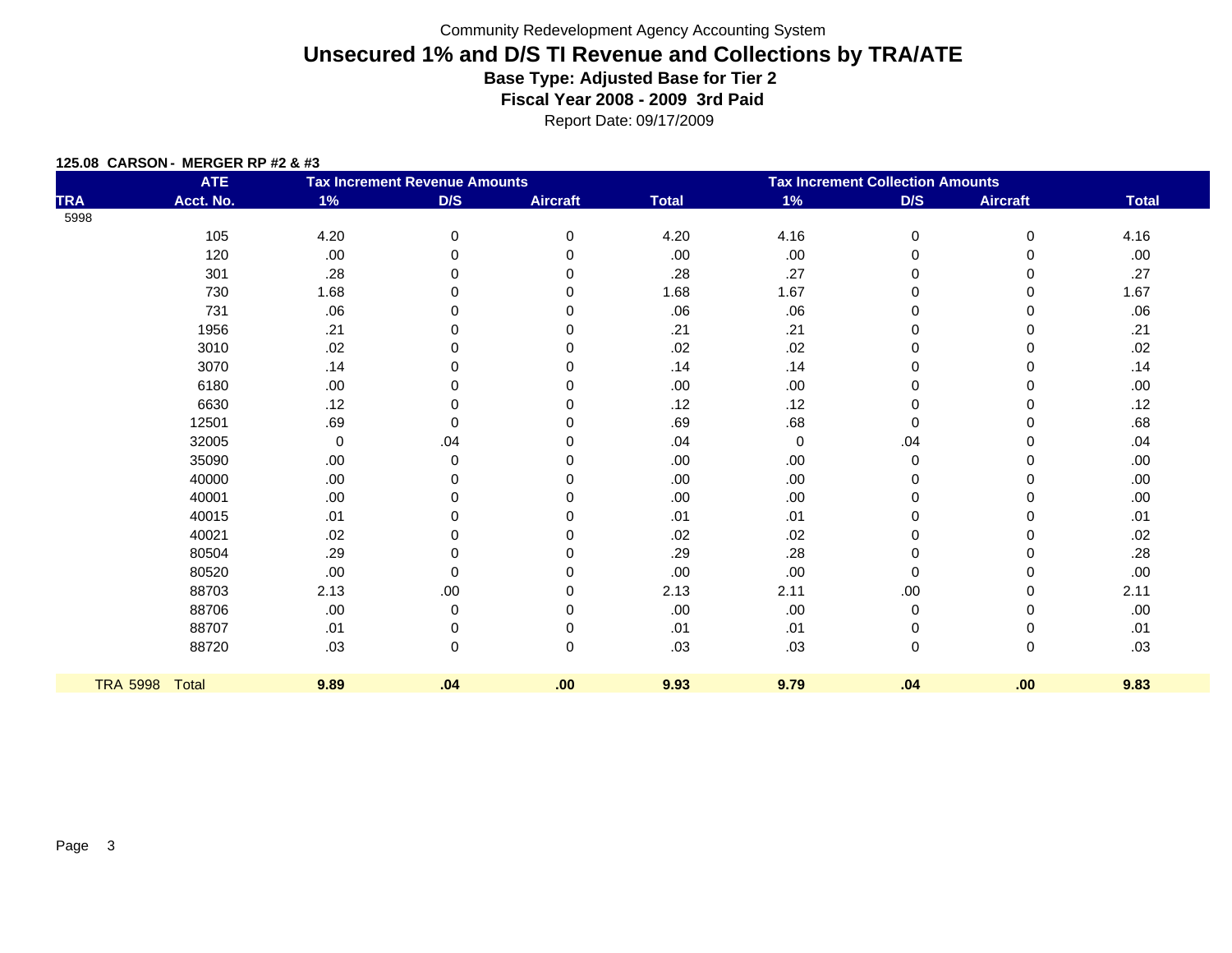|  | 125.08 CARSON - MERGER RP #2 & #3 |
|--|-----------------------------------|
|  |                                   |

|                 | <b>ATE</b>   | <b>Tax Increment Revenue Amounts</b> |          |                 | <b>Tax Increment Collection Amounts</b> |              |             |                 |              |
|-----------------|--------------|--------------------------------------|----------|-----------------|-----------------------------------------|--------------|-------------|-----------------|--------------|
| <b>TRA</b>      | Acct. No.    | 1%                                   | D/S      | <b>Aircraft</b> | <b>Total</b>                            | $1\%$        | D/S         | <b>Aircraft</b> | <b>Total</b> |
| 5999            |              |                                      |          |                 |                                         |              |             |                 |              |
|                 | 105          | $-1858.88$                           | 0        | 0               | $-1,858.88$                             | $-1858.88$   | $\mathbf 0$ | 0               | $-1,858.88$  |
|                 | 120          | $-49$                                | $\Omega$ | $\Omega$        | $-.49$                                  | $-.49$       | $\Omega$    | 0               | $-.49$       |
|                 | 301          | $-126.07$                            | 0        | 0               | $-126.07$                               | $-126.07$    | 0           | 0               | $-126.07$    |
|                 | 730          | $-758.23$                            | 0        | 0               | $-758.23$                               | $-758.23$    | 0           | 0               | $-758.23$    |
|                 | 731          | $-31.37$                             | 0        | 0               | $-31.37$                                | $-31.37$     | $\Omega$    | 0               | $-31.37$     |
|                 | 3010         | $-11.60$                             | 0        | $\Omega$        | $-11.60$                                | $-11.60$     | $\Omega$    | 0               | $-11.60$     |
|                 | 3070         | $-65.66$                             | 0        | $\Omega$        | $-65.66$                                | $-65.66$     | $\Omega$    | 0               | $-65.66$     |
|                 | 6180         | $-2.38$                              | 0        | 0               | $-2.38$                                 | $-2.38$      | 0           | 0               | $-2.38$      |
|                 | 6630         | $-56.06$                             | 0        | 0               | $-56.06$                                | $-56.06$     | 0           | 0               | $-56.06$     |
|                 | 12501        | $-304.37$                            | $\Omega$ | $\Omega$        | $-304.37$                               | $-304.37$    | $\Omega$    | 0               | $-304.37$    |
|                 | 32005        | $\Omega$                             | $-19.57$ | $\Omega$        | $-19.57$                                | $\mathbf{0}$ | $-19.57$    | 0               | $-19.57$     |
|                 | 35090        | $-0.80$                              | 0        | 0               | $-0.80$                                 | $-0.80$      | 0           | 0               | $-0.80$      |
|                 | 40000        | .00.                                 | 0        | 0               | .00.                                    | .00          | 0           | 0               | .00.         |
|                 | 40001        | .00                                  | 0        | 0               | .00                                     | .00.         | $\Omega$    | 0               | .00.         |
|                 | 40015        | $-6.11$                              | $\Omega$ | $\Omega$        | $-6.11$                                 | $-6.11$      | $\Omega$    | 0               | $-6.11$      |
|                 | 40021        | $-12.13$                             | 0        | 0               | $-12.13$                                | $-12.13$     | 0           | 0               | $-12.13$     |
|                 | 80504        | $-130.51$                            | 0        | 0               | $-130.51$                               | $-130.51$    | 0           | 0               | $-130.51$    |
|                 | 80520        | $-1.34$                              | $\Omega$ | 0               | $-1.34$                                 | $-1.34$      | $\Omega$    | 0               | $-1.34$      |
|                 | 88703        | $-960.93$                            | $-.17$   | $\Omega$        | $-961.10$                               | $-960.93$    | $-.17$      | 0               | $-961.10$    |
|                 | 88706        | $-.05$                               | 0        | $\Omega$        | $-.05$                                  | $-.05$       | 0           | 0               | $-.05$       |
|                 | 88707        | $-5.42$                              | 0        | 0               | $-5.42$                                 | $-5.42$      | 0           | 0               | $-5.42$      |
|                 | 88720        | $-15.76$                             | 0        | 0               | $-15.76$                                | $-15.76$     | $\mathbf 0$ | 0               | $-15.76$     |
| <b>TRA 5999</b> | <b>Total</b> | $-4,348.16$                          | $-19.74$ | .00             | $-4,367.90$                             | $-4,348.16$  | $-19.74$    | .00             | $-4,367.90$  |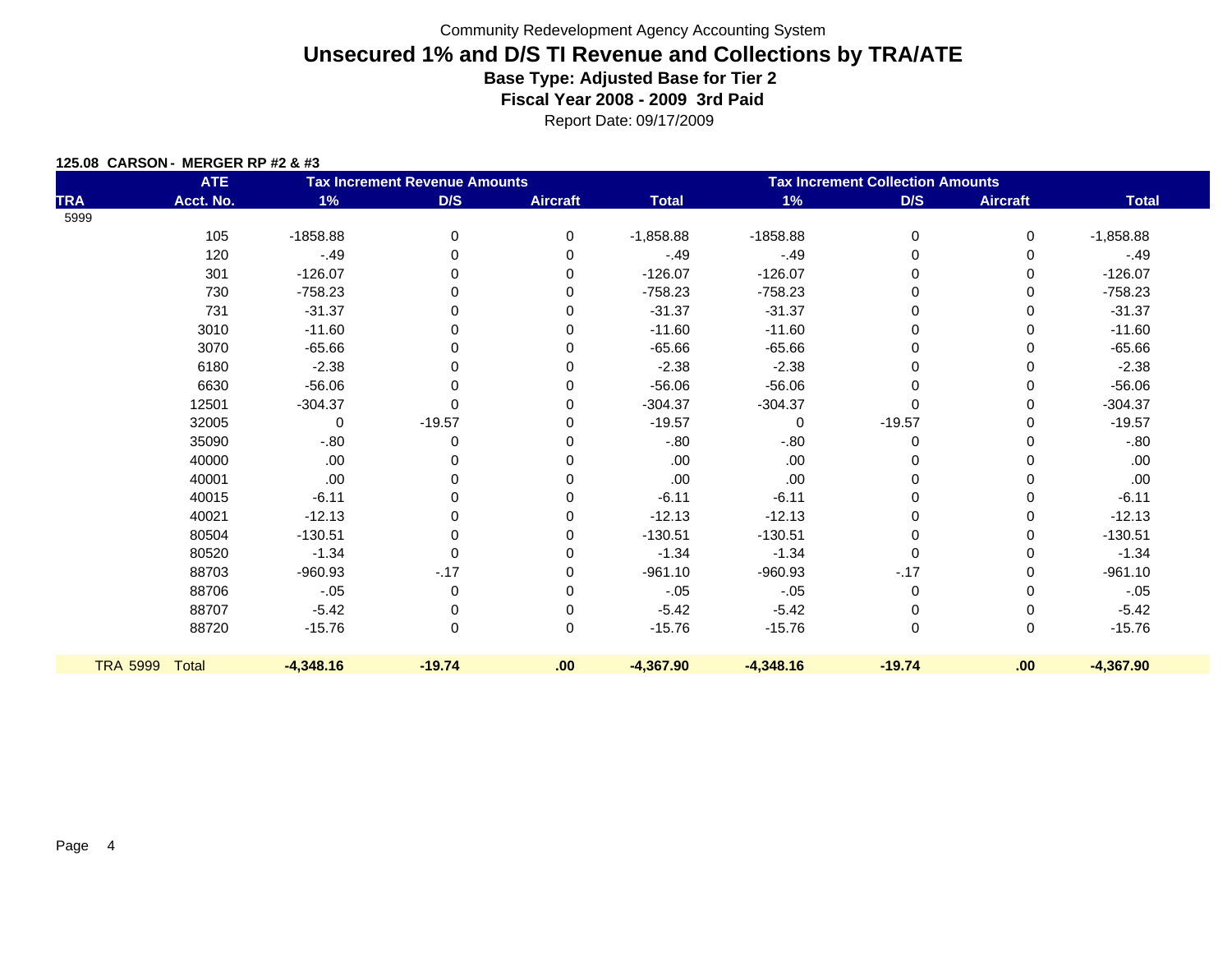|  | 125.08 CARSON - MERGER RP #2 & #3 |  |
|--|-----------------------------------|--|
|  |                                   |  |

|            | <b>ATE</b>     | <b>Tax Increment Revenue Amounts</b> |      |                 | <b>Tax Increment Collection Amounts</b> |          |             |                 |              |
|------------|----------------|--------------------------------------|------|-----------------|-----------------------------------------|----------|-------------|-----------------|--------------|
| <b>TRA</b> | Acct. No.      | $1\%$                                | D/S  | <b>Aircraft</b> | <b>Total</b>                            | 1%       | D/S         | <b>Aircraft</b> | <b>Total</b> |
| 6021       |                |                                      |      |                 |                                         |          |             |                 |              |
|            | 105            | 829.08                               | 0    | 0               | 829.08                                  | 829.08   | 0           | $\mathbf 0$     | 829.08       |
|            | 120            | .21                                  | 0    | 0               | .21                                     | .21      | $\mathbf 0$ | 0               | .21          |
|            | 301            | 56.05                                | 0    | 0               | 56.05                                   | 56.05    | 0           | 0               | 56.05        |
|            | 730            | 222.99                               | 0    | 0               | 222.99                                  | 222.99   | $\mathbf 0$ | 0               | 222.99       |
|            | 731            | 14.30                                | 0    | 0               | 14.30                                   | 14.30    | 0           | 0               | 14.30        |
|            | 1956           | 5.09                                 | 0    | 0               | 5.09                                    | 5.09     | 0           | 0               | 5.09         |
|            | 3010           | 5.15                                 | 0    | 0               | 5.15                                    | 5.15     | $\mathbf 0$ | $\Omega$        | 5.15         |
|            | 3070           | 29.19                                | 0    | 0               | 29.19                                   | 29.19    | 0           | 0               | 29.19        |
|            | 6180           | 1.05                                 | 0    | 0               | 1.05                                    | 1.05     | 0           | 0               | 1.05         |
|            | 6630           | 24.92                                | 0    | 0               | 24.92                                   | 24.92    | $\mathbf 0$ | 0               | 24.92        |
|            | 12501          | 127.33                               | 0    | 0               | 127.33                                  | 127.33   | $\mathbf 0$ | 0               | 127.33       |
|            | 32005          | $\mathbf 0$                          | 8.19 | 0               | 8.19                                    | 0        | 8.19        | 0               | 8.19         |
|            | 35090          | .36                                  | 0    | 0               | .36                                     | .36      | 0           | 0               | .36          |
|            | 40000          | .00.                                 | 0    | 0               | .00                                     | .00.     | 0           | 0               | .00.         |
|            | 40001          | .00.                                 | 0    | 0               | .00                                     | .00      | 0           | 0               | .00.         |
|            | 40015          | 2.71                                 | 0    | 0               | 2.71                                    | 2.71     | $\mathbf 0$ | $\Omega$        | 2.71         |
|            | 40021          | 5.39                                 | 0    | 0               | 5.39                                    | 5.39     | 0           | 0               | 5.39         |
|            | 80504          | 58.02                                | 0    | 0               | 58.02                                   | 58.02    | 0           | 0               | 58.02        |
|            | 80520          | .60                                  | 0    | 0               | .60                                     | .60      | $\mathbf 0$ | 0               | .60          |
|            | 88703          | 427.24                               | .07  | 0               | 427.31                                  | 427.24   | .07         | 0               | 427.31       |
|            | 88706          | .02                                  | 0    | 0               | .02                                     | .02      | 0           | 0               | .02          |
|            | 88707          | 2.40                                 | 0    | 0               | 2.40                                    | 2.40     | 0           | 0               | 2.40         |
|            | 88720          | 7.01                                 | 0    | $\mathbf 0$     | 7.01                                    | 7.01     | $\pmb{0}$   | $\mathbf 0$     | 7.01         |
|            | TRA 6021 Total | 1,819.11                             | 8.26 | .00             | 1,827.37                                | 1,819.11 | 8.26        | .00.            | 1,827.37     |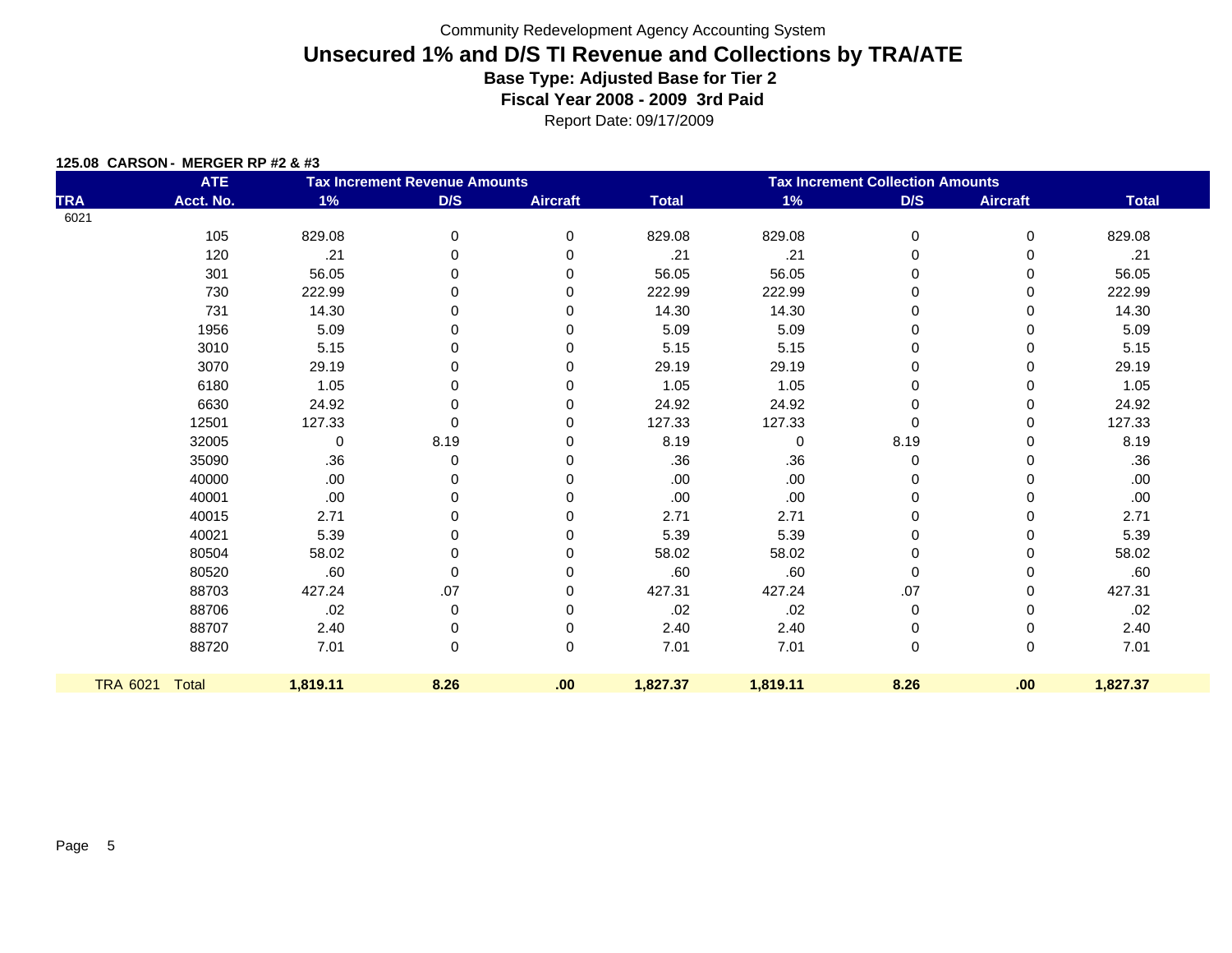|  | 125.08 CARSON - MERGER RP #2 & #3 |  |
|--|-----------------------------------|--|
|  |                                   |  |

|            | <b>ATE</b>      | <b>Tax Increment Revenue Amounts</b> |          |                 | <b>Tax Increment Collection Amounts</b> |             |             |                 |              |  |
|------------|-----------------|--------------------------------------|----------|-----------------|-----------------------------------------|-------------|-------------|-----------------|--------------|--|
| <b>TRA</b> | Acct. No.       | $1\%$                                | D/S      | <b>Aircraft</b> | <b>Total</b>                            | 1%          | D/S         | <b>Aircraft</b> | <b>Total</b> |  |
| 13557      |                 |                                      |          |                 |                                         |             |             |                 |              |  |
|            | 105             | 2670.62                              | 0        | 0               | 2,670.62                                | 1490.42     | 0           | 0               | 1,490.42     |  |
|            | 120             | .71                                  | 0        | 0               | .71                                     | .40         | 0           | 0               | .40          |  |
|            | 301             | 181.17                               | $\Omega$ | 0               | 181.17                                  | 101.11      | 0           | 0               | 101.11       |  |
|            | 730             | 1089.61                              | 0        | $\Omega$        | 1,089.61                                | 608.08      | 0           | 0               | 608.08       |  |
|            | 731             | 45.73                                | 0        | 0               | 45.73                                   | 25.52       | 0           | 0               | 25.52        |  |
|            | 1956            | 65.95                                | $\Omega$ | U               | 65.95                                   | 36.80       | 0           | 0               | 36.80        |  |
|            | 3010            | 16.67                                | 0        | 0               | 16.67                                   | 9.30        | 0           | $\Omega$        | 9.30         |  |
|            | 3070            | 94.36                                | 0        |                 | 94.36                                   | 52.66       | 0           |                 | 52.66        |  |
|            | 6180            | 3.42                                 | O        |                 | 3.42                                    | 1.91        | 0           | 0               | 1.91         |  |
|            | 6630            | 80.56                                | 0        | $\Omega$        | 80.56                                   | 44.96       | 0           | 0               | 44.96        |  |
|            | 12501           | 437.39                               | 0        | 0               | 437.39                                  | 244.09      | 0           | 0               | 244.09       |  |
|            | 32005           | 0                                    | 28.52    | $\Omega$        | 28.52                                   | $\mathbf 0$ | 15.92       | 0               | 15.92        |  |
|            | 35090           | 1.16                                 | 0        | $\Omega$        | 1.16                                    | .64         | 0           | 0               | .64          |  |
|            | 40000           | .00                                  | 0        | U               | .00                                     | .00.        | 0           | 0               | .00.         |  |
|            | 40001           | .00                                  | O        |                 | .00                                     | .00         | 0           | 0               | .00          |  |
|            | 40015           | 8.91                                 | 0        | $\Omega$        | 8.91                                    | 4.97        | 0           | 0               | 4.97         |  |
|            | 40021           | 17.69                                | 0        | O               | 17.69                                   | 9.87        | 0           |                 | 9.87         |  |
|            | 80504           | 190.23                               | O        | O               | 190.23                                  | 106.16      | 0           | 0               | 106.16       |  |
|            | 80520           | 1.96                                 | 0        | $\Omega$        | 1.96                                    | 1.09        | 0           | 0               | 1.09         |  |
|            | 88703           | 1400.60                              | .25      | 0               | 1,400.85                                | 781.64      | .14         | 0               | 781.78       |  |
|            | 88706           | .07                                  | 0        | ∩               | .07                                     | .04         | $\mathbf 0$ | 0               | .04          |  |
|            | 88707           | 7.89                                 | 0        | $\Omega$        | 7.89                                    | 4.40        | 0           | 0               | 4.40         |  |
|            | 88720           | 22.98                                | 0        | $\Omega$        | 22.98                                   | 12.82       | 0           | $\mathbf 0$     | 12.82        |  |
|            | TRA 13557 Total | 6,337.68                             | 28.77    | .00             | 6,366.45                                | 3,536.88    | 16.06       | .00             | 3,552.94     |  |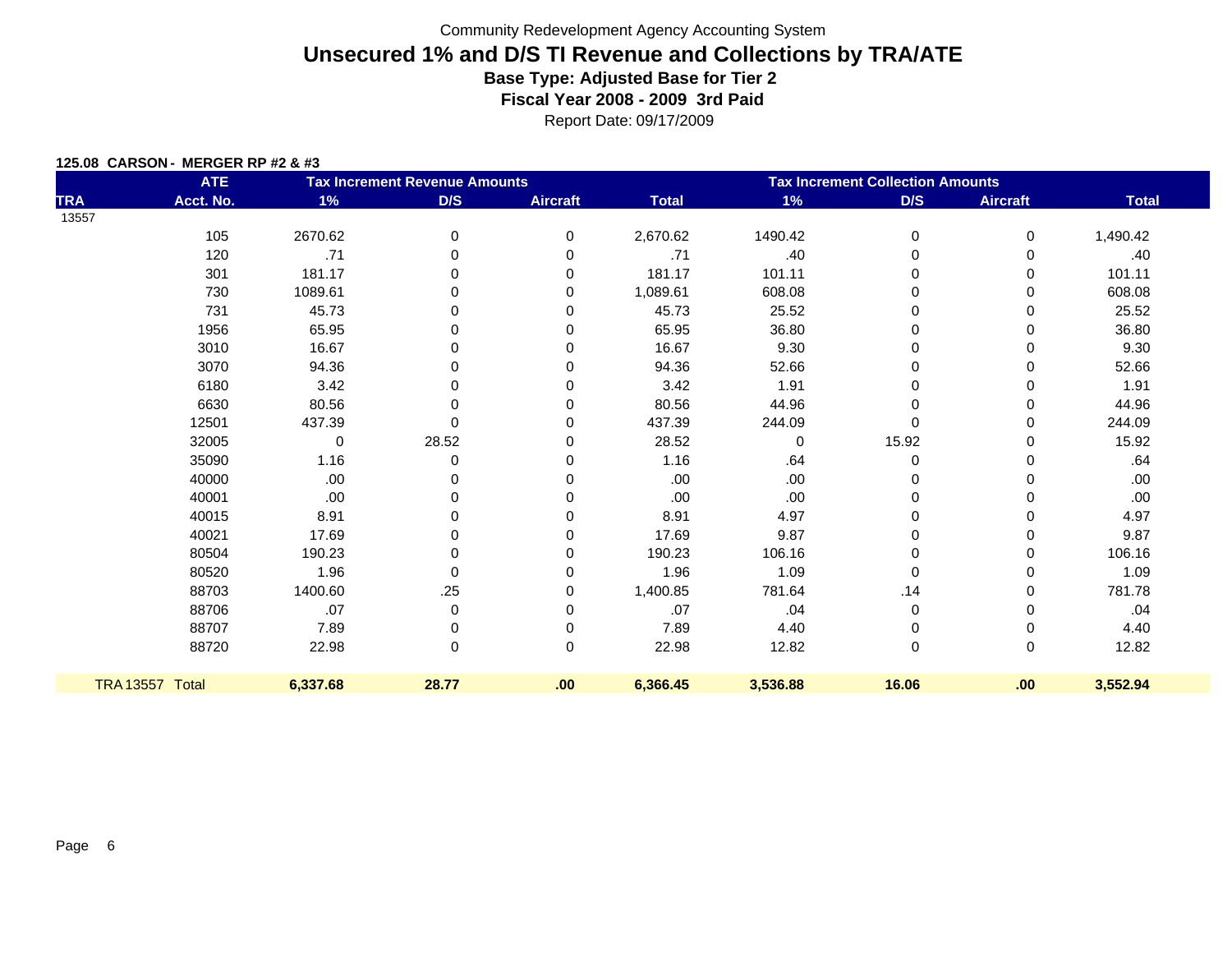|  | 125.08 CARSON - MERGER RP #2 & #3 |
|--|-----------------------------------|
|  |                                   |

|            | <b>ATE</b>             |         | <b>Tax Increment Revenue Amounts</b> |                 | <b>Tax Increment Collection Amounts</b> |             |             |                 |              |  |  |
|------------|------------------------|---------|--------------------------------------|-----------------|-----------------------------------------|-------------|-------------|-----------------|--------------|--|--|
| <b>TRA</b> | Acct. No.              | 1%      | D/S                                  | <b>Aircraft</b> | <b>Total</b>                            | $1\%$       | D/S         | <b>Aircraft</b> | <b>Total</b> |  |  |
| 13726      |                        |         |                                      |                 |                                         |             |             |                 |              |  |  |
|            | 105                    | $-73$   | 0                                    | $\Omega$        | $-73$                                   | $-73$       | 0           | 0               | $-73$        |  |  |
|            | 120                    | $.00\,$ | 0                                    | 0               | .00                                     | .00         | 0           | 0               | .00.         |  |  |
|            | 301                    | $-.04$  | 0                                    | 0               | $-.04$                                  | $-.04$      | 0           | 0               | $-0.04$      |  |  |
|            | 730                    | $-26$   | 0                                    | 0               | $-26$                                   | $-.26$      | 0           | $\Omega$        | $-26$        |  |  |
|            | 731                    | $-.01$  | 0                                    | 0               | $-.01$                                  | $-.01$      | 0           | 0               | $-.01$       |  |  |
|            | 1956                   | $-.01$  | 0                                    | 0               | $-.01$                                  | $-.01$      | 0           | 0               | $-.01$       |  |  |
|            | 3010                   | .00     | 0                                    | 0               | .00                                     | .00         | 0           | $\Omega$        | .00.         |  |  |
|            | 3070                   | $-.02$  | 0                                    | 0               | $-.02$                                  | $-.02$      | 0           | 0               | $-0.02$      |  |  |
|            | 6180                   | .00     | 0                                    | ∩               | .00                                     | .00         | $\Omega$    | 0               | .00.         |  |  |
|            | 6630                   | $-.01$  | 0                                    | 0               | $-.01$                                  | $-.01$      | 0           | 0               | $-.01$       |  |  |
|            | 12501                  | $-.10$  | 0                                    | 0               | $-.10$                                  | $-.10$      | $\mathbf 0$ | 0               | $-.10$       |  |  |
|            | 32005                  | 0       | $-.01$                               | $\Omega$        | $-.01$                                  | $\mathbf 0$ | $-.01$      | 0               | $-.01$       |  |  |
|            | 35090                  | .00     | 0                                    | 0               | .00                                     | .00         | 0           | 0               | .00.         |  |  |
|            | 40000                  | .00     | 0                                    | $\Omega$        | .00                                     | .00         | 0           | 0               | .00.         |  |  |
|            | 40001                  | .00     | 0                                    |                 | .00                                     | .00         | 0           | 0               | .00.         |  |  |
|            | 40015                  | .00     | 0                                    | 0               | .00                                     | .00         | 0           | 0               | .00.         |  |  |
|            | 40021                  | .00     | 0                                    | O               | .00                                     | .00         | $\mathbf 0$ | 0               | .00.         |  |  |
|            | 80504                  | $-.04$  | 0                                    | ∩               | $-.04$                                  | $-.04$      | $\Omega$    | 0               | $-0.04$      |  |  |
|            | 80520                  | .00     | 0                                    | 0               | .00                                     | .00         | 0           | 0               | .00.         |  |  |
|            | 88703                  | $-.34$  | .00                                  | $\Omega$        | $-.34$                                  | $-.34$      | .00         | 0               | $-.34$       |  |  |
|            | 88706                  | .00     | 0                                    | 0               | .00                                     | .00         | $\pmb{0}$   | 0               | .00.         |  |  |
|            | 88707                  | .00     | 0                                    | 0               | .00                                     | .00         | 0           | 0               | .00.         |  |  |
|            | 88720                  | .00     | 0                                    | $\Omega$        | .00.                                    | .00         | $\mathbf 0$ | 0               | .00.         |  |  |
|            | <b>TRA 13726 Total</b> | $-1.56$ | $-.01$                               | .00             | $-1.57$                                 | $-1.56$     | $-01$       | .00             | $-1.57$      |  |  |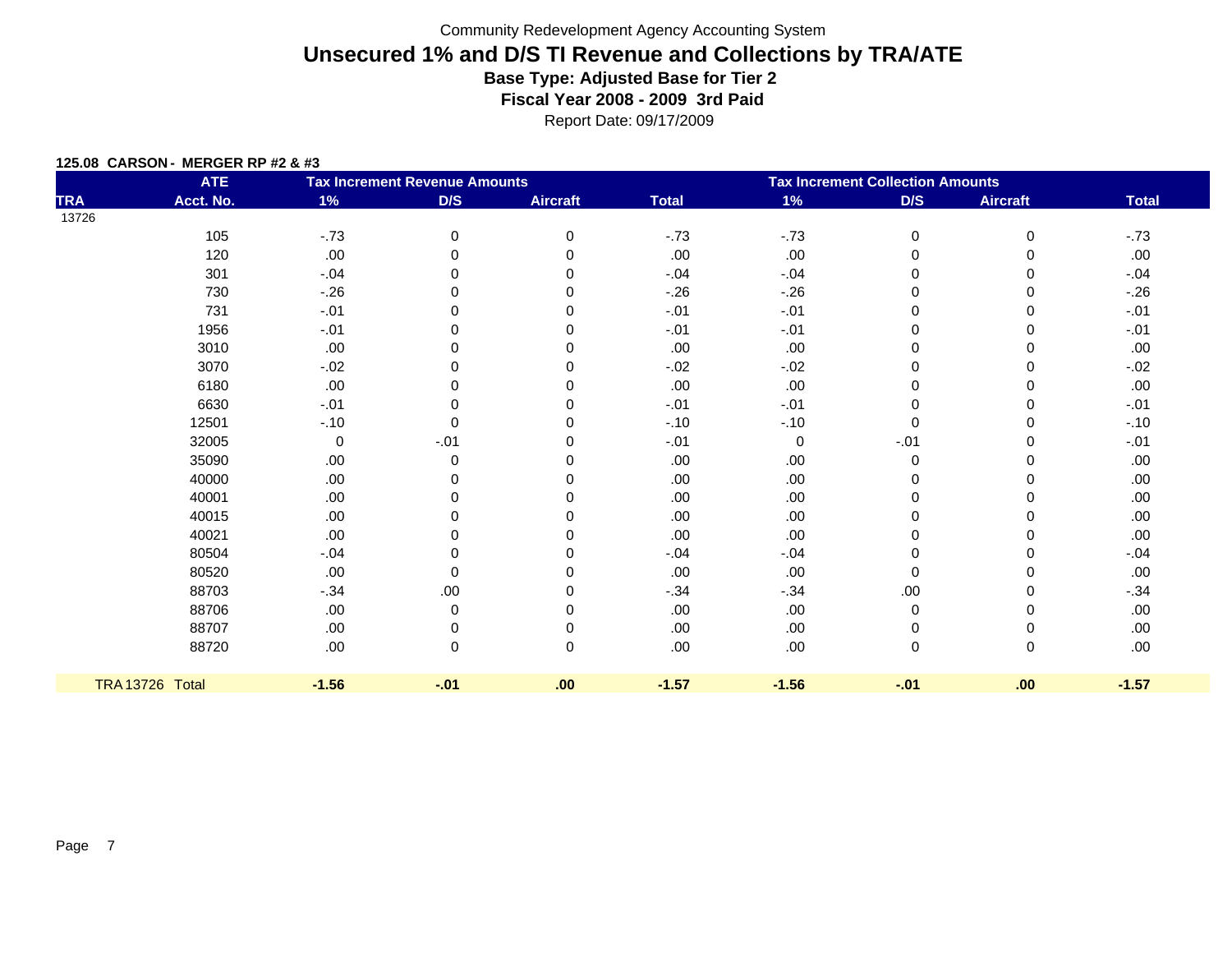|  | 125.08 CARSON - MERGER RP #2 & #3 |  |
|--|-----------------------------------|--|
|  |                                   |  |

|            | <b>ATE</b>      |        | <b>Tax Increment Revenue Amounts</b> |                 | <b>Tax Increment Collection Amounts</b> |        |             |                 |              |  |
|------------|-----------------|--------|--------------------------------------|-----------------|-----------------------------------------|--------|-------------|-----------------|--------------|--|
| <b>TRA</b> | Acct. No.       | 1%     | D/S                                  | <b>Aircraft</b> | <b>Total</b>                            | 1%     | D/S         | <b>Aircraft</b> | <b>Total</b> |  |
| 14271      |                 |        |                                      |                 |                                         |        |             |                 |              |  |
|            | 105             | 57.13  | 0                                    | 0               | 57.13                                   | 57.12  | $\mathbf 0$ | $\mathbf 0$     | 57.12        |  |
|            | 120             | .01    | 0                                    | 0               | .01                                     | .01    | 0           | 0               | .01          |  |
|            | 301             | 3.87   | 0                                    | 0               | 3.87                                    | 3.87   | $\Omega$    | 0               | 3.87         |  |
|            | 730             | 23.27  | 0                                    | 0               | 23.27                                   | 23.27  | $\mathbf 0$ | $\Omega$        | 23.27        |  |
|            | 731             | .97    | 0                                    | $\mathbf 0$     | .97                                     | .97    | 0           | 0               | .97          |  |
|            | 1956            | 1.35   | 0                                    | $\Omega$        | 1.35                                    | 1.35   | 0           | 0               | 1.35         |  |
|            | 3010            | .35    | 0                                    | 0               | .35                                     | .35    | $\mathbf 0$ | 0               | .35          |  |
|            | 3070            | 2.01   | 0                                    | $\mathbf 0$     | 2.01                                    | 2.01   | 0           | 0               | 2.01         |  |
|            | 6180            | .07    | 0                                    | 0               | .07                                     | .07    | 0           | 0               | .07          |  |
|            | 6630            | 1.72   | 0                                    | 0               | 1.72                                    | 1.72   | 0           | $\Omega$        | 1.72         |  |
|            | 12501           | 9.34   | 0                                    | $\mathbf 0$     | 9.34                                    | 9.34   | $\mathbf 0$ | 0               | 9.34         |  |
|            | 32005           | 0      | .61                                  | $\Omega$        | .61                                     | 0      | .61         | $\Omega$        | .61          |  |
|            | 35090           | .02    | 0                                    | $\Omega$        | .02                                     | .02    | $\mathbf 0$ | $\Omega$        | .02          |  |
|            | 40000           | .00.   | 0                                    | $\Omega$        | .00                                     | .00.   | 0           | 0               | .00.         |  |
|            | 40001           | .00.   | 0                                    | 0               | .00                                     | .00    | 0           | 0               | .00.         |  |
|            | 40015           | .19    | 0                                    | 0               | .19                                     | .19    | 0           | $\Omega$        | .19          |  |
|            | 40021           | .37    | 0                                    | $\Omega$        | .37                                     | .37    | 0           | 0               | .37          |  |
|            | 80504           | 4.06   | 0                                    | 0               | 4.06                                    | 4.06   | 0           | 0               | 4.06         |  |
|            | 80520           | .04    | 0                                    | 0               | .04                                     | .04    | $\mathbf 0$ | $\Omega$        | .04          |  |
|            | 88703           | 29.90  | .01                                  | $\mathbf 0$     | 29.91                                   | 29.90  | .01         | 0               | 29.91        |  |
|            | 88706           | .00.   | 0                                    | 0               | .00                                     | .00    | 0           | 0               | .00.         |  |
|            | 88707           | .16    | 0                                    | $\Omega$        | .16                                     | .16    | 0           | $\Omega$        | .16          |  |
|            | 88720           | .49    | 0                                    | $\mathbf 0$     | .49                                     | .49    | $\pmb{0}$   | $\mathbf 0$     | .49          |  |
|            | TRA 14271 Total | 135.32 | .62                                  | .00             | 135.94                                  | 135.31 | .62         | .00.            | 135.93       |  |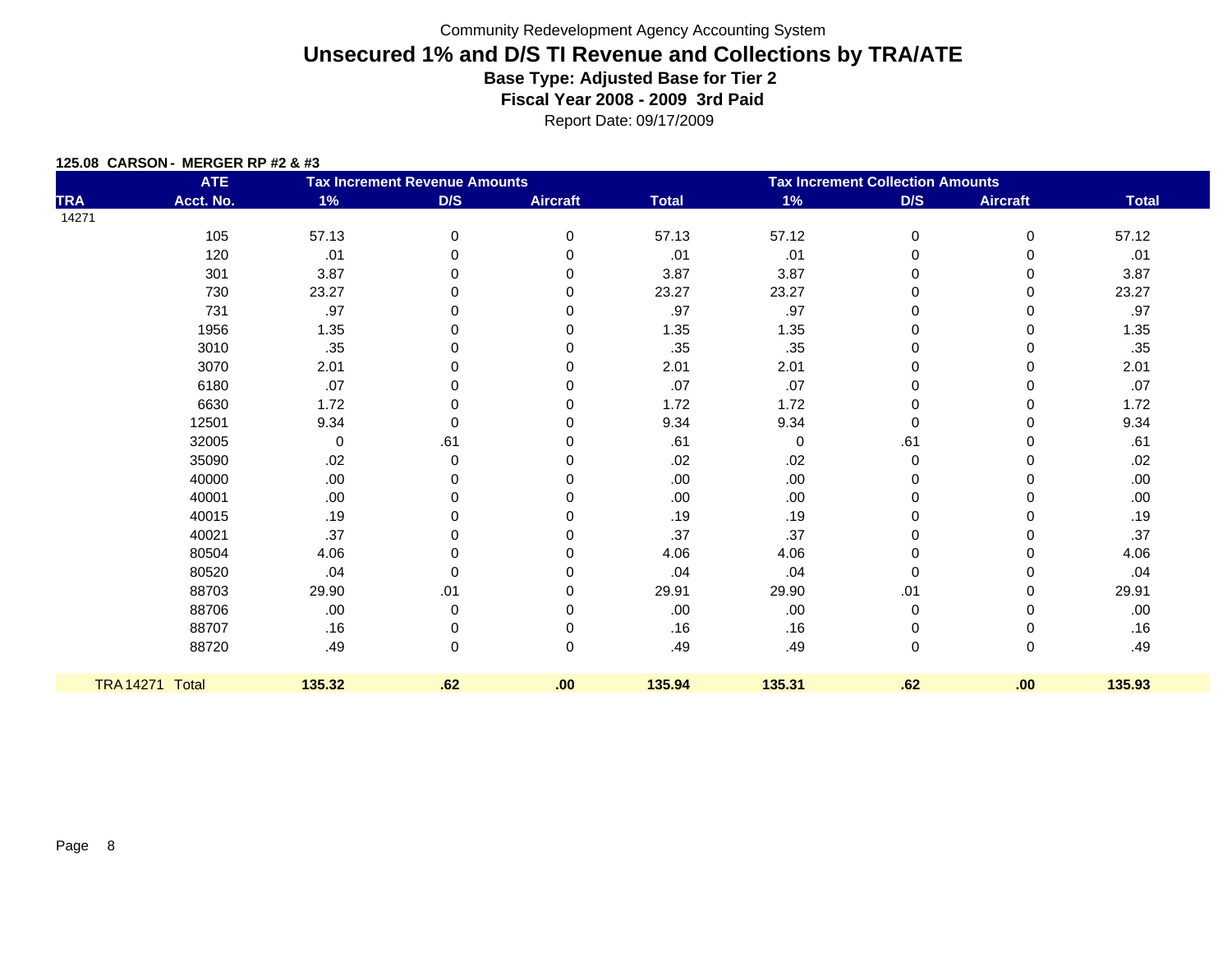|  | 131.03 COMMERCE - TOWN CENTER |
|--|-------------------------------|
|  |                               |

|            | <b>ATE</b>     | <b>Tax Increment Revenue Amounts</b> |          |                 | <b>Tax Increment Collection Amounts</b> |             |             |                 |              |  |
|------------|----------------|--------------------------------------|----------|-----------------|-----------------------------------------|-------------|-------------|-----------------|--------------|--|
| <b>TRA</b> | Acct. No.      | 1%                                   | D/S      | <b>Aircraft</b> | <b>Total</b>                            | 1%          | D/S         | <b>Aircraft</b> | <b>Total</b> |  |
| 6520       |                |                                      |          |                 |                                         |             |             |                 |              |  |
|            | 105            | 2851.78                              | 0        | 0               | 2,851.78                                | 2892.25     | 0           | 0               | 2,892.25     |  |
|            | 120            | .72                                  |          | 0               | .72                                     | .73         | 0           | 0               | .73          |  |
|            | 731            | 51.97                                |          | 0               | 51.97                                   | 52.70       | 0           | 0               | 52.70        |  |
|            | 3010           | 17.17                                | O        | $\Omega$        | 17.17                                   | 17.42       | 0           | 0               | 17.42        |  |
|            | 3070           | 97.24                                | $\Omega$ | 0               | 97.24                                   | 98.62       | 0           | 0               | 98.62        |  |
|            | 6180           | 3.52                                 | 0        | 0               | 3.52                                    | 3.57        | 0           | 0               | 3.57         |  |
|            | 6610           | 116.12                               | 0        | 0               | 116.12                                  | 117.77      | 0           | 0               | 117.77       |  |
|            | 13101          | 346.36                               |          | 0               | 346.36                                  | 351.28      | 0           | 0               | 351.28       |  |
|            | 31505          | 0                                    | 22.95    | 0               | 22.95                                   | $\mathbf 0$ | 23.27       | 0               | 23.27        |  |
|            | 35090          | 1.19                                 | $\Omega$ | 0               | 1.19                                    | 1.21        | $\mathbf 0$ | 0               | 1.21         |  |
|            | 40000          | .00                                  |          |                 | .00                                     | .00         |             | 0               | .00          |  |
|            | 40001          | .00                                  |          | 0               | .00                                     | .00         | 0           | 0               | .00          |  |
|            | 40015          | 9.05                                 | ŋ        | $\Omega$        | 9.05                                    | 9.18        | 0           | 0               | 9.18         |  |
|            | 40021          | 17.97                                | 0        | 0               | 17.97                                   | 18.23       | 0           | 0               | 18.23        |  |
|            | 80504          | 193.28                               |          |                 | 193.28                                  | 196.02      | 0           | 0               | 196.02       |  |
|            | 80520          | 1.99                                 | 0        |                 | 1.99                                    | 2.02        | 0           | 0               | 2.02         |  |
|            | 89903          | 1340.73                              |          | 0               | 1,340.73                                | 1359.77     | 0           | 0               | 1,359.77     |  |
|            | 89906          | 47.87                                |          | 0               | 47.87                                   | 48.55       | 0           | 0               | 48.55        |  |
|            | 89907          | 2.23                                 | 0        | 0               | 2.23                                    | 2.26        | 0           | 0               | 2.26         |  |
|            | TRA 6520 Total | 5,099.19                             | 22.95    | .00             | 5,122.14                                | 5,171.58    | 23.27       | .00             | 5,194.85     |  |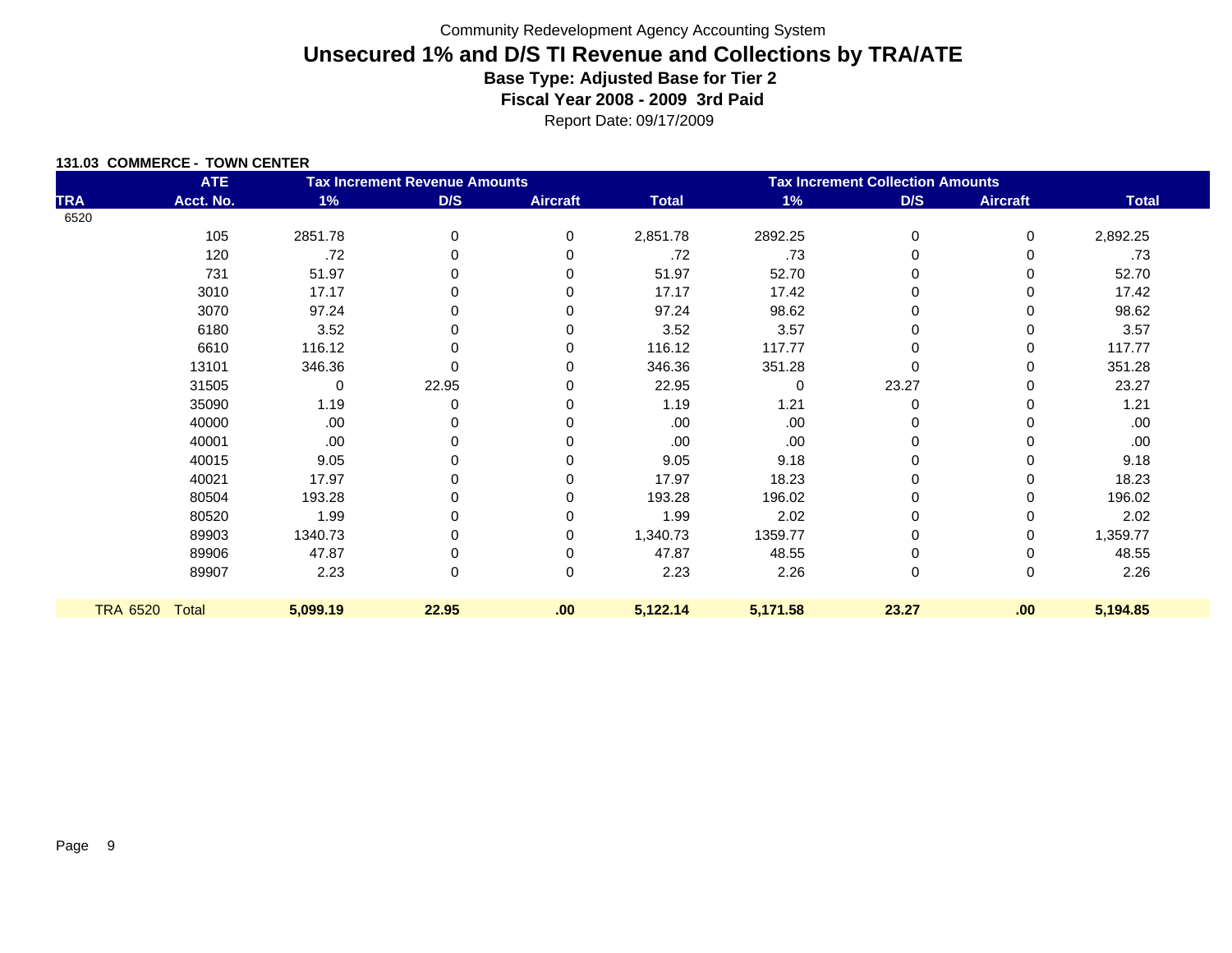Report Date: 09/17/2009

#### **131.04 COMMERCE - TOWN CENTER/80 ANNEX**

|                 | <b>ATE</b> |            | <b>Tax Increment Revenue Amounts</b> |                 |              | <b>Tax Increment Collection Amounts</b> |        |                 |              |  |  |
|-----------------|------------|------------|--------------------------------------|-----------------|--------------|-----------------------------------------|--------|-----------------|--------------|--|--|
| <b>TRA</b>      | Acct. No.  | 1%         | D/S                                  | <b>Aircraft</b> | <b>Total</b> | 1%                                      | D/S    | <b>Aircraft</b> | <b>Total</b> |  |  |
| 6522            |            |            |                                      |                 |              |                                         |        |                 |              |  |  |
|                 | 105        | 124375.11  | 0                                    | 0               | 124,375.11   | 123338.23                               | 0      | 0               | 123,338.23   |  |  |
|                 | 120        | 31.85      | 0                                    | $\Omega$        | 31.85        | 31.58                                   | 0      | 0               | 31.58        |  |  |
|                 | 731        | 2266.66    | 0                                    | 0               | 2,266.66     | 2247.76                                 | 0      | 0               | 2,247.76     |  |  |
|                 | 3010       | 749.39     | 0                                    | 0               | 749.39       | 743.14                                  | 0      | 0               | 743.14       |  |  |
|                 | 3070       | 4241.63    | 0                                    | 0               | 4,241.63     | 4206.27                                 | 0      | 0               | 4,206.27     |  |  |
|                 | 6180       | 153.84     | 0                                    | 0               | 153.84       | 152.56                                  |        | 0               | 152.56       |  |  |
|                 | 6610       | 5065.23    | 0                                    | 0               | 5,065.23     | 5023.00                                 |        | 0               | 5,023.00     |  |  |
|                 | 13101      | 15106.85   |                                      | 0               | 15,106.85    | 14980.90                                |        | 0               | 14,980.90    |  |  |
|                 | 31505      | 0          | 1000.81                              | $\Omega$        | 1,000.81     | 0                                       | 992.47 | O               | 992.47       |  |  |
|                 | 35090      | 52.30      | 0                                    | 0               | 52.30        | 51.87                                   | 0      | 0               | 51.87        |  |  |
|                 | 40000      | .00        | 0                                    | 0               | .00          | .00                                     |        |                 | .00          |  |  |
|                 | 40001      | .00        | 0                                    | 0               | .00          | .00                                     | 0      | 0               | .00.         |  |  |
|                 | 40015      | 395.03     | 0                                    | 0               | 395.03       | 391.73                                  |        | 0               | 391.73       |  |  |
|                 | 40021      | 783.99     | 0                                    | 0               | 783.99       | 777.46                                  | 0      | 0               | 777.46       |  |  |
|                 | 80504      | 8430.37    | 0                                    | 0               | 8,430.37     | 8360.09                                 |        | 0               | 8,360.09     |  |  |
|                 | 80520      | 87.17      | 0                                    | 0               | 87.17        | 86.44                                   | 0      | 0               | 86.44        |  |  |
|                 | 89903      | 58478.40   | 0                                    | 0               | 58,478.40    | 57990.87                                | 0      | 0               | 57,990.87    |  |  |
|                 | 89906      | 2088.14    | 0                                    | 0               | 2,088.14     | 2070.74                                 | 0      | 0               | 2,070.74     |  |  |
|                 | 89907      | 97.34      | 0                                    | 0               | 97.34        | 96.53                                   | 0      | 0               | 96.53        |  |  |
| <b>TRA 6522</b> | Total      | 222,403.30 | 1,000.81                             | .00             | 223,404.11   | 220,549.17                              | 992.47 | .00             | 221,541.64   |  |  |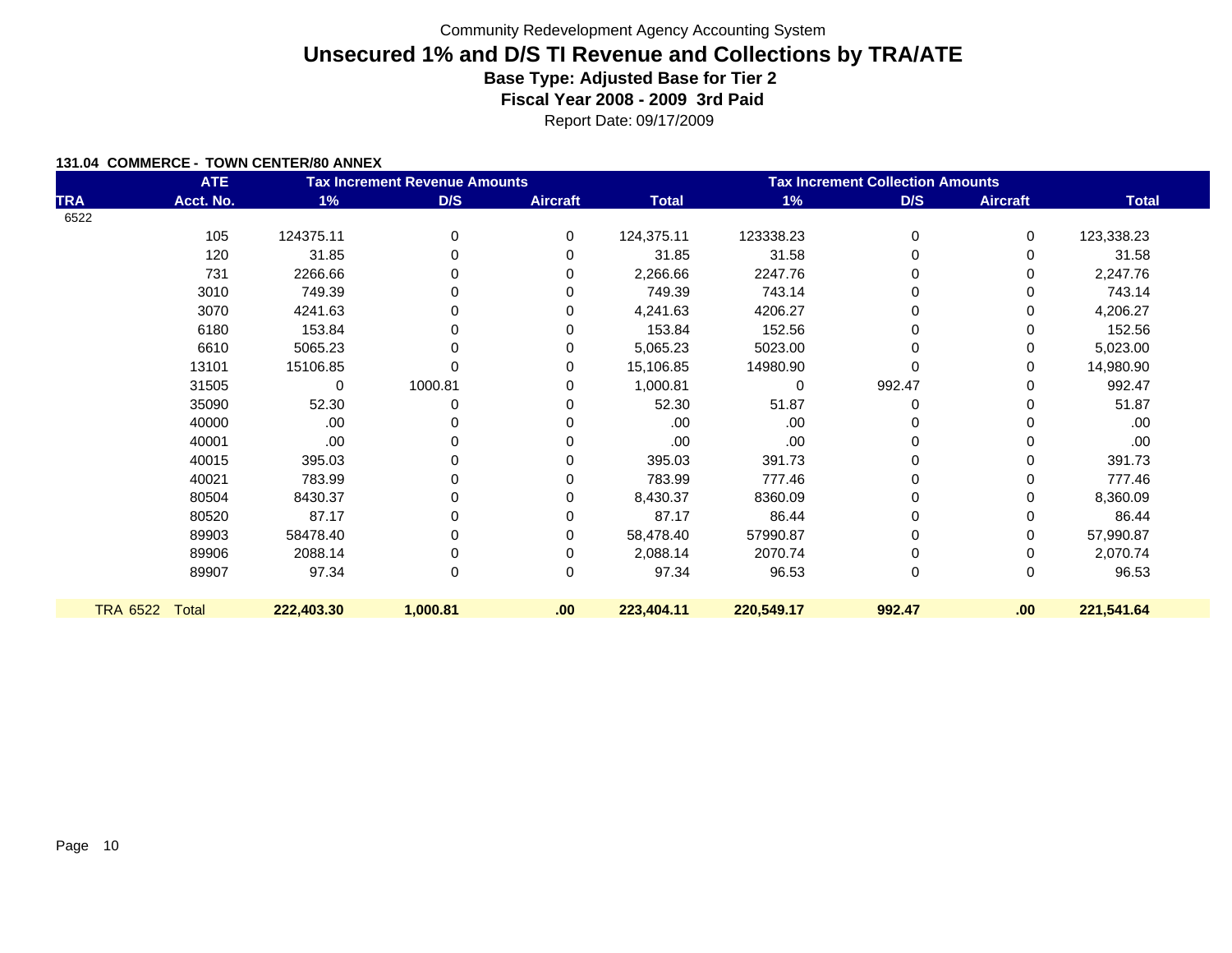|                 | <b>ATE</b> | <b>Tax Increment Revenue Amounts</b> |       |                 | <b>Tax Increment Collection Amounts</b> |          |          |                 |              |  |
|-----------------|------------|--------------------------------------|-------|-----------------|-----------------------------------------|----------|----------|-----------------|--------------|--|
| <b>TRA</b>      | Acct. No.  | 1%                                   | D/S   | <b>Aircraft</b> | <b>Total</b>                            | $1\%$    | D/S      | <b>Aircraft</b> | <b>Total</b> |  |
| 4559            |            |                                      |       |                 |                                         |          |          |                 |              |  |
|                 | 105        | 293.64                               | 0     | 0               | 293.64                                  | 293.64   | 0        | 0               | 293.64       |  |
|                 | 120        | .06                                  |       | 0               | .06                                     | .06      | 0        |                 | .06          |  |
|                 | 731        | 4.16                                 |       |                 | 4.16                                    | 4.16     | 0        |                 | 4.16         |  |
|                 | 3010       | 1.57                                 |       | O               | 1.57                                    | 1.57     | 0        |                 | 1.57         |  |
|                 | 3070       | 8.91                                 |       |                 | 8.91                                    | 8.91     | 0        |                 | 8.91         |  |
|                 | 6110       | .21                                  |       | 0               | .21                                     | .21      | 0        |                 | .21          |  |
|                 | 6625       | 10.61                                |       |                 | 10.61                                   | 10.61    | $\Omega$ |                 | 10.61        |  |
|                 | 17601      | 122.38                               |       | 0               | 122.38                                  | 122.38   | $\Omega$ |                 | 122.38       |  |
|                 | 17603      | 0                                    | 90.01 | 0               | 90.01                                   | $\Omega$ | 90.01    |                 | 90.01        |  |
|                 | 32005      | 0                                    | 2.76  | 0               | 2.76                                    | $\Omega$ | 2.76     |                 | 2.76         |  |
|                 | 35090      | .11                                  | 0     |                 | .11                                     | .11      | 0        |                 | .11          |  |
|                 | 40000      | .00                                  |       |                 | .00                                     | .00      | 0        |                 | .00.         |  |
|                 | 40001      | .00                                  |       |                 | .00                                     | .00      | 0        |                 | .00.         |  |
|                 | 40015      | .83                                  |       |                 | .83                                     | .83      | 0        |                 | .83          |  |
|                 | 40021      | 1.64                                 |       |                 | 1.64                                    | 1.64     | 0        |                 | 1.64         |  |
|                 | 79704      | 17.52                                |       | 0               | 17.52                                   | 17.52    | 0        |                 | 17.52        |  |
|                 | 87503      | 144.64                               |       |                 | 144.64                                  | 144.64   | 0        |                 | 144.64       |  |
|                 | 87506      | 5.18                                 |       |                 | 5.18                                    | 5.18     | 0        |                 | 5.18         |  |
|                 | 87507      | .53                                  |       |                 | .53                                     | .53      | 0        |                 | .53          |  |
|                 | 87520      | .46                                  | 0     | 0               | .46                                     | .46      | 0        | 0               | .46          |  |
| <b>TRA 4559</b> | Total      | 612.45                               | 92.77 | .00             | 705.22                                  | 612.45   | 92.77    | .00             | 705.22       |  |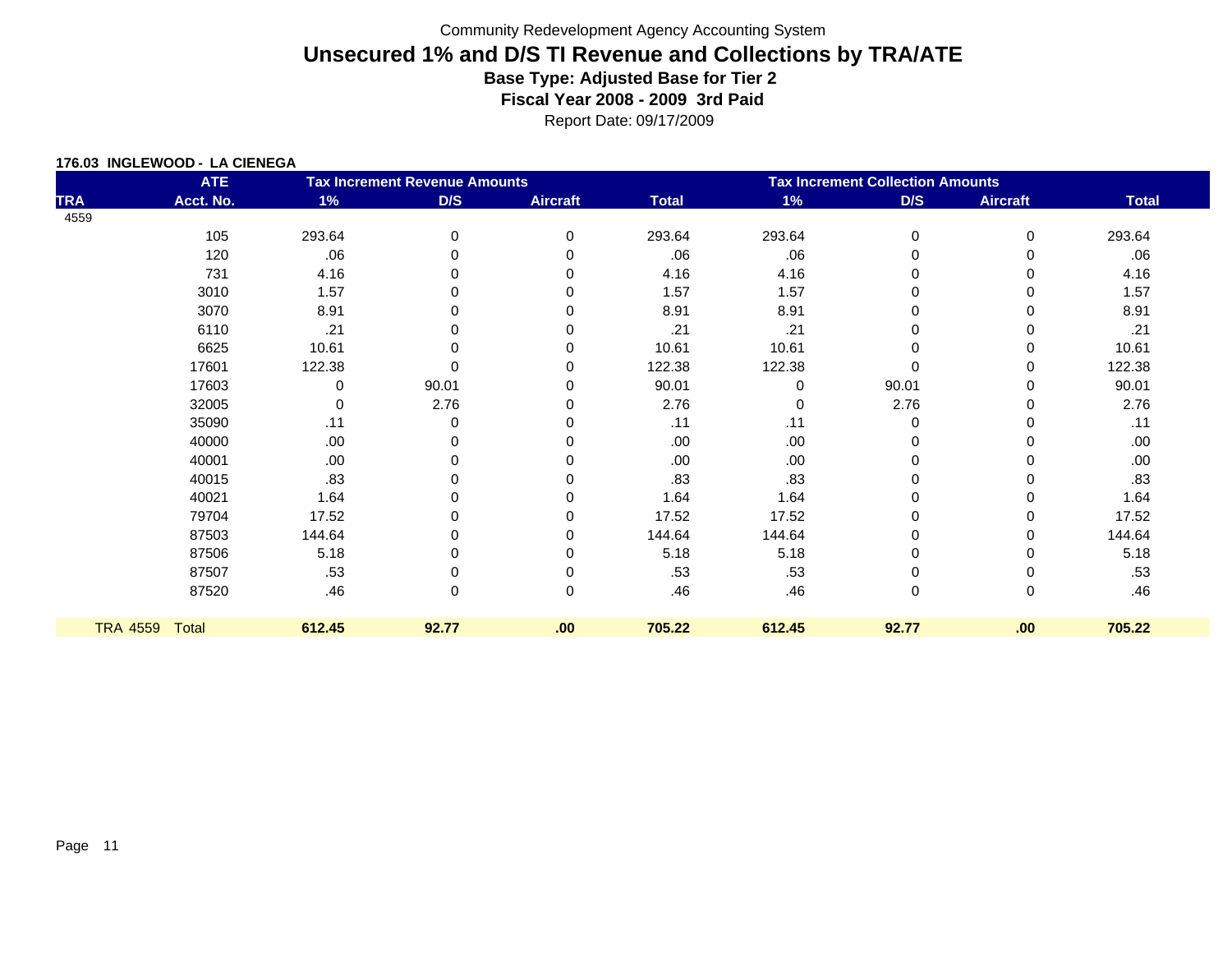|            | <b>ATE</b>     | <b>Tax Increment Revenue Amounts</b> |             |                 | <b>Tax Increment Collection Amounts</b> |              |             |                 |              |  |
|------------|----------------|--------------------------------------|-------------|-----------------|-----------------------------------------|--------------|-------------|-----------------|--------------|--|
| <b>TRA</b> | Acct. No.      | 1%                                   | D/S         | <b>Aircraft</b> | <b>Total</b>                            | 1%           | D/S         | <b>Aircraft</b> | <b>Total</b> |  |
| 5230       |                |                                      |             |                 |                                         |              |             |                 |              |  |
|            | 105            | $-24537.28$                          | 0           | 0               | $-24,537.28$                            | $-24716.10$  | $\Omega$    | 0               | $-24,716.10$ |  |
|            | 120            | $-5.59$                              | 0           | 0               | $-5.59$                                 | $-5.63$      |             | 0               | $-5.63$      |  |
|            | 731            | $-355.03$                            | 0           | 0               | $-355.03$                               | $-357.62$    | 0           | 0               | $-357.62$    |  |
|            | 3010           | $-131.64$                            | 0           | 0               | $-131.64$                               | $-132.60$    | O           | 0               | $-132.60$    |  |
|            | 3070           | $-745.13$                            | 0           | 0               | $-745.13$                               | $-750.56$    | 0           | 0               | $-750.56$    |  |
|            | 6110           | $-17.60$                             | $\Omega$    | 0               | $-17.60$                                | $-17.73$     | $\Omega$    | 0               | $-17.73$     |  |
|            | 6625           | $-887.12$                            | 0           | 0               | $-887.12$                               | $-893.58$    | $\Omega$    | 0               | $-893.58$    |  |
|            | 17601          | $-10230.65$                          |             | 0               | $-10,230.65$                            | $-10305.21$  | $\mathbf 0$ | 0               | $-10,305.21$ |  |
|            | 17603          | 0                                    | $-7279.81$  | 0               | $-7,279.81$                             | 0            | -7332.87    | 0               | $-7,332.87$  |  |
|            | 32005          | 0                                    | $-222.91$   | 0               | $-222.91$                               | $\Omega$     | $-224.54$   | 0               | $-224.54$    |  |
|            | 35090          | $-9.18$                              | 0           | 0               | $-9.18$                                 | $-9.25$      | 0           | 0               | $-9.25$      |  |
|            | 40000          | .00                                  | 0           | 0               | .00                                     | .00          | 0           | 0               | .00          |  |
|            | 40001          | .00.                                 | 0           | 0               | .00                                     | .00          | 0           | 0               | .00          |  |
|            | 40015          | $-69.39$                             | 0           | 0               | $-69.39$                                | $-69.89$     | 0           | 0               | $-69.89$     |  |
|            | 40021          | $-137.72$                            | 0           | 0               | $-137.72$                               | $-138.73$    | $\Omega$    | 0               | $-138.73$    |  |
|            | 54901          | $-3218.01$                           | 0           | 0               | $-3,218.01$                             | $-3241.47$   | 0           | 0               | $-3,241.47$  |  |
|            | 54906          | -419.99                              | 0           | 0               | $-419.99$                               | -423.05      | $\mathbf 0$ | 0               | $-423.05$    |  |
|            | 54907          | $-47.33$                             | 0           | 0               | $-47.33$                                | $-47.68$     | 0           | 0               | $-47.68$     |  |
|            | 72502          | $-5019.14$                           | 0           | 0               | $-5,019.14$                             | $-5055.72$   | 0           | 0               | $-5,055.72$  |  |
|            | 72507          | $-2240.68$                           | 0           | 0               | $-2,240.68$                             | $-2257.01$   | 0           | 0               | $-2,257.01$  |  |
|            | 79704          | $-1465.19$                           | 0           | 0               | $-1,465.19$                             | -1475.86     | 0           | 0               | $-1,475.86$  |  |
|            | TRA 5230 Total | $-49,536.67$                         | $-7,502.72$ | .00             | $-57,039.39$                            | $-49,897.69$ | $-7,557.41$ | .00             | $-57,455.10$ |  |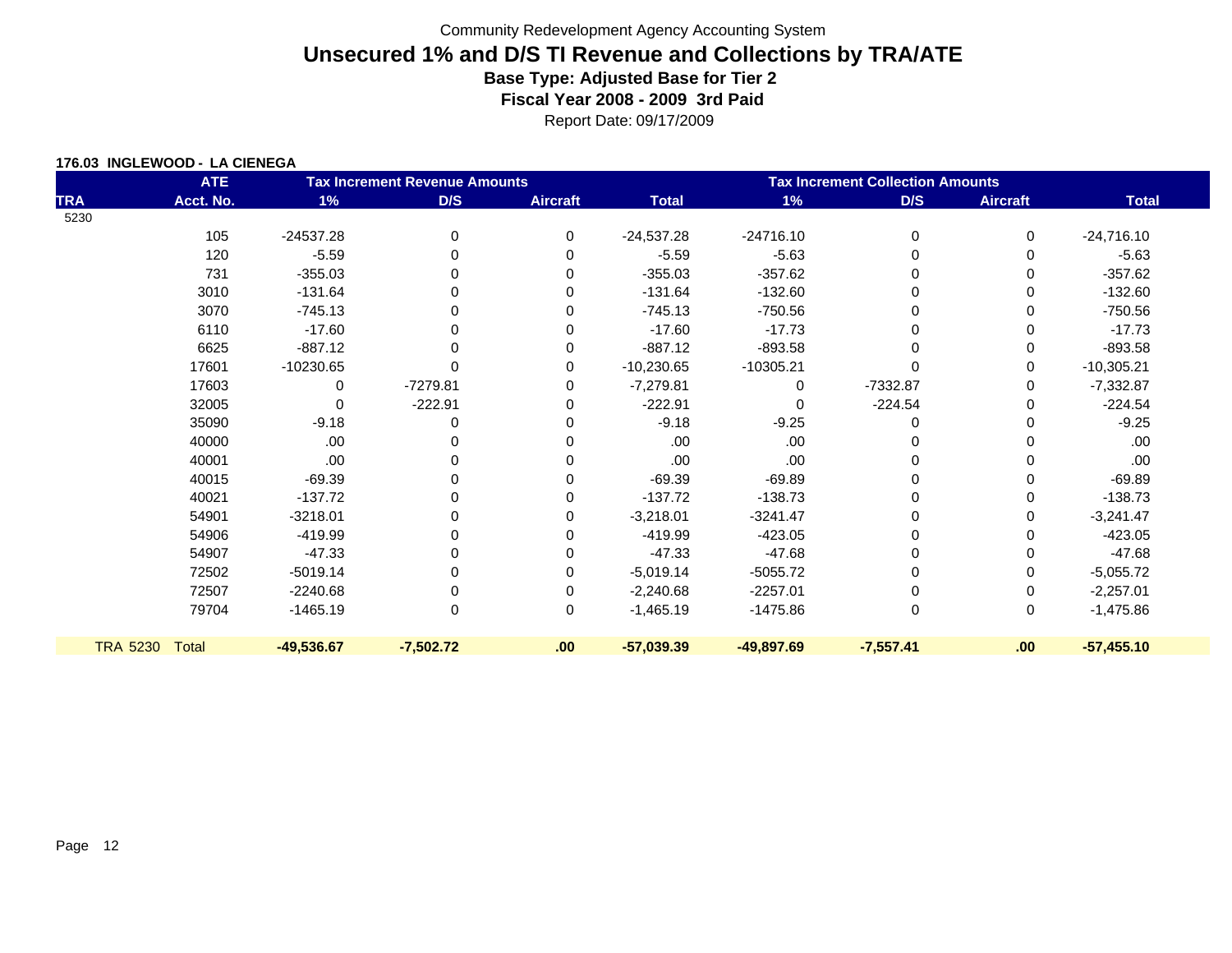Report Date: 09/17/2009

#### **176.07 INGLEWOOD - LA CIENEGA/76 ANNEX**

|                 | <b>ATE</b> |           | <b>Tax Increment Revenue Amounts</b> |                 |              | <b>Tax Increment Collection Amounts</b> |             |                 |              |  |  |
|-----------------|------------|-----------|--------------------------------------|-----------------|--------------|-----------------------------------------|-------------|-----------------|--------------|--|--|
| <b>TRA</b>      | Acct. No.  | 1%        | D/S                                  | <b>Aircraft</b> | <b>Total</b> | 1%                                      | D/S         | <b>Aircraft</b> | <b>Total</b> |  |  |
| 4560            |            |           |                                      |                 |              |                                         |             |                 |              |  |  |
|                 | 105        | 26070.41  | 0                                    | 0               | 26,070.41    | 25059.96                                | $\mathbf 0$ | 0               | 25,059.96    |  |  |
|                 | 120        | 5.94      | 0                                    | 0               | 5.94         | 5.71                                    | 0           | 0               | 5.71         |  |  |
|                 | 731        | 369.86    | $\Omega$                             | 0               | 369.86       | 355.53                                  | $\Omega$    | 0               | 355.53       |  |  |
|                 | 3010       | 139.83    | 0                                    | 0               | 139.83       | 134.41                                  | 0           | 0               | 134.41       |  |  |
|                 | 3070       | 791.47    | $\Omega$                             | 0               | 791.47       | 760.80                                  | $\Omega$    | 0               | 760.80       |  |  |
|                 | 6110       | 19.33     | 0                                    | $\Omega$        | 19.33        | 18.58                                   | 0           | 0               | 18.58        |  |  |
|                 | 6625       | 942.29    | $\Omega$                             | 0               | 942.29       | 905.77                                  | $\Omega$    | 0               | 905.77       |  |  |
|                 | 17601      | 10866.67  | $\Omega$                             | 0               | 10,866.67    | 10445.48                                | 0           | 0               | 10,445.48    |  |  |
|                 | 17607      | 0         | 7992.25                              | $\Omega$        | 7,992.25     | 0                                       | 7682.48     | 0               | 7,682.48     |  |  |
|                 | 32005      | $\Omega$  | 244.73                               | 0               | 244.73       |                                         | 235.25      | 0               | 235.25       |  |  |
|                 | 35090      | 9.76      | 0                                    | 0               | 9.76         | 9.38                                    | $\Omega$    | 0               | 9.38         |  |  |
|                 | 40000      | .00       | 0                                    | $\Omega$        | .00          | .00                                     | 0           | 0               | .00.         |  |  |
|                 | 40001      | .00       | 0                                    | 0               | .00.         | .00                                     | $\Omega$    | 0               | .00          |  |  |
|                 | 40015      | 73.71     | 0                                    | 0               | 73.71        | 70.85                                   | 0           | 0               | 70.85        |  |  |
|                 | 40021      | 146.29    | 0                                    | $\Omega$        | 146.29       | 140.62                                  | 0           | 0               | 140.62       |  |  |
|                 | 79704      | 1556.32   | 0                                    | 0               | 1,556.32     | 1495.99                                 | 0           | 0               | 1,495.99     |  |  |
|                 | 87503      | 12843.91  | 0                                    | 0               | 12,843.91    | 12346.09                                | $\Omega$    | 0               | 12,346.09    |  |  |
|                 | 87506      | 460.29    | 0                                    | 0               | 460.29       | 442.45                                  | 0           | 0               | 442.45       |  |  |
|                 | 87507      | 47.48     | 0                                    | 0               | 47.48        | 45.64                                   | 0           | 0               | 45.64        |  |  |
|                 | 87520      | 41.00     | $\mathbf 0$                          | 0               | 41.00        | 39.41                                   | $\mathbf 0$ | 0               | 39.41        |  |  |
| <b>TRA 4560</b> | Total      | 54,384.56 | 8,236.98                             | .00             | 62,621.54    | 52,276.67                               | 7,917.73    | .00             | 60,194.40    |  |  |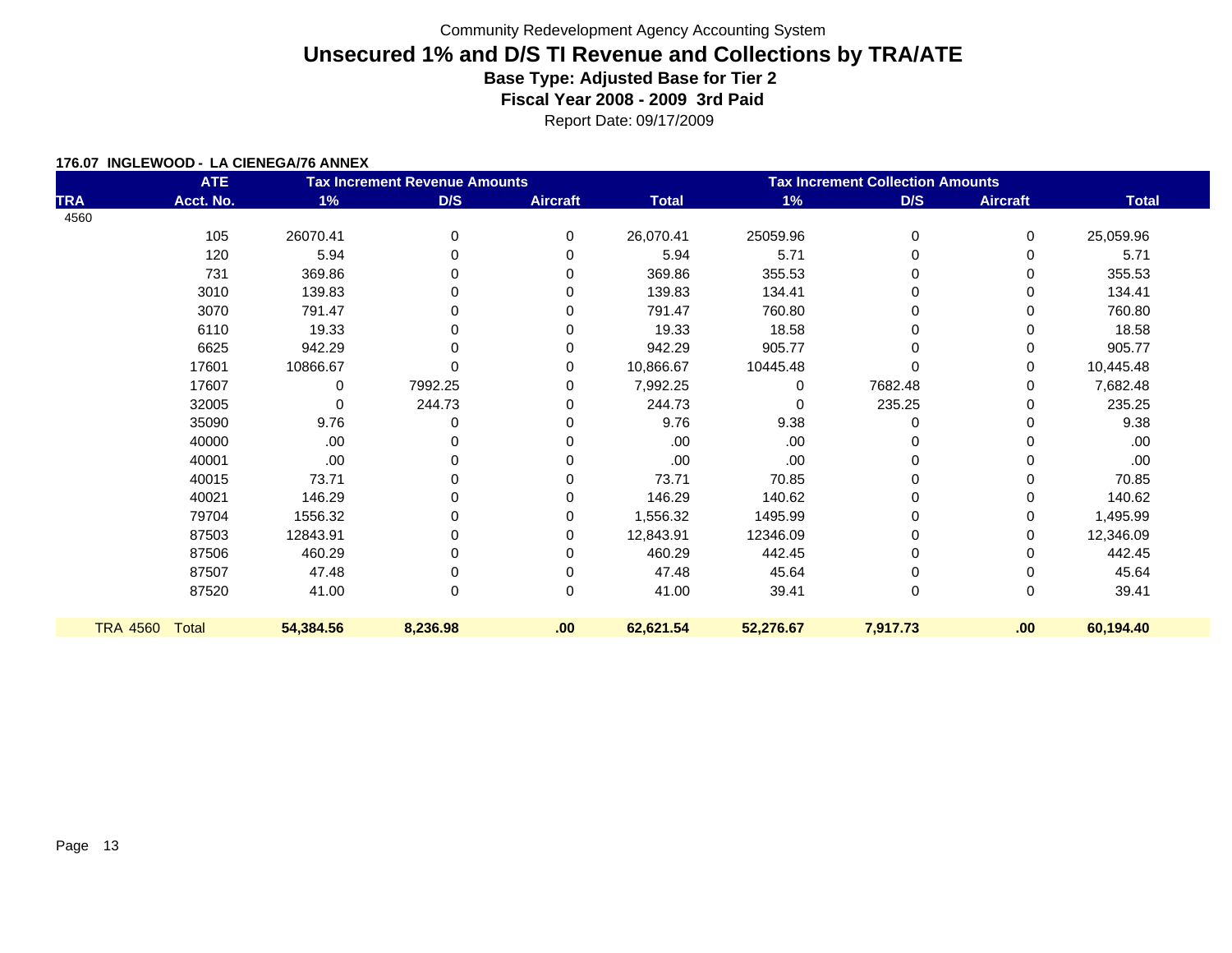Report Date: 09/17/2009

#### **176.07 INGLEWOOD - LA CIENEGA/76 ANNEX**

|                 | <b>ATE</b>   |       | <b>Tax Increment Revenue Amounts</b> |                 |              | <b>Tax Increment Collection Amounts</b> |          |                 |              |  |  |
|-----------------|--------------|-------|--------------------------------------|-----------------|--------------|-----------------------------------------|----------|-----------------|--------------|--|--|
| <b>TRA</b>      | Acct. No.    | 1%    | D/S                                  | <b>Aircraft</b> | <b>Total</b> | 1%                                      | D/S      | <b>Aircraft</b> | <b>Total</b> |  |  |
| 5232            |              |       |                                      |                 |              |                                         |          |                 |              |  |  |
|                 | 105          | 11.65 | 0                                    | 0               | 11.65        | 11.64                                   | $\Omega$ | 0               | 11.64        |  |  |
|                 | 120          | .00   | 0                                    | 0               | .00          | .00                                     | 0        | 0               | .00          |  |  |
|                 | 731          | .16   | 0                                    | 0               | .16          | .16                                     | 0        | 0               | .16          |  |  |
|                 | 3010         | .06   | O                                    |                 | .06          | .06                                     |          | 0               | .06          |  |  |
|                 | 3070         | .35   | $\Omega$                             |                 | .35          | .35                                     | $\Omega$ | 0               | .35          |  |  |
|                 | 6110         | .00   | U                                    |                 | .00          | .00                                     |          | U               | .00.         |  |  |
|                 | 6625         | .41   | $\Omega$                             | O               | .41          | .41                                     | 0        | 0               | .41          |  |  |
|                 | 17601        | 4.82  | $\Omega$                             | 0               | 4.82         | 4.82                                    | $\Omega$ | 0               | 4.82         |  |  |
|                 | 17607        | 0     | 3.43                                 | 0               | 3.43         | 0                                       | 3.43     | 0               | 3.43         |  |  |
|                 | 32005        | 0     | .11                                  | 0               | .11          | 0                                       | .11      | 0               | .11          |  |  |
|                 | 35090        | .00   | 0                                    |                 | .00          | .00                                     | $\Omega$ | 0               | .00.         |  |  |
|                 | 40000        | .00   | 0                                    | O               | .00          | .00                                     | $\Omega$ | 0               | .00.         |  |  |
|                 | 40001        | .00   | ŋ                                    |                 | .00          | .00                                     |          |                 | .00.         |  |  |
|                 | 40015        | .03   | U                                    | O               | .03          | .03                                     |          | 0               | .03          |  |  |
|                 | 40021        | .06   |                                      |                 | .06          | .06                                     |          |                 | .06          |  |  |
|                 | 54901        | 1.51  | 0                                    | 0               | 1.51         | 1.51                                    | 0        | 0               | 1.51         |  |  |
|                 | 54906        | .19   | 0                                    | 0               | .19          | .19                                     | 0        | 0               | .19          |  |  |
|                 | 54907        | .02   | O                                    |                 | .02          | .02                                     |          | 0               | .02          |  |  |
|                 | 72502        | 2.36  | $\Omega$                             | 0               | 2.36         | 2.36                                    | $\Omega$ | 0               | 2.36         |  |  |
|                 | 72507        | 1.05  |                                      | 0               | 1.05         | 1.05                                    | 0        | 0               | 1.05         |  |  |
|                 | 79704        | .69   | 0                                    | 0               | .69          | .69                                     | 0        | 0               | .69          |  |  |
| <b>TRA 5232</b> | <b>Total</b> | 23.36 | 3.54                                 | .00             | 26.90        | 23.35                                   | 3.54     | .00             | 26.89        |  |  |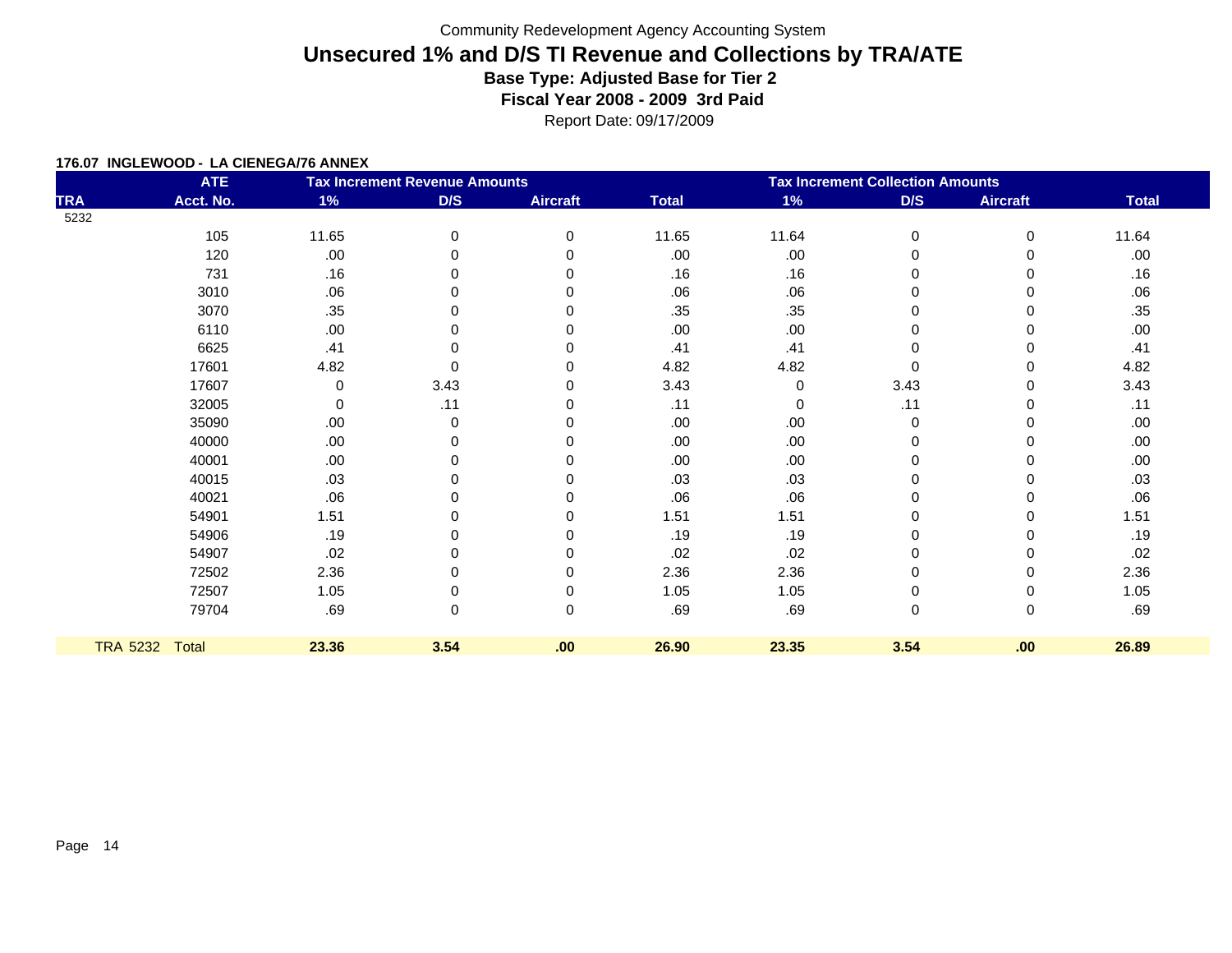Report Date: 09/17/2009

|                 | <b>ATE</b> |              | <b>Tax Increment Revenue Amounts</b> |                 | <b>Tax Increment Collection Amounts</b> |              |          |                 |              |  |
|-----------------|------------|--------------|--------------------------------------|-----------------|-----------------------------------------|--------------|----------|-----------------|--------------|--|
| <b>TRA</b>      | Acct. No.  | 1%           | D/S                                  | <b>Aircraft</b> | <b>Total</b>                            | 1%           | D/S      | <b>Aircraft</b> | <b>Total</b> |  |
| 5247            |            |              |                                      |                 |                                         |              |          |                 |              |  |
|                 | 105        | -6860.63     | 0                                    | 0               | $-6,860.63$                             | $-6775.94$   | 0        | 0               | $-6,775.94$  |  |
|                 | 120        | $-1.58$      | 0                                    | $\Omega$        | $-1.58$                                 | $-1.56$      | 0        | 0               | $-1.56$      |  |
|                 | 301        | $-395.77$    | 0                                    | 0               | $-395.77$                               | $-390.88$    | 0        | 0               | $-390.88$    |  |
|                 | 731        | $-97.34$     | 0                                    | $\Omega$        | $-97.34$                                | $-96.13$     | $\Omega$ | 0               | $-96.13$     |  |
|                 | 3010       | $-37.32$     | 0                                    | 0               | $-37.32$                                | $-36.85$     | $\Omega$ | 0               | $-36.85$     |  |
|                 | 3070       | $-209.65$    | 0                                    | 0               | $-209.65$                               | $-207.06$    | 0        | 0               | $-207.06$    |  |
|                 | 6685       | $-158.69$    | 0                                    | 0               | $-158.69$                               | $-156.73$    | 0        | 0               | $-156.73$    |  |
|                 | 18001      | $-3474.52$   |                                      | 0               | $-3,474.52$                             | $-3431.61$   |          | 0               | $-3,431.61$  |  |
|                 | 33010      | 0            | $-64.39$                             | 0               | $-64.39$                                | $\mathbf{0}$ | $-63.60$ | 0               | $-63.60$     |  |
|                 | 36505      | $-80.21$     | 0                                    | 0               | $-80.21$                                | $-79.22$     | $\Omega$ | 0               | $-79.22$     |  |
|                 | 40000      | .00.         |                                      | 0               | .00                                     | .00          | 0        | 0               | .00.         |  |
|                 | 40001      | .00.         | 0                                    | 0               | .00                                     | .00          | 0        | 0               | .00.         |  |
|                 | 40015      | $-19.67$     | 0                                    | 0               | $-19.67$                                | $-19.43$     | 0        | 0               | $-19.43$     |  |
|                 | 40021      | $-39.04$     | 0                                    | 0               | $-39.04$                                | $-38.56$     | 0        | 0               | $-38.56$     |  |
|                 | 80904      | $-421.38$    | 0                                    | 0               | $-421.38$                               | $-416.18$    |          | 0               | $-416.18$    |  |
|                 | 80920      | $-4.06$      | 0                                    | 0               | $-4.06$                                 | $-4.01$      | 0        | 0               | $-4.01$      |  |
|                 | 83003      | -2399.06     |                                      | 0               | $-2,399.06$                             | $-2369.44$   | 0        | 0               | $-2,369.44$  |  |
|                 | 83006      | $-99.74$     |                                      | 0               | $-99.74$                                | $-98.50$     | 0        | 0               | $-98.50$     |  |
|                 | 83007      | $-11.09$     | 0                                    | 0               | $-11.09$                                | $-10.96$     | 0        | 0               | $-10.96$     |  |
| <b>TRA 5247</b> | Total      | $-14,309.75$ | $-64.39$                             | .00             | $-14,374.14$                            | $-14,133.06$ | $-63.60$ | .00.            | $-14,196.66$ |  |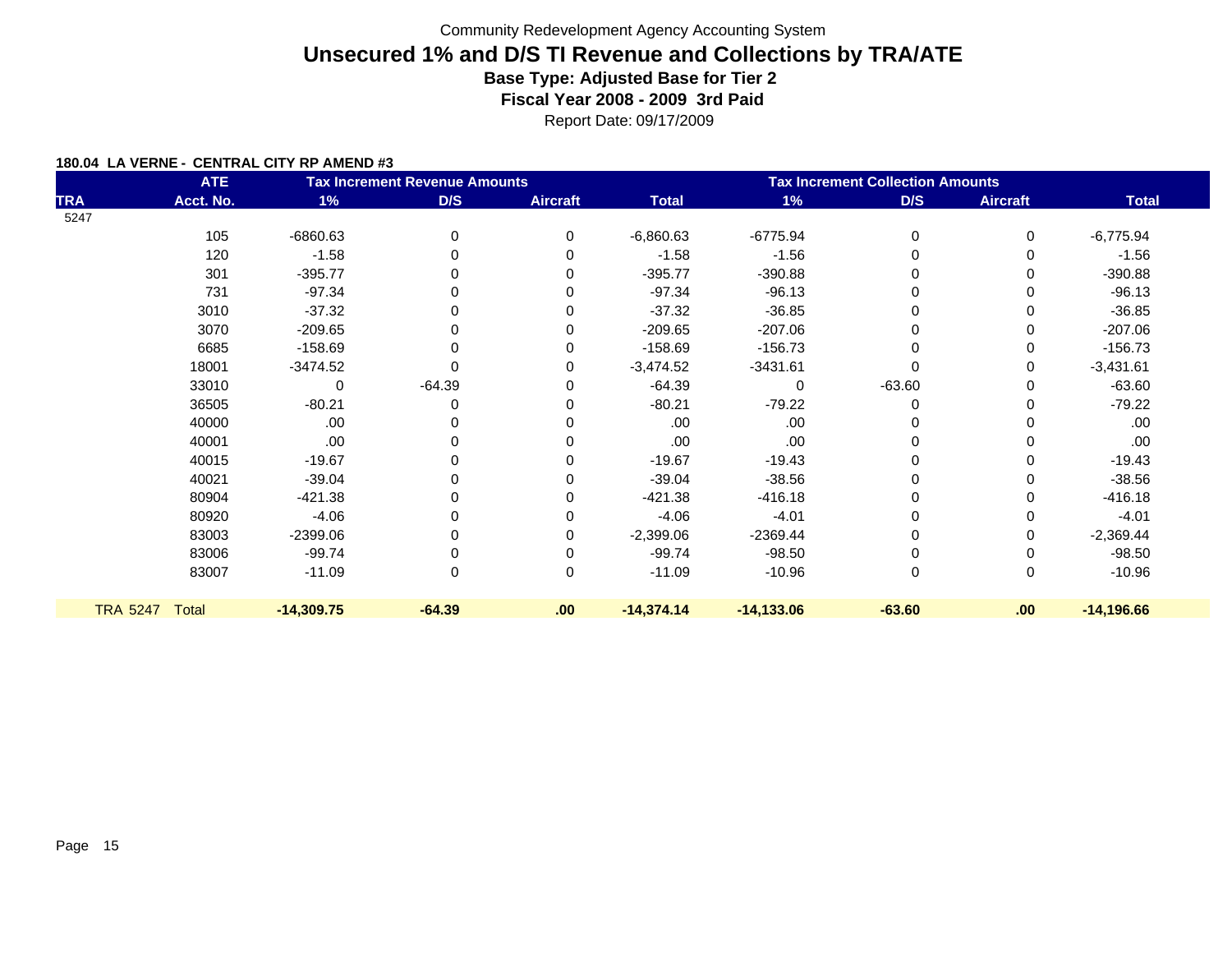Report Date: 09/17/2009

| <b>ATE</b><br><b>Tax Increment Revenue Amounts</b> |              |          |          |                 | <b>Tax Increment Collection Amounts</b> |              |          |                 |              |  |
|----------------------------------------------------|--------------|----------|----------|-----------------|-----------------------------------------|--------------|----------|-----------------|--------------|--|
| <b>TRA</b>                                         | Acct. No.    | 1%       | D/S      | <b>Aircraft</b> | <b>Total</b>                            | 1%           | D/S      | <b>Aircraft</b> | <b>Total</b> |  |
| 5261                                               |              |          |          |                 |                                         |              |          |                 |              |  |
|                                                    | 105          | 1675.01  | $\Omega$ | $\Omega$        | 1,675.01                                | 1662.24      | $\Omega$ | 0               | 1,662.24     |  |
|                                                    | 120          | .38      |          | $\Omega$        | .38                                     | .38          | $\Omega$ | 0               | .38          |  |
|                                                    | 301          | 96.70    |          | 0               | 96.70                                   | 95.96        | 0        | 0               | 95.96        |  |
|                                                    | 731          | 23.78    |          | 0               | 23.78                                   | 23.60        | 0        | 0               | 23.60        |  |
|                                                    | 3010         | 9.10     |          | 0               | 9.10                                    | 9.03         | $\Omega$ | 0               | 9.03         |  |
|                                                    | 3070         | 51.15    |          |                 | 51.15                                   | 50.76        |          | 0               | 50.76        |  |
|                                                    | 6680         | 35.65    |          | 0               | 35.65                                   | 35.37        |          | 0               | 35.37        |  |
|                                                    | 18001        | 848.20   |          | 0               | 848.20                                  | 841.72       |          | 0               | 841.72       |  |
|                                                    | 33010        | 0        | 15.70    | 0               | 15.70                                   | $\mathbf{0}$ | 15.58    | 0               | 15.58        |  |
|                                                    | 36505        | 19.56    | 0        | 0               | 19.56                                   | 19.41        | $\Omega$ | 0               | 19.41        |  |
|                                                    | 40000        | .00      |          |                 | .00                                     | .00          |          |                 | .00          |  |
|                                                    | 40001        | .00      | 0        | 0               | .00                                     | .00          | 0        | 0               | .00          |  |
|                                                    | 40015        | 4.79     |          |                 | 4.79                                    | 4.76         |          | 0               | 4.76         |  |
|                                                    | 40021        | 9.52     | 0        |                 | 9.52                                    | 9.44         | 0        | 0               | 9.44         |  |
|                                                    | 80904        | 102.76   |          | 0               | 102.76                                  | 101.97       |          | 0               | 101.97       |  |
|                                                    | 80920        | .99      |          |                 | .99                                     | .98          |          | 0               | .98          |  |
|                                                    | 83003        | 585.05   |          | 0               | 585.05                                  | 580.58       |          | 0               | 580.58       |  |
|                                                    | 83006        | 24.32    |          |                 | 24.32                                   | 24.13        |          |                 | 24.13        |  |
|                                                    | 83007        | 2.70     | 0        | 0               | 2.70                                    | 2.68         | 0        | 0               | 2.68         |  |
| <b>TRA 5261</b>                                    | <b>Total</b> | 3,489.66 | 15.70    | .00             | 3,505.36                                | 3,463.01     | 15.58    | .00             | 3,478.59     |  |
|                                                    |              |          |          |                 |                                         |              |          |                 |              |  |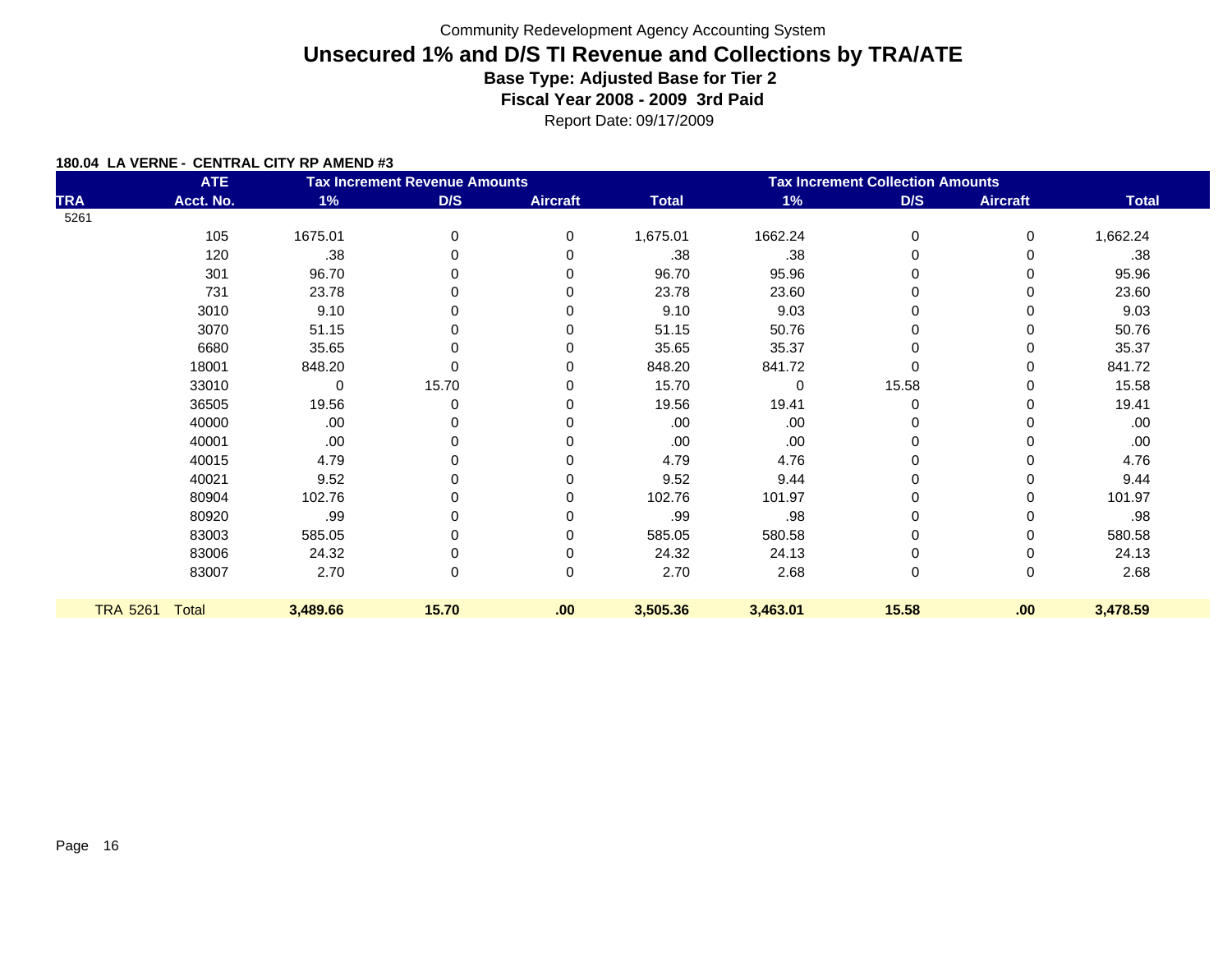Report Date: 09/17/2009

|            | <b>ATE</b>     |          | <b>Tax Increment Revenue Amounts</b> |                 | <b>Tax Increment Collection Amounts</b> |             |          |                 |              |
|------------|----------------|----------|--------------------------------------|-----------------|-----------------------------------------|-------------|----------|-----------------|--------------|
| <b>TRA</b> | Acct. No.      | 1%       | D/S                                  | <b>Aircraft</b> | <b>Total</b>                            | 1%          | D/S      | <b>Aircraft</b> | <b>Total</b> |
| 6300       |                |          |                                      |                 |                                         |             |          |                 |              |
|            | 105            | 1355.14  | 0                                    | 0               | 1,355.14                                | 1336.15     | 0        | 0               | 1,336.15     |
|            | 120            | .31      | 0                                    |                 | .31                                     | .30         |          |                 | .30          |
|            | 301            | 78.47    | 0                                    | $\Omega$        | 78.47                                   | 77.37       |          | 0               | 77.37        |
|            | 731            | 19.30    | 0                                    | O               | 19.30                                   | 19.03       |          | 0               | 19.03        |
|            | 3010           | 7.32     | 0                                    | 0               | 7.32                                    | 7.22        |          | 0               | 7.22         |
|            | 3070           | 41.23    | 0                                    | 0               | 41.23                                   | 40.65       |          | 0               | 40.65        |
|            | 6680           | 19.11    | 0                                    | 0               | 19.11                                   | 18.84       |          | 0               | 18.84        |
|            | 18001          | 684.27   | 0                                    | 0               | 684.27                                  | 674.68      |          | 0               | 674.68       |
|            | 33010          | 0        | 12.64                                | 0               | 12.64                                   | $\mathbf 0$ | 12.46    | 0               | 12.46        |
|            | 36505          | 15.63    | 0                                    | 0               | 15.63                                   | 15.41       | $\Omega$ | 0               | 15.41        |
|            | 40000          | .00      |                                      |                 | .00                                     | .00         |          |                 | .00.         |
|            | 40001          | .00      | 0                                    | 0               | .00                                     | .00.        |          | 0               | .00.         |
|            | 40015          | 3.86     | 0                                    |                 | 3.86                                    | 3.80        |          |                 | 3.80         |
|            | 40021          | 7.66     | 0                                    | O               | 7.66                                    | 7.55        | 0        | 0               | 7.55         |
|            | 80904          | 82.69    | 0                                    | 0               | 82.69                                   | 81.53       |          | 0               | 81.53        |
|            | 80920          | .79      | 0                                    |                 | .79                                     | .78         |          |                 | .78          |
|            | 83003          | 470.82   | 0                                    | 0               | 470.82                                  | 464.22      |          | 0               | 464.22       |
|            | 83006          | 19.57    | 0                                    | 0               | 19.57                                   | 19.29       |          |                 | 19.29        |
|            | 83007          | 2.17     | 0                                    | $\Omega$        | 2.17                                    | 2.14        | 0        | 0               | 2.14         |
|            | TRA 6300 Total | 2,808.34 | 12.64                                | .00.            | 2,820.98                                | 2,768.96    | 12.46    | .00             | 2,781.42     |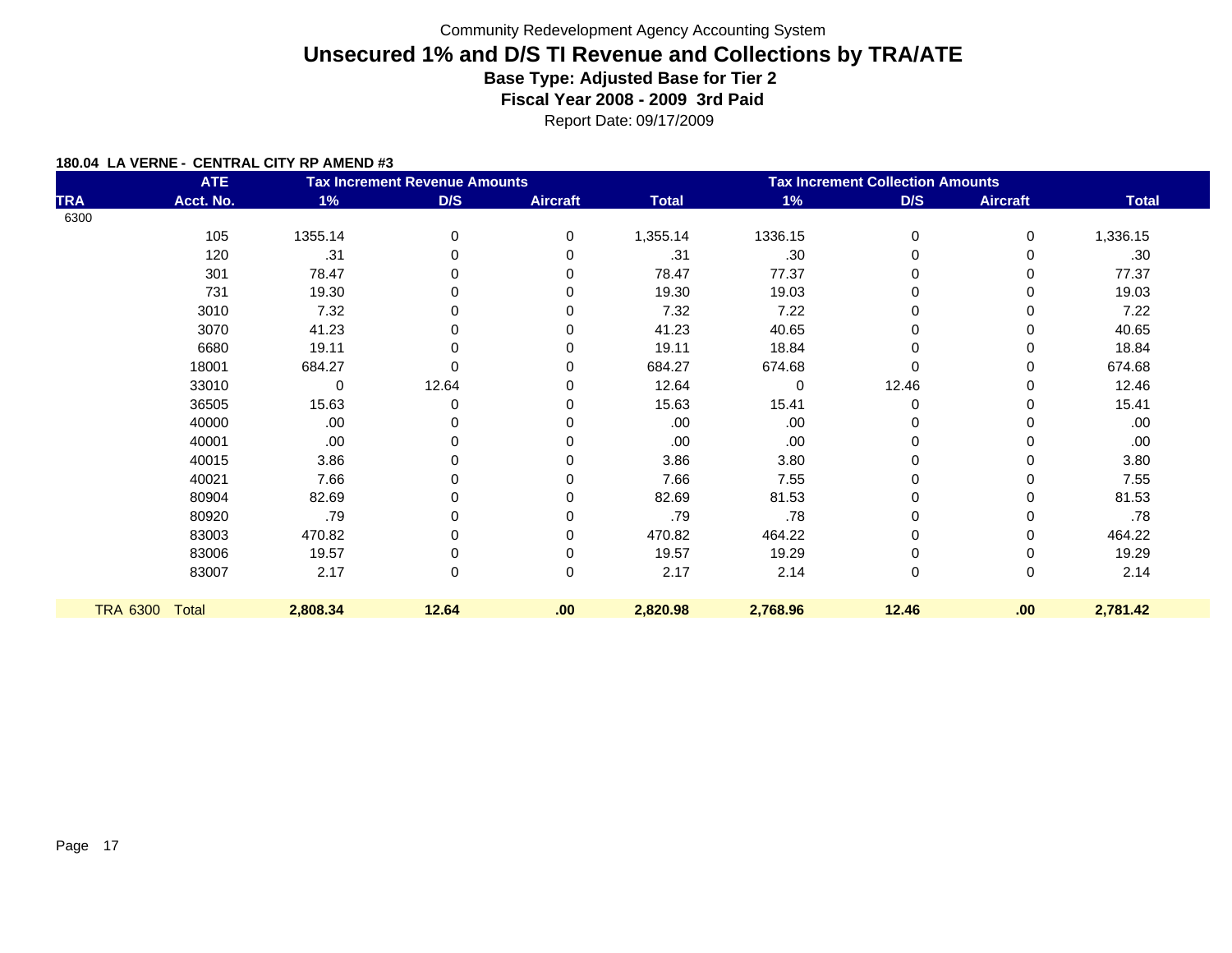Report Date: 09/17/2009

|            | <b>ATE</b>     |           | <b>Tax Increment Revenue Amounts</b> |                 | <b>Tax Increment Collection Amounts</b> |           |          |                 |              |  |
|------------|----------------|-----------|--------------------------------------|-----------------|-----------------------------------------|-----------|----------|-----------------|--------------|--|
| <b>TRA</b> | Acct. No.      | 1%        | D/S                                  | <b>Aircraft</b> | <b>Total</b>                            | 1%        | D/S      | <b>Aircraft</b> | <b>Total</b> |  |
| 8596       |                |           |                                      |                 |                                         |           |          |                 |              |  |
|            | 105            | 6142.98   | 0                                    | 0               | 6,142.98                                | 6093.85   | 0        | 0               | 6,093.85     |  |
|            | 120            | 1.39      |                                      | $\Omega$        | 1.39                                    | 1.38      |          | 0               | 1.38         |  |
|            | 301            | 357.91    |                                      | 0               | 357.91                                  | 355.05    | 0        | 0               | 355.05       |  |
|            | 731            | 87.05     |                                      |                 | 87.05                                   | 86.36     | $\Omega$ | 0               | 86.36        |  |
|            | 3010           | 32.93     | 0                                    |                 | 32.93                                   | 32.67     | 0        | 0               | 32.67        |  |
|            | 3070           | 186.42    |                                      |                 | 186.42                                  | 184.93    | 0        | 0               | 184.93       |  |
|            | 6685           | 208.32    | 0                                    |                 | 208.32                                  | 206.66    | 0        | 0               | 206.66       |  |
|            | 18001          | 3106.88   |                                      | 0               | 3,106.88                                | 3082.04   |          | 0               | 3,082.04     |  |
|            | 33010          | 0         | 57.77                                | 0               | 57.77                                   | 0         | 57.30    | 0               | 57.30        |  |
|            | 36505          | 70.79     |                                      | 0               | 70.79                                   | 70.22     | $\Omega$ | 0               | 70.22        |  |
|            | 40000          | .00       |                                      |                 | .00                                     | .00       |          | 0               | .00          |  |
|            | 40001          | .00       |                                      |                 | .00                                     | .00       | 0        | 0               | .00          |  |
|            | 40015          | 17.36     |                                      |                 | 17.36                                   | 17.22     |          | 0               | 17.22        |  |
|            | 40021          | 34.45     | 0                                    |                 | 34.45                                   | 34.18     | 0        | 0               | 34.18        |  |
|            | 80904          | 371.88    |                                      |                 | 371.88                                  | 368.90    |          | 0               | 368.90       |  |
|            | 80920          | 3.58      |                                      |                 | 3.58                                    | 3.56      | 0        | 0               | 3.56         |  |
|            | 83003          | 2117.22   |                                      |                 | 2,117.22                                | 2100.29   |          | 0               | 2,100.29     |  |
|            | 83006          | 88.02     |                                      |                 | 88.02                                   | 87.31     |          | 0               | 87.31        |  |
|            | 83007          | 9.79      | 0                                    | 0               | 9.79                                    | 9.71      | 0        | 0               | 9.71         |  |
|            | TRA 8596 Total | 12,836.97 | 57.77                                | .00             | 12,894.74                               | 12,734.33 | 57.30    | .00             | 12,791.63    |  |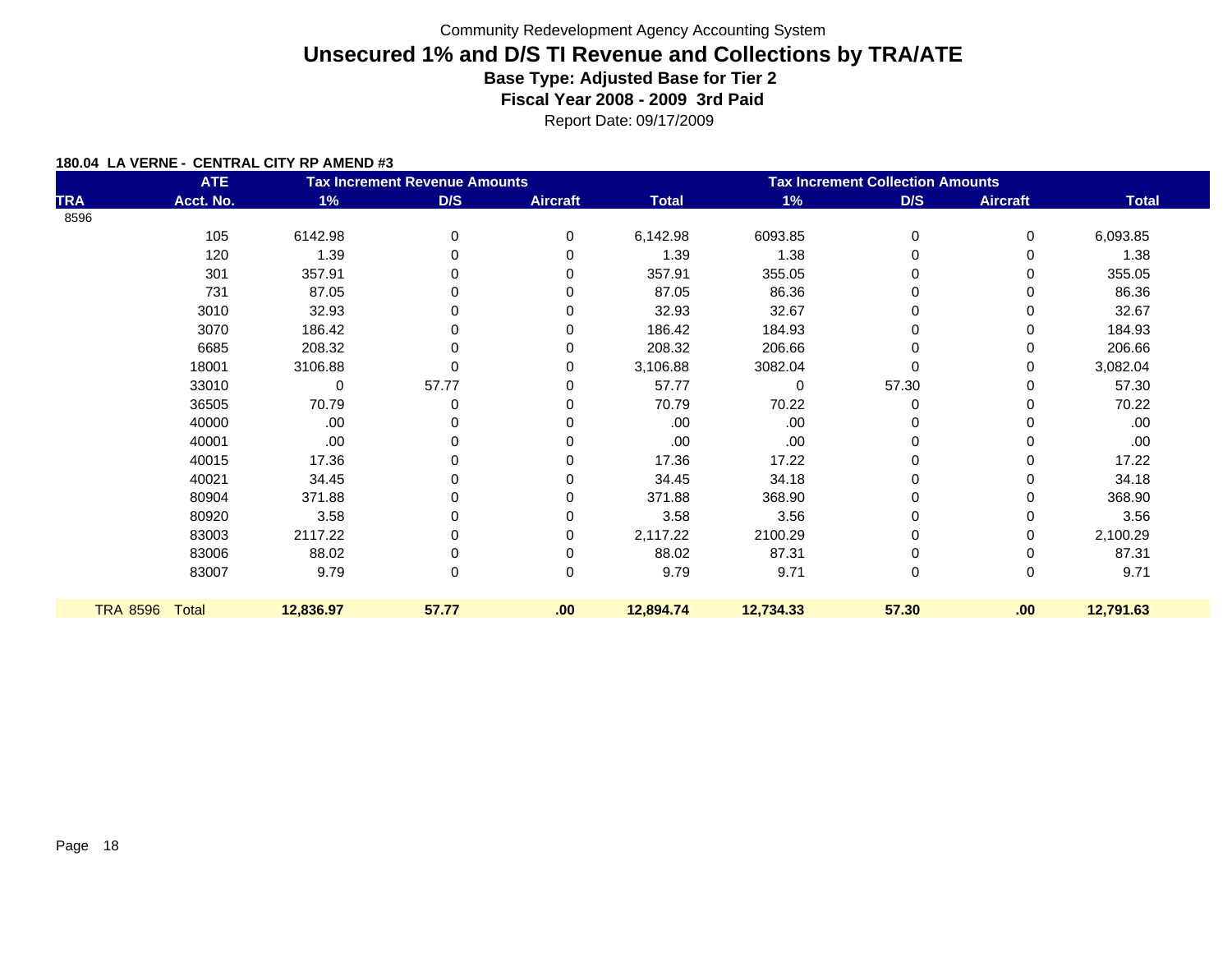Report Date: 09/17/2009

|            | <b>ATE</b>     |           | <b>Tax Increment Revenue Amounts</b> |                 | <b>Tax Increment Collection Amounts</b> |             |          |                 |              |
|------------|----------------|-----------|--------------------------------------|-----------------|-----------------------------------------|-------------|----------|-----------------|--------------|
| <b>TRA</b> | Acct. No.      | 1%        | D/S                                  | <b>Aircraft</b> | <b>Total</b>                            | 1%          | D/S      | <b>Aircraft</b> | <b>Total</b> |
| 8602       |                |           |                                      |                 |                                         |             |          |                 |              |
|            | 105            | 9497.41   | 0                                    | 0               | 9,497.41                                | 9432.92     | 0        | 0               | 9,432.92     |
|            | 120            | 2.16      | 0                                    |                 | 2.16                                    | 2.14        |          |                 | 2.14         |
|            | 301            | 553.36    | 0                                    | $\Omega$        | 553.36                                  | 549.61      |          | 0               | 549.61       |
|            | 731            | 134.73    | 0                                    | O               | 134.73                                  | 133.82      |          | 0               | 133.82       |
|            | 3010           | 50.92     | 0                                    | O               | 50.92                                   | 50.57       |          |                 | 50.57        |
|            | 3070           | 288.22    | 0                                    |                 | 288.22                                  | 286.27      |          | 0               | 286.27       |
|            | 6680           | 288.62    | 0                                    |                 | 288.62                                  | 286.66      |          | 0               | 286.66       |
|            | 18001          | 4803.51   |                                      | 0               | 4,803.51                                | 4770.91     |          | 0               | 4,770.91     |
|            | 33010          | 0         | 89.16                                |                 | 89.16                                   | $\mathbf 0$ | 88.56    | 0               | 88.56        |
|            | 36505          | 109.44    | 0                                    |                 | 109.44                                  | 108.70      | $\Omega$ | 0               | 108.70       |
|            | 40000          | .00       | 0                                    |                 | .00                                     | .00.        |          |                 | .00.         |
|            | 40001          | .00       | 0                                    | 0               | .00                                     | .00         |          |                 | .00.         |
|            | 40015          | 26.84     | 0                                    |                 | 26.84                                   | 26.66       |          |                 | 26.66        |
|            | 40021          | 53.27     | 0                                    |                 | 53.27                                   | 52.91       |          |                 | 52.91        |
|            | 80904          | 574.96    | 0                                    |                 | 574.96                                  | 571.05      |          | 0               | 571.05       |
|            | 80920          | 5.54      | 0                                    |                 | 5.54                                    | 5.51        |          | 0               | 5.51         |
|            | 83003          | 3273.41   |                                      | 0               | 3,273.41                                | 3251.20     |          | 0               | 3,251.20     |
|            | 83006          | 136.09    |                                      |                 | 136.09                                  | 135.16      |          |                 | 135.16       |
|            | 83007          | 15.14     | 0                                    | 0               | 15.14                                   | 15.04       | 0        | 0               | 15.04        |
|            | TRA 8602 Total | 19,813.62 | 89.16                                | .00             | 19,902.78                               | 19,679.13   | 88.56    | .00             | 19,767.69    |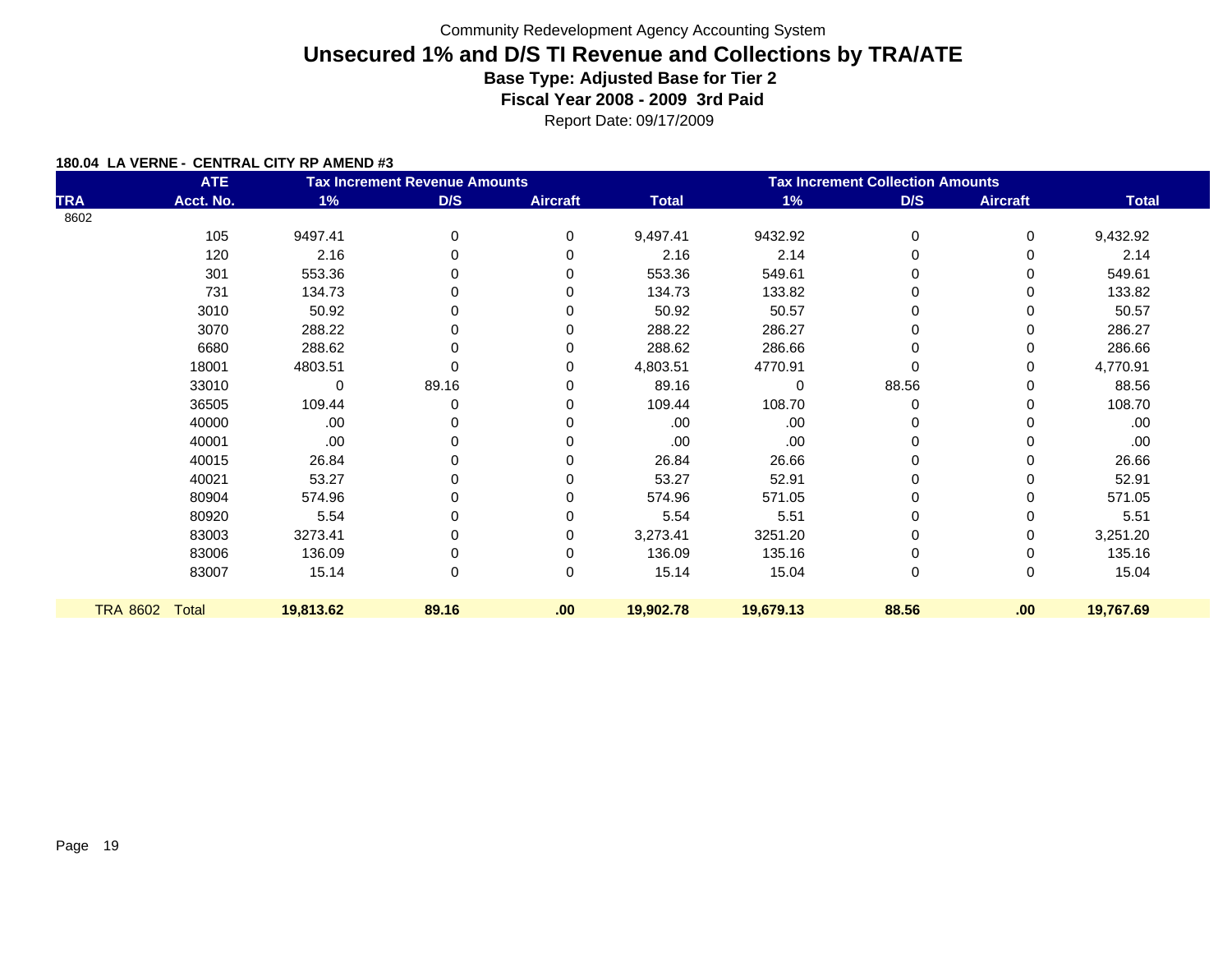Report Date: 09/17/2009

| <b>ATE</b><br><b>Tax Increment Revenue Amounts</b> |           |          |       |                 | <b>Tax Increment Collection Amounts</b> |             |          |                 |              |  |
|----------------------------------------------------|-----------|----------|-------|-----------------|-----------------------------------------|-------------|----------|-----------------|--------------|--|
| <b>TRA</b>                                         | Acct. No. | $1\%$    | D/S   | <b>Aircraft</b> | <b>Total</b>                            | 1%          | D/S      | <b>Aircraft</b> | <b>Total</b> |  |
| 8615                                               |           |          |       |                 |                                         |             |          |                 |              |  |
|                                                    | 105       | 2256.49  | 0     | $\Omega$        | 2,256.49                                | 2256.49     | 0        | 0               | 2,256.49     |  |
|                                                    | 120       | .51      |       |                 | .51                                     | .51         |          |                 | .51          |  |
|                                                    | 301       | 131.48   |       |                 | 131.48                                  | 131.48      |          | 0               | 131.48       |  |
|                                                    | 731       | 32.29    |       |                 | 32.29                                   | 32.29       |          |                 | 32.29        |  |
|                                                    | 3010      | 12.09    |       |                 | 12.09                                   | 12.09       |          | 0               | 12.09        |  |
|                                                    | 3070      | 68.48    |       |                 | 68.48                                   | 68.48       |          | 0               | 68.48        |  |
|                                                    | 18001     | 1141.37  |       |                 | 1,141.37                                | 1141.37     |          | 0               | 1,141.37     |  |
|                                                    | 33010     | 0        | 20.88 |                 | 20.88                                   | $\mathbf 0$ | 20.88    | 0               | 20.88        |  |
|                                                    | 36505     | 26.00    |       |                 | 26.00                                   | 26.00       | $\Omega$ |                 | 26.00        |  |
|                                                    | 40000     | .00      |       |                 | .00.                                    | .00         |          |                 | .00          |  |
|                                                    | 40001     | .00      |       |                 | .00.                                    | .00.        |          |                 | .00          |  |
|                                                    | 40015     | 6.37     |       |                 | 6.37                                    | 6.37        |          | 0               | 6.37         |  |
|                                                    | 40021     | 12.65    |       |                 | 12.65                                   | 12.65       |          |                 | 12.65        |  |
|                                                    | 80904     | 136.61   |       |                 | 136.61                                  | 136.61      |          | 0               | 136.61       |  |
|                                                    | 80920     | 1.31     |       |                 | 1.31                                    | 1.31        |          |                 | 1.31         |  |
|                                                    | 83003     | 777.80   |       |                 | 777.80                                  | 777.80      |          | 0               | 777.80       |  |
|                                                    | 83006     | 32.33    |       |                 | 32.33                                   | 32.33       |          | 0               | 32.33        |  |
|                                                    | 83007     | 3.59     | 0     | $\Omega$        | 3.59                                    | 3.59        | $\Omega$ | 0               | 3.59         |  |
|                                                    |           |          |       |                 |                                         |             |          |                 |              |  |
| <b>TRA 8615</b>                                    | Total     | 4,639.37 | 20.88 | .00             | 4,660.25                                | 4,639.37    | 20.88    | .00             | 4,660.25     |  |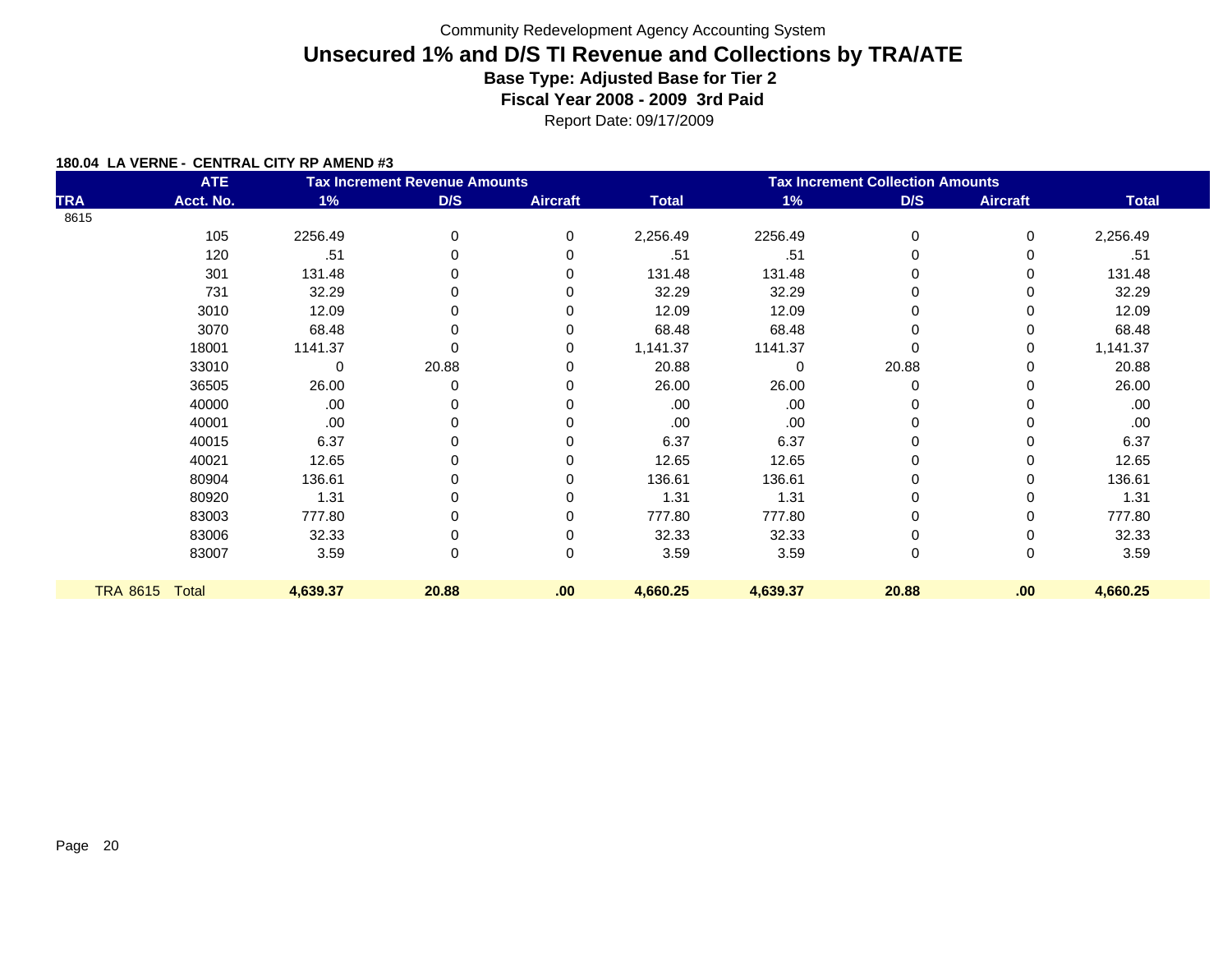|                 | <b>ATE</b> |             | <b>Tax Increment Revenue Amounts</b> |                 | <b>Tax Increment Collection Amounts</b> |          |          |                 |              |
|-----------------|------------|-------------|--------------------------------------|-----------------|-----------------------------------------|----------|----------|-----------------|--------------|
| <b>TRA</b>      | Acct. No.  | $1\%$       | D/S                                  | <b>Aircraft</b> | <b>Total</b>                            | $1\%$    | D/S      | <b>Aircraft</b> | <b>Total</b> |
| 8616            |            |             |                                      |                 |                                         |          |          |                 |              |
|                 | 105        | 321.88      | 0                                    | $\Omega$        | 321.88                                  | 321.88   | 0        | 0               | 321.88       |
|                 | 120        | .07         | 0                                    |                 | .07                                     | .07      | 0        |                 | .07          |
|                 | 301        | 18.57       | 0                                    |                 | 18.57                                   | 18.57    | 0        |                 | 18.57        |
|                 | 731        | 4.56        | 0                                    |                 | 4.56                                    | 4.56     | 0        |                 | 4.56         |
|                 | 3010       | 1.74        | 0                                    |                 | 1.74                                    | 1.74     | 0        |                 | 1.74         |
|                 | 3070       | 9.82        |                                      |                 | 9.82                                    | 9.82     | 0        |                 | 9.82         |
|                 | 6680       | 6.84        | 0                                    |                 | 6.84                                    | 6.84     | 0        |                 | 6.84         |
|                 | 18001      | 162.95      | O                                    |                 | 162.95                                  | 162.95   | $\Omega$ |                 | 162.95       |
|                 | 33010      | $\mathbf 0$ | 3.02                                 |                 | 3.02                                    | $\Omega$ | 3.02     |                 | 3.02         |
|                 | 36505      | 3.75        | 0                                    |                 | 3.75                                    | 3.75     | 0        |                 | 3.75         |
|                 | 40000      | .00.        | 0                                    |                 | .00                                     | .00      | 0        |                 | .00          |
|                 | 40001      | .00.        | 0                                    |                 | .00.                                    | .00.     | 0        |                 | .00.         |
|                 | 40015      | .92         | 0                                    |                 | .92                                     | .92      | 0        |                 | .92          |
|                 | 40021      | 1.82        | 0                                    |                 | 1.82                                    | 1.82     | 0        |                 | 1.82         |
|                 | 80904      | 19.74       | 0                                    |                 | 19.74                                   | 19.74    | 0        |                 | 19.74        |
|                 | 80920      | .19         | 0                                    |                 | .19                                     | .19      | 0        |                 | .19          |
|                 | 83003      | 112.40      | 0                                    |                 | 112.40                                  | 112.39   | 0        |                 | 112.39       |
|                 | 83006      | 4.67        | 0                                    |                 | 4.67                                    | 4.67     | 0        |                 | 4.67         |
|                 | 83007      | .52         | 0                                    | 0               | .52                                     | .52      | 0        | 0               | .52          |
| <b>TRA 8616</b> | Total      | 670.44      | 3.02                                 | .00             | 673.46                                  | 670.43   | 3.02     | .00             | 673.45       |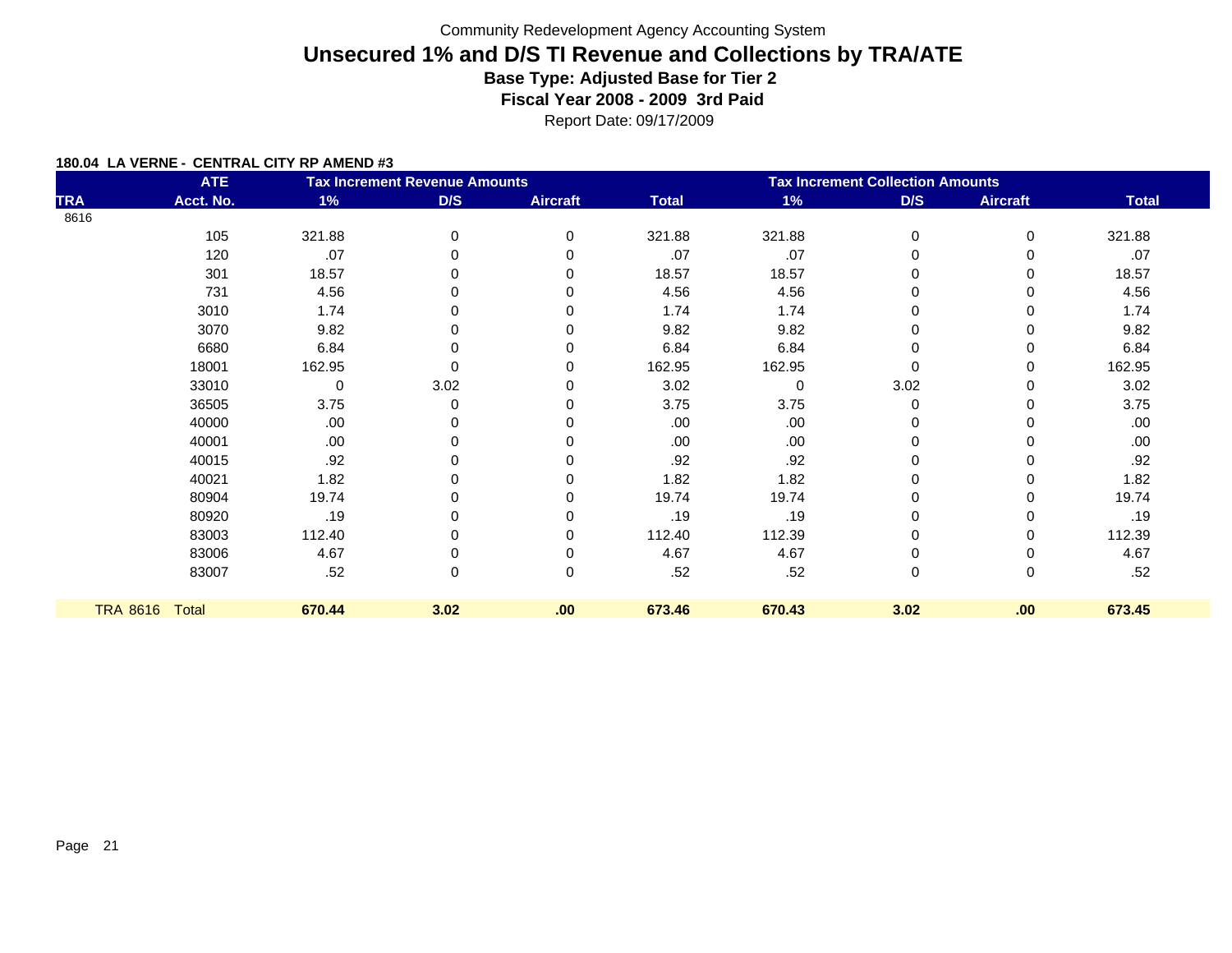Report Date: 09/17/2009

| <b>ATE</b><br><b>Tax Increment Revenue Amounts</b> |              |           |           |                 | <b>Tax Increment Collection Amounts</b> |          |             |                 |              |  |
|----------------------------------------------------|--------------|-----------|-----------|-----------------|-----------------------------------------|----------|-------------|-----------------|--------------|--|
| <b>TRA</b>                                         | Acct. No.    | 1%        | D/S       | <b>Aircraft</b> | <b>Total</b>                            | 1%       | D/S         | <b>Aircraft</b> | <b>Total</b> |  |
| 4969                                               |              |           |           |                 |                                         |          |             |                 |              |  |
|                                                    | 105          | 4644.64   | 0         | 0               | 4,644.64                                | 4517.97  | 0           | 0               | 4,517.97     |  |
|                                                    | 120          | 1.05      | 0         | 0               | 1.05                                    | 1.02     | 0           | 0               | 1.02         |  |
|                                                    | 731          | 63.80     | 0         | 0               | 63.80                                   | 62.06    | $\Omega$    | 0               | 62.06        |  |
|                                                    | 3010         | 24.89     | 0         | 0               | 24.89                                   | 24.21    | 0           | 0               | 24.21        |  |
|                                                    | 3070         | 140.89    | 0         | $\Omega$        | 140.89                                  | 137.04   | 0           | 0               | 137.04       |  |
|                                                    | 6180         | 5.10      | 0         | 0               | 5.10                                    | 4.97     | 0           | 0               | 4.97         |  |
|                                                    | 6630         | 120.28    | 0         | $\Omega$        | 120.28                                  | 117.00   | 0           | 0               | 117.00       |  |
|                                                    | 18401        | 2754.11   | 0         | $\Omega$        | 2,754.11                                | 2679.01  | $\Omega$    | 0               | 2,679.01     |  |
|                                                    | 32005        | 0         | 45.84     | $\Omega$        | 45.84                                   | $\Omega$ | 44.59       | 0               | 44.59        |  |
|                                                    | 35090        | 1.73      | 0         | 0               | 1.73                                    | 1.69     | 0           | 0               | 1.69         |  |
|                                                    | 40000        | .00       |           | $\Omega$        | .00                                     | .00      |             | 0               | .00          |  |
|                                                    | 40001        | .00       | 0         | $\Omega$        | .00                                     | .00      | 0           | 0               | .00          |  |
|                                                    | 40015        | 13.12     | 0         | $\Omega$        | 13.12                                   | 12.76    |             | 0               | 12.76        |  |
|                                                    | 40021        | 26.04     | 0         | $\Omega$        | 26.04                                   | 25.33    | 0           | 0               | 25.33        |  |
|                                                    | 80504        | 280.02    | 0         | 0               | 280.02                                  | 272.38   | 0           | 0               | 272.38       |  |
|                                                    | 80520        | 2.89      | 0         | $\Omega$        | 2.89                                    | 2.81     | 0           | 0               | 2.81         |  |
|                                                    | 88703        | 2061.66   | .41       | $\Omega$        | 2,062.07                                | 2005.44  | .40         | 0               | 2,005.84     |  |
|                                                    | 88706        | .11       | $\pmb{0}$ | 0               | .11                                     | .11      | 0           | 0               | .11          |  |
|                                                    | 88707        | 11.62     | 0         | 0               | 11.62                                   | 11.31    | 0           | 0               | 11.31        |  |
|                                                    | 88720        | 33.82     | 0         | 0               | 33.82                                   | 32.90    | $\mathbf 0$ | 0               | 32.90        |  |
| <b>TRA 4969</b>                                    | <b>Total</b> | 10,185.77 | 46.25     | .00             | 10,232.02                               | 9,908.01 | 44.99       | .00             | 9,953.00     |  |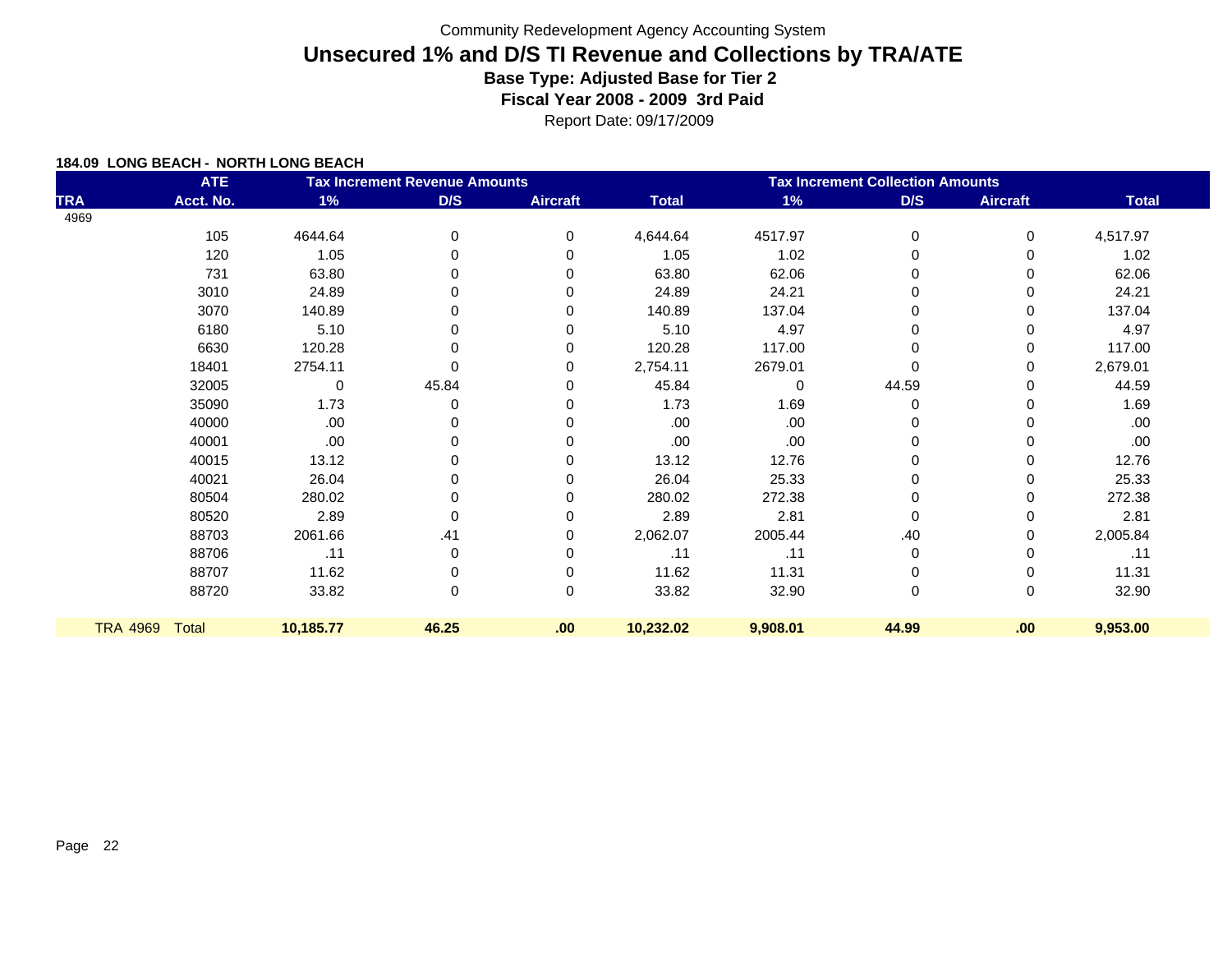Report Date: 09/17/2009

|                 | <b>ATE</b>   |              | <b>Tax Increment Revenue Amounts</b> |                 | <b>Tax Increment Collection Amounts</b> |              |             |                 |              |
|-----------------|--------------|--------------|--------------------------------------|-----------------|-----------------------------------------|--------------|-------------|-----------------|--------------|
| <b>TRA</b>      | Acct. No.    | 1%           | D/S                                  | <b>Aircraft</b> | <b>Total</b>                            | 1%           | D/S         | <b>Aircraft</b> | <b>Total</b> |
| 4989            |              |              |                                      |                 |                                         |              |             |                 |              |
|                 | 105          | -4876.53     | 0                                    | 0               | $-4,876.53$                             | -4889.19     | $\mathbf 0$ | 0               | $-4,889.19$  |
|                 | 120          | $-1.11$      | 0                                    | 0               | $-1.11$                                 | $-1.11$      | 0           | 0               | $-1.11$      |
|                 | 731          | $-68.42$     | 0                                    | $\Omega$        | $-68.42$                                | $-68.60$     | $\Omega$    | 0               | $-68.60$     |
|                 | 3010         | $-26.14$     | 0                                    | $\Omega$        | $-26.14$                                | $-26.21$     | $\Omega$    | 0               | $-26.21$     |
|                 | 3070         | $-147.96$    | 0                                    | 0               | $-147.96$                               | $-148.35$    | 0           | 0               | $-148.35$    |
|                 | 6615         | $-146.46$    | $\Omega$                             | 0               | $-146.46$                               | $-146.84$    | $\Omega$    | 0               | $-146.84$    |
|                 | 18401        | $-2892.47$   | $\Omega$                             | 0               | $-2,892.47$                             | -2899.98     | $\Omega$    | 0               | $-2,899.98$  |
|                 | 31025        | 0            | $-46.59$                             | 0               | $-46.59$                                | 0            | $-46.71$    | 0               | $-46.71$     |
|                 | 35090        | $-1.82$      | 0                                    | 0               | $-1.82$                                 | $-1.82$      | $\Omega$    | 0               | $-1.82$      |
|                 | 40000        | .00.         |                                      |                 | .00                                     | .00          | 0           | 0               | .00.         |
|                 | 40001        | .00          | 0                                    |                 | .00                                     | .00          | $\Omega$    | 0               | .00          |
|                 | 40015        | $-13.78$     | 0                                    | $\Omega$        | $-13.78$                                | $-13.81$     | 0           | 0               | $-13.81$     |
|                 | 40021        | $-27.34$     | 0                                    | 0               | $-27.34$                                | $-27.42$     | 0           | 0               | $-27.42$     |
|                 | 80704        | $-266.68$    | 0                                    | 0               | $-266.68$                               | $-267.37$    | 0           | 0               | $-267.37$    |
|                 | 80720        | $-3.17$      | 0                                    | 0               | $-3.17$                                 | $-3.17$      | 0           | 0               | $-3.17$      |
|                 | 88303        | $-1770.07$   | 0                                    | 0               | $-1,770.07$                             | $-1774.66$   | 0           | 0               | $-1,774.66$  |
|                 | 88306        | $-64.38$     | 0                                    | 0               | $-64.38$                                | $-64.54$     | 0           | 0               | $-64.54$     |
|                 | 88307        | $-9.28$      |                                      |                 | $-9.28$                                 | $-9.30$      | 0           | 0               | $-9.30$      |
|                 | 88320        | $-37.06$     | 0                                    | 0               | $-37.06$                                | $-37.16$     | $\mathbf 0$ | 0               | $-37.16$     |
| <b>TRA 4989</b> | <b>Total</b> | $-10,352.67$ | $-46.59$                             | .00             | $-10,399.26$                            | $-10,379.53$ | $-46.71$    | .00.            | $-10,426.24$ |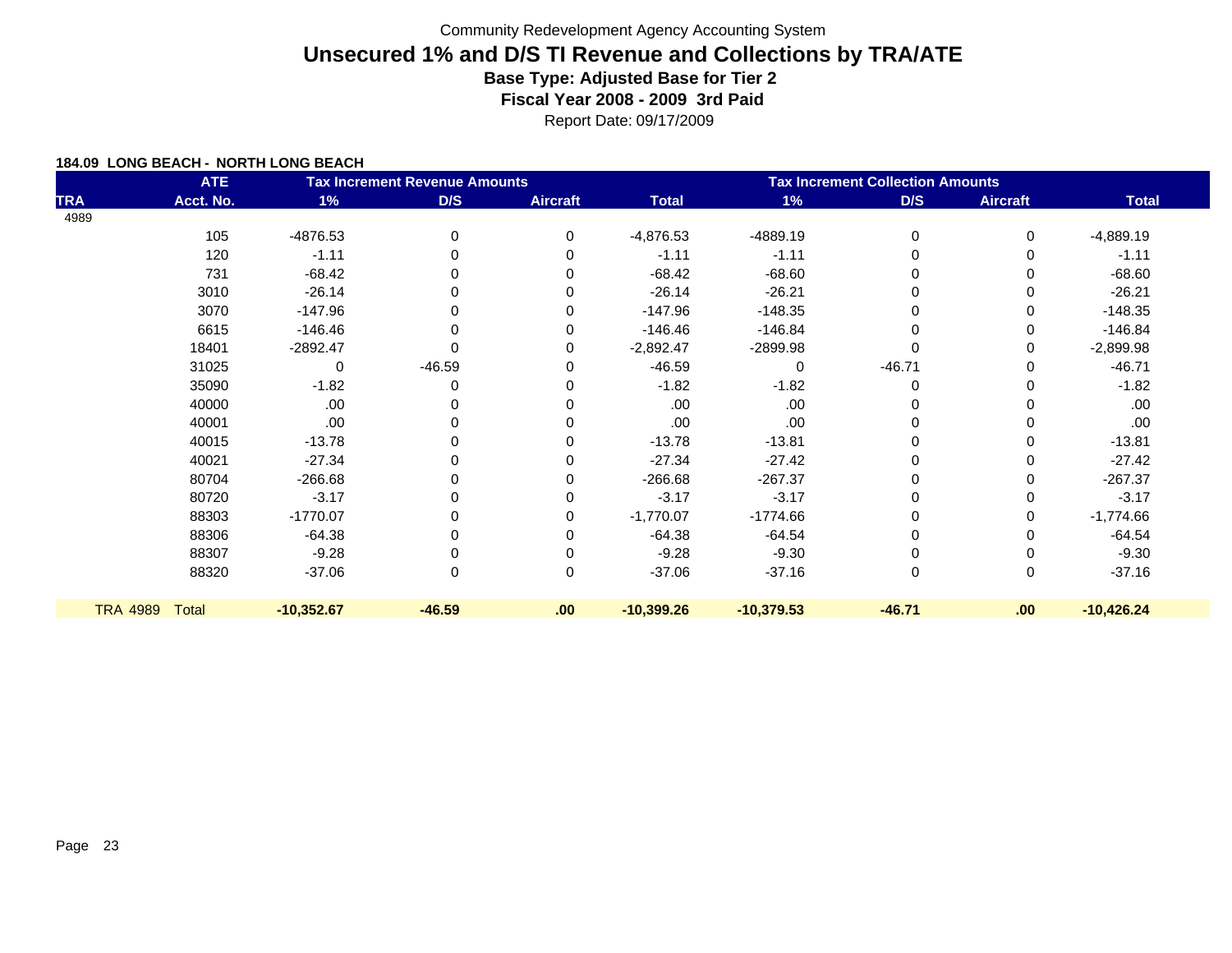Report Date: 09/17/2009

|                 | <b>ATE</b>   |                 | <b>Tax Increment Revenue Amounts</b> |                 | <b>Tax Increment Collection Amounts</b> |                 |             |                 |                 |
|-----------------|--------------|-----------------|--------------------------------------|-----------------|-----------------------------------------|-----------------|-------------|-----------------|-----------------|
| <b>TRA</b>      | Acct. No.    | 1%              | D/S                                  | <b>Aircraft</b> | <b>Total</b>                            | 1%              | D/S         | <b>Aircraft</b> | <b>Total</b>    |
| 4992            |              |                 |                                      |                 |                                         |                 |             |                 |                 |
|                 | 105          | -591715.33      | 0                                    | 0               | -591,715.33                             | $-624777.23$    | 0           | 0               | $-624,777.23$   |
|                 | 120          | $-134.82$       | 0                                    |                 | $-134.82$                               | $-142.35$       |             | 0               | $-142.35$       |
|                 | 731          | $-8303.12$      | 0                                    |                 | $-8,303.12$                             | $-8767.06$      |             | 0               | $-8,767.06$     |
|                 | 3010         | $-3172.16$      | 0                                    |                 | $-3,172.16$                             | $-3349.40$      |             | 0               | $-3,349.40$     |
|                 | 3070         | $-17954.75$     | 0                                    |                 | $-17,954.75$                            | -18957.97       |             | 0               | $-18,957.97$    |
|                 | 6615         | $-17771.80$     | $\Omega$                             |                 | $-17,771.80$                            | -18764.79       |             | 0               | $-18,764.79$    |
|                 | 18401        | -350976.29      | 0                                    |                 | -350,976.29                             | -370586.97      |             | 0               | -370,586.97     |
|                 | 31025        | 0               | $-5652.92$                           |                 | $-5,652.92$                             | 0               | -5968.77    | 0               | $-5,968.77$     |
|                 | 35090        | $-221.42$       | 0                                    |                 | $-221.42$                               | $-233.79$       |             | 0               | $-233.79$       |
|                 | 40000        | .00.            | 0                                    |                 | .00.                                    | .00             |             |                 | .00             |
|                 | 40001        | .00.            | 0                                    |                 | .00.                                    | .00             |             |                 | .00             |
|                 | 40015        | $-1672.15$      | 0                                    |                 | $-1,672.15$                             | $-1765.58$      |             | 0               | $-1,765.58$     |
|                 | 40021        | $-3318.64$      | 0                                    |                 | $-3,318.64$                             | $-3504.07$      |             | 0               | $-3,504.07$     |
|                 | 80704        | -32359.91       | 0                                    |                 | $-32,359.91$                            | $-34168.01$     |             | 0               | $-34,168.01$    |
|                 | 80720        | $-384.82$       | 0                                    |                 | $-384.82$                               | $-406.32$       |             | 0               | $-406.32$       |
|                 | 88303        | -214782.64      | 0                                    | 0               | -214,782.64                             | -226783.54      |             | 0               | $-226,783.54$   |
|                 | 88306        | $-7812.09$      | 0                                    | 0               | $-7,812.09$                             | -8248.59        |             | 0               | $-8,248.59$     |
|                 | 88307        | $-1126.71$      | 0                                    |                 | $-1,126.71$                             | $-1189.66$      |             | 0               | $-1,189.66$     |
|                 | 88320        | $-4497.91$      | 0                                    | 0               | $-4,497.91$                             | -4749.22        | $\mathbf 0$ | 0               | $-4,749.22$     |
| <b>TRA 4992</b> | <b>Total</b> | $-1,256,204.56$ | $-5,652.92$                          | .00             | $-1,261,857.48$                         | $-1,326,394.55$ | $-5,968.77$ | .00.            | $-1,332,363.32$ |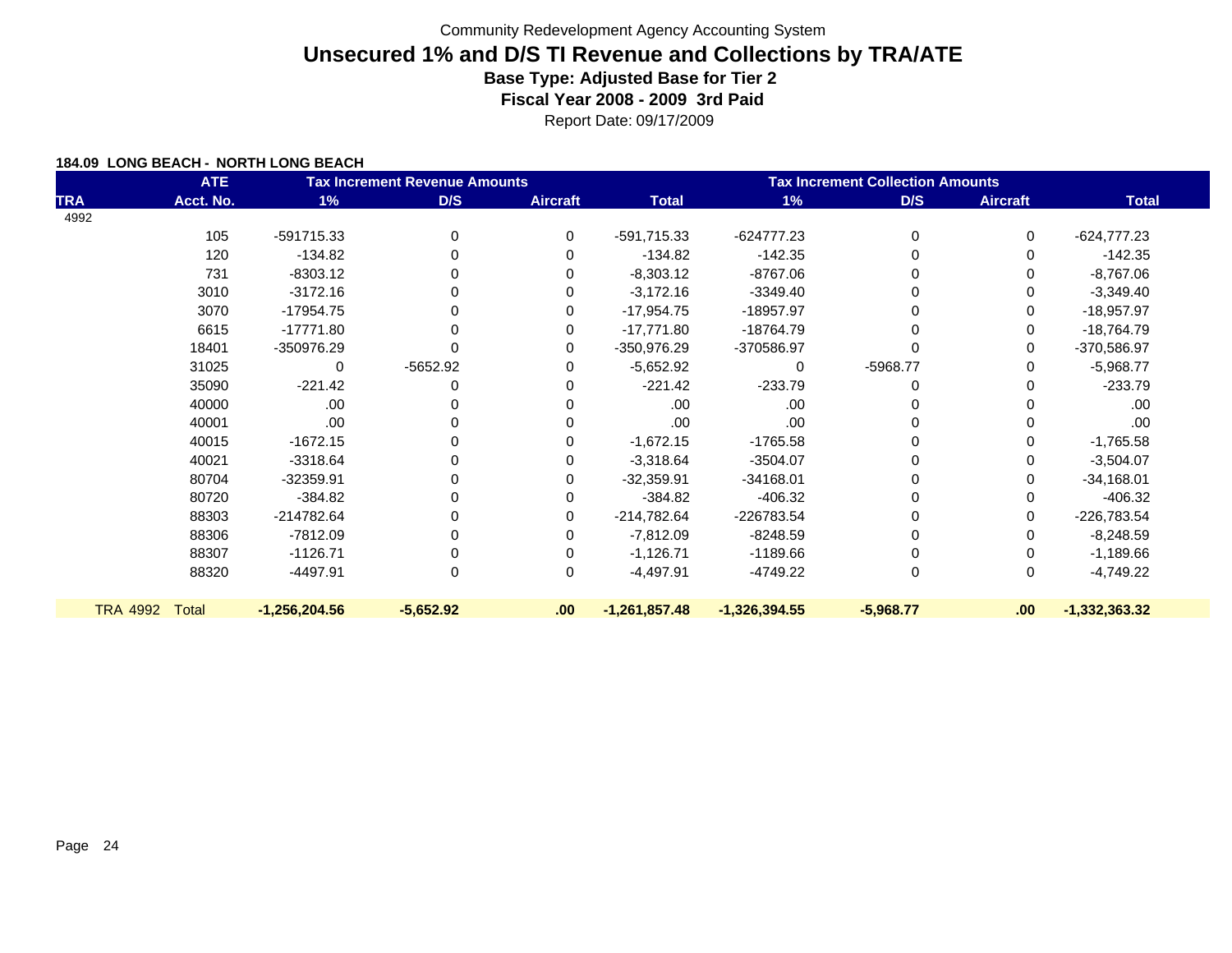Report Date: 09/17/2009

|                 | <b>ATE</b> |          | <b>Tax Increment Revenue Amounts</b> |                 | <b>Tax Increment Collection Amounts</b> |          |          |                 |              |  |
|-----------------|------------|----------|--------------------------------------|-----------------|-----------------------------------------|----------|----------|-----------------|--------------|--|
| <b>TRA</b>      | Acct. No.  | 1%       | D/S                                  | <b>Aircraft</b> | <b>Total</b>                            | 1%       | D/S      | <b>Aircraft</b> | <b>Total</b> |  |
| 4999            |            |          |                                      |                 |                                         |          |          |                 |              |  |
|                 | 105        | 3996.11  | 0                                    | $\mathbf 0$     | 3,996.11                                | 3996.11  | 0        | 0               | 3,996.11     |  |
|                 | 120        | .91      | 0                                    | $\Omega$        | .91                                     | .91      | $\Omega$ | 0               | .91          |  |
|                 | 731        | 56.06    | 0                                    | $\Omega$        | 56.06                                   | 56.06    | 0        | 0               | 56.06        |  |
|                 | 3010       | 21.41    | 0                                    | $\Omega$        | 21.41                                   | 21.41    | 0        | 0               | 21.41        |  |
|                 | 3070       | 121.20   | 0                                    | $\Omega$        | 121.20                                  | 121.20   | 0        | 0               | 121.20       |  |
|                 | 6180       | 4.39     | 0                                    | 0               | 4.39                                    | 4.39     |          | 0               | 4.39         |  |
|                 | 6615       | 119.97   | 0                                    | 0               | 119.97                                  | 119.97   | 0        | 0               | 119.97       |  |
|                 | 18401      | 2369.37  | 0                                    | 0               | 2,369.37                                | 2369.37  | $\Omega$ | 0               | 2,369.37     |  |
|                 | 31505      | 0        | 38.18                                | 0               | 38.18                                   | 0        | 38.18    | 0               | 38.18        |  |
|                 | 40000      | .00.     | 0                                    | $\Omega$        | .00                                     | .00      | 0        | 0               | .00          |  |
|                 | 40001      | .00.     |                                      | $\Omega$        | .00                                     | .00      |          | 0               | .00          |  |
|                 | 40015      | 11.28    | 0                                    | $\Omega$        | 11.28                                   | 11.28    | 0        | 0               | 11.28        |  |
|                 | 40021      | 22.40    | 0                                    | $\Omega$        | 22.40                                   | 22.40    | 0        | 0               | 22.40        |  |
|                 | 80704      | 218.45   | 0                                    | 0               | 218.45                                  | 218.45   | 0        | 0               | 218.45       |  |
|                 | 80720      | 2.59     | 0                                    | 0               | 2.59                                    | 2.59     | 0        | 0               | 2.59         |  |
|                 | 88303      | 1449.95  | 0                                    | 0               | 1,449.95                                | 1449.95  | 0        | 0               | 1,449.95     |  |
|                 | 88306      | 52.73    | 0                                    | 0               | 52.73                                   | 52.73    | 0        | 0               | 52.73        |  |
|                 | 88307      | 7.60     | 0                                    | 0               | 7.60                                    | 7.60     | 0        | 0               | 7.60         |  |
|                 | 88320      | 30.36    | 0                                    | 0               | 30.36                                   | 30.36    | 0        | 0               | 30.36        |  |
| <b>TRA 4999</b> | Total      | 8,484.78 | 38.18                                | .00             | 8,522.96                                | 8,484.78 | 38.18    | .00             | 8,522.96     |  |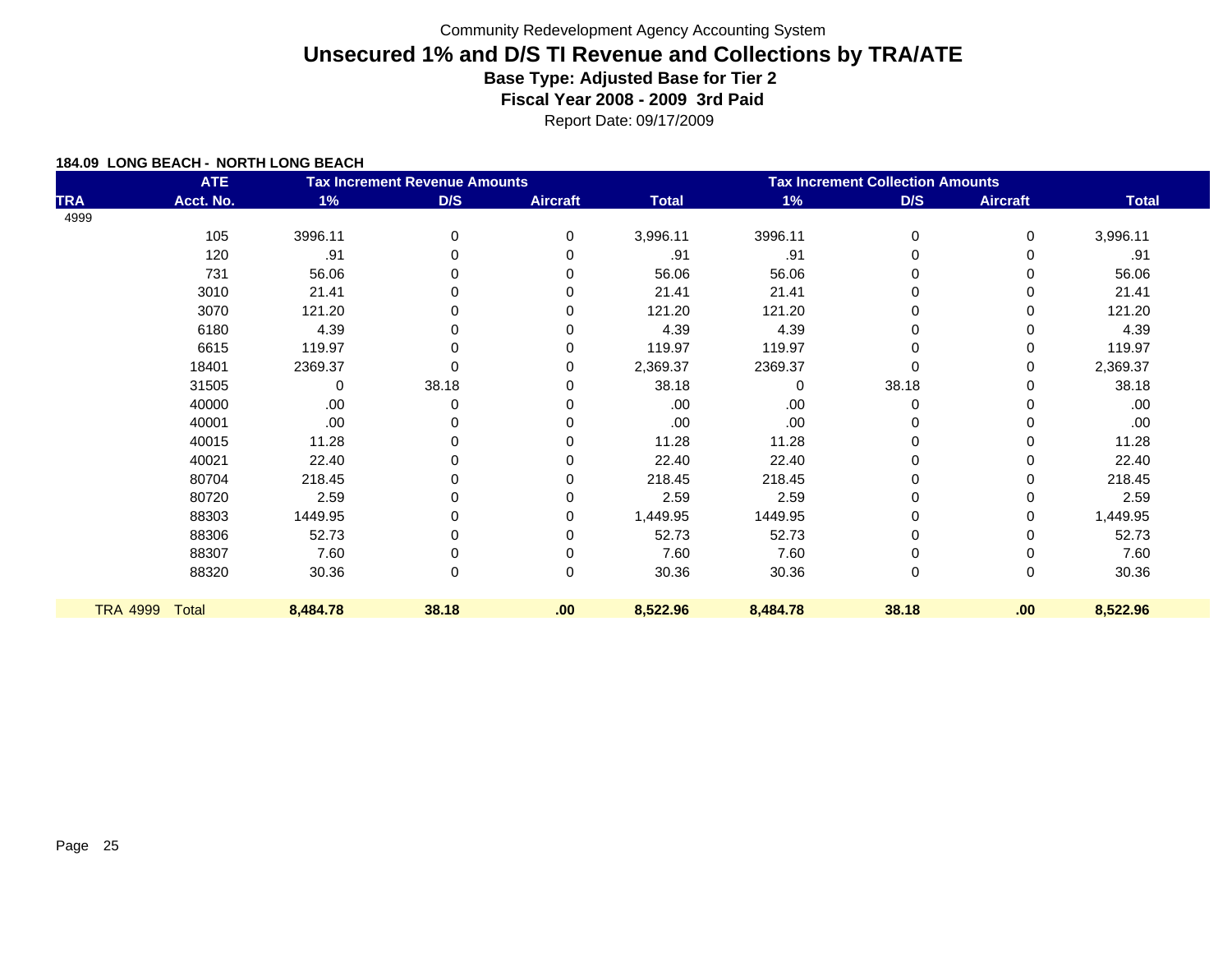Report Date: 09/17/2009

| <b>ATE</b><br><b>Tax Increment Revenue Amounts</b> |                |          |        |                 | <b>Tax Increment Collection Amounts</b> |          |        |                 |              |  |
|----------------------------------------------------|----------------|----------|--------|-----------------|-----------------------------------------|----------|--------|-----------------|--------------|--|
| <b>TRA</b>                                         | Acct. No.      | 1%       | D/S    | <b>Aircraft</b> | <b>Total</b>                            | $1\%$    | D/S    | <b>Aircraft</b> | <b>Total</b> |  |
| 5001                                               |                |          |        |                 |                                         |          |        |                 |              |  |
|                                                    | 105            | $-11.03$ | 0      | $\mathbf 0$     | $-11.03$                                | $-11.03$ | 0      | $\mathbf 0$     | $-11.03$     |  |
|                                                    | 120            | .00      |        | $\Omega$        | .00                                     | .00      | 0      |                 | .00          |  |
|                                                    | 731            | $-.15$   |        | 0               | $-15$                                   | $-15$    | 0      |                 | $-15$        |  |
|                                                    | 3010           | $-.05$   |        |                 | $-.05$                                  | $-.05$   | 0      |                 | $-.05$       |  |
|                                                    | 3070           | $-0.33$  | 0      | 0               | $-33$                                   | $-.33$   | 0      |                 | $-.33$       |  |
|                                                    | 6180           | $-.01$   |        |                 | $-.01$                                  | $-.01$   | 0      |                 | $-.01$       |  |
|                                                    | 6615           | $-32$    |        |                 | $-32$                                   | $-0.32$  | 0      |                 | $-32$        |  |
|                                                    | 18401          | $-6.50$  | 0      | 0               | $-6.50$                                 | $-6.50$  | 0      |                 | $-6.50$      |  |
|                                                    | 31505          | 0        | $-.10$ | 0               | $-10$                                   | 0        | $-.10$ |                 | $-.10$       |  |
|                                                    | 40000          | .00      | 0      |                 | .00                                     | .00      | 0      |                 | .00          |  |
|                                                    | 40001          | .00      |        |                 | .00                                     | .00      | 0      |                 | .00          |  |
|                                                    | 40015          | $-.03$   |        | ∩               | $-.03$                                  | $-.03$   | 0      |                 | $-.03$       |  |
|                                                    | 40021          | $-0.06$  |        |                 | $-0.06$                                 | $-06$    | 0      |                 | $-06$        |  |
|                                                    | 80704          | $-.59$   |        | ∩               | $-.59$                                  | $-.59$   | 0      |                 | $-.59$       |  |
|                                                    | 80720          | .00      |        |                 | .00                                     | .00      | 0      |                 | .00          |  |
|                                                    | 88303          | $-3.97$  |        |                 | $-3.97$                                 | $-3.97$  | 0      |                 | $-3.97$      |  |
|                                                    | 88306          | $-14$    |        | 0               | $-14$                                   | $-14$    | 0      |                 | $-14$        |  |
|                                                    | 88307          | $-.02$   |        | 0               | $-0.02$                                 | $-.02$   | 0      |                 | $-.02$       |  |
|                                                    | 88320          | $-.08$   | 0      | 0               | $-.08$                                  | $-.08$   | 0      | 0               | $-0.08$      |  |
|                                                    |                |          |        |                 |                                         |          |        |                 |              |  |
|                                                    | TRA 5001 Total | $-23.28$ | $-10$  | .00             | $-23.38$                                | $-23.28$ | $-10$  | .00             | $-23.38$     |  |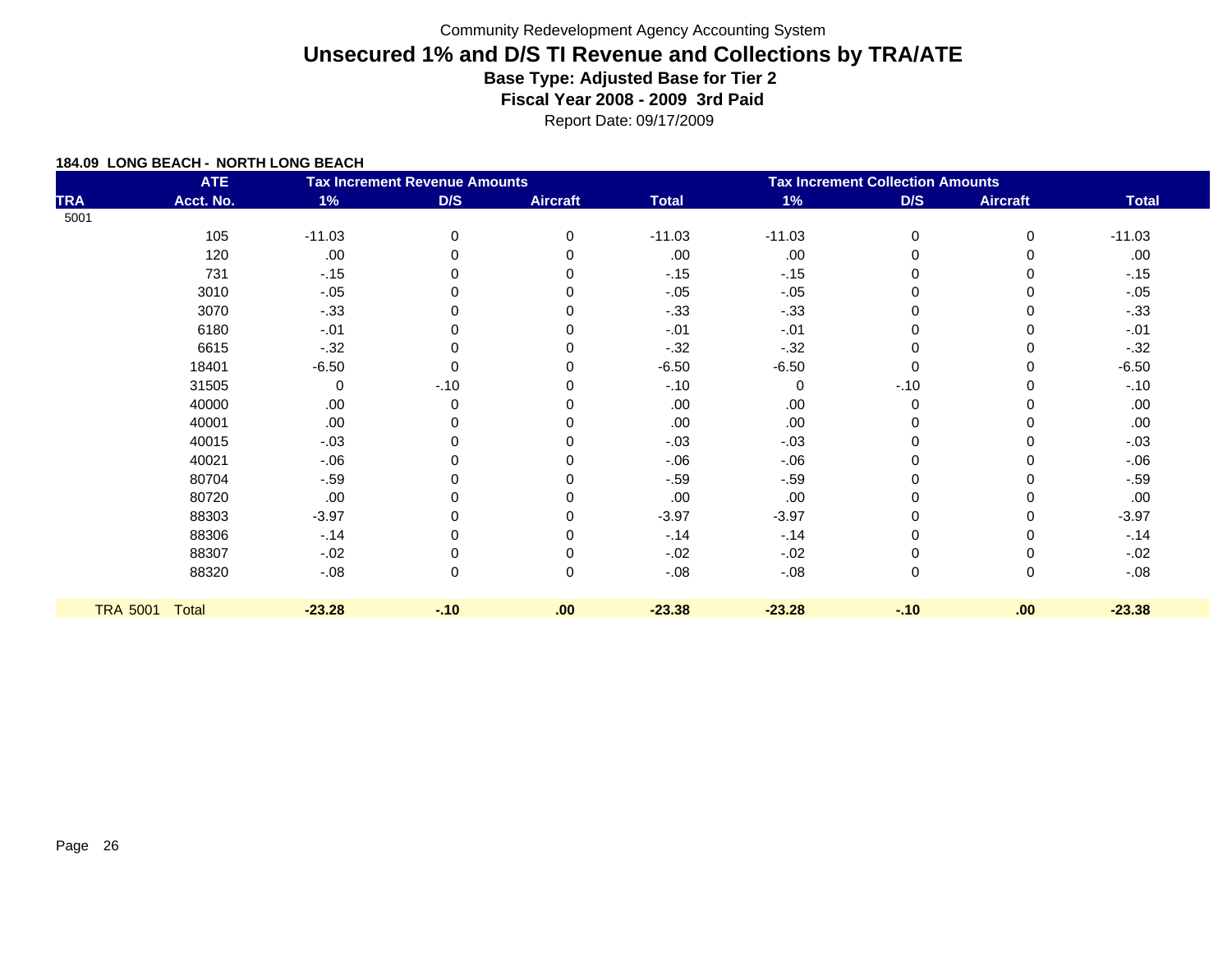Report Date: 09/17/2009

|            | <b>ATE</b>     |           | <b>Tax Increment Revenue Amounts</b> |                 | <b>Tax Increment Collection Amounts</b> |           |          |                 |              |
|------------|----------------|-----------|--------------------------------------|-----------------|-----------------------------------------|-----------|----------|-----------------|--------------|
| <b>TRA</b> | Acct. No.      | 1%        | D/S                                  | <b>Aircraft</b> | <b>Total</b>                            | 1%        | D/S      | <b>Aircraft</b> | <b>Total</b> |
| 5007       |                |           |                                      |                 |                                         |           |          |                 |              |
|            | 105            | $-355.08$ | 0                                    | 0               | $-355.08$                               | $-355.08$ | 0        | 0               | $-355.08$    |
|            | 120            | $-.08$    | $\Omega$                             | 0               | $-0.08$                                 | $-.08$    | $\Omega$ | 0               | $-.08$       |
|            | 730            | $-124.15$ | O                                    |                 | $-124.15$                               | $-124.15$ |          | 0               | $-124.15$    |
|            | 731            | $-4.46$   | $\Omega$                             |                 | $-4.46$                                 | $-4.46$   | 0        | 0               | $-4.46$      |
|            | 3010           | $-1.89$   | O                                    |                 | $-1.89$                                 | $-1.89$   | ∩        | 0               | $-1.89$      |
|            | 3070           | $-10.75$  | $\Omega$                             |                 | $-10.75$                                | $-10.75$  | $\Omega$ | 0               | $-10.75$     |
|            | 6180           | $-.39$    | O                                    |                 | $-.39$                                  | $-.39$    |          | 0               | $-.39$       |
|            | 6615           | $-10.64$  | $\Omega$                             | U               | $-10.64$                                | $-10.64$  | $\Omega$ | 0               | $-10.64$     |
|            | 18401          | $-210.19$ | 0                                    |                 | $-210.19$                               | $-210.19$ | $\Omega$ | 0               | $-210.19$    |
|            | 31505          | 0         | $-3.95$                              |                 | $-3.95$                                 | $\Omega$  | $-3.95$  | 0               | $-3.95$      |
|            | 40000          | .00       | $\Omega$                             |                 | .00                                     | .00       | $\Omega$ |                 | .00.         |
|            | 40001          | .00       | 0                                    |                 | .00                                     | .00       | 0        | 0               | .00.         |
|            | 40015          | $-1.00$   |                                      |                 | $-1.00$                                 | $-1.00$   |          | U               | $-1.00$      |
|            | 40021          | $-1.98$   | $\Omega$                             |                 | $-1.98$                                 | $-1.98$   | 0        | 0               | $-1.98$      |
|            | 80704          | $-19.37$  |                                      |                 | $-19.37$                                | $-19.37$  |          | 0               | $-19.37$     |
|            | 80720          | $-23$     | 0                                    | O               | $-23$                                   | $-23$     | 0        | 0               | $-23$        |
|            | 88303          | $-128.62$ | O                                    |                 | $-128.62$                               | $-128.62$ |          | 0               | $-128.62$    |
|            | 88306          | $-4.67$   | 0                                    | 0               | $-4.67$                                 | $-4.67$   | 0        | 0               | $-4.67$      |
|            | 88307          | $-67$     |                                      |                 | $-67$                                   | $-67$     |          |                 | $-67$        |
|            | 88320          | $-2.69$   | 0                                    | 0               | $-2.69$                                 | $-2.69$   | 0        | 0               | $-2.69$      |
|            | TRA 5007 Total | $-876.86$ | $-3.95$                              | .00             | $-880.81$                               | $-876.86$ | $-3.95$  | .00.            | $-880.81$    |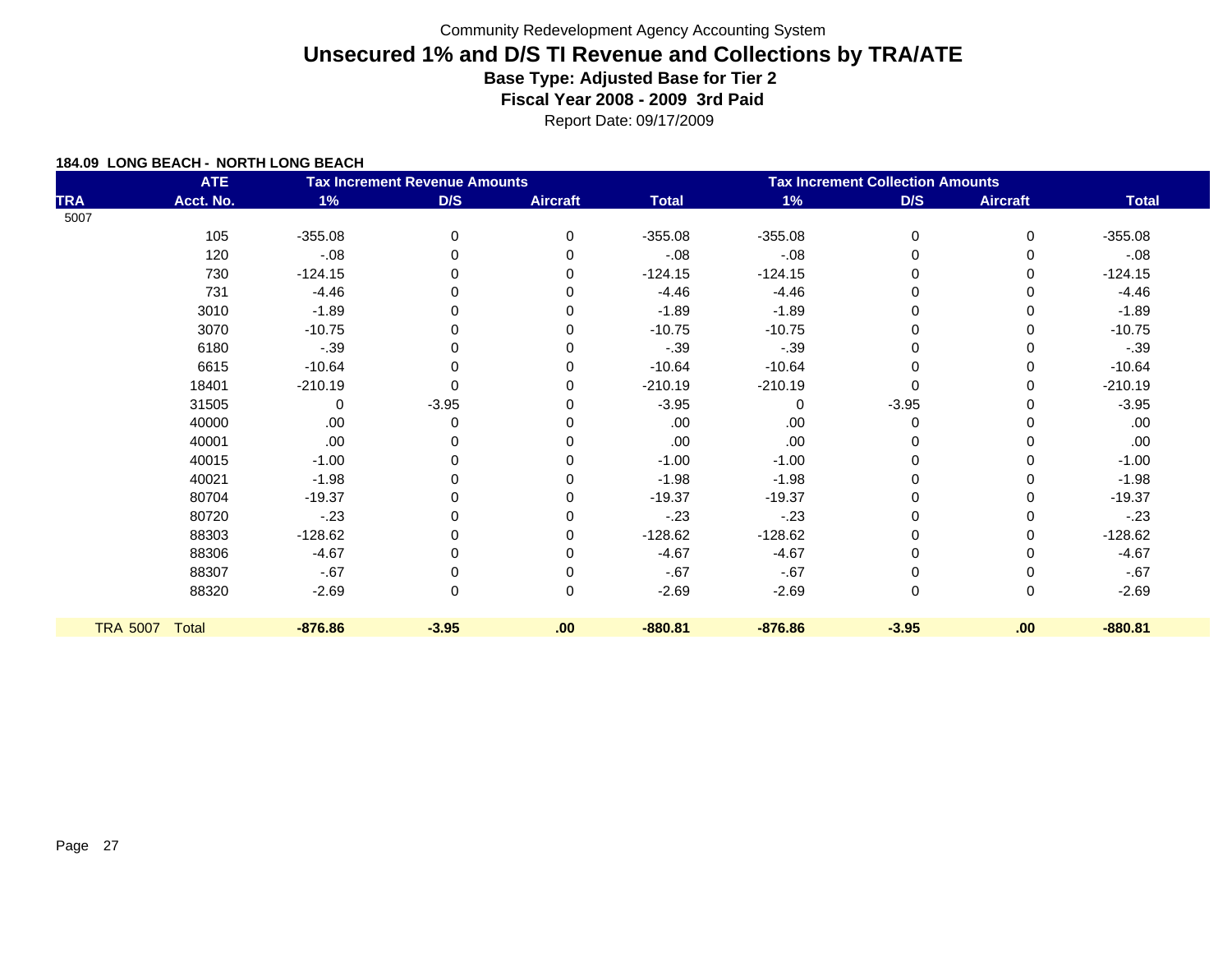Report Date: 09/17/2009

|                 | <b>ATE</b>   |           | <b>Tax Increment Revenue Amounts</b> |                 | <b>Tax Increment Collection Amounts</b> |           |              |                 |              |
|-----------------|--------------|-----------|--------------------------------------|-----------------|-----------------------------------------|-----------|--------------|-----------------|--------------|
| <b>TRA</b>      | Acct. No.    | 1%        | D/S                                  | <b>Aircraft</b> | <b>Total</b>                            | 1%        | D/S          | <b>Aircraft</b> | <b>Total</b> |
| 5490            |              |           |                                      |                 |                                         |           |              |                 |              |
|                 | 105          | 9214.48   | 0                                    | 0               | 9,214.48                                | 6548.65   | 0            | 0               | 6,548.65     |
|                 | 120          | 2.09      | 0                                    | 0               | 2.09                                    | 1.49      | 0            | 0               | 1.49         |
|                 | 731          | 128.61    | 0                                    | 0               | 128.61                                  | 91.40     | 0            | 0               | 91.40        |
|                 | 3010         | 49.39     | 0                                    | 0               | 49.39                                   | 35.10     | 0            | 0               | 35.10        |
|                 | 3070         | 279.57    | 0                                    | $\Omega$        | 279.57                                  | 198.69    | 0            | 0               | 198.69       |
|                 | 6120         | 56.34     | 0                                    | $\Omega$        | 56.34                                   | 40.04     | 0            | 0               | 40.04        |
|                 | 6605         | 383.85    | $\mathbf 0$                          | 0               | 383.85                                  | 272.80    | 0            | 0               | 272.80       |
|                 | 18401        | 5465.12   | $\Omega$                             | 0               | 5,465.12                                | 3884.01   | $\mathbf{0}$ | 0               | 3,884.01     |
|                 | 31025        | 0         | 88.76                                | 0               | 88.76                                   | $\Omega$  | 63.08        | 0               | 63.08        |
|                 | 35090        | 3.44      | 0                                    | $\Omega$        | 3.44                                    | 2.45      | 0            | 0               | 2.45         |
|                 | 40000        | .00       | 0                                    | 0               | .00                                     | .00       | 0            | 0               | .00          |
|                 | 40001        | .00       | 0                                    | $\Omega$        | .00                                     | .00       | 0            | 0               | .00          |
|                 | 40015        | 26.03     | 0                                    | 0               | 26.03                                   | 18.50     | 0            | 0               | 18.50        |
|                 | 40021        | 51.67     | 0                                    | 0               | 51.67                                   | 36.72     | 0            | 0               | 36.72        |
|                 | 80704        | 503.88    | $\Omega$                             | 0               | 503.88                                  | 358.10    | 0            | 0               | 358.10       |
|                 | 80720        | 5.99      | 0                                    | 0               | 5.99                                    | 4.25      | 0            | 0               | 4.25         |
|                 | 88303        | 3344.42   | $\Omega$                             | 0               | 3,344.42                                | 2376.85   | 0            | 0               | 2,376.85     |
|                 | 88306        | 121.64    | 0                                    | $\Omega$        | 121.64                                  | 86.45     | 0            | 0               | 86.45        |
|                 | 88307        | 17.54     | 0                                    | 0               | 17.54                                   | 12.46     | 0            | 0               | 12.46        |
|                 | 88320        | 70.03     | 0                                    | 0               | 70.03                                   | 49.77     | $\mathbf 0$  | 0               | 49.77        |
| <b>TRA 5490</b> | <b>Total</b> | 19,724.09 | 88.76                                | .00             | 19,812.85                               | 14,017.73 | 63.08        | .00             | 14,080.81    |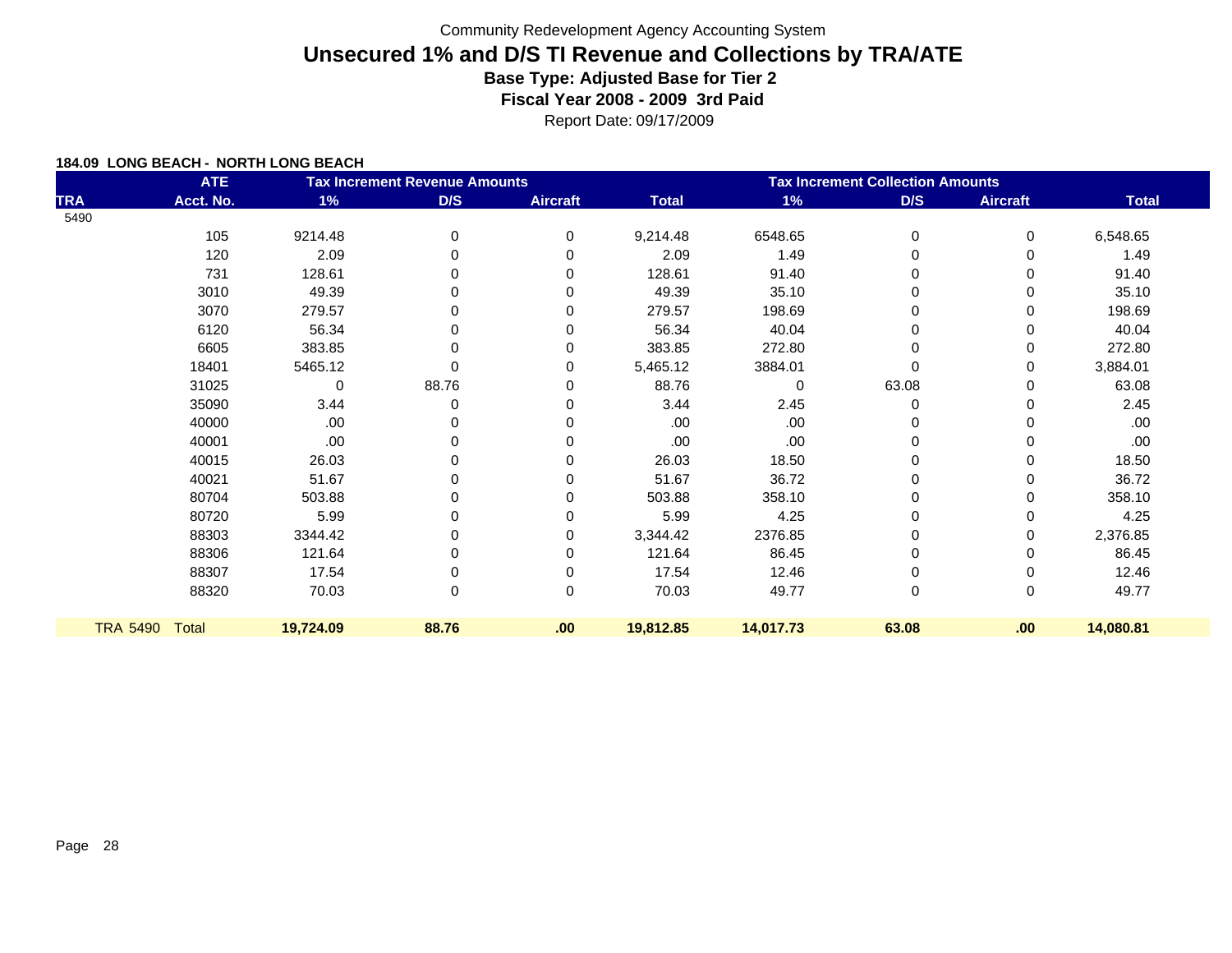Report Date: 09/17/2009

| <b>ATE</b><br><b>Tax Increment Revenue Amounts</b> |           |          |          | <b>Tax Increment Collection Amounts</b> |              |          |             |                 |              |
|----------------------------------------------------|-----------|----------|----------|-----------------------------------------|--------------|----------|-------------|-----------------|--------------|
| <b>TRA</b>                                         | Acct. No. | 1%       | D/S      | <b>Aircraft</b>                         | <b>Total</b> | 1%       | D/S         | <b>Aircraft</b> | <b>Total</b> |
| 5492                                               |           |          |          |                                         |              |          |             |                 |              |
|                                                    | 105       | 1249.73  | 0        | 0                                       | 1,249.73     | 1075.35  | $\mathbf 0$ | 0               | 1,075.35     |
|                                                    | 120       | .28      | $\Omega$ | 0                                       | .28          | .24      | $\Omega$    | 0               | .24          |
|                                                    | 731       | 17.50    | O        | 0                                       | 17.50        | 15.06    |             | 0               | 15.06        |
|                                                    | 3010      | 6.69     | 0        |                                         | 6.69         | 5.76     | 0           | 0               | 5.76         |
|                                                    | 3070      | 37.91    | ŋ        | 0                                       | 37.91        | 32.62    |             | 0               | 32.62        |
|                                                    | 6120      | 7.64     | $\Omega$ | 0                                       | 7.64         | 6.57     | 0           | 0               | 6.57         |
|                                                    | 6615      | 37.53    | O        | O                                       | 37.53        | 32.29    | $\Omega$    | 0               | 32.29        |
|                                                    | 18401     | 741.20   | $\Omega$ | 0                                       | 741.20       | 637.77   | $\Omega$    | 0               | 637.77       |
|                                                    | 31025     | 0        | 11.97    | U                                       | 11.97        | 0        | 10.30       | 0               | 10.30        |
|                                                    | 35090     | .46      | 0        | O                                       | .46          | .40      | $\Omega$    | 0               | .40          |
|                                                    | 40000     | .00      |          |                                         | .00          | .00      |             |                 | .00.         |
|                                                    | 40001     | .00      | ŋ        |                                         | .00          | .00      |             | 0               | .00.         |
|                                                    | 40015     | 3.53     |          |                                         | 3.53         | 3.03     |             | U               | 3.03         |
|                                                    | 40021     | 7.00     | $\Omega$ | O                                       | 7.00         | 6.03     | 0           | 0               | 6.03         |
|                                                    | 80704     | 68.33    |          |                                         | 68.33        | 58.80    |             | 0               | 58.80        |
|                                                    | 80720     | .81      | 0        | 0                                       | .81          | .69      | 0           | 0               | .69          |
|                                                    | 88303     | 453.58   |          | O                                       | 453.58       | 390.29   |             | 0               | 390.29       |
|                                                    | 88306     | 16.49    | 0        | 0                                       | 16.49        | 14.19    | 0           | 0               | 14.19        |
|                                                    | 88307     | 2.37     |          | 0                                       | 2.37         | 2.04     |             | 0               | 2.04         |
|                                                    | 88320     | 9.49     | 0        | 0                                       | 9.49         | 8.17     | $\mathbf 0$ | 0               | 8.17         |
| TRA 5492 Total                                     |           | 2,660.54 | 11.97    | .00                                     | 2,672.51     | 2,289.30 | 10.30       | .00             | 2,299.60     |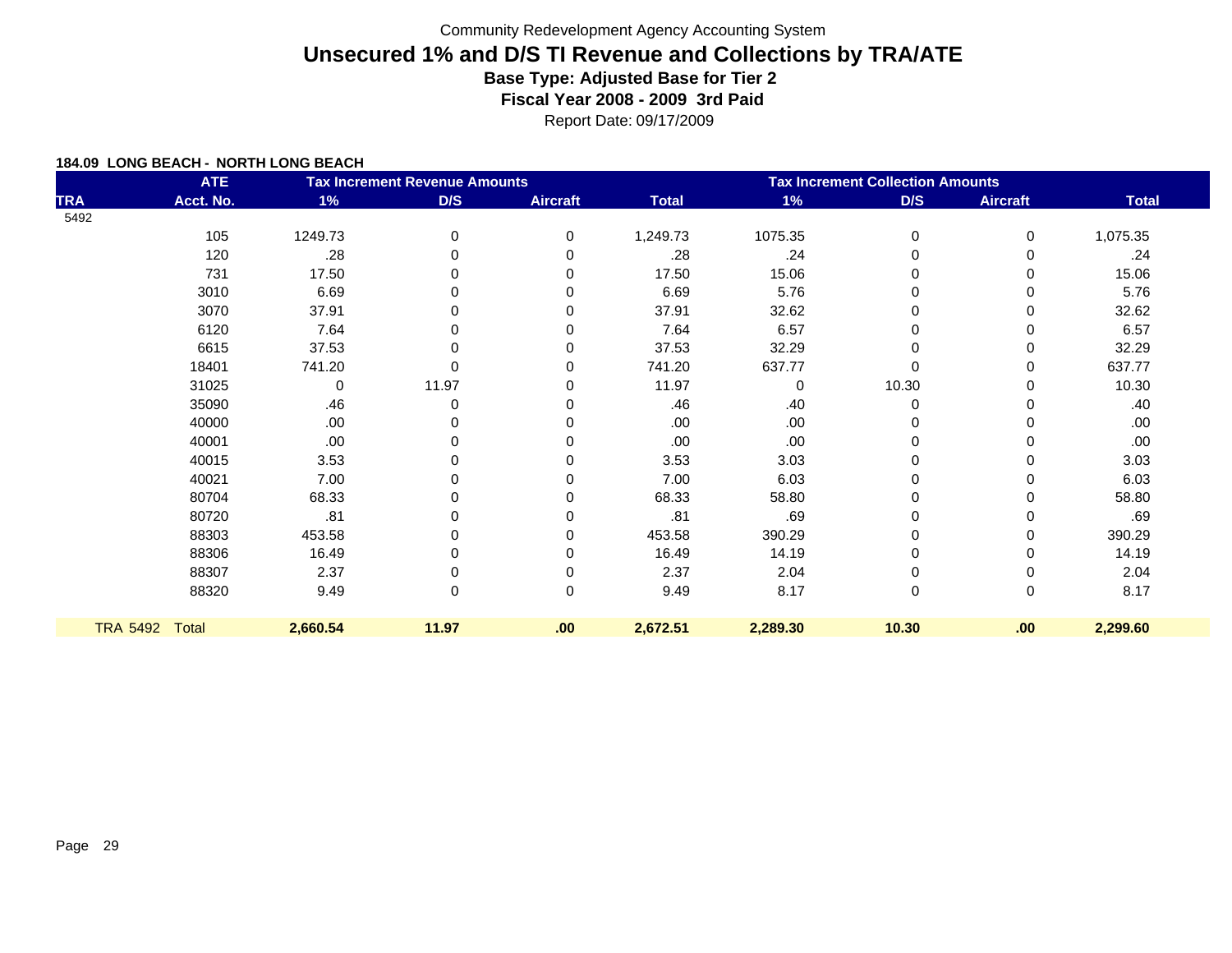Report Date: 09/17/2009

|            | <b>ATE</b>     |          | <b>Tax Increment Revenue Amounts</b> |                 | <b>Tax Increment Collection Amounts</b> |             |             |                 |              |
|------------|----------------|----------|--------------------------------------|-----------------|-----------------------------------------|-------------|-------------|-----------------|--------------|
| <b>TRA</b> | Acct. No.      | 1%       | D/S                                  | <b>Aircraft</b> | <b>Total</b>                            | $1\%$       | D/S         | <b>Aircraft</b> | <b>Total</b> |
| 5493       |                |          |                                      |                 |                                         |             |             |                 |              |
|            | 105            | $-7.04$  | 0                                    | 0               | $-7.04$                                 | 123.87      | 0           | $\mathbf 0$     | 123.87       |
|            | 120            | .00      | 0                                    | 0               | .00                                     | .02         | 0           | 0               | .02          |
|            | 731            | $-.09$   |                                      | 0               | $-.09$                                  | 1.73        | 0           |                 | 1.73         |
|            | 3010           | $-.03$   |                                      | 0               | $-.03$                                  | .66         | 0           |                 | .66          |
|            | 3070           | $-21$    |                                      |                 | $-21$                                   | 3.75        | 0           |                 | 3.75         |
|            | 6120           | $-.04$   |                                      | 0               | $-.04$                                  | .75         | 0           |                 | .75          |
|            | 6630           | $-18$    |                                      |                 | $-.18$                                  | 3.20        | 0           |                 | 3.20         |
|            | 18401          | $-4.13$  | 0                                    | $\Omega$        | $-4.13$                                 | 73.42       | $\mathbf 0$ | 0               | 73.42        |
|            | 31025          | 0        | $-.07$                               |                 | $-.07$                                  | $\mathbf 0$ | 1.18        |                 | 1.18         |
|            | 35090          | .00      | 0                                    | $\Omega$        | .00                                     | .04         | 0           |                 | .04          |
|            | 40000          | .00      |                                      |                 | .00                                     | .00         | 0           |                 | .00          |
|            | 40001          | .00      |                                      | ∩               | .00                                     | .00         | 0           |                 | .00.         |
|            | 40015          | $-.01$   |                                      |                 | $-.01$                                  | .34         | 0           |                 | .34          |
|            | 40021          | $-.03$   |                                      | $\Omega$        | $-.03$                                  | .69         | 0           |                 | .69          |
|            | 80704          | $-.38$   |                                      |                 | $-.38$                                  | 6.76        | 0           |                 | 6.76         |
|            | 80720          | .00      |                                      | $\Omega$        | .00                                     | .08         | 0           |                 | .08          |
|            | 88303          | $-2.52$  |                                      |                 | $-2.52$                                 | 44.93       | 0           |                 | 44.93        |
|            | 88306          | $-.09$   |                                      | $\Omega$        | $-.09$                                  | 1.63        | 0           |                 | 1.63         |
|            | 88307          | $-.01$   |                                      |                 | $-.01$                                  | .23         | 0           |                 | .23          |
|            | 88320          | $-.05$   | 0                                    | $\mathbf 0$     | $-.05$                                  | .94         | 0           | 0               | .94          |
|            | TRA 5493 Total | $-14.81$ | $-.07$                               | .00             | $-14.88$                                | 263.04      | 1.18        | .00             | 264.22       |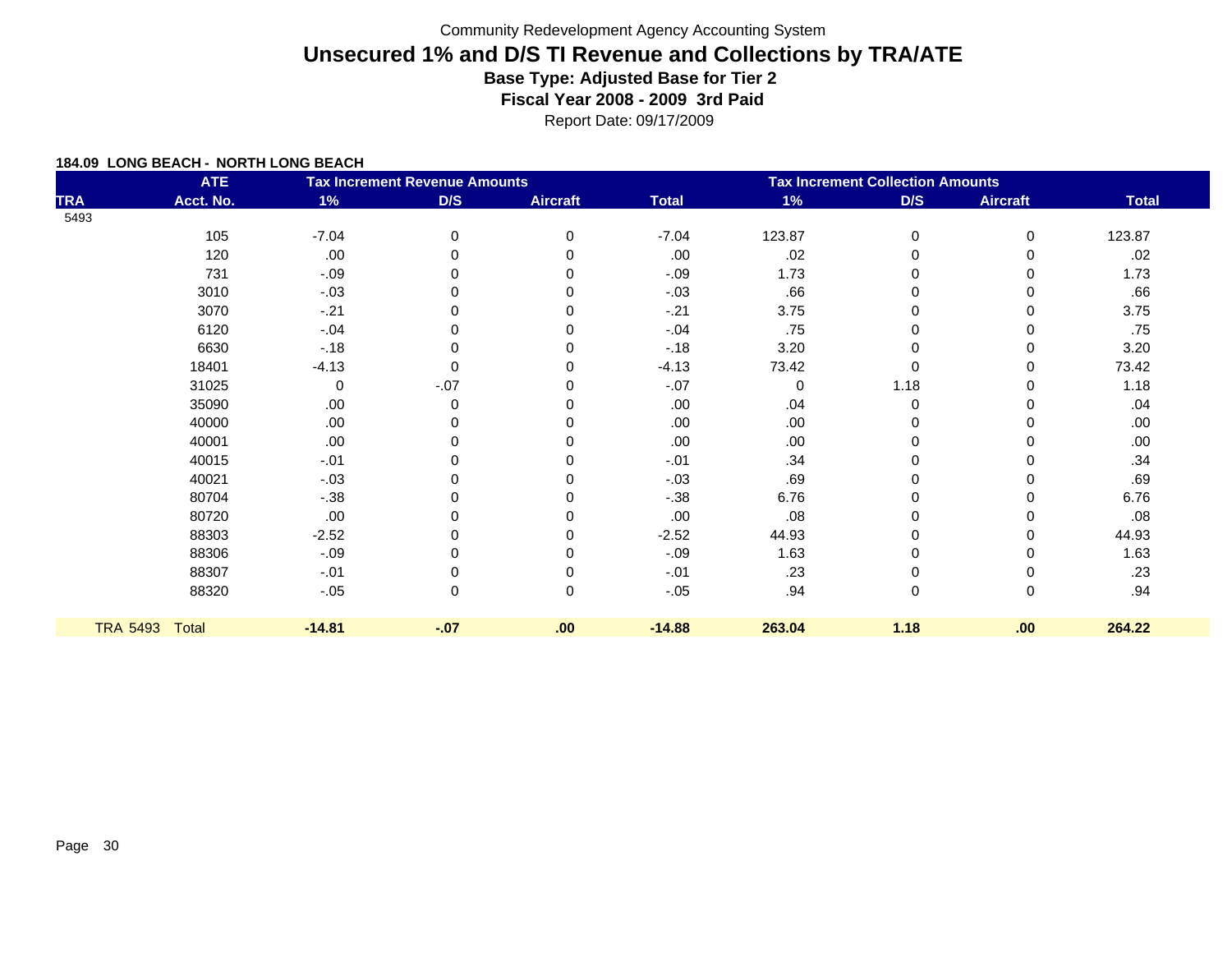#### Report Date: 09/17/2009

| <b>ATE</b><br><b>Tax Increment Revenue Amounts</b> |              |        |          |                 | <b>Tax Increment Collection Amounts</b> |      |          |                 |              |  |
|----------------------------------------------------|--------------|--------|----------|-----------------|-----------------------------------------|------|----------|-----------------|--------------|--|
| <b>TRA</b>                                         | Acct. No.    | 1%     | D/S      | <b>Aircraft</b> | <b>Total</b>                            | 1%   | D/S      | <b>Aircraft</b> | <b>Total</b> |  |
| 5496                                               |              |        |          |                 |                                         |      |          |                 |              |  |
|                                                    | 105          | 201.08 | 0        | 0               | 201.08                                  | 4.47 | 0        | 0               | 4.47         |  |
|                                                    | 120          | .04    |          |                 | .04                                     | .00  | $\Omega$ | $\Omega$        | .00          |  |
|                                                    | 731          | 2.81   |          | 0               | 2.81                                    | .06  | 0        | 0               | .06          |  |
|                                                    | 3010         | 1.07   |          |                 | 1.07                                    | .02  | $\Omega$ | 0               | .02          |  |
|                                                    | 3070         | 6.09   | ŋ        |                 | 6.09                                    | .13  | $\Omega$ | 0               | .13          |  |
|                                                    | 6610         | 7.28   |          |                 | 7.28                                    | .15  | $\Omega$ | 0               | .15          |  |
|                                                    | 18401        | 119.22 | O        | 0               | 119.22                                  | 2.61 | $\Omega$ | $\Omega$        | 2.61         |  |
|                                                    | 31025        | 0      | 1.93     | 0               | 1.93                                    | 0    | .04      | 0               | .04          |  |
|                                                    | 35090        | .07    | $\Omega$ |                 | .07                                     | .00. | 0        | 0               | .00.         |  |
|                                                    | 40000        | .00.   |          |                 | .00                                     | .00. | 0        | 0               | .00.         |  |
|                                                    | 40001        | .00.   |          |                 | .00                                     | .00  | 0        | $\Omega$        | .00          |  |
|                                                    | 40015        | .56    |          |                 | .56                                     | .01  | 0        | 0               | .01          |  |
|                                                    | 40021        | 1.12   |          |                 | 1.12                                    | .02  | 0        | 0               | .02          |  |
|                                                    | 80704        | 10.99  |          | $\Omega$        | 10.99                                   | .24  | 0        | 0               | .24          |  |
|                                                    | 80720        | .13    |          |                 | .13                                     | .00. | $\Omega$ | 0               | .00.         |  |
|                                                    | 88303        | 72.95  |          | 0               | 72.95                                   | 1.60 | $\Omega$ | 0               | 1.60         |  |
|                                                    | 88306        | 2.65   |          |                 | 2.65                                    | .05  | 0        | 0               | .05          |  |
|                                                    | 88307        | .38    |          |                 | .38                                     | .00. | 0        | 0               | .00.         |  |
|                                                    | 88320        | 1.52   | 0        | 0               | 1.52                                    | .03  | 0        | 0               | .03          |  |
|                                                    |              |        |          |                 |                                         |      |          |                 |              |  |
| <b>TRA 5496</b>                                    | <b>Total</b> | 427.96 | 1.93     | .00             | 429.89                                  | 9.39 | .04      | .00             | 9.43         |  |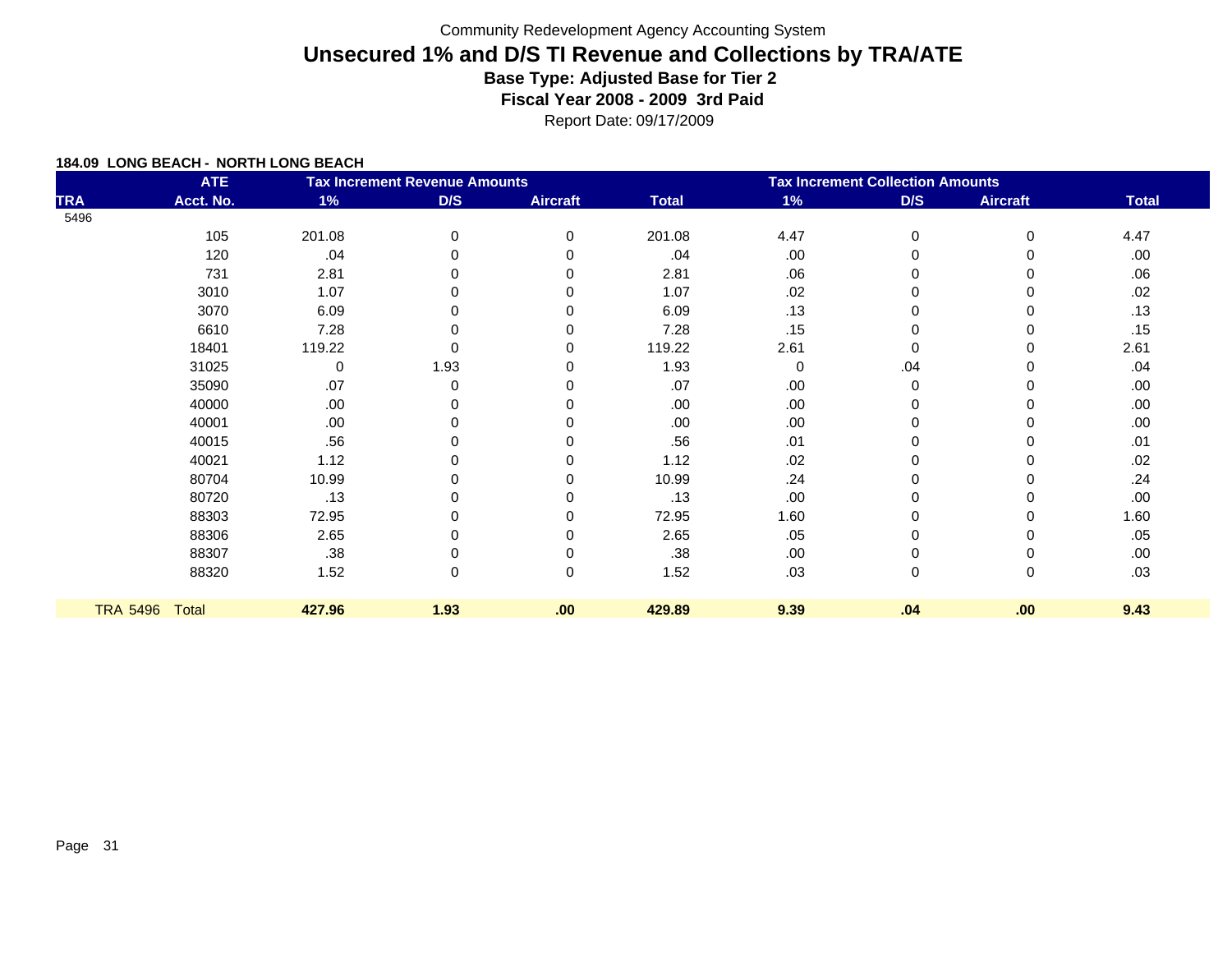Report Date: 09/17/2009

|                 | <b>ATE</b> |          | <b>Tax Increment Revenue Amounts</b> |                 | <b>Tax Increment Collection Amounts</b> |          |             |                 |              |
|-----------------|------------|----------|--------------------------------------|-----------------|-----------------------------------------|----------|-------------|-----------------|--------------|
| <b>TRA</b>      | Acct. No.  | 1%       | D/S                                  | <b>Aircraft</b> | <b>Total</b>                            | 1%       | D/S         | <b>Aircraft</b> | <b>Total</b> |
| 5537            |            |          |                                      |                 |                                         |          |             |                 |              |
|                 | 105        | $-25.91$ | 0                                    | $\Omega$        | $-25.91$                                | $-24.03$ | $\mathbf 0$ | $\Omega$        | $-24.03$     |
|                 | 120        | .00      |                                      |                 | .00                                     | .00      | $\Omega$    |                 | .00          |
|                 | 731        | $-.36$   |                                      |                 | $-.36$                                  | $-.33$   | 0           |                 | $-.33$       |
|                 | 3010       | $-13$    |                                      |                 | $-13$                                   | $-12$    | 0           |                 | $-12$        |
|                 | 3070       | $-.78$   |                                      |                 | $-.78$                                  | $-72$    | 0           |                 | $-72$        |
|                 | 6615       | $-77$    |                                      |                 | $-.77$                                  | $-.71$   | 0           |                 | $-71$        |
|                 | 18401      | $-15.32$ |                                      |                 | $-15.32$                                | $-14.19$ | 0           |                 | $-14.19$     |
|                 | 31505      | 0        | $-25$                                |                 | $-25$                                   | $\Omega$ | $-23$       |                 | $-23$        |
|                 | 40000      | .00      | 0                                    |                 | .00                                     | .00      | 0           |                 | .00          |
|                 | 40001      | .00      |                                      |                 | .00                                     | .00      | 0           |                 | .00.         |
|                 | 40015      | $-.07$   |                                      |                 | $-.07$                                  | $-06$    | 0           |                 | $-06$        |
|                 | 40021      | $-14$    |                                      |                 | $-14$                                   | $-13$    | 0           |                 | $-13$        |
|                 | 80704      | $-1.41$  |                                      |                 | $-1.41$                                 | $-1.30$  | 0           |                 | $-1.30$      |
|                 | 80720      | $-.01$   |                                      |                 | $-.01$                                  | $-.01$   | 0           |                 | $-.01$       |
|                 | 88303      | $-9.37$  |                                      |                 | $-9.37$                                 | $-8.68$  | 0           |                 | $-8.68$      |
|                 | 88306      | $-.34$   |                                      |                 | $-.34$                                  | $-.31$   | 0           |                 | $-.31$       |
|                 | 88307      | $-.04$   |                                      |                 | $-.04$                                  | $-.04$   | 0           |                 | $-.04$       |
|                 | 88320      | $-19$    | 0                                    | $\Omega$        | $-19$                                   | $-.18$   | 0           | $\Omega$        | $-.18$       |
|                 |            |          |                                      |                 |                                         |          |             |                 |              |
| <b>TRA 5537</b> | Total      | $-54.84$ | $-25$                                | .00             | $-55.09$                                | $-50.81$ | $-23$       | .00             | $-51.04$     |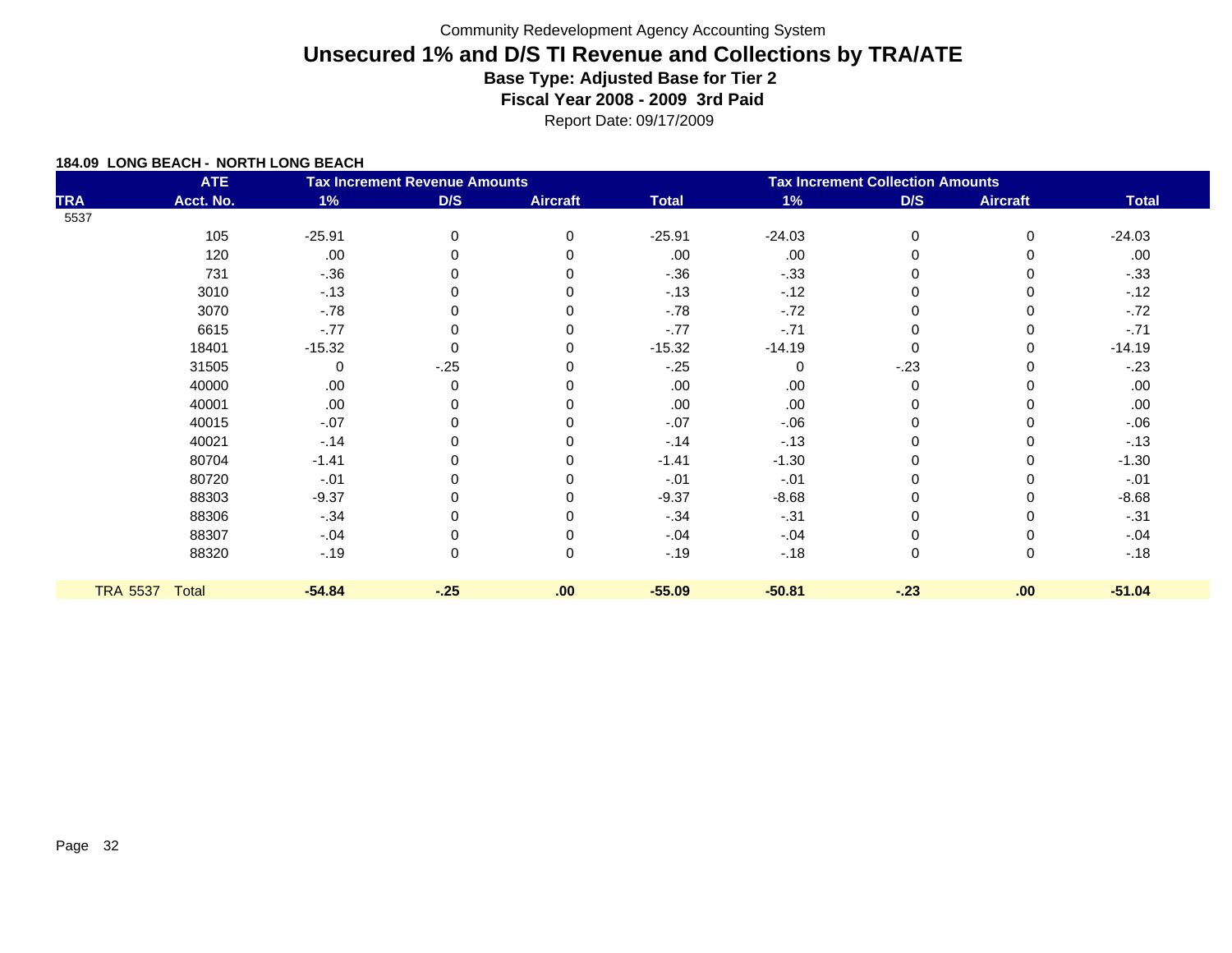Report Date: 09/17/2009

|            | <b>ATE</b>     |              | <b>Tax Increment Revenue Amounts</b> |                 | <b>Tax Increment Collection Amounts</b> |              |             |                 |              |
|------------|----------------|--------------|--------------------------------------|-----------------|-----------------------------------------|--------------|-------------|-----------------|--------------|
| <b>TRA</b> | Acct. No.      | 1%           | D/S                                  | <b>Aircraft</b> | <b>Total</b>                            | 1%           | D/S         | <b>Aircraft</b> | <b>Total</b> |
| 5604       |                |              |                                      |                 |                                         |              |             |                 |              |
|            | 105            | $-20145.18$  | 0                                    | $\Omega$        | $-20,145.18$                            | $-20123.13$  | $\Omega$    | 0               | $-20,123.13$ |
|            | 120            | $-4.59$      | 0                                    | 0               | $-4.59$                                 | $-4.58$      | 0           | 0               | $-4.58$      |
|            | 731            | $-282.51$    | 0                                    | 0               | $-282.51$                               | $-282.20$    | $\Omega$    | 0               | $-282.20$    |
|            | 3010           | $-107.99$    | 0                                    | 0               | $-107.99$                               | $-107.87$    | $\Omega$    | 0               | $-107.87$    |
|            | 3070           | $-611.26$    | 0                                    | 0               | $-611.26$                               | $-610.60$    | $\Omega$    | 0               | $-610.60$    |
|            | 6120           | $-123.19$    | 0                                    | 0               | $-123.19$                               | $-123.05$    | 0           | 0               | $-123.05$    |
|            | 6630           | $-521.86$    | 0                                    | 0               | $-521.86$                               | $-521.29$    | $\Omega$    | 0               | $-521.29$    |
|            | 18401          | $-11949.00$  | $\Omega$                             | 0               | $-11,949.00$                            | -11935.92    | $\Omega$    | 0               | $-11,935.92$ |
|            | 32005          | 0            | $-192.63$                            | 0               | $-192.63$                               | 0            | $-192.42$   | 0               | $-192.42$    |
|            | 35090          | $-7.53$      | 0                                    | 0               | $-7.53$                                 | $-7.53$      | 0           | 0               | $-7.53$      |
|            | 40000          | .00          | 0                                    | O               | .00                                     | .00          | 0           | 0               | .00.         |
|            | 40001          | .00          | 0                                    | 0               | .00.                                    | .00          | $\Omega$    | 0               | .00.         |
|            | 40015          | $-56.92$     | $\Omega$                             | 0               | $-56.92$                                | $-56.86$     | $\Omega$    | 0               | $-56.86$     |
|            | 40021          | $-112.98$    | 0                                    | 0               | $-112.98$                               | $-112.85$    | 0           | 0               | $-112.85$    |
|            | 80704          | $-1101.69$   | 0                                    | ∩               | $-1,101.69$                             | $-1100.48$   | 0           | 0               | $-1,100.48$  |
|            | 80720          | $-13.10$     | 0                                    | $\Omega$        | $-13.10$                                | $-13.08$     | 0           | 0               | $-13.08$     |
|            | 88303          | $-7312.28$   | 0                                    | $\Omega$        | $-7,312.28$                             | $-7304.28$   | 0           | 0               | $-7,304.28$  |
|            | 88306          | $-265.96$    | 0                                    | $\Omega$        | $-265.96$                               | $-265.67$    | 0           | 0               | $-265.67$    |
|            | 88307          | $-38.35$     | 0                                    | 0               | $-38.35$                                | $-38.31$     | $\mathbf 0$ | 0               | $-38.31$     |
|            | 88320          | $-153.13$    | 0                                    | 0               | $-153.13$                               | $-152.96$    | $\mathbf 0$ | 0               | $-152.96$    |
|            | TRA 5604 Total | $-42,807.52$ | $-192.63$                            | .00             | $-43,000.15$                            | $-42,760.66$ | $-192.42$   | .00.            | $-42,953.08$ |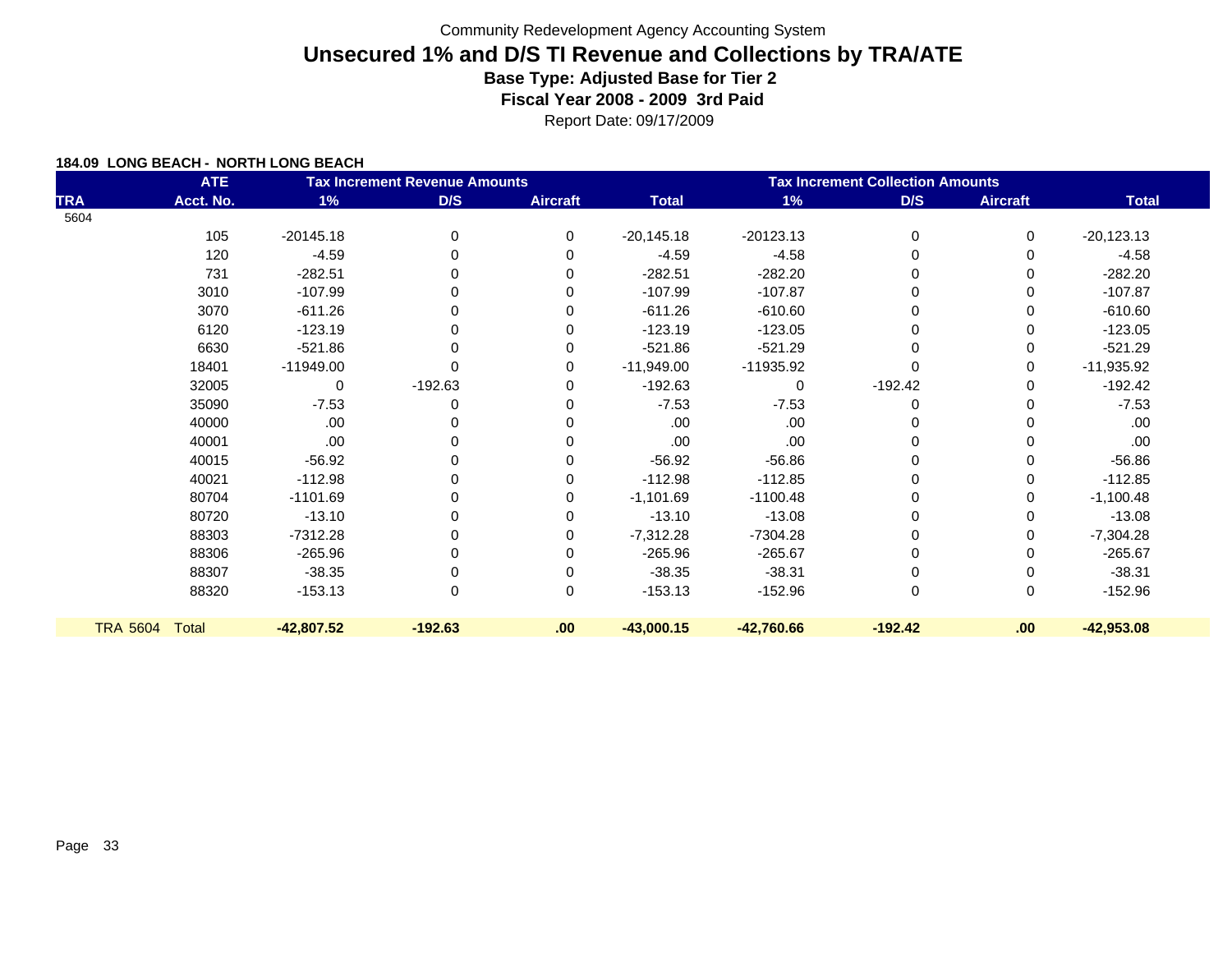Report Date: 09/17/2009

| <b>ATE</b><br><b>Tax Increment Revenue Amounts</b> |              |       |     |                 | <b>Tax Increment Collection Amounts</b> |       |             |                 |              |  |
|----------------------------------------------------|--------------|-------|-----|-----------------|-----------------------------------------|-------|-------------|-----------------|--------------|--|
| <b>TRA</b>                                         | Acct. No.    | 1%    | D/S | <b>Aircraft</b> | <b>Total</b>                            | 1%    | D/S         | <b>Aircraft</b> | <b>Total</b> |  |
| 5608                                               |              |       |     |                 |                                         |       |             |                 |              |  |
|                                                    | 105          | 6.49  | 0   | $\Omega$        | 6.49                                    | 6.49  | 0           | 0               | 6.49         |  |
|                                                    | 120          | .00   | 0   | ∩               | .00                                     | .00   | $\mathbf 0$ | 0               | .00.         |  |
|                                                    | 731          | .08   |     |                 | .08                                     | .08   | $\Omega$    | 0               | .08          |  |
|                                                    | 3010         | .03   | 0   |                 | .03                                     | .03   | 0           | 0               | .03          |  |
|                                                    | 3070         | .19   | O   |                 | .19                                     | .19   | 0           | 0               | .19          |  |
|                                                    | 6120         | .03   | 0   |                 | .03                                     | .03   | 0           | 0               | .03          |  |
|                                                    | 6605         | .26   |     |                 | .26                                     | .26   | $\Omega$    | 0               | .26          |  |
|                                                    | 18401        | 3.80  | 0   |                 | 3.80                                    | 3.80  | 0           | 0               | 3.80         |  |
|                                                    | 32005        | 0     | .06 |                 | .06                                     | 0     | .06         | 0               | .06          |  |
|                                                    | 35090        | .00   | 0   |                 | .00                                     | .00   | 0           | 0               | .00.         |  |
|                                                    | 40000        | .00   |     |                 | .00                                     | .00   | $\Omega$    | 0               | .00          |  |
|                                                    | 40001        | .00   | 0   |                 | .00                                     | .00   | 0           | 0               | .00.         |  |
|                                                    | 40015        | .01   |     |                 | .01                                     | .01   | 0           | U               | .01          |  |
|                                                    | 40021        | .03   |     |                 | .03                                     | .03   | 0           | 0               | .03          |  |
|                                                    | 80704        | .35   |     |                 | .35                                     | .35   | 0           | 0               | .35          |  |
|                                                    | 80720        | .00   |     |                 | .00                                     | .00   | 0           | 0               | .00          |  |
|                                                    | 88303        | 2.32  |     |                 | 2.32                                    | 2.32  | 0           | 0               | 2.32         |  |
|                                                    | 88306        | .08   |     | O               | .08                                     | .08   | 0           | 0               | .08          |  |
|                                                    | 88307        | .01   |     |                 | .01                                     | .01   | 0           | 0               | .01          |  |
|                                                    | 88320        | .04   | 0   | $\Omega$        | .04                                     | .04   | 0           | 0               | .04          |  |
| <b>TRA 5608</b>                                    | <b>Total</b> | 13.72 | .06 | .00             | 13.78                                   | 13.72 | .06         | .00             | 13.78        |  |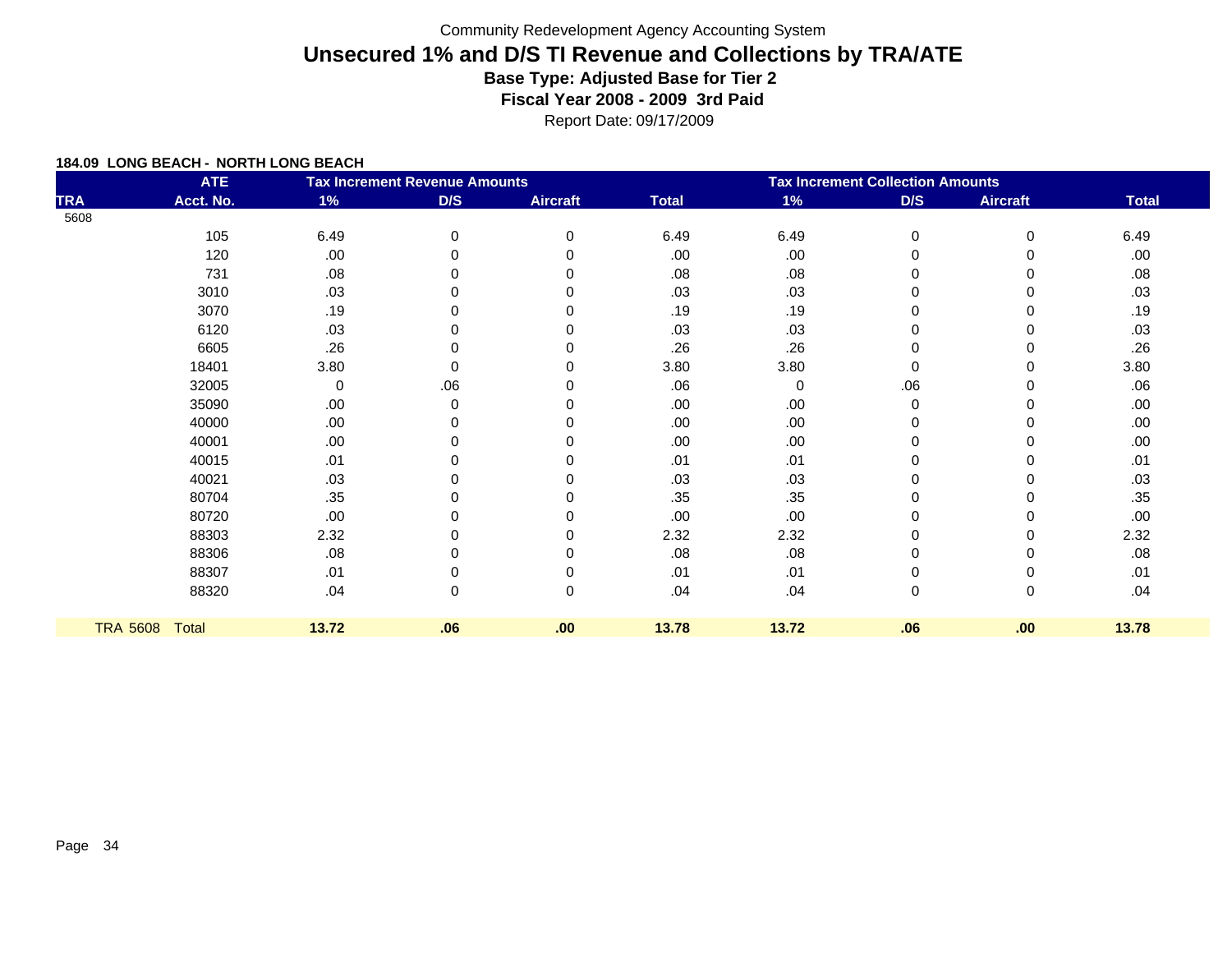Report Date: 09/17/2009

|                 | <b>ATE</b> |             | <b>Tax Increment Revenue Amounts</b> | <b>Tax Increment Collection Amounts</b> |              |             |         |                 |              |
|-----------------|------------|-------------|--------------------------------------|-----------------------------------------|--------------|-------------|---------|-----------------|--------------|
| <b>TRA</b>      | Acct. No.  | 1%          | D/S                                  | <b>Aircraft</b>                         | <b>Total</b> | 1%          | D/S     | <b>Aircraft</b> | <b>Total</b> |
| 5992            |            |             |                                      |                                         |              |             |         |                 |              |
|                 | 105        | $-639.71$   | 0                                    | $\Omega$                                | $-639.71$    | $-639.71$   | 0       | $\Omega$        | $-639.71$    |
|                 | 120        | $-14$       |                                      | O                                       | $-14$        | $-.14$      |         | 0               | $-.14$       |
|                 | 731        | $-8.97$     |                                      |                                         | $-8.97$      | $-8.97$     | 0       | ი               | $-8.97$      |
|                 | 3010       | $-3.42$     |                                      |                                         | $-3.42$      | $-3.42$     |         |                 | $-3.42$      |
|                 | 3070       | $-19.40$    | ŋ                                    |                                         | $-19.40$     | $-19.40$    |         | 0               | $-19.40$     |
|                 | 6615       | $-19.21$    |                                      |                                         | $-19.21$     | $-19.21$    |         |                 | $-19.21$     |
|                 | 18401      | $-379.39$   |                                      |                                         | $-379.39$    | $-379.39$   |         | 0               | $-379.39$    |
|                 | 31025      | $\mathbf 0$ | $-6.11$                              |                                         | $-6.11$      | $\Omega$    | $-6.11$ |                 | $-6.11$      |
|                 | 35090      | $-.23$      | O                                    |                                         | $-23$        | $-23$       |         |                 | $-23$        |
|                 | 40000      | .00         |                                      |                                         | .00          | .00         |         |                 | .00          |
|                 | 40001      | .00         |                                      |                                         | .00          | .00         |         |                 | .00          |
|                 | 40015      | $-1.80$     |                                      |                                         | $-1.80$      | $-1.80$     | 0       | 0               | $-1.80$      |
|                 | 40021      | $-3.58$     |                                      |                                         | $-3.58$      | $-3.58$     |         |                 | $-3.58$      |
|                 | 80704      | $-34.98$    | O                                    |                                         | $-34.98$     | $-34.98$    |         | 0               | $-34.98$     |
|                 | 80720      | $-.41$      |                                      |                                         | $-.41$       | $-.41$      |         |                 | $-.41$       |
|                 | 88303      | $-232.17$   |                                      |                                         | $-232.17$    | $-232.17$   |         | 0               | $-232.17$    |
|                 | 88306      | $-8.44$     |                                      |                                         | $-8.44$      | $-8.44$     |         |                 | $-8.44$      |
|                 | 88307      | $-1.21$     |                                      |                                         | $-1.21$      | $-1.21$     |         |                 | $-1.21$      |
|                 | 88320      | $-4.86$     | 0                                    | 0                                       | $-4.86$      | $-4.86$     | 0       | 0               | $-4.86$      |
| <b>TRA 5992</b> | Total      | $-1,357.92$ | $-6.11$                              | .00                                     | $-1,364.03$  | $-1,357.92$ | $-6.11$ | .00             | $-1,364.03$  |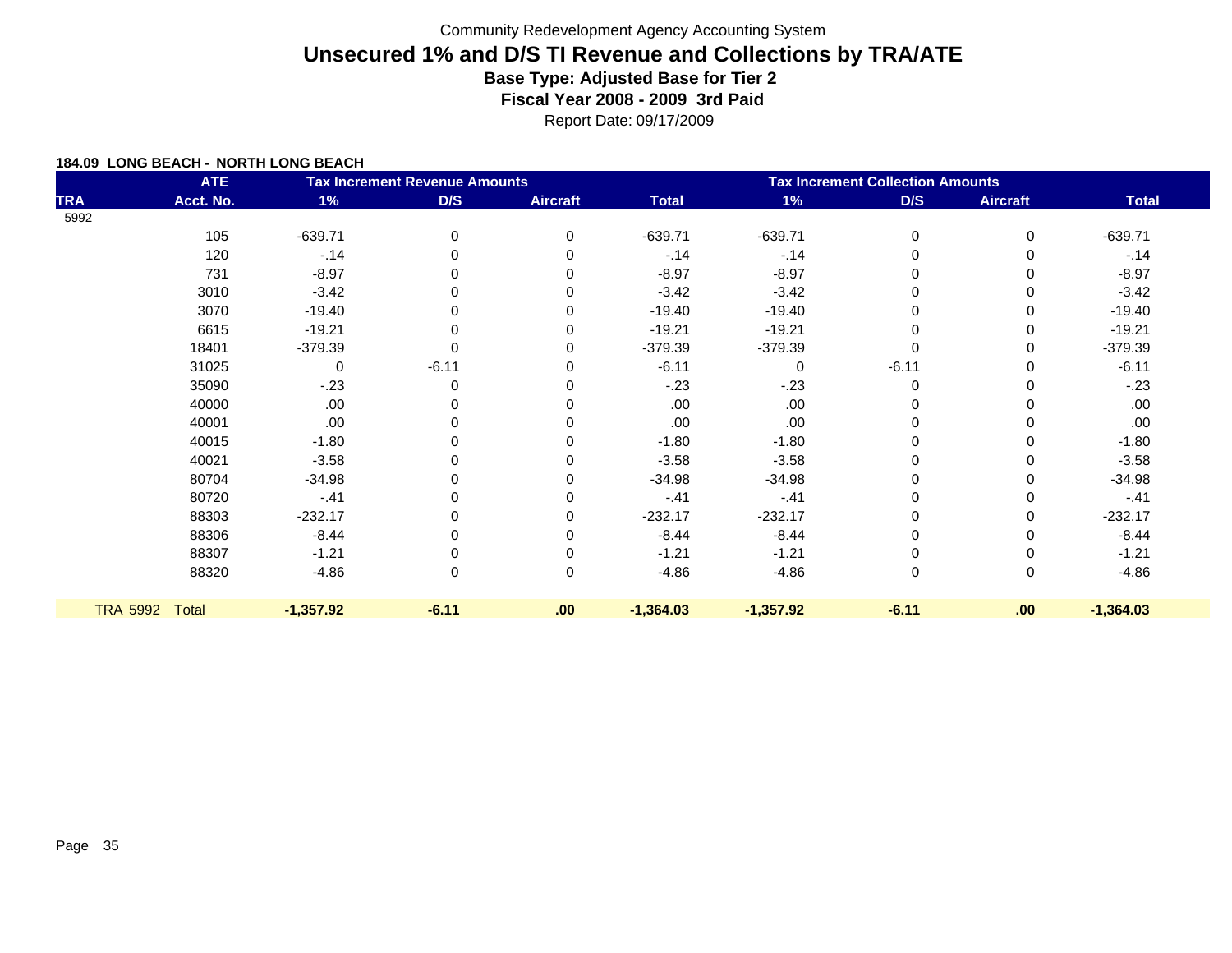Report Date: 09/17/2009

|                 | <b>ATE</b> |            | <b>Tax Increment Revenue Amounts</b> |                 | <b>Tax Increment Collection Amounts</b> |           |              |                 |              |
|-----------------|------------|------------|--------------------------------------|-----------------|-----------------------------------------|-----------|--------------|-----------------|--------------|
| <b>TRA</b>      | Acct. No.  | 1%         | D/S                                  | <b>Aircraft</b> | <b>Total</b>                            | 1%        | D/S          | <b>Aircraft</b> | <b>Total</b> |
| 7207            |            |            |                                      |                 |                                         |           |              |                 |              |
|                 | 105        | 130651.50  | 0                                    | $\Omega$        | 130,651.50                              | 29708.90  | 0            | 0               | 29,708.90    |
|                 | 120        | 29.74      | 0                                    |                 | 29.74                                   | 6.76      |              |                 | 6.76         |
|                 | 731        | 1790.83    |                                      |                 | 1,790.83                                | 407.21    |              |                 | 407.21       |
|                 | 3010       | 699.92     |                                      |                 | 699.92                                  | 159.15    |              |                 | 159.15       |
|                 | 3070       | 3961.64    |                                      |                 | 3,961.64                                | 900.83    |              |                 | 900.83       |
|                 | 6180       | 143.70     |                                      |                 | 143.70                                  | 32.67     |              |                 | 32.67        |
|                 | 6615       | 3921.31    |                                      |                 | 3,921.31                                | 891.66    |              | 0               | 891.66       |
|                 | 18401      | 77442.10   |                                      |                 | 77,442.10                               | 17609.55  |              | 0               | 17,609.55    |
|                 | 31505      | 0          | 1293.74                              | 0               | 1,293.74                                | 0         | 294.18       | 0               | 294.18       |
|                 | 40000      | .00        |                                      |                 | .00.                                    | .00       |              |                 | .00          |
|                 | 40001      | .00        |                                      |                 | .00.                                    | .00       |              |                 | .00          |
|                 | 40015      | 368.96     |                                      |                 | 368.96                                  | 83.89     |              |                 | 83.89        |
|                 | 40021      | 732.24     |                                      |                 | 732.24                                  | 166.50    |              | 0               | 166.50       |
|                 | 79304      | 5953.70    |                                      |                 | 5,953.70                                | 1353.81   |              | 0               | 1,353.81     |
|                 | 79320      | 1901.59    |                                      |                 | 1,901.59                                | 432.40    |              | 0               | 432.40       |
|                 | 90703      | 56471.95   |                                      |                 | 56,471.95                               | 12841.15  |              | 0               | 12,841.15    |
|                 | 90706      | 3052.04    |                                      | 0               | 3,052.04                                | 694.00    |              | 0               | 694.00       |
|                 | 90707      | 375.75     | $\Omega$                             | $\Omega$        | 375.75                                  | 85.44     | $\mathbf{0}$ | 0               | 85.44        |
|                 |            |            |                                      |                 |                                         |           |              |                 |              |
| <b>TRA 7207</b> | Total      | 287,496.97 | 1,293.74                             | .00             | 288,790.71                              | 65,373.92 | 294.18       | .00             | 65,668.10    |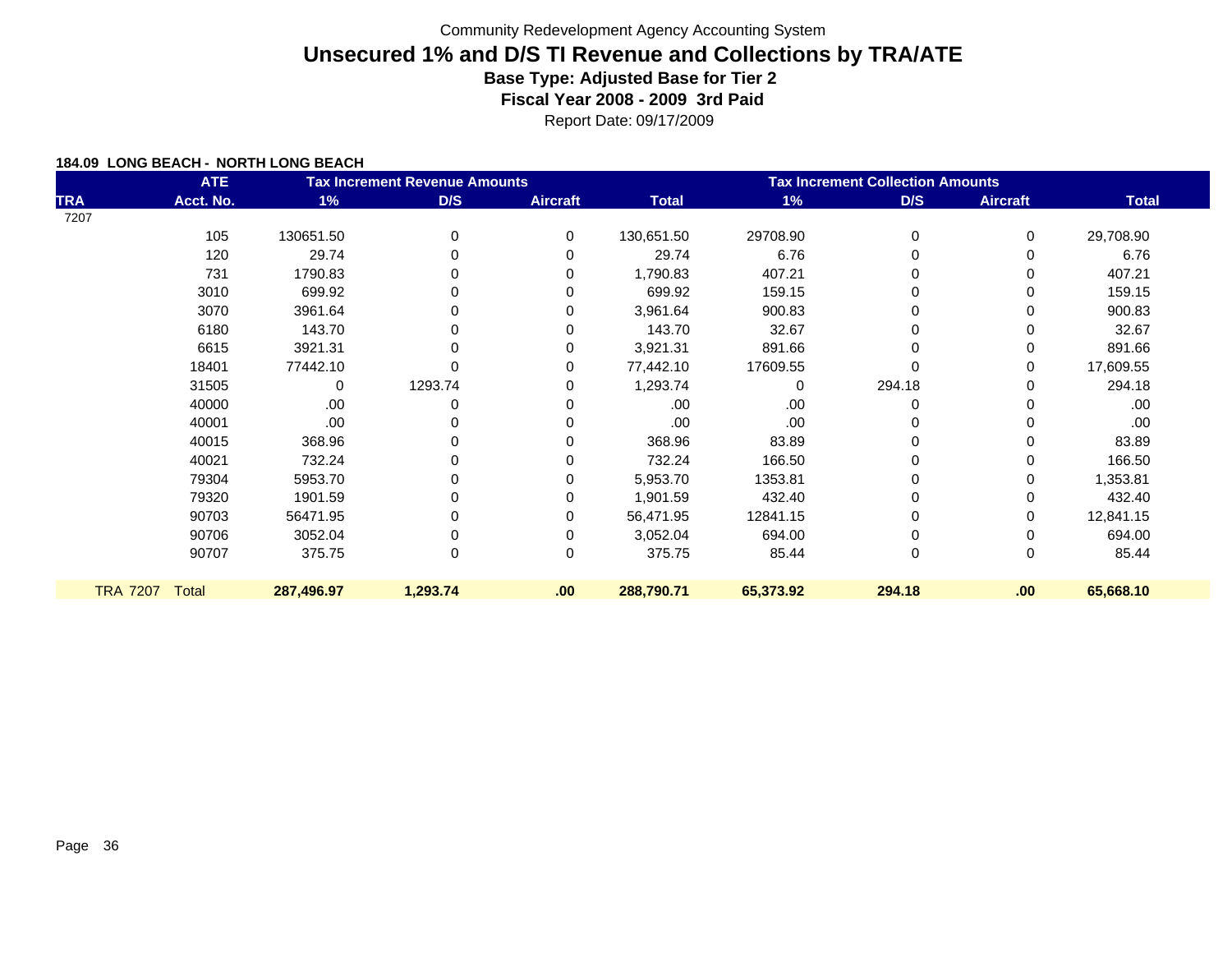Report Date: 09/17/2009

|                 | <b>ATE</b> |            | <b>Tax Increment Revenue Amounts</b> |                 | <b>Tax Increment Collection Amounts</b> |           |          |                 |              |
|-----------------|------------|------------|--------------------------------------|-----------------|-----------------------------------------|-----------|----------|-----------------|--------------|
| <b>TRA</b>      | Acct. No.  | 1%         | D/S                                  | <b>Aircraft</b> | <b>Total</b>                            | $1\%$     | D/S      | <b>Aircraft</b> | <b>Total</b> |
| 7211            |            |            |                                      |                 |                                         |           |          |                 |              |
|                 | 105        | 62510.51   | 0                                    | $\Omega$        | 62,510.51                               | 21573.76  | 0        | 0               | 21,573.76    |
|                 | 120        | 14.23      | O                                    |                 | 14.23                                   | 4.91      |          | 0               | 4.91         |
|                 | 731        | 856.82     |                                      |                 | 856.82                                  | 295.71    |          | 0               | 295.71       |
|                 | 3010       | 334.88     |                                      | 0               | 334.88                                  | 115.57    |          | 0               | 115.57       |
|                 | 3070       | 1895.48    |                                      | O               | 1,895.48                                | 654.17    |          | 0               | 654.17       |
|                 | 6180       | 68.75      |                                      |                 | 68.75                                   | 23.72     |          |                 | 23.72        |
|                 | 6615       | 1876.16    |                                      |                 | 1,876.16                                | 647.50    |          | 0               | 647.50       |
|                 | 18401      | 37052.55   |                                      |                 | 37,052.55                               | 12787.63  |          | 0               | 12,787.63    |
|                 | 31505      | 0          | 618.99                               | U               | 618.99                                  | 0         | 213.63   | 0               | 213.63       |
|                 | 40000      | .00        | 0                                    |                 | .00                                     | .00       | 0        |                 | .00.         |
|                 | 40001      | .00        |                                      |                 | .00                                     | .00       |          | 0               | .00          |
|                 | 40015      | 176.52     |                                      |                 | 176.52                                  | 60.92     |          | 0               | 60.92        |
|                 | 40021      | 350.34     |                                      |                 | 350.34                                  | 120.91    |          | 0               | 120.91       |
|                 | 79304      | 2848.57    | ŋ                                    |                 | 2,848.57                                | 983.10    |          | 0               | 983.10       |
|                 | 79320      | 909.83     |                                      |                 | 909.83                                  | 314.00    |          | 0               | 314.00       |
|                 | 90703      | 27019.28   |                                      | 0               | 27,019.28                               | 9324.93   |          | 0               | 9,324.93     |
|                 | 90706      | 1460.27    |                                      | 0               | 1,460.27                                | 503.97    |          | 0               | 503.97       |
|                 | 90707      | 179.77     | 0                                    | $\Omega$        | 179.77                                  | 62.04     | $\Omega$ | 0               | 62.04        |
|                 |            |            |                                      |                 |                                         |           |          |                 |              |
| <b>TRA 7211</b> | Total      | 137,553.96 | 618.99                               | .00             | 138,172.95                              | 47,472.84 | 213.63   | .00             | 47,686.47    |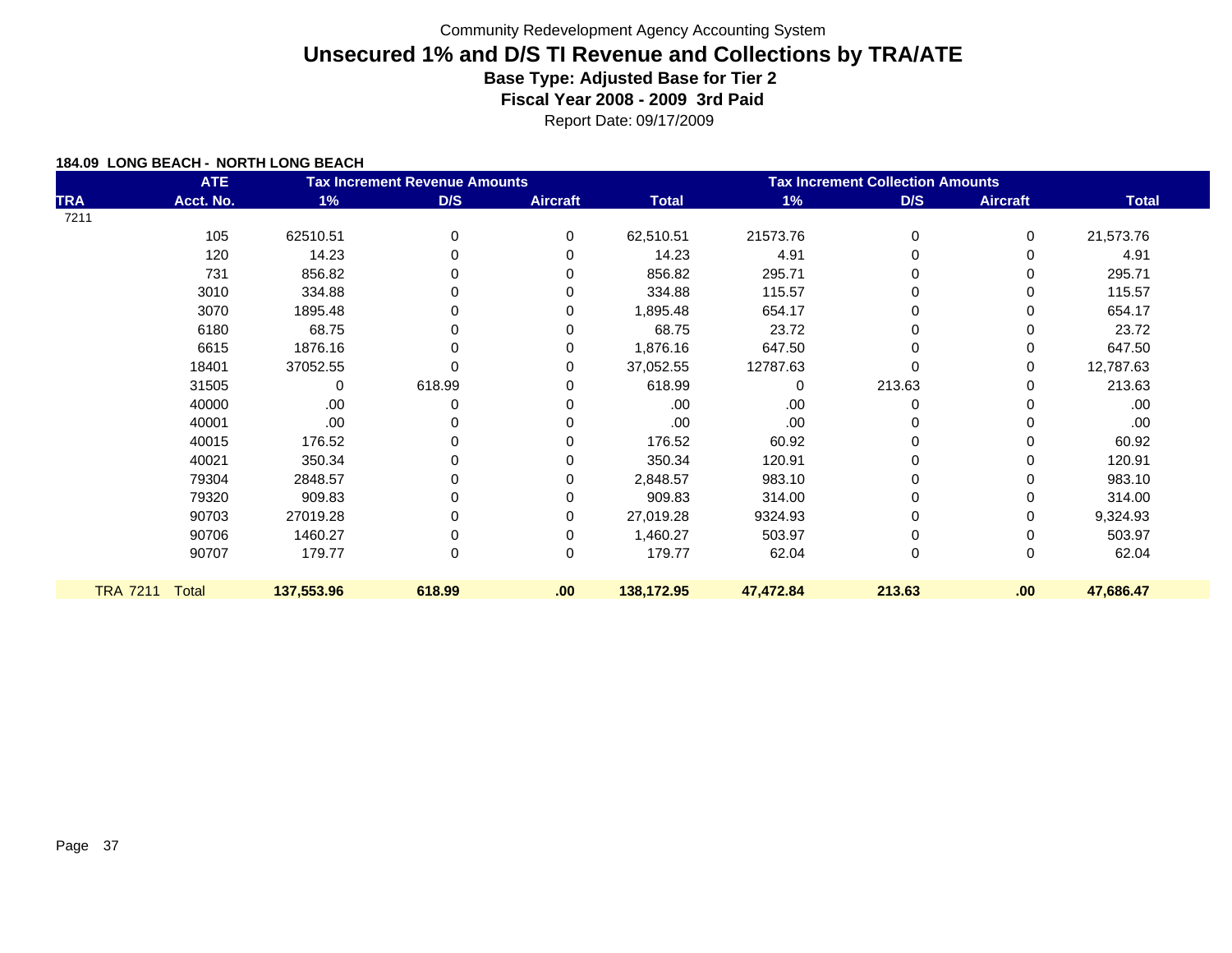Report Date: 09/17/2009

|            | <b>ATE</b>     |          | <b>Tax Increment Revenue Amounts</b> | <b>Tax Increment Collection Amounts</b> |              |          |             |                 |              |  |
|------------|----------------|----------|--------------------------------------|-----------------------------------------|--------------|----------|-------------|-----------------|--------------|--|
| <b>TRA</b> | Acct. No.      | 1%       | D/S                                  | <b>Aircraft</b>                         | <b>Total</b> | 1%       | D/S         | <b>Aircraft</b> | <b>Total</b> |  |
| 7213       |                |          |                                      |                                         |              |          |             |                 |              |  |
|            | 105            | 2022.75  | 0                                    | 0                                       | 2,022.75     | 2012.91  | 0           | 0               | 2,012.91     |  |
|            | 120            | .83      |                                      | 0                                       | .83          | .83      |             | 0               | .83          |  |
|            | 730            | 1286.96  |                                      | 0                                       | 1,286.96     | 1280.70  | 0           | 0               | 1,280.70     |  |
|            | 731            | 15.12    |                                      | O                                       | 15.12        | 15.04    | 0           | 0               | 15.04        |  |
|            | 3010           | 19.69    | 0                                    | 0                                       | 19.69        | 19.59    | 0           | 0               | 19.59        |  |
|            | 3070           | 111.45   |                                      |                                         | 111.45       | 110.91   |             | 0               | 110.91       |  |
|            | 6180           | 4.04     | 0                                    |                                         | 4.04         | 4.02     | 0           | 0               | 4.02         |  |
|            | 6615           | 110.32   |                                      |                                         | 110.32       | 109.78   | 0           | 0               | 109.78       |  |
|            | 18401          | 1945.44  |                                      |                                         | 1,945.44     | 1935.98  | $\mathbf 0$ | 0               | 1,935.98     |  |
|            | 31505          | 0        | 33.54                                | 0                                       | 33.54        | $\Omega$ | 33.38       | 0               | 33.38        |  |
|            | 40000          | .00      |                                      |                                         | .00          | .00      |             | 0               | .00          |  |
|            | 40001          | .00      |                                      |                                         | .00          | .00      | 0           | 0               | .00          |  |
|            | 40015          | 10.37    |                                      |                                         | 10.37        | 10.32    | 0           | 0               | 10.32        |  |
|            | 40021          | 20.60    | 0                                    |                                         | 20.60        | 20.50    | 0           | 0               | 20.50        |  |
|            | 79304          | 167.50   |                                      |                                         | 167.50       | 166.69   | 0           | 0               | 166.69       |  |
|            | 79320          | 53.50    | 0                                    |                                         | 53.50        | 53.24    | 0           | 0               | 53.24        |  |
|            | 90703          | 1588.81  |                                      | 0                                       | 1,588.81     | 1581.08  | 0           | 0               | 1,581.08     |  |
|            | 90706          | 85.86    |                                      | 0                                       | 85.86        | 85.45    |             | 0               | 85.45        |  |
|            | 90707          | 10.57    | 0                                    | 0                                       | 10.57        | 10.52    | 0           | 0               | 10.52        |  |
|            | TRA 7213 Total | 7,453.81 | 33.54                                | .00                                     | 7,487.35     | 7,417.56 | 33.38       | .00             | 7,450.94     |  |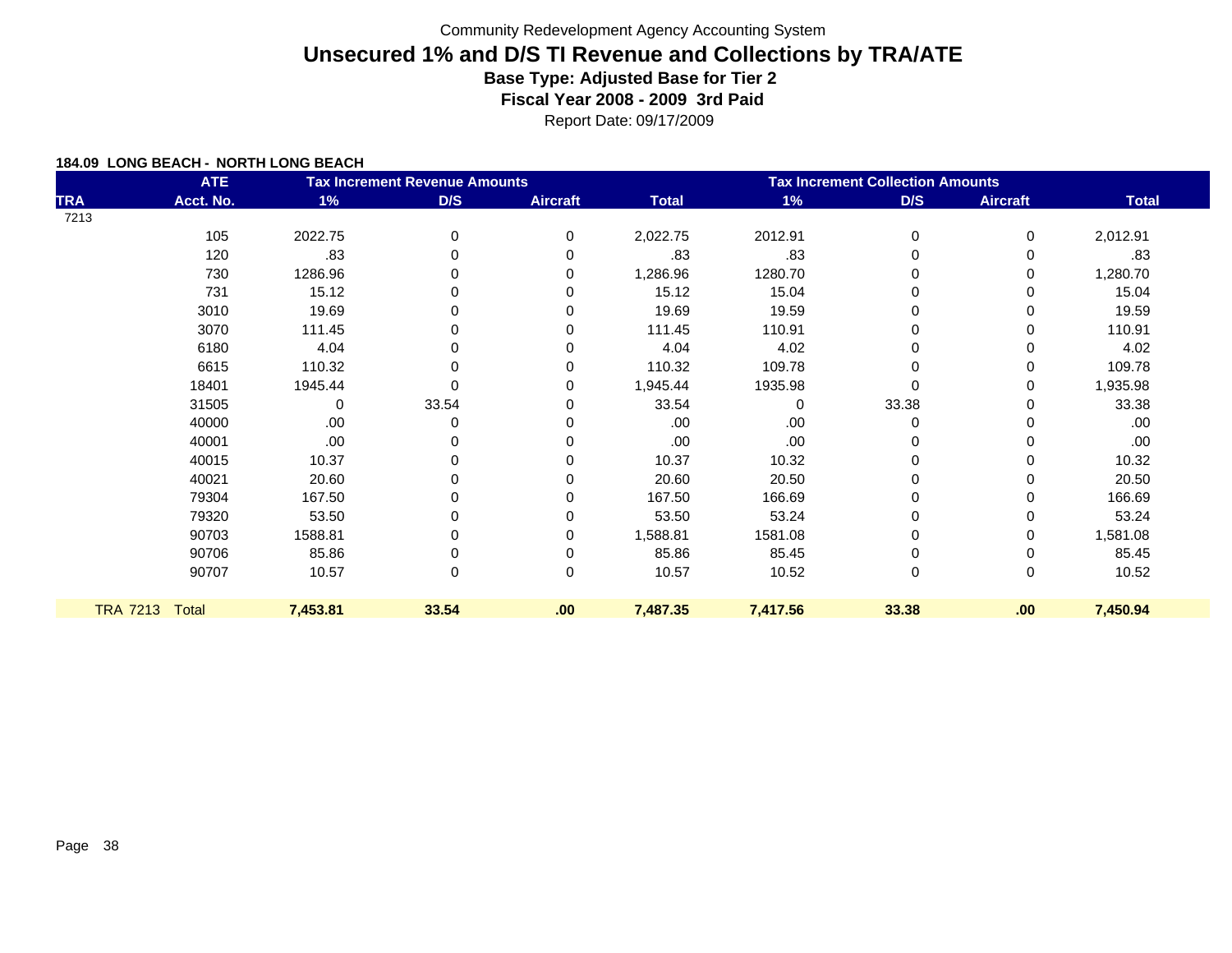Report Date: 09/17/2009

|            | <b>ATE</b>     |          | <b>Tax Increment Revenue Amounts</b> |                 | <b>Tax Increment Collection Amounts</b> |          |             |                 |              |
|------------|----------------|----------|--------------------------------------|-----------------|-----------------------------------------|----------|-------------|-----------------|--------------|
| <b>TRA</b> | Acct. No.      | 1%       | D/S                                  | <b>Aircraft</b> | <b>Total</b>                            | 1%       | D/S         | <b>Aircraft</b> | <b>Total</b> |
| 7214       |                |          |                                      |                 |                                         |          |             |                 |              |
|            | 105            | $-37.42$ | 0                                    | $\Omega$        | $-37.42$                                | $-37.42$ | 0           | $\Omega$        | $-37.42$     |
|            | 120            | .00      |                                      |                 | .00                                     | .00      | 0           |                 | .00          |
|            | 731            | $-.51$   |                                      |                 | $-51$                                   | $-.51$   | 0           |                 | $-.51$       |
|            | 3010           | $-20$    |                                      |                 | $-.20$                                  | $-20$    | 0           |                 | $-.20$       |
|            | 3070           | $-1.13$  |                                      | $\Omega$        | $-1.13$                                 | $-1.13$  | 0           |                 | $-1.13$      |
|            | 6615           | $-1.12$  |                                      |                 | $-1.12$                                 | $-1.12$  | 0           |                 | $-1.12$      |
|            | 18401          | $-22.14$ |                                      |                 | $-22.14$                                | $-22.14$ | 0           |                 | $-22.14$     |
|            | 31505          | 0        | $-.37$                               | $\Omega$        | $-.37$                                  | $\Omega$ | $-0.37$     |                 | $-37$        |
|            | 40000          | .00      | 0                                    |                 | .00                                     | .00      | 0           |                 | .00          |
|            | 40001          | .00      |                                      |                 | .00                                     | .00      | 0           |                 | .00          |
|            | 40015          | $-.10$   |                                      |                 | $-.10$                                  | $-.10$   | 0           |                 | $-.10$       |
|            | 40021          | $-.20$   |                                      |                 | $-.20$                                  | $-20$    | 0           |                 | $-20$        |
|            | 79304          | $-1.70$  |                                      |                 | $-1.70$                                 | $-1.70$  | 0           |                 | $-1.70$      |
|            | 79320          | $-.54$   |                                      |                 | $-.54$                                  | $-.54$   | $\mathbf 0$ |                 | $-.54$       |
|            | 90703          | $-16.14$ |                                      |                 | $-16.14$                                | $-16.14$ | 0           |                 | $-16.14$     |
|            | 90706          | $-87$    |                                      |                 | $-.87$                                  | $-0.87$  | 0           |                 | $-.87$       |
|            | 90707          | $-.10$   | 0                                    | 0               | $-.10$                                  | $-.10$   | $\mathbf 0$ | 0               | $-.10$       |
|            |                |          |                                      |                 |                                         |          |             |                 |              |
|            | TRA 7214 Total | $-82.17$ | $-37$                                | .00             | $-82.54$                                | $-82.17$ | $-37$       | .00             | $-82.54$     |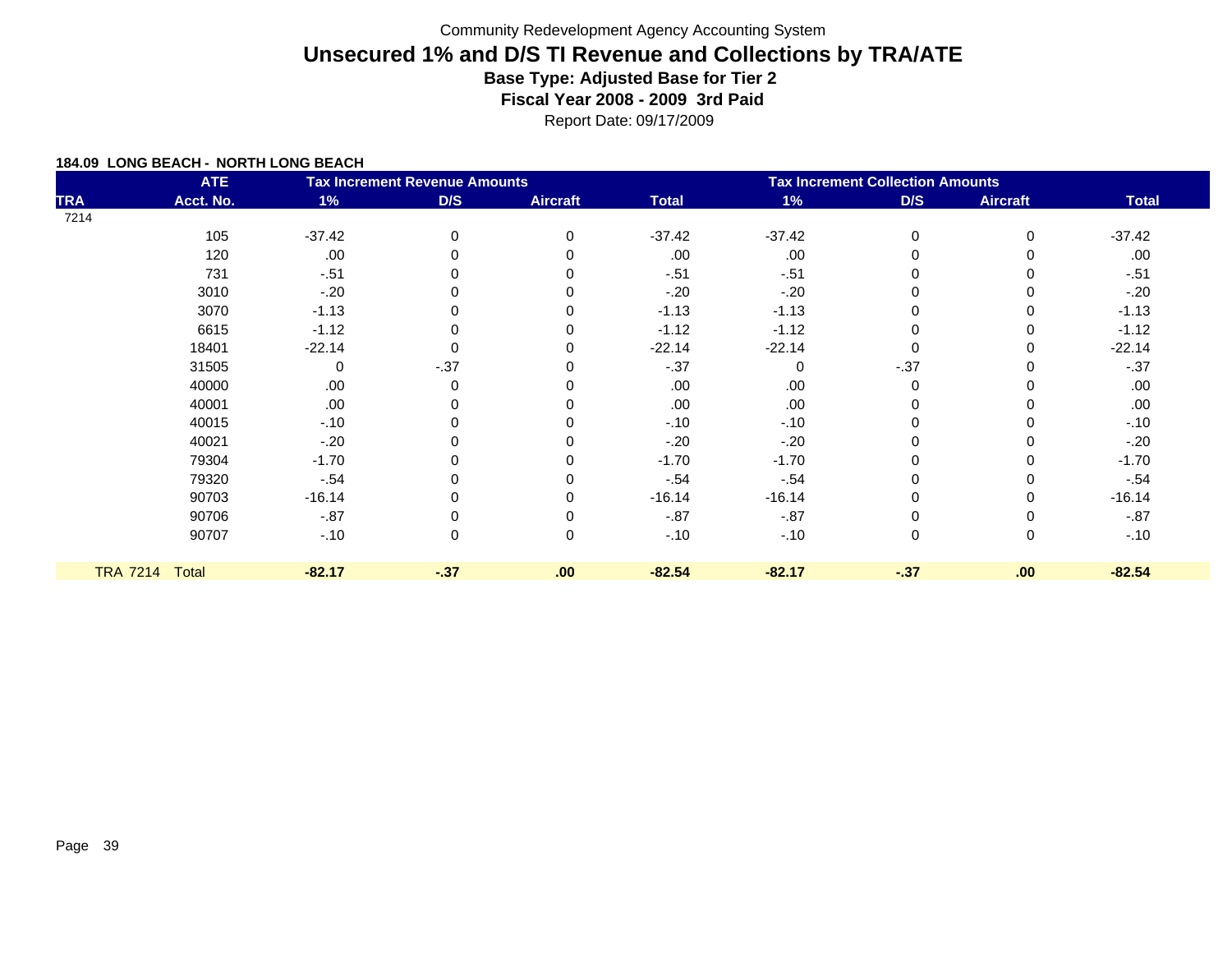Report Date: 09/17/2009

| <b>ATE</b><br><b>Tax Increment Revenue Amounts</b> |                |           |       |                  | <b>Tax Increment Collection Amounts</b> |           |       |                 |              |  |
|----------------------------------------------------|----------------|-----------|-------|------------------|-----------------------------------------|-----------|-------|-----------------|--------------|--|
| <b>TRA</b>                                         | Acct. No.      | 1%        | D/S   | <b>Aircraft</b>  | <b>Total</b>                            | $1\%$     | D/S   | <b>Aircraft</b> | <b>Total</b> |  |
| 7215                                               |                |           |       |                  |                                         |           |       |                 |              |  |
|                                                    | 105            | 6179.20   | 0     | 0                | 6,179.20                                | 6142.18   | 0     | 0               | 6,142.18     |  |
|                                                    | 120            | 1.40      | 0     | 0                | 1.40                                    | 1.39      |       | 0               | 1.39         |  |
|                                                    | 731            | 84.72     |       |                  | 84.72                                   | 84.21     |       |                 | 84.21        |  |
|                                                    | 3010           | 33.10     |       |                  | 33.10                                   | 32.90     |       | 0               | 32.90        |  |
|                                                    | 3070           | 187.36    |       |                  | 187.36                                  | 186.24    |       | 0               | 186.24       |  |
|                                                    | 6615           | 185.45    |       |                  | 185.45                                  | 184.34    |       | 0               | 184.34       |  |
|                                                    | 18401          | 3662.64   |       |                  | 3,662.64                                | 3640.68   |       | 0               | 3,640.68     |  |
|                                                    | 31505          | 0         | 61.16 | O                | 61.16                                   | 0         | 60.79 | 0               | 60.79        |  |
|                                                    | 40000          | .00       | 0     |                  | .00                                     | .00       | 0     |                 | .00          |  |
|                                                    | 40001          | .00       |       |                  | .00.                                    | .00       |       |                 | .00          |  |
|                                                    | 40015          | 17.44     | ŋ     |                  | 17.44                                   | 17.34     |       | 0               | 17.34        |  |
|                                                    | 40021          | 34.63     |       |                  | 34.63                                   | 34.42     |       | 0               | 34.42        |  |
|                                                    | 79304          | 281.58    |       |                  | 281.58                                  | 279.89    |       |                 | 279.89       |  |
|                                                    | 79320          | 89.93     | ŋ     |                  | 89.93                                   | 89.39     |       |                 | 89.39        |  |
|                                                    | 90703          | 2670.85   |       |                  | 2,670.85                                | 2654.84   |       | 0               | 2,654.84     |  |
|                                                    | 90706          | 144.34    |       | 0                | 144.34                                  | 143.48    |       | 0               | 143.48       |  |
|                                                    | 90707          | 17.77     | 0     | 0                | 17.77                                   | 17.66     | 0     | 0               | 17.66        |  |
|                                                    |                |           |       |                  |                                         |           |       |                 |              |  |
|                                                    | TRA 7215 Total | 13,590.41 | 61.16 | .00 <sub>1</sub> | 13,651.57                               | 13,508.96 | 60.79 | .00             | 13,569.75    |  |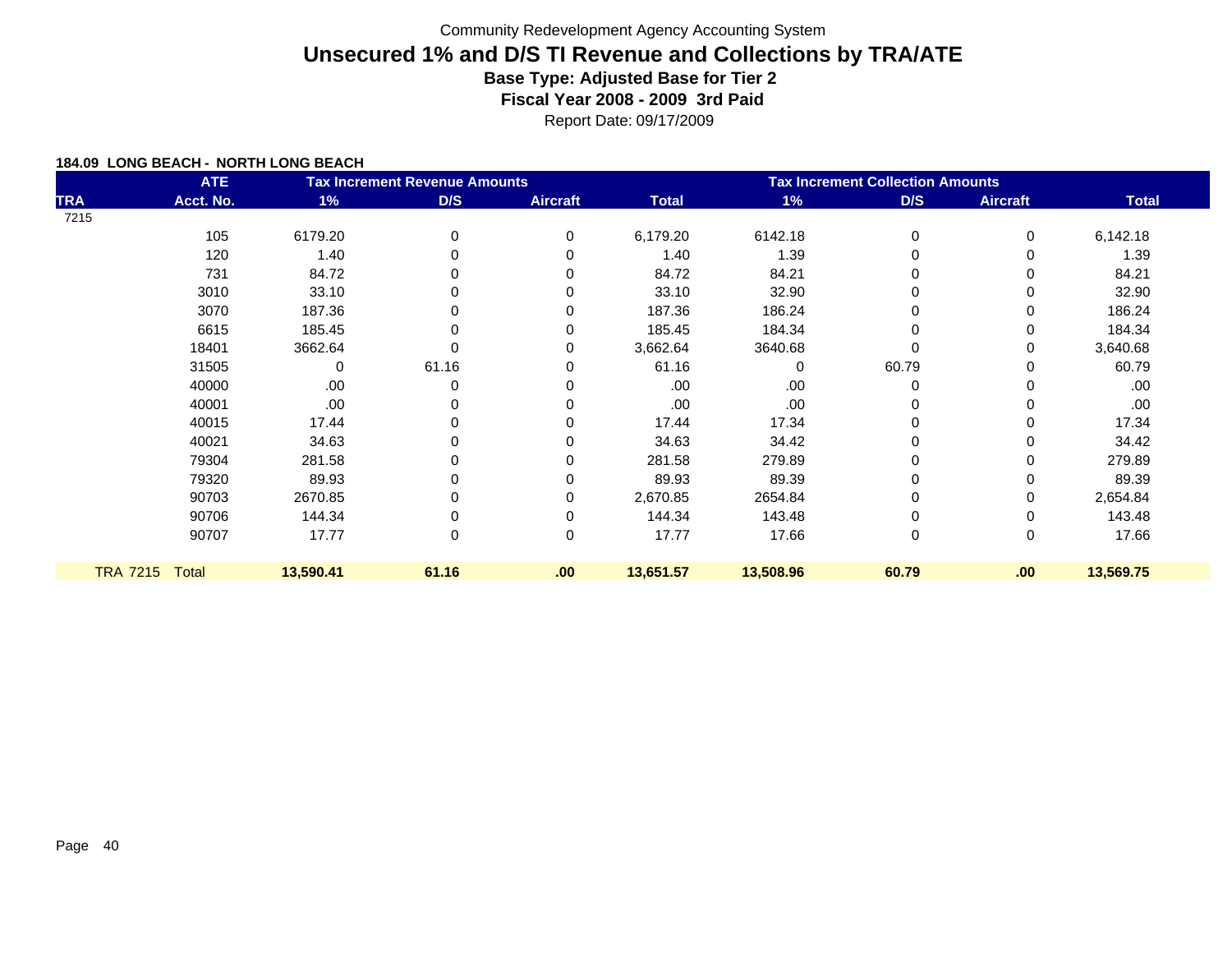Report Date: 09/17/2009

|            | <b>ATE</b>     |           | <b>Tax Increment Revenue Amounts</b> |                 | <b>Tax Increment Collection Amounts</b> |           |       |                 |              |  |
|------------|----------------|-----------|--------------------------------------|-----------------|-----------------------------------------|-----------|-------|-----------------|--------------|--|
| <b>TRA</b> | Acct. No.      | 1%        | D/S                                  | <b>Aircraft</b> | <b>Total</b>                            | 1%        | D/S   | <b>Aircraft</b> | <b>Total</b> |  |
| 7216       |                |           |                                      |                 |                                         |           |       |                 |              |  |
|            | 105            | 4707.47   | $\Omega$                             | 0               | 4,707.47                                | 4707.47   | 0     | 0               | 4,707.47     |  |
|            | 120            | 1.94      | O                                    | $\Omega$        | 1.94                                    | 1.94      | 0     | 0               | 1.94         |  |
|            | 730            | 2995.14   | ŋ                                    | 0               | 2,995.14                                | 2995.14   | 0     | 0               | 2,995.14     |  |
|            | 731            | 35.18     | O                                    | $\Omega$        | 35.18                                   | 35.18     | 0     | 0               | 35.18        |  |
|            | 3010           | 45.83     | 0                                    | 0               | 45.83                                   | 45.83     | 0     | 0               | 45.83        |  |
|            | 3070           | 259.39    |                                      |                 | 259.39                                  | 259.39    | 0     | 0               | 259.39       |  |
|            | 6180           | 9.40      | 0                                    |                 | 9.40                                    | 9.40      | 0     | 0               | 9.40         |  |
|            | 6615           | 256.75    |                                      | 0               | 256.75                                  | 256.75    | 0     | 0               | 256.75       |  |
|            | 18401          | 4527.62   |                                      | 0               | 4,527.62                                | 4527.62   | 0     | 0               | 4,527.62     |  |
|            | 31505          | 0         | 78.06                                | 0               | 78.06                                   | $\Omega$  | 78.06 | 0               | 78.06        |  |
|            | 40000          | .00       | 0                                    |                 | .00                                     | .00       | 0     | 0               | .00          |  |
|            | 40001          | .00       | 0                                    | 0               | .00                                     | .00       | 0     | 0               | .00          |  |
|            | 40015          | 24.15     | O                                    | 0               | 24.15                                   | 24.15     | 0     | 0               | 24.15        |  |
|            | 40021          | 47.94     | 0                                    |                 | 47.94                                   | 47.94     | 0     | 0               | 47.94        |  |
|            | 79304          | 389.83    | O                                    |                 | 389.83                                  | 389.83    | 0     | 0               | 389.83       |  |
|            | 79320          | 124.51    | 0                                    | 0               | 124.51                                  | 124.51    | 0     | 0               | 124.51       |  |
|            | 90703          | 3697.64   |                                      | 0               | 3,697.64                                | 3697.64   | 0     | 0               | 3,697.64     |  |
|            | 90706          | 199.84    |                                      | 0               | 199.84                                  | 199.84    | 0     | 0               | 199.84       |  |
|            | 90707          | 24.60     | 0                                    | 0               | 24.60                                   | 24.60     | 0     | 0               | 24.60        |  |
|            | TRA 7216 Total | 17,347.23 | 78.06                                | .00             | 17,425.29                               | 17,347.23 | 78.06 | .00             | 17,425.29    |  |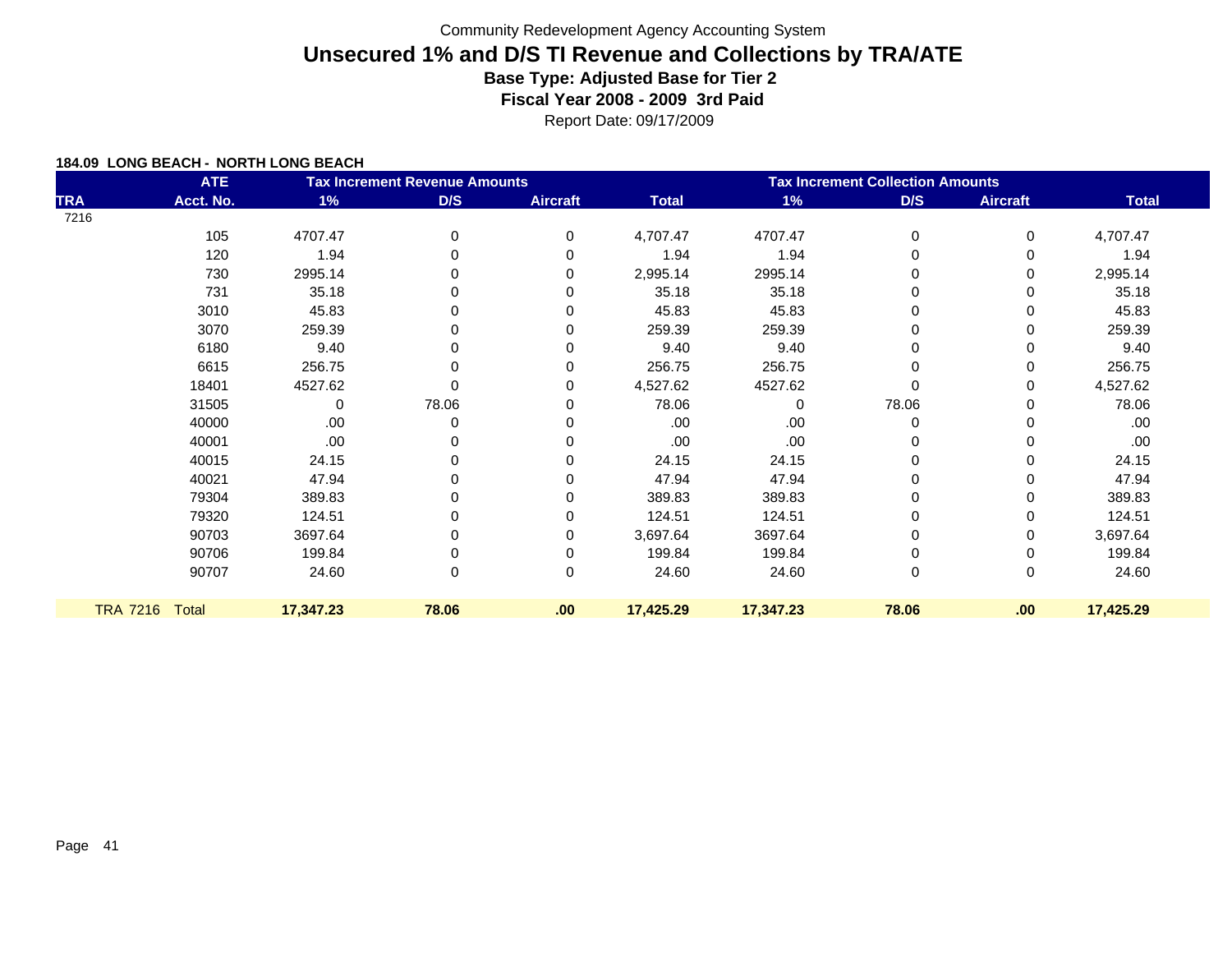Report Date: 09/17/2009

| <b>ATE</b><br><b>Tax Increment Revenue Amounts</b> |                |             |        |                 | <b>Tax Increment Collection Amounts</b> |           |          |                 |              |  |
|----------------------------------------------------|----------------|-------------|--------|-----------------|-----------------------------------------|-----------|----------|-----------------|--------------|--|
| <b>TRA</b>                                         | Acct. No.      | 1%          | D/S    | <b>Aircraft</b> | <b>Total</b>                            | 1%        | D/S      | <b>Aircraft</b> | <b>Total</b> |  |
| 7218                                               |                |             |        |                 |                                         |           |          |                 |              |  |
|                                                    | 105            | 10473.84    | 0      | 0               | 10,473.84                               | 10481.51  | $\Omega$ | 0               | 10,481.51    |  |
|                                                    | 120            | 4.32        | 0      | $\Omega$        | 4.32                                    | 4.33      | 0        | 0               | 4.33         |  |
|                                                    | 730            | 6663.78     | 0      | 0               | 6,663.78                                | 6668.65   | 0        | 0               | 6,668.65     |  |
|                                                    | 731            | 78.29       | 0      | $\Omega$        | 78.29                                   | 78.35     | 0        | 0               | 78.35        |  |
|                                                    | 3010           | 101.97      | 0      | 0               | 101.97                                  | 102.05    | $\Omega$ | 0               | 102.05       |  |
|                                                    | 3070           | 577.17      | 0      | 0               | 577.17                                  | 577.59    |          | 0               | 577.59       |  |
|                                                    | 6180           | 20.95       | 0      | 0               | 20.95                                   | 20.96     | 0        | 0               | 20.96        |  |
|                                                    | 6615           | 571.26      |        | 0               | 571.26                                  | 571.68    | 0        | 0               | 571.68       |  |
|                                                    | 18401          | 10073.57    |        | $\Omega$        | 10,073.57                               | 10080.93  | 0        | 0               | 10,080.93    |  |
|                                                    | 31505          | $\mathbf 0$ | 173.68 | $\Omega$        | 173.68                                  | $\Omega$  | 173.81   | 0               | 173.81       |  |
|                                                    | 40000          | .00         | 0      | 0               | .00                                     | .00       | 0        | 0               | .00.         |  |
|                                                    | 40001          | .00         | 0      | $\Omega$        | .00                                     | .00       | 0        | 0               | .00.         |  |
|                                                    | 40015          | 53.73       | 0      | $\Omega$        | 53.73                                   | 53.77     | $\Omega$ | 0               | 53.77        |  |
|                                                    | 40021          | 106.67      | 0      | 0               | 106.67                                  | 106.75    | 0        | 0               | 106.75       |  |
|                                                    | 79304          | 867.32      | 0      | 0               | 867.32                                  | 867.95    |          | 0               | 867.95       |  |
|                                                    | 79320          | 277.00      | 0      | 0               | 277.00                                  | 277.20    | 0        | 0               | 277.20       |  |
|                                                    | 90703          | 8226.83     |        | 0               | 8,226.83                                | 8232.84   | 0        | 0               | 8,232.84     |  |
|                                                    | 90706          | 444.63      |        | 0               | 444.63                                  | 444.96    | 0        | 0               | 444.96       |  |
|                                                    | 90707          | 54.73       | 0      | 0               | 54.73                                   | 54.77     | 0        | 0               | 54.77        |  |
|                                                    | TRA 7218 Total | 38,596.06   | 173.68 | .00             | 38,769.74                               | 38,624.29 | 173.81   | .00.            | 38,798.10    |  |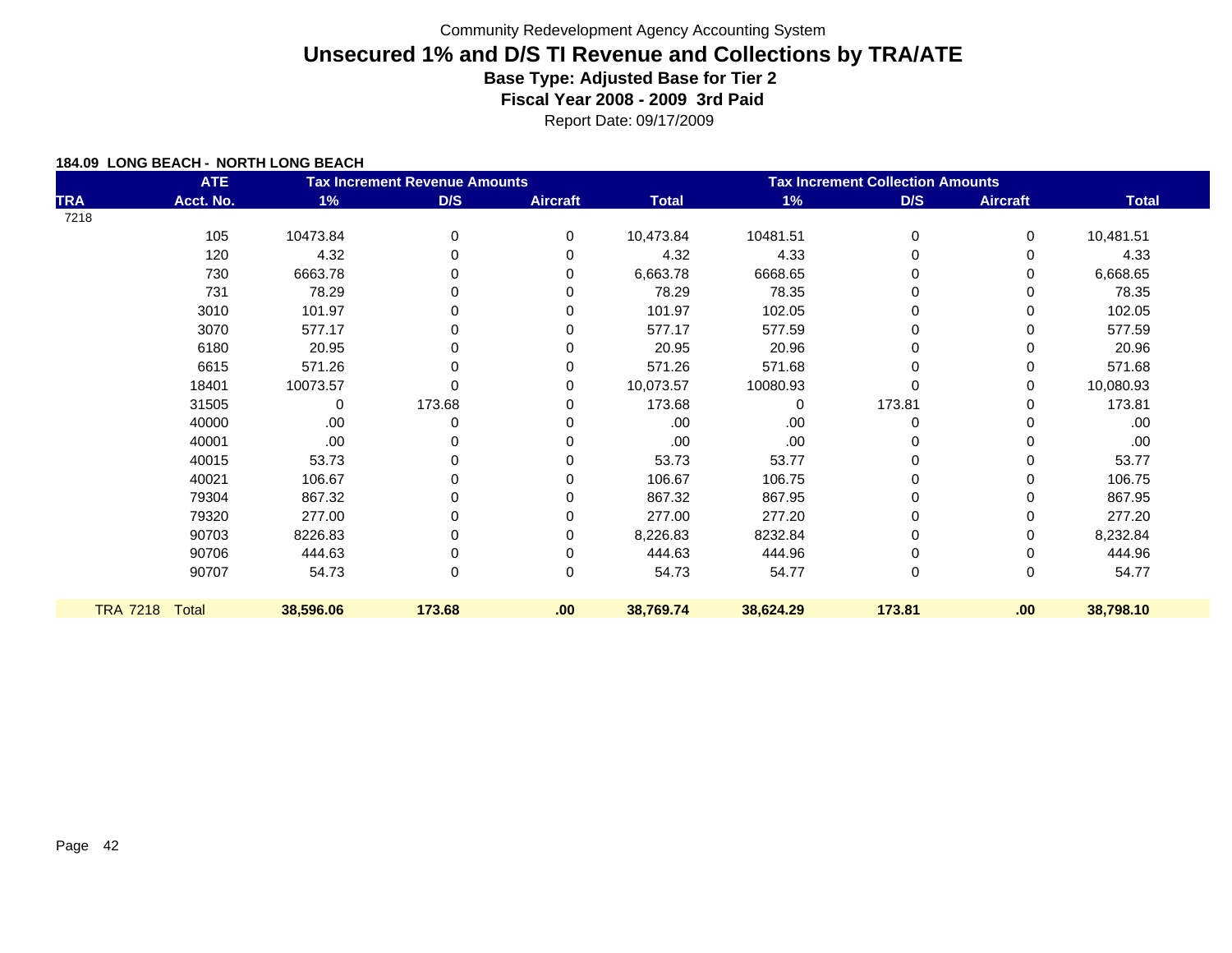Report Date: 09/17/2009

|            | <b>ATE</b>     |             | <b>Tax Increment Revenue Amounts</b> |                 | <b>Tax Increment Collection Amounts</b> |             |             |                 |              |  |
|------------|----------------|-------------|--------------------------------------|-----------------|-----------------------------------------|-------------|-------------|-----------------|--------------|--|
| <b>TRA</b> | Acct. No.      | $1\%$       | D/S                                  | <b>Aircraft</b> | <b>Total</b>                            | $1\%$       | D/S         | <b>Aircraft</b> | <b>Total</b> |  |
| 7219       |                |             |                                      |                 |                                         |             |             |                 |              |  |
|            | 105            | $-28.78$    | 0                                    | $\Omega$        | $-28.78$                                | $-28.78$    | $\mathbf 0$ | $\Omega$        | $-28.78$     |  |
|            | 120            | .00         |                                      |                 | .00                                     | .00         | 0           |                 | .00.         |  |
|            | 731            | $-.40$      |                                      |                 | $-.40$                                  | $-.40$      | 0           |                 | $-.40$       |  |
|            | 3010           | $-15$       |                                      |                 | $-.15$                                  | $-15$       | 0           |                 | $-15$        |  |
|            | 3070           | $-.87$      |                                      |                 | $-.87$                                  | $-.87$      | 0           |                 | $-.87$       |  |
|            | 6615           | $-0.86$     |                                      |                 | $-0.86$                                 | $-0.86$     | 0           |                 | $-0.86$      |  |
|            | 18401          | $-17.03$    |                                      |                 | $-17.03$                                | $-17.03$    | 0           |                 | $-17.03$     |  |
|            | 31025          | $\mathbf 0$ | $-27$                                |                 | $-.27$                                  | $\mathbf 0$ | $-27$       |                 | $-.27$       |  |
|            | 35090          | $-.01$      | $\Omega$                             |                 | $-.01$                                  | $-.01$      | $\mathbf 0$ |                 | $-.01$       |  |
|            | 40000          | .00         |                                      |                 | .00                                     | .00         | 0           |                 | .00.         |  |
|            | 40001          | .00         |                                      |                 | .00                                     | .00         | 0           |                 | .00          |  |
|            | 40015          | $-.08$      |                                      |                 | $-.08$                                  | $-0.08$     | 0           |                 | $-0.08$      |  |
|            | 40021          | $-16$       |                                      |                 | $-16$                                   | $-.16$      | 0           |                 | $-16$        |  |
|            | 80704          | $-1.57$     |                                      |                 | $-1.57$                                 | $-1.57$     | 0           |                 | $-1.57$      |  |
|            | 80720          | $-.01$      |                                      |                 | $-.01$                                  | $-.01$      | 0           |                 | $-.01$       |  |
|            | 90703          | $-10.42$    |                                      |                 | $-10.42$                                | $-10.42$    | 0           |                 | $-10.42$     |  |
|            | 90706          | $-37$       |                                      |                 | $-.37$                                  | $-.37$      | 0           |                 | $-37$        |  |
|            | 90707          | $-27$       | 0                                    | $\Omega$        | $-27$                                   | $-27$       | 0           | $\Omega$        | $-27$        |  |
|            |                |             |                                      |                 |                                         |             |             |                 |              |  |
|            | TRA 7219 Total | $-60.98$    | $-27$                                | .00             | $-61.25$                                | $-60.98$    | $-27$       | .00             | $-61.25$     |  |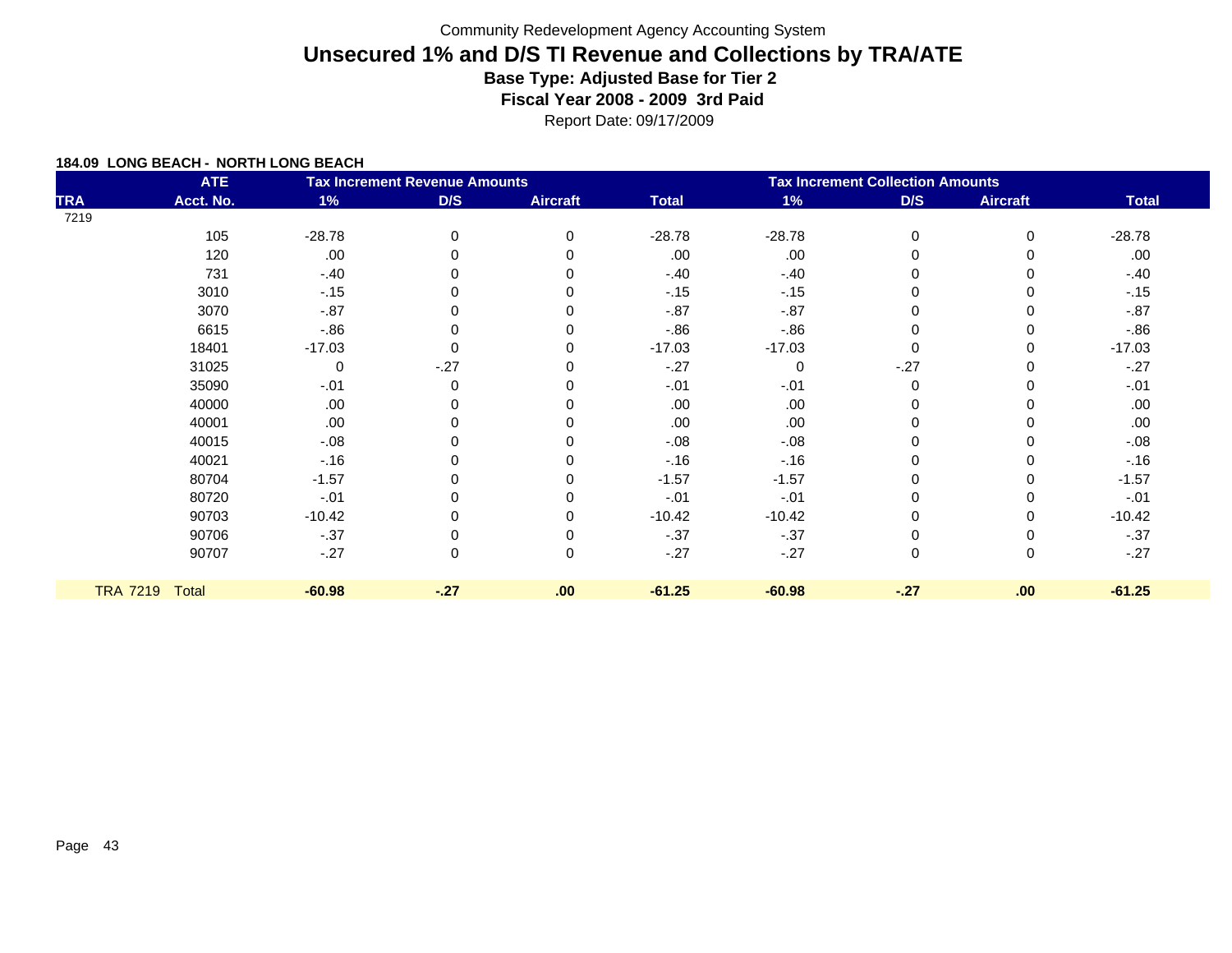Report Date: 09/17/2009

#### **189.10 L.A. CITY - LAUREL CANYON (CD 2)**

| <b>ATE</b>               |           |        |                 | <b>Tax Increment Collection Amounts</b> |           |             |                 |              |
|--------------------------|-----------|--------|-----------------|-----------------------------------------|-----------|-------------|-----------------|--------------|
| Acct. No.                | 1%        | D/S    | <b>Aircraft</b> | <b>Total</b>                            | 1%        | D/S         | <b>Aircraft</b> | <b>Total</b> |
|                          |           |        |                 |                                         |           |             |                 |              |
| 105                      | 18415.48  | 0      | 0               | 18,415.48                               | 14556.95  | 0           | 0               | 14,556.95    |
| 120                      | 4.19      | 0      | $\Omega$        | 4.19                                    | 3.31      | 0           | 0               | 3.31         |
| 731                      | 241.84    | 0      | 0               | 241.84                                  | 191.17    |             | 0               | 191.17       |
| 3010                     | 98.63     |        | 0               | 98.63                                   | 77.96     |             | 0               | 77.96        |
| 3070                     | 558.29    | 0      | 0               | 558.29                                  | 441.31    |             | 0               | 441.31       |
| 6180                     | 20.24     | 0      | $\Omega$        | 20.24                                   | 16.00     | 0           | 0               | 16.00        |
| 18801                    | 14077.41  | 0      | 0               | 14,077.41                               | 11127.82  |             | 0               | 11,127.82    |
| 31030                    | 0         | 193.69 | $\Omega$        | 193.69                                  | $\Omega$  | 153.11      | 0               | 153.11       |
| 40000                    | .00.      | 0      | 0               | .00                                     | .00       | 0           | 0               | .00          |
| 40001                    | .00.      | 0      | 0               | .00                                     | .00       |             | 0               | .00          |
| 40015                    | 51.99     | 0      | 0               | 51.99                                   | 41.10     |             | 0               | 41.10        |
| 40021                    | 103.19    |        | 0               | 103.19                                  | 81.57     |             | 0               | 81.57        |
| 80504                    | 1109.62   | 0      | $\Omega$        | 1,109.62                                | 877.12    | 0           | 0               | 877.12       |
| 80520                    | 11.47     | 0      | $\Omega$        | 11.47                                   | 9.06      | $\Omega$    | 0               | 9.06         |
| 88703                    | 8169.53   | 1.72   | 0               | 8,171.25                                | 6457.79   | 1.36        | 0               | 6,459.15     |
| 88706                    | .45       | 0      | 0               | .45                                     | .36       | 0           | 0               | .36          |
| 88707                    | 46.07     | 0      | $\Omega$        | 46.07                                   | 36.42     | 0           | 0               | 36.42        |
| 88720                    | 134.04    | 0      | $\mathbf 0$     |                                         |           | $\mathbf 0$ | 0               | 105.96       |
|                          |           |        |                 |                                         |           |             |                 |              |
| <b>TRA 8831</b><br>Total | 43,042.44 | 195.41 | .00             | 43,237.85                               | 34,023.90 | 154.47      | .00             | 34,178.37    |
|                          |           |        |                 | <b>Tax Increment Revenue Amounts</b>    | 134.04    | 105.96      |                 |              |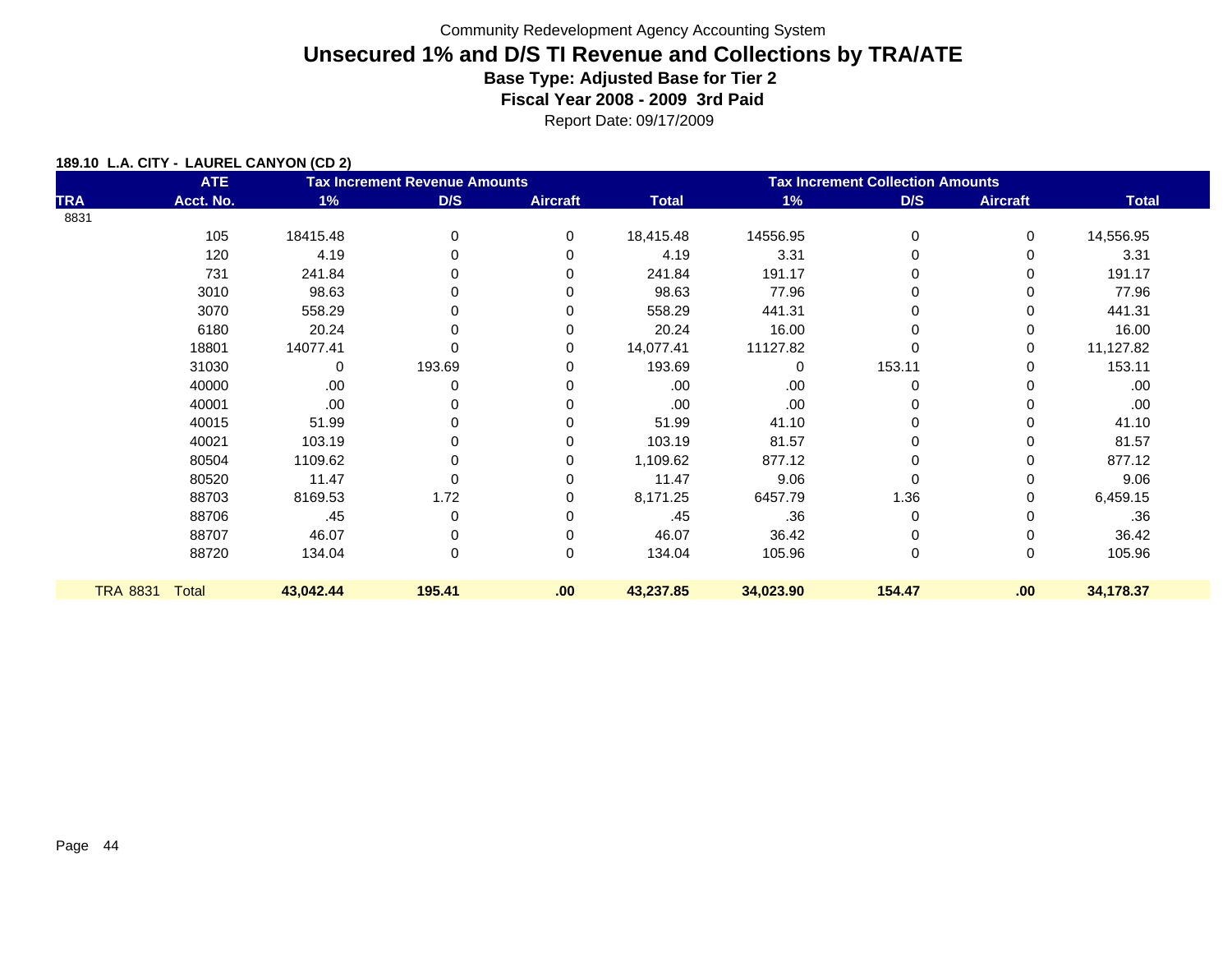Report Date: 09/17/2009

| <b>ATE</b><br><b>Tax Increment Revenue Amounts</b> |           |          |      |                 | <b>Tax Increment Collection Amounts</b> |          |             |                 |              |  |  |
|----------------------------------------------------|-----------|----------|------|-----------------|-----------------------------------------|----------|-------------|-----------------|--------------|--|--|
| <b>TRA</b>                                         | Acct. No. | $1\%$    | D/S  | <b>Aircraft</b> | <b>Total</b>                            | $1\%$    | D/S         | <b>Aircraft</b> | <b>Total</b> |  |  |
| 8837                                               |           |          |      |                 |                                         |          |             |                 |              |  |  |
|                                                    | 105       | 560.02   | 0    | $\Omega$        | 560.02                                  | 545.31   | $\mathbf 0$ | $\Omega$        | 545.31       |  |  |
|                                                    | 120       | .12      | 0    |                 | .12                                     | .12      | 0           |                 | .12          |  |  |
|                                                    | 731       | 7.35     | 0    |                 | 7.35                                    | 7.16     | 0           |                 | 7.16         |  |  |
|                                                    | 3010      | 2.99     | 0    |                 | 2.99                                    | 2.92     | 0           |                 | 2.92         |  |  |
|                                                    | 3070      | 16.97    | 0    |                 | 16.97                                   | 16.52    | 0           |                 | 16.52        |  |  |
|                                                    | 6110      | .41      | 0    |                 | .41                                     | .40      | 0           |                 | .40          |  |  |
|                                                    | 18801     | 428.04   | 0    |                 | 428.04                                  | 416.79   | 0           |                 | 416.79       |  |  |
|                                                    | 31030     | 0        | 5.89 |                 | 5.89                                    | 0        | 5.73        |                 | 5.73         |  |  |
|                                                    | 40000     | .00      | 0    |                 | .00                                     | .00      | 0           |                 | .00          |  |  |
|                                                    | 40001     | .00      | 0    |                 | .00.                                    | .00.     | 0           |                 | .00          |  |  |
|                                                    | 40015     | 1.58     | 0    |                 | 1.58                                    | 1.53     | 0           |                 | 1.53         |  |  |
|                                                    | 40021     | 3.13     |      |                 | 3.13                                    | 3.05     | 0           |                 | 3.05         |  |  |
|                                                    | 80504     | 33.73    | 0    |                 | 33.73                                   | 32.85    | 0           |                 | 32.85        |  |  |
|                                                    | 80520     | .34      | 0    |                 | .34                                     | .33      | 0           |                 | .33          |  |  |
|                                                    | 88703     | 248.40   | .05  |                 | 248.45                                  | 241.88   | .05         | 0               | 241.93       |  |  |
|                                                    | 88706     | .01      | 0    |                 | .01                                     | .01      | 0           |                 | .01          |  |  |
|                                                    | 88707     | 1.40     | 0    |                 | 1.40                                    | 1.36     | 0           | 0               | 1.36         |  |  |
|                                                    | 88720     | 4.07     | 0    | $\Omega$        | 4.07                                    | 3.96     | 0           | $\Omega$        | 3.96         |  |  |
|                                                    |           |          |      |                 |                                         |          |             |                 |              |  |  |
| <b>TRA 8837</b>                                    | Total     | 1,308.56 | 5.94 | .00             | 1,314.50                                | 1,274.19 | 5.78        | .00             | 1,279.97     |  |  |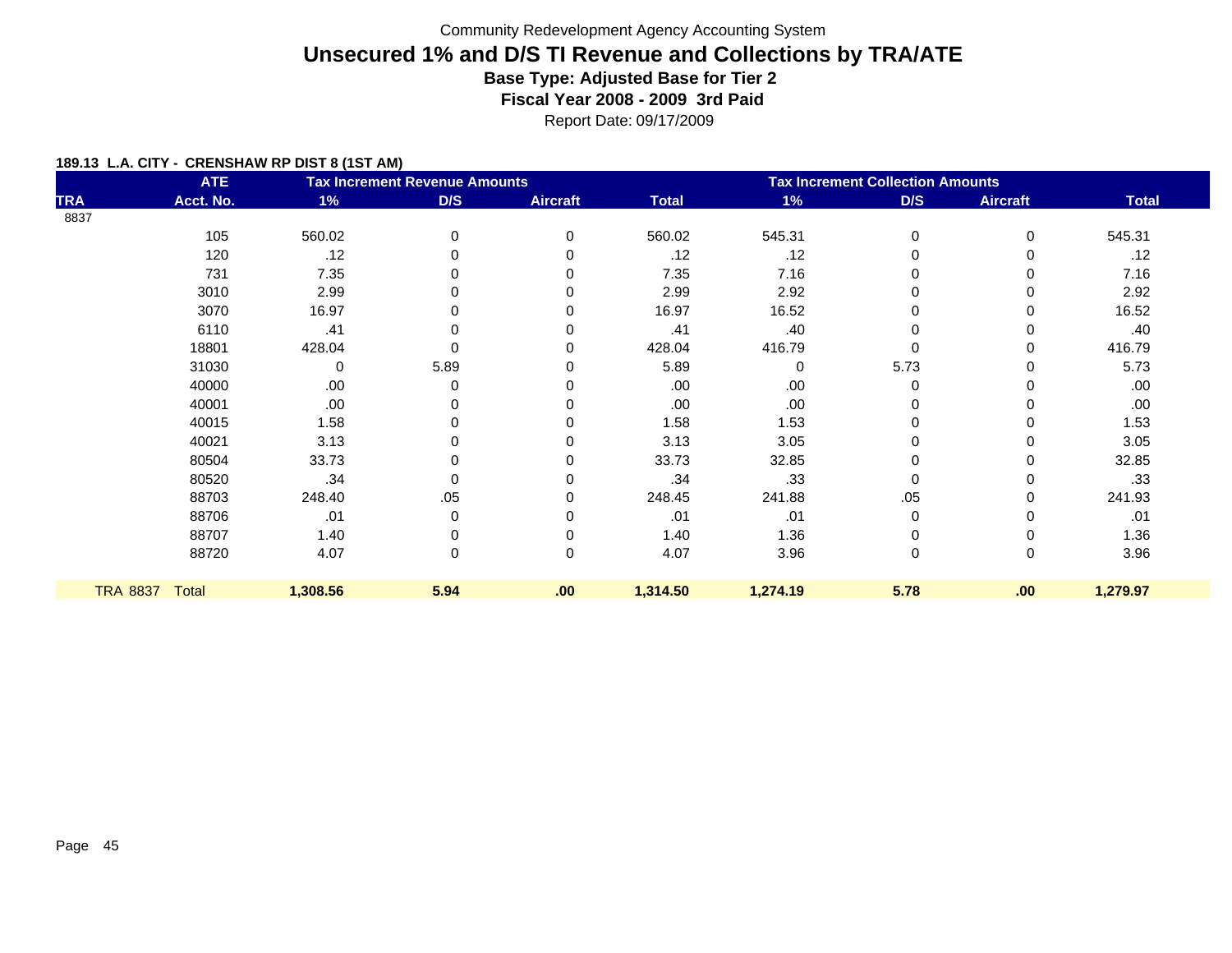Report Date: 09/17/2009

|                 | <b>ATE</b>   |          | <b>Tax Increment Revenue Amounts</b> |                 | <b>Tax Increment Collection Amounts</b> |             |          |                 |              |
|-----------------|--------------|----------|--------------------------------------|-----------------|-----------------------------------------|-------------|----------|-----------------|--------------|
| <b>TRA</b>      | Acct. No.    | 1%       | D/S                                  | <b>Aircraft</b> | <b>Total</b>                            | 1%          | D/S      | <b>Aircraft</b> | <b>Total</b> |
| 8841            |              |          |                                      |                 |                                         |             |          |                 |              |
|                 | 105          | 2528.70  | $\Omega$                             | $\Omega$        | 2,528.70                                | 2124.89     | $\Omega$ | $\Omega$        | 2,124.89     |
|                 | 120          | .57      |                                      | 0               | .57                                     | .48         |          | $\Omega$        | .48          |
|                 | 731          | 33.20    |                                      | 0               | 33.20                                   | 27.90       | 0        | 0               | 27.90        |
|                 | 3010         | 13.54    |                                      |                 | 13.54                                   | 11.38       |          | 0               | 11.38        |
|                 | 3070         | 76.65    |                                      |                 | 76.65                                   | 64.41       |          | 0               | 64.41        |
|                 | 6110         | 1.88     |                                      |                 | 1.88                                    | 1.58        |          |                 | 1.58         |
|                 | 18801        | 1932.96  |                                      | 0               | 1,932.96                                | 1624.28     |          | 0               | 1,624.28     |
|                 | 31030        | 0        | 26.60                                | 0               | 26.60                                   | $\mathbf 0$ | 22.35    | 0               | 22.35        |
|                 | 35090        | .94      |                                      |                 | .94                                     | .79         |          |                 | .79          |
|                 | 40000        | .00      |                                      |                 | .00                                     | .00         |          |                 | .00          |
|                 | 40001        | .00      |                                      |                 | .00                                     | .00         |          |                 | .00          |
|                 | 40015        | 7.13     | 0                                    | O               | 7.13                                    | 5.99        | 0        | 0               | 5.99         |
|                 | 40021        | 14.16    |                                      | O               | 14.16                                   | 11.90       |          | 0               | 11.90        |
|                 | 80504        | 152.36   | 0                                    | 0               | 152.36                                  | 128.03      | 0        | 0               | 128.03       |
|                 | 80520        | 1.57     | 0                                    | 0               | 1.57                                    | 1.32        | 0        | 0               | 1.32         |
|                 | 88703        | 1121.75  | .24                                  | 0               | 1,121.99                                | 942.62      | .20      | 0               | 942.82       |
|                 | 88706        | .06      | 0                                    | 0               | .06                                     | .05         | 0        |                 | .05          |
|                 | 88707        | 6.32     |                                      |                 | 6.32                                    | 5.31        |          |                 | 5.31         |
|                 | 88720        | 18.40    | 0                                    | 0               | 18.40                                   | 15.46       | 0        | 0               | 15.46        |
| <b>TRA 8841</b> | <b>Total</b> | 5,910.19 | 26.84                                | .00             | 5,937.03                                | 4,966.39    | 22.55    | .00             | 4,988.94     |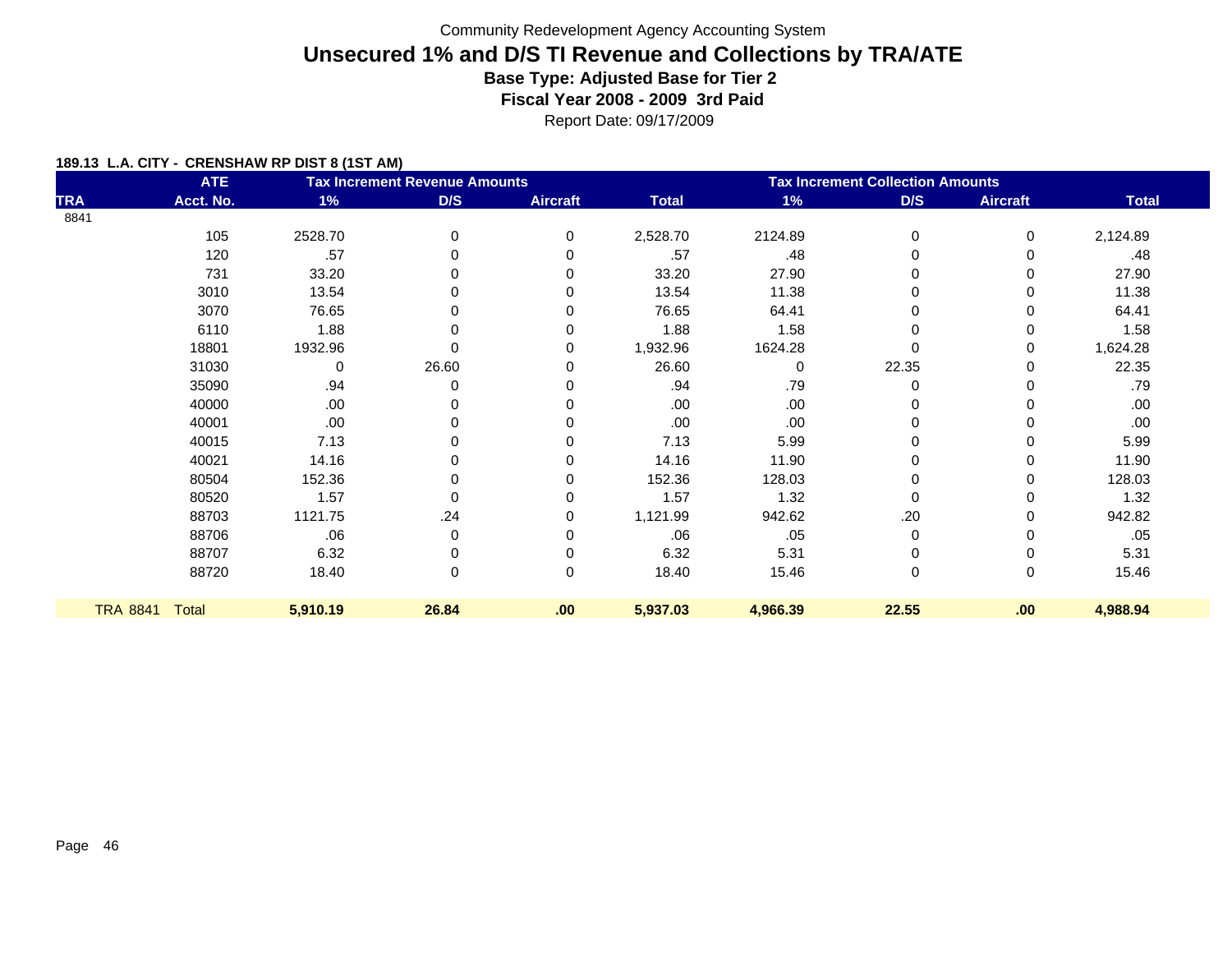Report Date: 09/17/2009

|            | <b>ATE</b>     |             | <b>Tax Increment Revenue Amounts</b> |                 | <b>Tax Increment Collection Amounts</b> |             |             |                 |              |
|------------|----------------|-------------|--------------------------------------|-----------------|-----------------------------------------|-------------|-------------|-----------------|--------------|
| <b>TRA</b> | Acct. No.      | 1%          | D/S                                  | <b>Aircraft</b> | <b>Total</b>                            | $1\%$       | D/S         | <b>Aircraft</b> | <b>Total</b> |
| 8842       |                |             |                                      |                 |                                         |             |             |                 |              |
|            | 105            | $-159.02$   | 0                                    | 0               | $-159.02$                               | $-147.03$   | 0           | 0               | $-147.03$    |
|            | 120            | $-.03$      |                                      |                 | $-.03$                                  | $-.03$      |             | 0               | $-.03$       |
|            | 731            | $-2.08$     |                                      | 0               | $-2.08$                                 | $-1.92$     | 0           | 0               | $-1.92$      |
|            | 3010           | $-.85$      |                                      |                 | $-85$                                   | $-78$       | $\Omega$    | 0               | $-.78$       |
|            | 3070           | $-4.82$     |                                      | 0               | $-4.82$                                 | $-4.45$     | $\Omega$    | 0               | $-4.45$      |
|            | 6110           | $-.11$      |                                      | 0               | $-.11$                                  | $-.10$      |             | $\Omega$        | $-.10$       |
|            | 18801          | $-121.48$   |                                      | 0               | $-121.48$                               | $-112.31$   |             | 0               | $-112.31$    |
|            | 31030          | $\mathbf 0$ | $-1.67$                              | 0               | $-1.67$                                 | $\mathbf 0$ | $-1.55$     | 0               | $-1.55$      |
|            | 35090          | $-.05$      | 0                                    |                 | $-.05$                                  | $-.05$      | 0           | 0               | $-.05$       |
|            | 40000          | .00         |                                      |                 | .00                                     | .00         |             |                 | .00.         |
|            | 40001          | .00         |                                      |                 | .00                                     | .00         |             |                 | .00.         |
|            | 40015          | $-.44$      |                                      |                 | $-.44$                                  | $-.41$      | $\Omega$    | 0               | $-.41$       |
|            | 40021          | $-0.89$     |                                      |                 | $-89$                                   | $-0.82$     |             |                 | $-82$        |
|            | 80504          | $-9.58$     | 0                                    |                 | $-9.58$                                 | $-8.85$     | $\Omega$    | ი               | $-8.85$      |
|            | 80520          | $-.09$      | $\Omega$                             |                 | $-.09$                                  | $-.09$      |             | 0               | $-0.09$      |
|            | 88703          | $-70.53$    | $-.01$                               | 0               | $-70.54$                                | $-65.21$    | $-.01$      | 0               | $-65.22$     |
|            | 88706          | .00         | 0                                    | 0               | .00                                     | .00         | $\mathbf 0$ | 0               | .00          |
|            | 88707          | $-.39$      |                                      |                 | $-.39$                                  | $-.36$      |             |                 | $-.36$       |
|            | 88720          | $-1.15$     | 0                                    | 0               | $-1.15$                                 | $-1.07$     | 0           | 0               | $-1.07$      |
|            | TRA 8842 Total | $-371.51$   | $-1.68$                              | .00             | $-373.19$                               | $-343.48$   | $-1.56$     | .00             | $-345.04$    |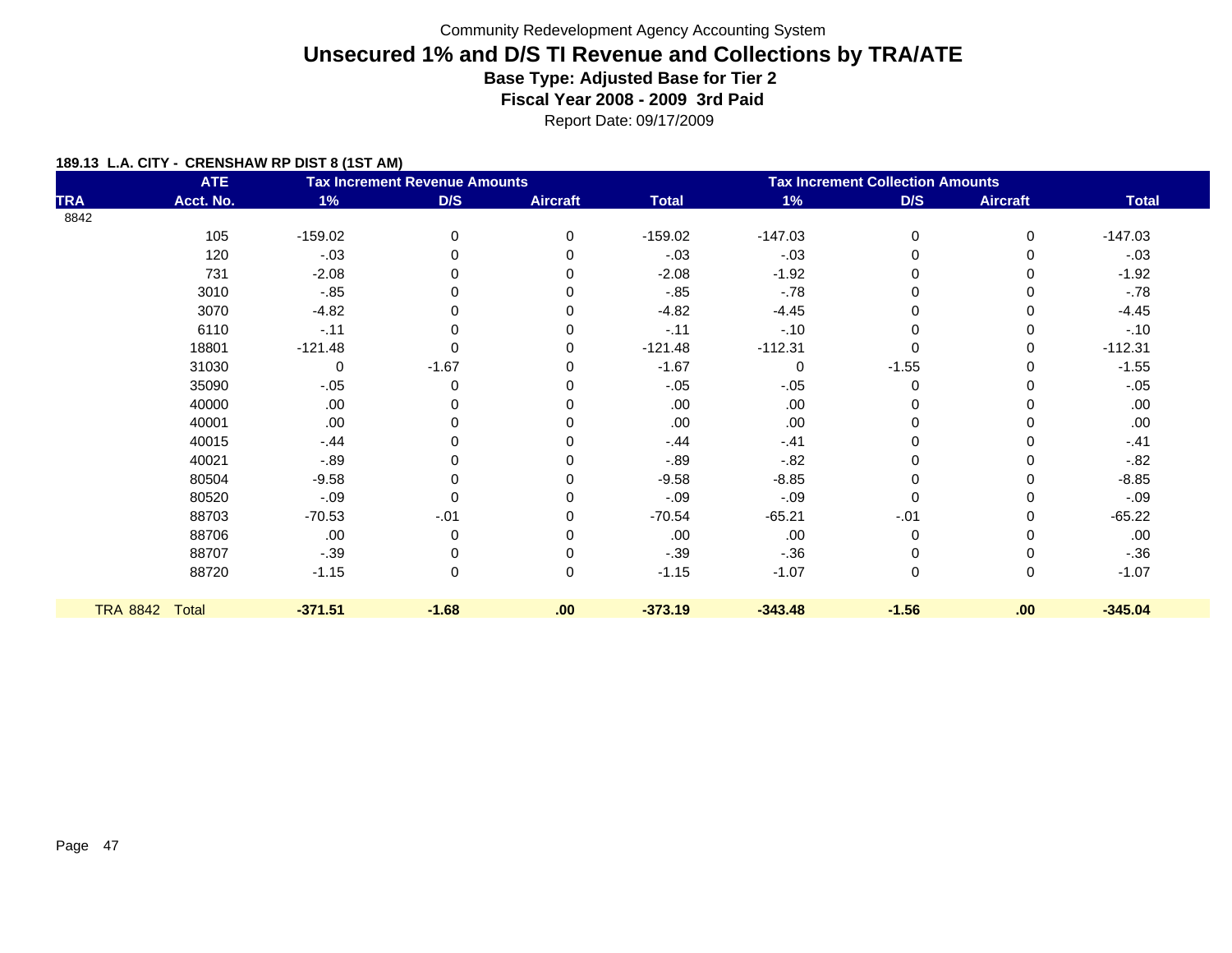Report Date: 09/17/2009

|                 | <b>ATE</b>   |        | <b>Tax Increment Revenue Amounts</b> |                 | <b>Tax Increment Collection Amounts</b> |        |          |          |              |
|-----------------|--------------|--------|--------------------------------------|-----------------|-----------------------------------------|--------|----------|----------|--------------|
| <b>TRA</b>      | Acct. No.    | 1%     | D/S                                  | <b>Aircraft</b> | <b>Total</b>                            | 1%     | D/S      | Aircraft | <b>Total</b> |
| 8843            |              |        |                                      |                 |                                         |        |          |          |              |
|                 | 105          | 175.97 | 0                                    | 0               | 175.97                                  | 55.99  | 0        | 0        | 55.99        |
|                 | 120          | .04    | 0                                    | 0               | .04                                     | .01    | 0        | $\Omega$ | .01          |
|                 | 731          | 2.31   | n                                    | O               | 2.31                                    | .73    | $\Omega$ | 0        | .73          |
|                 | 3010         | .94    | n                                    |                 | .94                                     | .29    | 0        | 0        | .29          |
|                 | 3070         | 5.33   | n                                    | O               | 5.33                                    | 1.69   | 0        | 0        | 1.69         |
|                 | 6110         | .13    | U                                    |                 | .13                                     | .04    | 0        | 0        | .04          |
|                 | 18801        | 134.45 | 0                                    | 0               | 134.45                                  | 42.72  | 0        | 0        | 42.72        |
|                 | 31030        | 0      | 1.85                                 | 0               | 1.85                                    | 0      | .59      | 0        | .59          |
|                 | 35090        | .06    | 0                                    |                 | .06                                     | .02    | 0        | 0        | .02          |
|                 | 40000        | .00    | n                                    | 0               | .00                                     | .00.   | 0        | 0        | .00.         |
|                 | 40001        | .00    |                                      |                 | .00                                     | .00.   | 0        | 0        | .00.         |
|                 | 40015        | .49    | n                                    | O               | .49                                     | .15    | 0        | 0        | .15          |
|                 | 40021        | .98    | n                                    |                 | .98                                     | .31    | $\Omega$ | 0        | .31          |
|                 | 80504        | 10.60  | 0                                    | 0               | 10.60                                   | 3.36   | 0        | 0        | 3.36         |
|                 | 80520        | .10    | 0                                    |                 | .10                                     | .03    | $\Omega$ | 0        | .03          |
|                 | 88703        | 78.06  | .02                                  |                 | 78.08                                   | 24.80  | .01      | 0        | 24.81        |
|                 | 88706        | .00    | 0                                    | 0               | .00                                     | .00    | 0        | 0        | .00.         |
|                 | 88707        | .44    | 0                                    |                 | .44                                     | .13    | 0        | 0        | .13          |
|                 | 88720        | 1.28   | 0                                    | $\mathbf 0$     | 1.28                                    | .40    | 0        | 0        | .40          |
|                 |              |        |                                      |                 |                                         |        |          |          |              |
| <b>TRA 8843</b> | <b>Total</b> | 411.18 | 1.87                                 | .00             | 413.05                                  | 130.67 | .60      | .00      | 131.27       |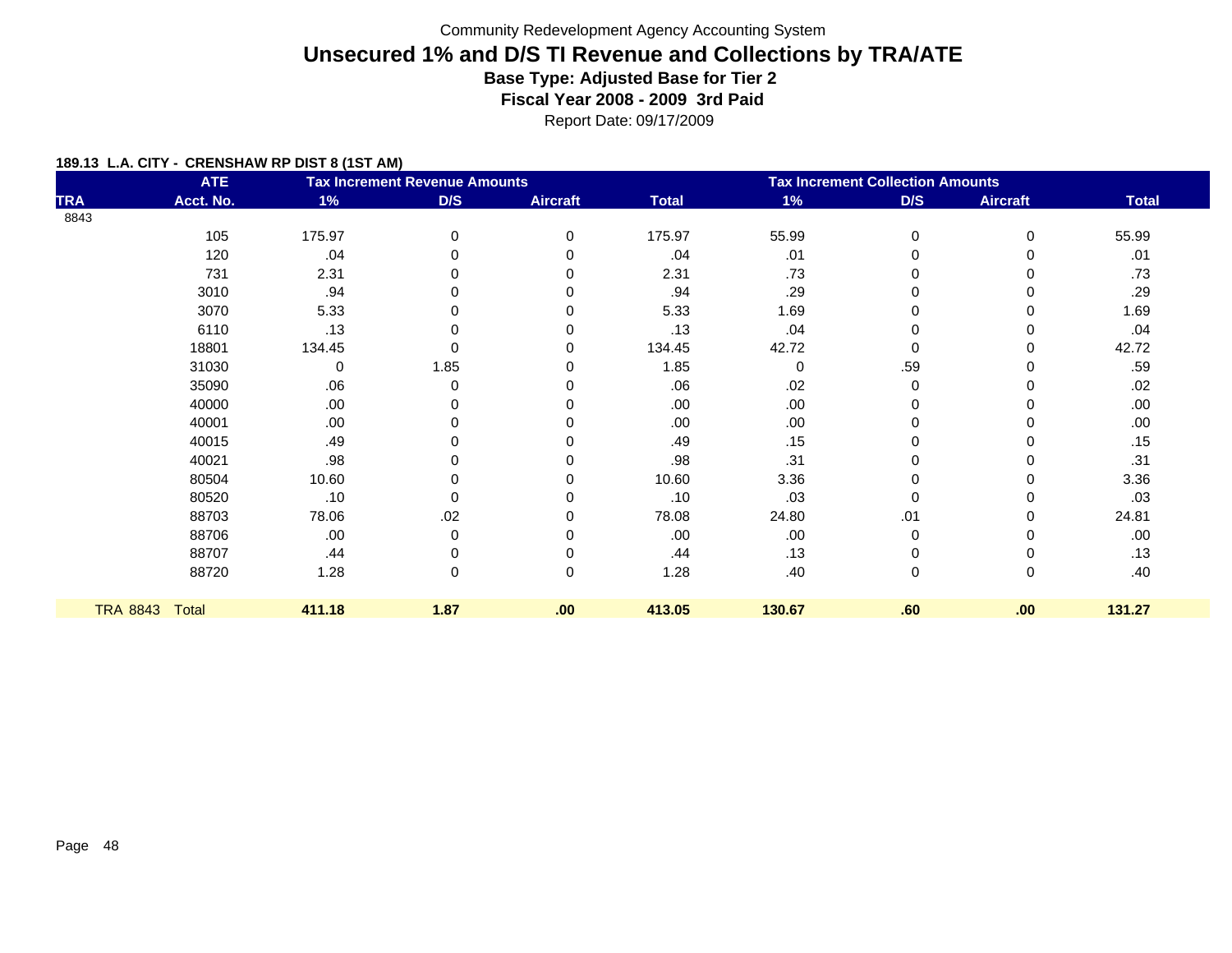Report Date: 09/17/2009

|                 | <b>ATE</b> |          | <b>Tax Increment Revenue Amounts</b> |                 | <b>Tax Increment Collection Amounts</b> |              |             |                 |              |  |
|-----------------|------------|----------|--------------------------------------|-----------------|-----------------------------------------|--------------|-------------|-----------------|--------------|--|
| <b>TRA</b>      | Acct. No.  | 1%       | D/S                                  | <b>Aircraft</b> | <b>Total</b>                            | 1%           | D/S         | <b>Aircraft</b> | <b>Total</b> |  |
| 8844            |            |          |                                      |                 |                                         |              |             |                 |              |  |
|                 | 105        | 2589.16  | 0                                    | $\Omega$        | 2,589.16                                | 2348.33      | $\mathbf 0$ | 0               | 2,348.33     |  |
|                 | 120        | .58      |                                      | 0               | .58                                     | .53          |             |                 | .53          |  |
|                 | 731        | 34.00    |                                      |                 | 34.00                                   | 30.84        |             | 0               | 30.84        |  |
|                 | 3010       | 13.86    |                                      |                 | 13.86                                   | 12.57        |             | 0               | 12.57        |  |
|                 | 3070       | 78.49    |                                      |                 | 78.49                                   | 71.19        |             | $\Omega$        | 71.19        |  |
|                 | 6110       | 1.93     |                                      | 0               | 1.93                                    | 1.75         | $\Omega$    | 0               | 1.75         |  |
|                 | 18801      | 1979.19  |                                      | 0               | 1,979.19                                | 1795.10      |             | 0               | 1,795.10     |  |
|                 | 31030      | 0        | 27.23                                | 0               | 27.23                                   | $\mathbf{0}$ | 24.70       | 0               | 24.70        |  |
|                 | 40000      | .00      | 0                                    | 0               | .00                                     | .00          | 0           | 0               | .00          |  |
|                 | 40001      | .00      |                                      |                 | .00                                     | .00          |             |                 | .00          |  |
|                 | 40015      | 7.31     |                                      |                 | 7.31                                    | 6.63         |             |                 | 6.63         |  |
|                 | 40021      | 14.50    |                                      | 0               | 14.50                                   | 13.15        |             | 0               | 13.15        |  |
|                 | 80504      | 156.00   |                                      |                 | 156.00                                  | 141.49       |             |                 | 141.49       |  |
|                 | 80520      | 1.61     | 0                                    | 0               | 1.61                                    | 1.46         | 0           | 0               | 1.46         |  |
|                 | 88703      | 1148.58  | .24                                  | 0               | 1,148.82                                | 1041.74      | .22         | 0               | 1,041.96     |  |
|                 | 88706      | .06      | 0                                    |                 | .06                                     | .05          | 0           | 0               | .05          |  |
|                 | 88707      | 6.47     |                                      | 0               | 6.47                                    | 5.87         | 0           | $\Omega$        | 5.87         |  |
|                 | 88720      | 18.84    | 0                                    | $\Omega$        | 18.84                                   | 17.09        | $\Omega$    | $\mathbf 0$     | 17.09        |  |
|                 |            |          |                                      |                 |                                         |              |             |                 |              |  |
| <b>TRA 8844</b> | Total      | 6,050.58 | 27.47                                | .00             | 6,078.05                                | 5,487.79     | 24.92       | .00             | 5,512.71     |  |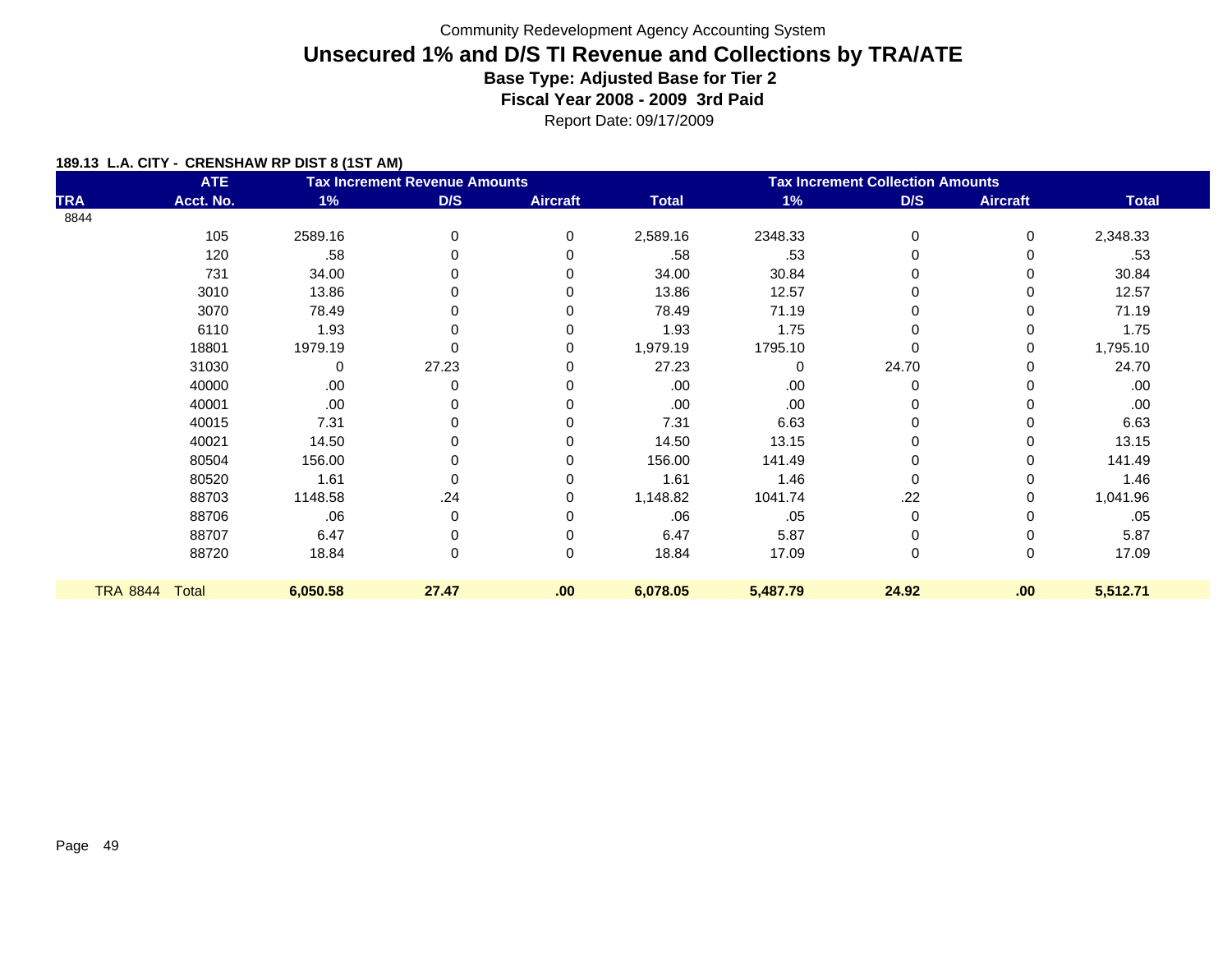Report Date: 09/17/2009

#### **189.18 L.A. CITY - CRENSHAW/SLAUSON RECOVERY RP**

|            | <b>ATE</b>     |             | <b>Tax Increment Revenue Amounts</b> |                 | <b>Tax Increment Collection Amounts</b> |          |          |                 |              |
|------------|----------------|-------------|--------------------------------------|-----------------|-----------------------------------------|----------|----------|-----------------|--------------|
| <b>TRA</b> | Acct. No.      | 1%          | D/S                                  | <b>Aircraft</b> | <b>Total</b>                            | 1%       | D/S      | <b>Aircraft</b> | <b>Total</b> |
| 6612       |                |             |                                      |                 |                                         |          |          |                 |              |
|            | 105            | 7190.37     | 0                                    | 0               | 7,190.37                                | 2378.65  | 0        | $\Omega$        | 2,378.65     |
|            | 120            | 1.63        | 0                                    |                 | 1.63                                    | .54      | 0        | $\Omega$        | .54          |
|            | 731            | 94.42       | 0                                    |                 | 94.42                                   | 31.23    | 0        | 0               | 31.23        |
|            | 3010           | 38.52       | 0                                    |                 | 38.52                                   | 12.74    | 0        |                 | 12.74        |
|            | 3070           | 218.06      | 0                                    |                 | 218.06                                  | 72.13    | $\Omega$ |                 | 72.13        |
|            | 6110           | 5.36        | 0                                    |                 | 5.36                                    | 1.77     | 0        |                 | 1.77         |
|            | 18801          | 5495.85     | 0                                    |                 | 5,495.85                                | 1818.05  | 0        | 0               | 1,818.05     |
|            | 31030          | $\mathbf 0$ | 75.63                                |                 | 75.63                                   | $\Omega$ | 25.02    | 0               | 25.02        |
|            | 35090          | 2.68        | 0                                    |                 | 2.68                                    | .88      | 0        |                 | .88          |
|            | 40000          | .00         | 0                                    |                 | .00                                     | .00      | 0        |                 | .00          |
|            | 40001          | .00         | 0                                    |                 | .00                                     | .00      | 0        |                 | .00          |
|            | 40015          | 20.30       | 0                                    |                 | 20.30                                   | 6.71     | 0        | 0               | 6.71         |
|            | 40021          | 40.30       | 0                                    |                 | 40.30                                   | 13.33    | 0        |                 | 13.33        |
|            | 80504          | 433.41      | 0                                    |                 | 433.41                                  | 143.37   | 0        | 0               | 143.37       |
|            | 80520          | 4.48        | 0                                    |                 | 4.48                                    | 1.48     | 0        | 0               | 1.48         |
|            | 88703          | 3190.95     | .67                                  |                 | 3,191.62                                | 1055.58  | .22      | 0               | 1,055.80     |
|            | 88706          | .17         | 0                                    |                 | .17                                     | .05      | 0        |                 | .05          |
|            | 88707          | 17.99       | 0                                    |                 | 17.99                                   | 5.95     | 0        |                 | 5.95         |
|            | 88720          | 52.35       | 0                                    | 0               | 52.35                                   | 17.32    | 0        | 0               | 17.32        |
|            | TRA 6612 Total | 16,806.84   | 76.30                                | .00             | 16,883.14                               | 5,559.78 | 25.24    | .00             | 5,585.02     |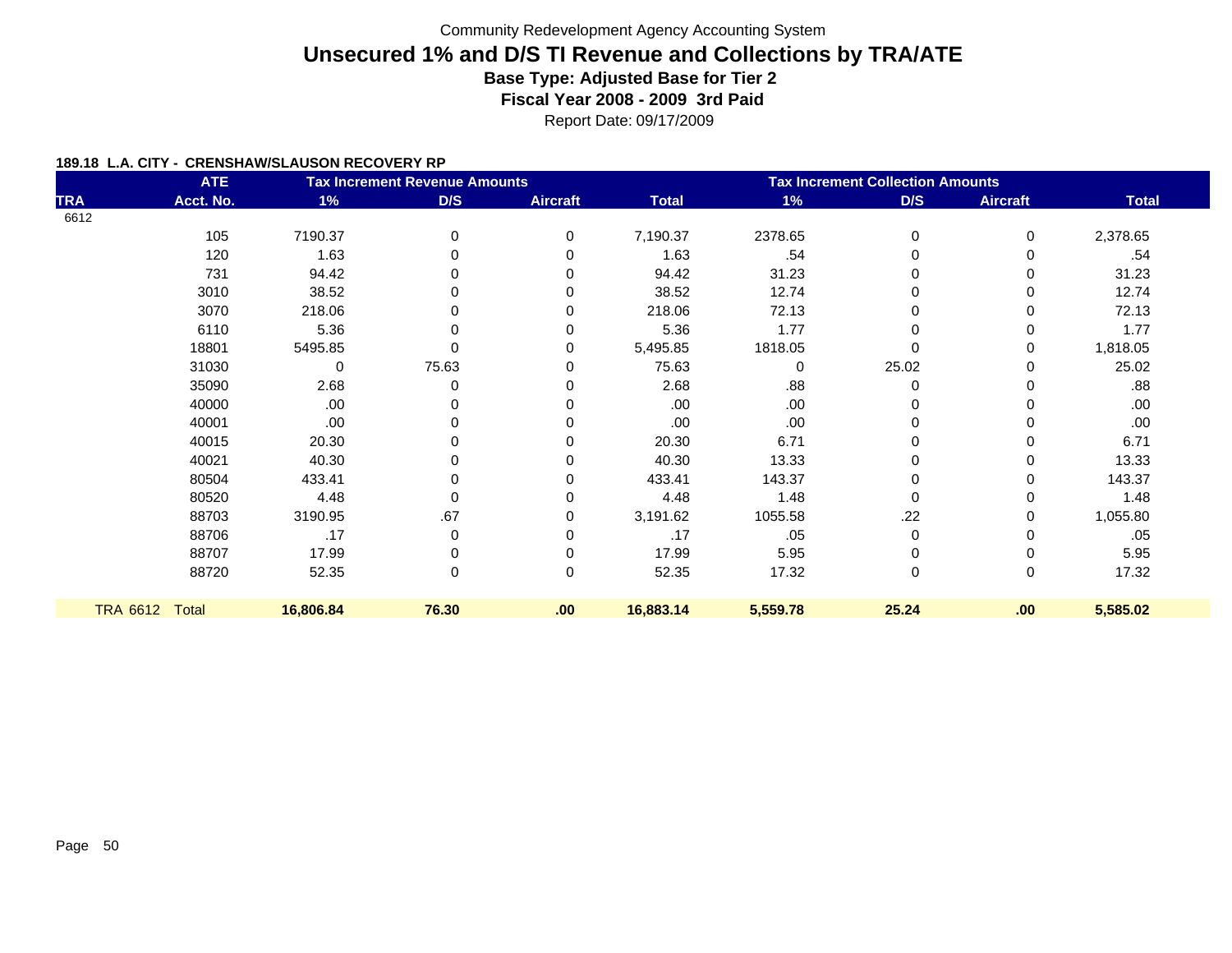Report Date: 09/17/2009

#### **189.19 L.A. CITY - WATTS CORRIDOR RECOVERY RP**

|            | <b>ATE</b>     |          | <b>Tax Increment Revenue Amounts</b> |                 | <b>Tax Increment Collection Amounts</b> |             |             |                 |              |
|------------|----------------|----------|--------------------------------------|-----------------|-----------------------------------------|-------------|-------------|-----------------|--------------|
| <b>TRA</b> | Acct. No.      | 1%       | D/S                                  | <b>Aircraft</b> | <b>Total</b>                            | 1%          | D/S         | <b>Aircraft</b> | <b>Total</b> |
| 6650       |                |          |                                      |                 |                                         |             |             |                 |              |
|            | 105            | 457.56   | 0                                    | 0               | 457.56                                  | 218.62      | 0           | 0               | 218.62       |
|            | 120            | .10      | 0                                    |                 | .10                                     | .04         | 0           |                 | .04          |
|            | 731            | 5.92     | 0                                    |                 | 5.92                                    | 2.83        | 0           |                 | 2.83         |
|            | 3010           | 2.45     | 0                                    |                 | 2.45                                    | 1.17        | 0           |                 | 1.17         |
|            | 3070           | 13.87    | 0                                    |                 | 13.87                                   | 6.62        | 0           |                 | 6.62         |
|            | 6180           | .52      | 0                                    |                 | .52                                     | .24         | 0           | 0               | .24          |
|            | 6605           | 19.05    | 0                                    |                 | 19.05                                   | 9.10        | 0           | 0               | 9.10         |
|            | 18801          | 349.61   | $\Omega$                             |                 | 349.61                                  | 167.00      | $\Omega$    | 0               | 167.00       |
|            | 31030          | 0        | 4.90                                 |                 | 4.90                                    | $\mathbf 0$ | 2.34        | $\Omega$        | 2.34         |
|            | 35090          | .17      | 0                                    |                 | .17                                     | .08         | 0           | 0               | .08          |
|            | 40000          | .00      |                                      |                 | .00                                     | .00         | 0           |                 | .00          |
|            | 40001          | .00      | 0                                    |                 | .00                                     | .00         | 0           |                 | .00          |
|            | 40015          | 1.29     |                                      |                 | 1.29                                    | .61         | 0           |                 | .61          |
|            | 40021          | 2.56     | U                                    | ∩               | 2.56                                    | 1.22        | 0           | O               | 1.22         |
|            | 80504          | 27.57    | ი                                    | ∩               | 27.57                                   | 13.17       | 0           | ∩               | 13.17        |
|            | 80520          | .28      | 0                                    |                 | .28                                     | .13         | $\Omega$    | O               | .13          |
|            | 88703          | 203.04   | .04                                  |                 | 203.08                                  | 96.99       | .02         | O               | 97.01        |
|            | 88706          | .01      | 0                                    |                 | .01                                     | .00         | $\mathbf 0$ | O               | .00          |
|            | 88707          | 1.14     | 0                                    |                 | 1.14                                    | .54         | 0           |                 | .54          |
|            | 88720          | 3.33     | 0                                    | $\Omega$        | 3.33                                    | 1.59        | $\mathbf 0$ | 0               | 1.59         |
|            | TRA 6650 Total | 1,088.47 | 4.94                                 | .00             | 1,093.41                                | 519.95      | 2.36        | .00             | 522.31       |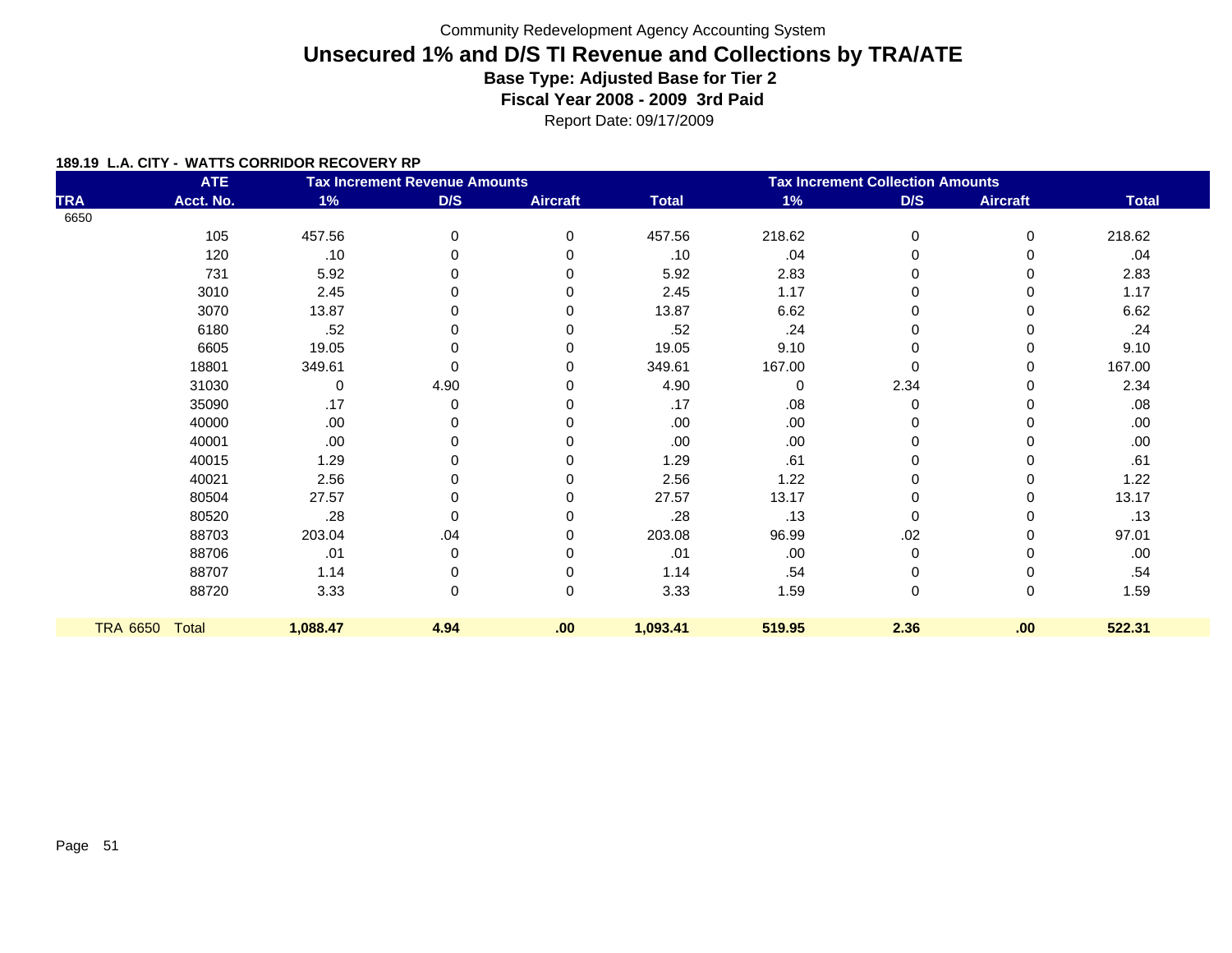Report Date: 09/17/2009

#### **189.19 L.A. CITY - WATTS CORRIDOR RECOVERY RP**

|                 | <b>ATE</b> |          | <b>Tax Increment Revenue Amounts</b> |                 | <b>Tax Increment Collection Amounts</b> |           |             |                 |              |
|-----------------|------------|----------|--------------------------------------|-----------------|-----------------------------------------|-----------|-------------|-----------------|--------------|
| <b>TRA</b>      | Acct. No.  | 1%       | D/S                                  | <b>Aircraft</b> | <b>Total</b>                            | $1\%$     | D/S         | <b>Aircraft</b> | <b>Total</b> |
| 6654            |            |          |                                      |                 |                                         |           |             |                 |              |
|                 | 105        | 957.81   | 0                                    | 0               | 957.81                                  | $-286.92$ | $\mathbf 0$ | 0               | $-286.92$    |
|                 | 120        | .21      | 0                                    | O               | .21                                     | $-06$     | 0           | 0               | $-06$        |
|                 | 731        | 12.40    | 0                                    |                 | 12.40                                   | $-3.71$   | 0           | 0               | $-3.71$      |
|                 | 3010       | 5.13     | 0                                    |                 | 5.13                                    | $-1.53$   | 0           | 0               | $-1.53$      |
|                 | 3070       | 29.04    | 0                                    |                 | 29.04                                   | $-8.69$   | 0           | 0               | $-8.69$      |
|                 | 6180       | 1.09     | 0                                    |                 | 1.09                                    | $-32$     | 0           | 0               | $-32$        |
|                 | 6605       | 39.88    | 0                                    |                 | 39.88                                   | $-11.94$  | $\Omega$    | 0               | $-11.94$     |
|                 | 18801      | 731.86   | 0                                    | U               | 731.86                                  | $-219.17$ | 0           | $\Omega$        | $-219.17$    |
|                 | 31030      | 0        | 10.25                                |                 | 10.25                                   | $\Omega$  | $-3.07$     | 0               | $-3.07$      |
|                 | 35090      | .35      | 0                                    |                 | .35                                     | $-.10$    | 0           | 0               | $-.10$       |
|                 | 40000      | .00      | 0                                    |                 | .00                                     | .00       | 0           |                 | .00          |
|                 | 40001      | .00      | 0                                    |                 | .00.                                    | .00       | 0           | 0               | .00          |
|                 | 40015      | 2.70     | 0                                    |                 | 2.70                                    | $-.81$    | 0           |                 | $-.81$       |
|                 | 40021      | 5.36     | 0                                    |                 | 5.36                                    | $-1.60$   | 0           | 0               | $-1.60$      |
|                 | 80504      | 57.73    | 0                                    |                 | 57.73                                   | $-17.28$  | 0           | $\Omega$        | $-17.28$     |
|                 | 80520      | .59      | 0                                    | ∩               | .59                                     | $-17$     | 0           | $\Omega$        | $-.17$       |
|                 | 88703      | 425.03   | .09                                  |                 | 425.12                                  | $-127.28$ | $-.03$      | $\Omega$        | $-127.31$    |
|                 | 88706      | .02      | 0                                    | ∩               | .02                                     | .00       | 0           | $\Omega$        | .00          |
|                 | 88707      | 2.39     | 0                                    |                 | 2.39                                    | $-71$     | 0           |                 | $-.71$       |
|                 | 88720      | 6.97     | 0                                    | 0               | 6.97                                    | $-2.08$   | $\pmb{0}$   | 0               | $-2.08$      |
| <b>TRA 6654</b> | Total      | 2,278.56 | 10.34                                | .00             | 2,288.90                                | $-682.37$ | $-3.10$     | .00             | $-685.47$    |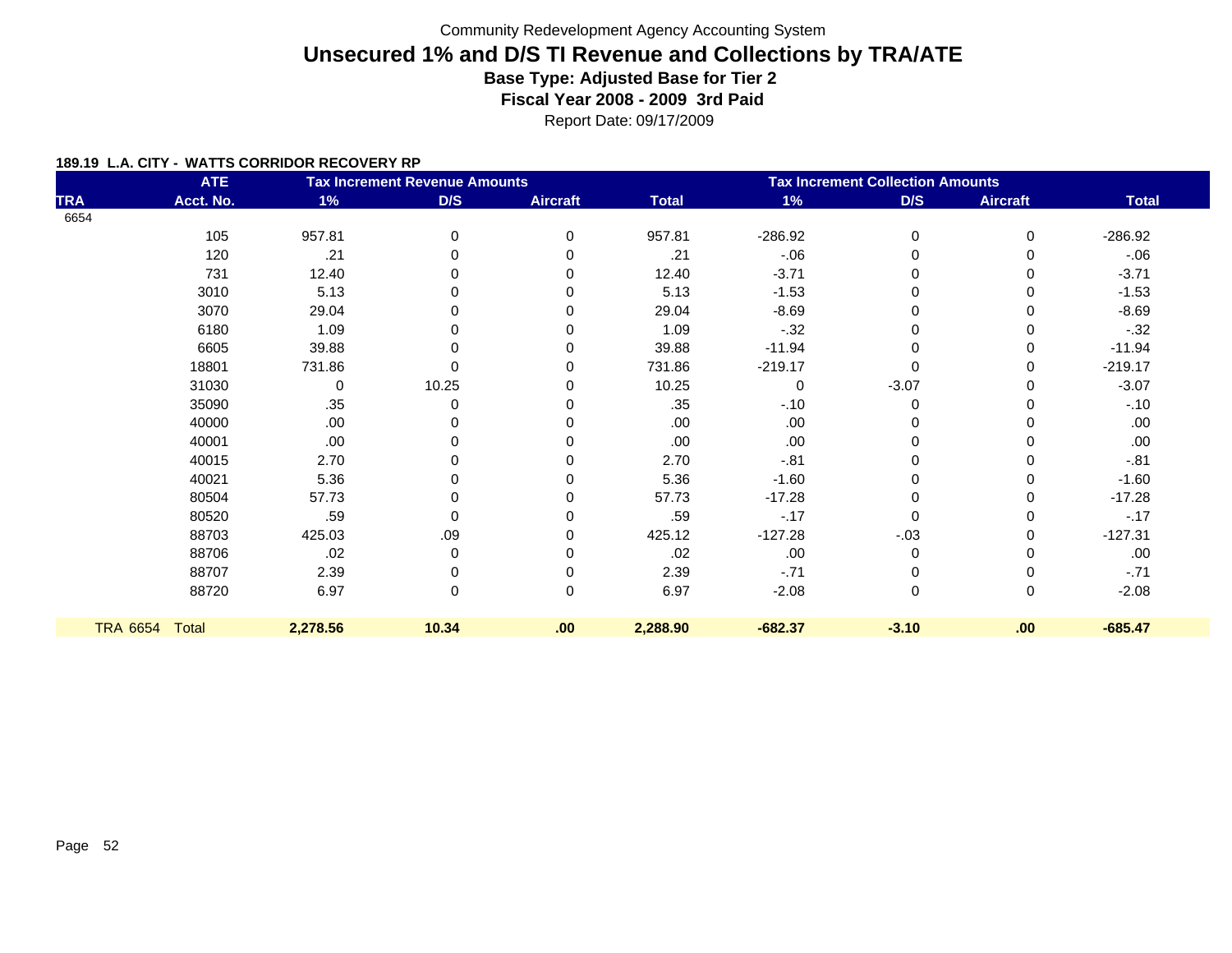Report Date: 09/17/2009

#### **190.02 L.A. CITY - VERMONT/MANCHESTER RECOVERY RP**

|                | <b>ATE</b>   |             | <b>Tax Increment Revenue Amounts</b> |                 | <b>Tax Increment Collection Amounts</b> |             |          |                 |              |
|----------------|--------------|-------------|--------------------------------------|-----------------|-----------------------------------------|-------------|----------|-----------------|--------------|
| <b>TRA</b>     | Acct. No.    | 1%          | D/S                                  | <b>Aircraft</b> | <b>Total</b>                            | $1\%$       | D/S      | <b>Aircraft</b> | <b>Total</b> |
| 293            |              |             |                                      |                 |                                         |             |          |                 |              |
|                | 105          | $-1535.52$  | $\Omega$                             | $\Omega$        | $-1,535.52$                             | $-2029.95$  | $\Omega$ | $\Omega$        | $-2,029.95$  |
|                | 120          | $-34$       |                                      |                 | $-0.34$                                 | $-.46$      |          | 0               | $-.46$       |
|                | 731          | $-20.16$    |                                      | 0               | $-20.16$                                | $-26.65$    |          | 0               | $-26.65$     |
|                | 3010         | $-8.22$     |                                      |                 | $-8.22$                                 | $-10.87$    |          | 0               | $-10.87$     |
|                | 3070         | $-46.56$    |                                      |                 | $-46.56$                                | $-61.56$    | $\Omega$ | 0               | $-61.56$     |
|                | 6110         | $-1.14$     |                                      |                 | $-1.14$                                 | $-1.51$     |          | 0               | $-1.51$      |
|                | 18801        | $-1173.59$  |                                      | 0               | $-1,173.59$                             | $-1551.52$  |          | 0               | $-1,551.52$  |
|                | 31030        | $\pmb{0}$   | $-16.15$                             | 0               | $-16.15$                                | $\mathbf 0$ | $-21.35$ | 0               | $-21.35$     |
|                | 35090        | $-.57$      |                                      |                 | $-.57$                                  | $-75$       |          |                 | $-75$        |
|                | 40000        | .00         |                                      |                 | .00                                     | .00         |          | 0               | .00          |
|                | 40001        | .00         |                                      |                 | .00                                     | .00         |          | ი               | .00          |
|                | 40015        | $-4.33$     | 0                                    |                 | $-4.33$                                 | $-5.73$     | 0        | 0               | $-5.73$      |
|                | 40021        | $-8.60$     |                                      |                 | $-8.60$                                 | $-11.37$    |          | 0               | $-11.37$     |
|                | 80504        | $-92.55$    | 0                                    |                 | $-92.55$                                | $-122.35$   | 0        | 0               | $-122.35$    |
|                | 80520        | $-.95$      |                                      |                 | $-.95$                                  | $-1.26$     |          | 0               | $-1.26$      |
|                | 88703        | $-681.40$   | $-14$                                | 0               | $-681.54$                               | $-900.83$   | $-.19$   | 0               | $-901.02$    |
|                | 88706        | $-.03$      | $\Omega$                             | 0               | $-.03$                                  | $-.05$      | 0        | 0               | $-.05$       |
|                | 88707        | $-3.84$     |                                      |                 | $-3.84$                                 | $-5.08$     |          | 0               | $-5.08$      |
|                | 88720        | $-11.18$    | 0                                    | 0               | $-11.18$                                | $-14.78$    | 0        | 0               | $-14.78$     |
| <b>TRA 293</b> | <b>Total</b> | $-3,588.98$ | $-16.29$                             | .00             | $-3,605.27$                             | $-4,744.72$ | $-21.54$ | .00             | $-4,766.26$  |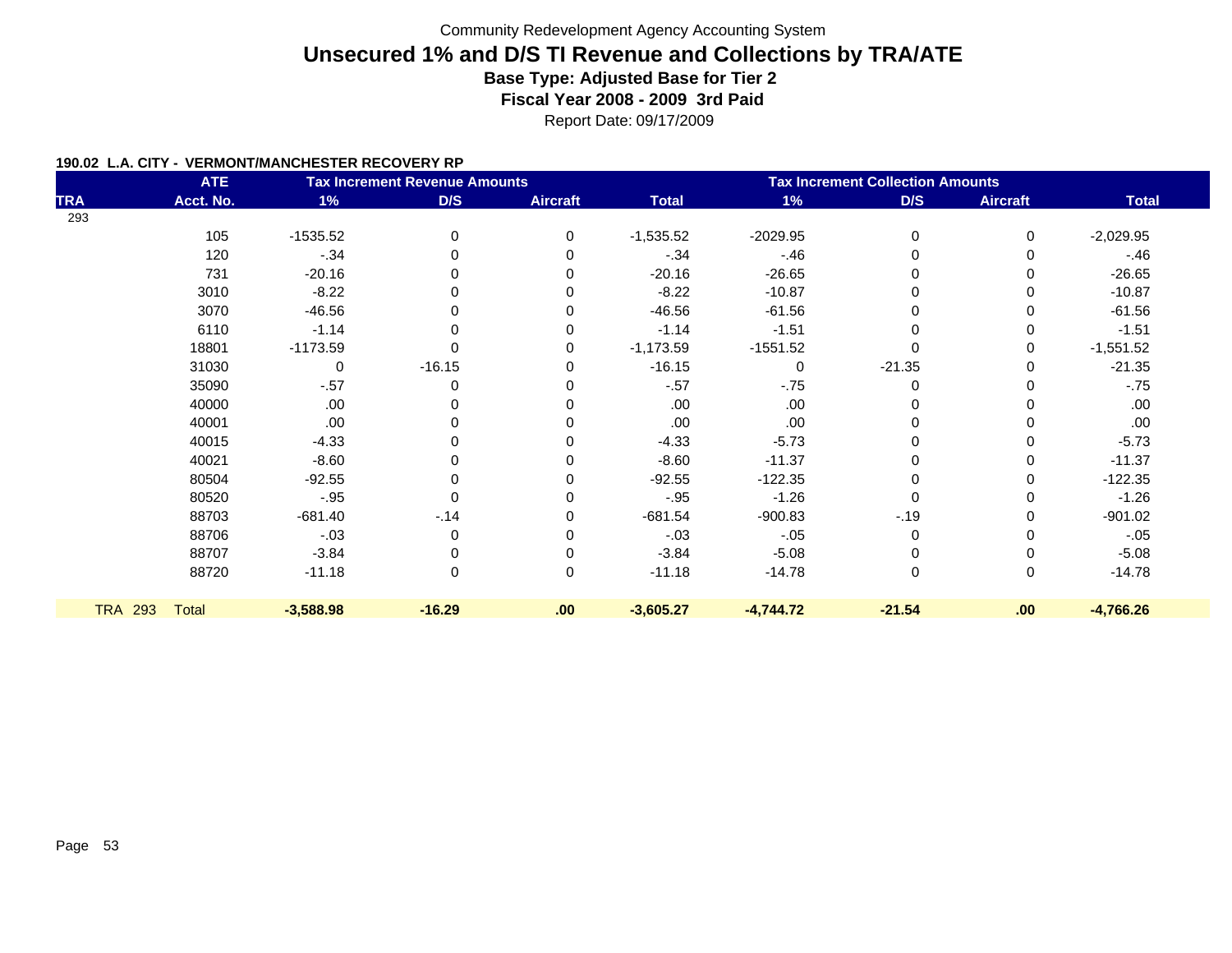#### **190.02 L.A. CITY - VERMONT/MANCHESTER RECOVERY RP**

|                | <b>ATE</b>   |           | <b>Tax Increment Revenue Amounts</b> |                 | <b>Tax Increment Collection Amounts</b> |           |          |                 |              |
|----------------|--------------|-----------|--------------------------------------|-----------------|-----------------------------------------|-----------|----------|-----------------|--------------|
| <b>TRA</b>     | Acct. No.    | 1%        | D/S                                  | <b>Aircraft</b> | <b>Total</b>                            | $1\%$     | D/S      | <b>Aircraft</b> | <b>Total</b> |
| 297            |              |           |                                      |                 |                                         |           |          |                 |              |
|                | 105          | 6047.40   | 0                                    | $\Omega$        | 6,047.40                                | 6150.47   | 0        | 0               | 6,150.47     |
|                | 120          | 1.37      | 0                                    |                 | 1.37                                    | 1.40      | 0        | 0               | 1.40         |
|                | 731          | 79.41     | 0                                    |                 | 79.41                                   | 80.76     | 0        |                 | 80.76        |
|                | 3010         | 32.40     | 0                                    |                 | 32.40                                   | 32.95     | $\Omega$ | 0               | 32.95        |
|                | 3070         | 183.40    | 0                                    |                 | 183.40                                  | 186.52    | 0        | 0               | 186.52       |
|                | 6110         | 4.51      | 0                                    |                 | 4.51                                    | 4.59      | 0        | 0               | 4.59         |
|                | 18801        | 4622.23   | 0                                    |                 | 4,622.23                                | 4701.03   | $\Omega$ | 0               | 4,701.03     |
|                | 31030        | 0         | 63.61                                |                 | 63.61                                   | $\Omega$  | 64.69    | 0               | 64.69        |
|                | 35090        | 2.26      | 0                                    |                 | 2.26                                    | 2.30      | $\Omega$ |                 | 2.30         |
|                | 40000        | .00       | 0                                    |                 | .00                                     | .00       | 0        | 0               | .00          |
|                | 40001        | .00       | 0                                    |                 | .00                                     | .00       | 0        |                 | .00          |
|                | 40015        | 17.08     | 0                                    |                 | 17.08                                   | 17.37     | 0        | 0               | 17.37        |
|                | 40021        | 33.89     | 0                                    |                 | 33.89                                   | 34.47     | 0        |                 | 34.47        |
|                | 80504        | 364.51    | 0                                    |                 | 364.51                                  | 370.73    | 0        | 0               | 370.73       |
|                | 80520        | 3.76      | 0                                    |                 | 3.76                                    | 3.83      | $\Omega$ | 0               | 3.83         |
|                | 88703        | 2683.72   | .57                                  |                 | 2,684.29                                | 2729.48   | .58      | 0               | 2,730.06     |
|                | 88706        | .14       | 0                                    | 0               | .14                                     | .15       | 0        | 0               | .15          |
|                | 88707        | 15.13     | 0                                    |                 | 15.13                                   | 15.39     | 0        |                 | 15.39        |
|                | 88720        | 44.03     | 0                                    | 0               | 44.03                                   | 44.78     | 0        | 0               | 44.78        |
|                |              |           |                                      |                 |                                         |           |          |                 |              |
| <b>TRA 297</b> | <b>Total</b> | 14,135.24 | 64.18                                | .00             | 14,199.42                               | 14,376.22 | 65.27    | .00             | 14,441.49    |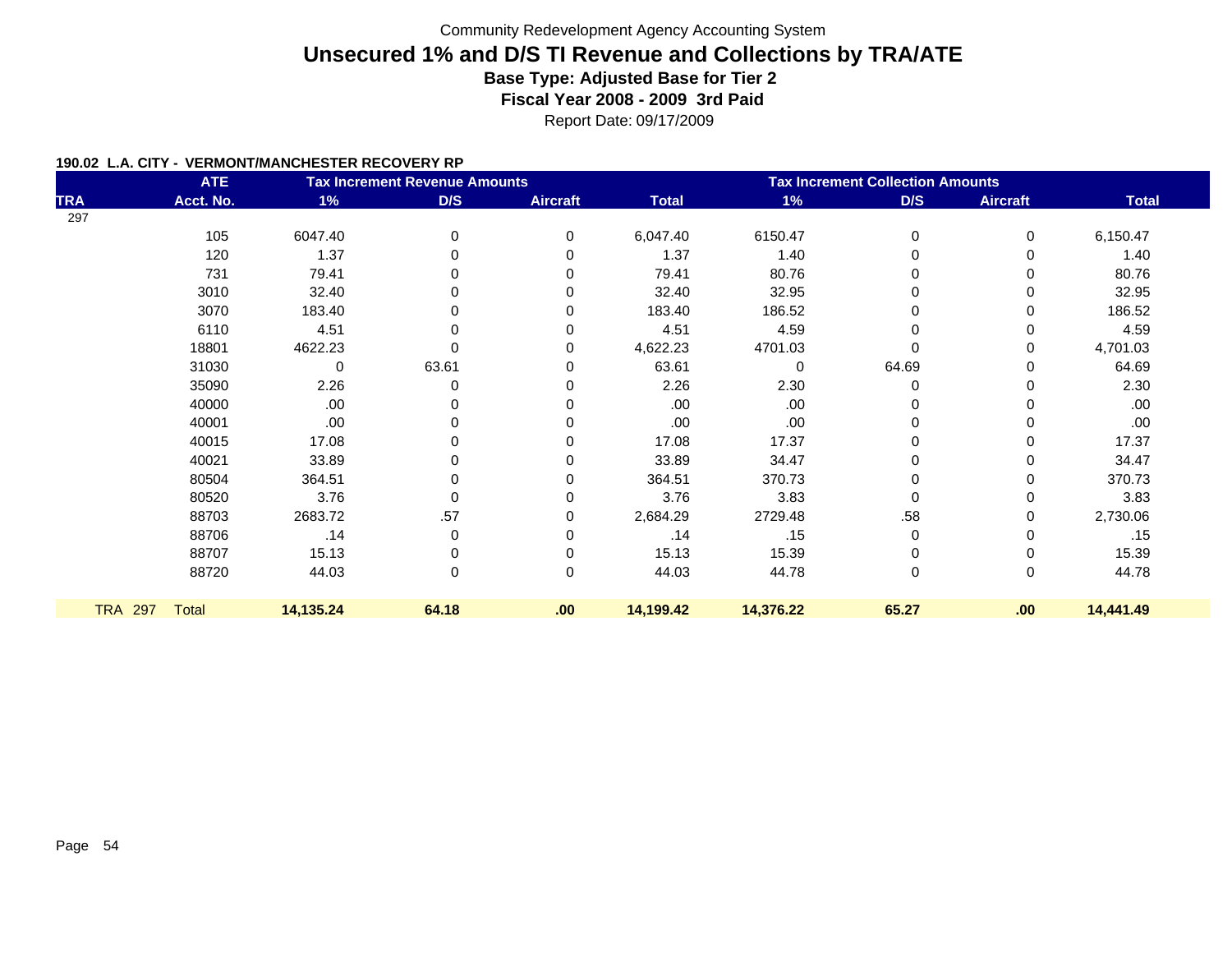Report Date: 09/17/2009

#### **190.04 L.A. CITY - MID-CITY RECOVERY RP**

| <b>ATE</b><br><b>Tax Increment Revenue Amounts</b> |              |           |        |                 | <b>Tax Increment Collection Amounts</b> |           |             |                 |              |  |
|----------------------------------------------------|--------------|-----------|--------|-----------------|-----------------------------------------|-----------|-------------|-----------------|--------------|--|
| <b>TRA</b>                                         | Acct. No.    | 1%        | D/S    | <b>Aircraft</b> | <b>Total</b>                            | 1%        | D/S         | <b>Aircraft</b> | <b>Total</b> |  |
| 401                                                |              |           |        |                 |                                         |           |             |                 |              |  |
|                                                    | 105          | 40278.00  | 0      | $\Omega$        | 40,278.00                               | 18308.15  | 0           | 0               | 18,308.15    |  |
|                                                    | 120          | 9.16      | 0      | $\Omega$        | 9.16                                    | 4.16      | 0           | 0               | 4.16         |  |
|                                                    | 731          | 529.01    | 0      | 0               | 529.01                                  | 240.46    |             | 0               | 240.46       |  |
|                                                    | 3010         | 215.73    |        | 0               | 215.73                                  | 98.06     |             | 0               | 98.06        |  |
|                                                    | 3070         | 1221.09   |        | 0               | 1,221.09                                | 555.04    |             | 0               | 555.04       |  |
|                                                    | 6110         | 30.05     | 0      | 0               | 30.05                                   | 13.66     | 0           | 0               | 13.66        |  |
|                                                    | 18801        | 30789.96  | 0      | 0               | 30,789.96                               | 13995.39  |             | 0               | 13,995.39    |  |
|                                                    | 31030        | 0         | 423.57 | 0               | 423.57                                  | $\Omega$  | 192.53      | 0               | 192.53       |  |
|                                                    | 40000        | .00.      | 0      | 0               | .00.                                    | .00       | 0           | 0               | .00          |  |
|                                                    | 40001        | .00.      | 0      | 0               | .00                                     | .00.      |             | 0               | .00          |  |
|                                                    | 40015        | 113.72    | 0      | 0               | 113.72                                  | 51.69     |             | 0               | 51.69        |  |
|                                                    | 40021        | 225.69    |        | 0               | 225.69                                  | 102.59    |             | 0               | 102.59       |  |
|                                                    | 80504        | 2426.95   | 0      | 0               | 2,426.95                                | 1103.15   |             | 0               | 1,103.15     |  |
|                                                    | 80520        | 25.09     | 0      | $\Omega$        | 25.09                                   | 11.40     | $\Omega$    | 0               | 11.40        |  |
|                                                    | 88703        | 17868.31  | 3.77   | 0               | 17,872.08                               | 8121.93   | 1.71        | 0               | 8,123.64     |  |
|                                                    | 88706        | .99       | 0      | 0               | .99                                     | .45       | 0           | 0               | .45          |  |
|                                                    | 88707        | 100.78    | 0      | $\Omega$        | 100.78                                  | 45.81     | 0           | 0               | 45.81        |  |
|                                                    | 88720        | 293.19    | 0      | 0               | 293.19                                  | 133.26    | $\mathbf 0$ | 0               | 133.26       |  |
|                                                    |              |           |        |                 |                                         |           |             |                 |              |  |
| <b>TRA 401</b>                                     | <b>Total</b> | 94,127.72 | 427.34 | .00             | 94,555.06                               | 42,785.20 | 194.24      | .00             | 42,979.44    |  |
|                                                    |              |           |        |                 |                                         |           |             |                 |              |  |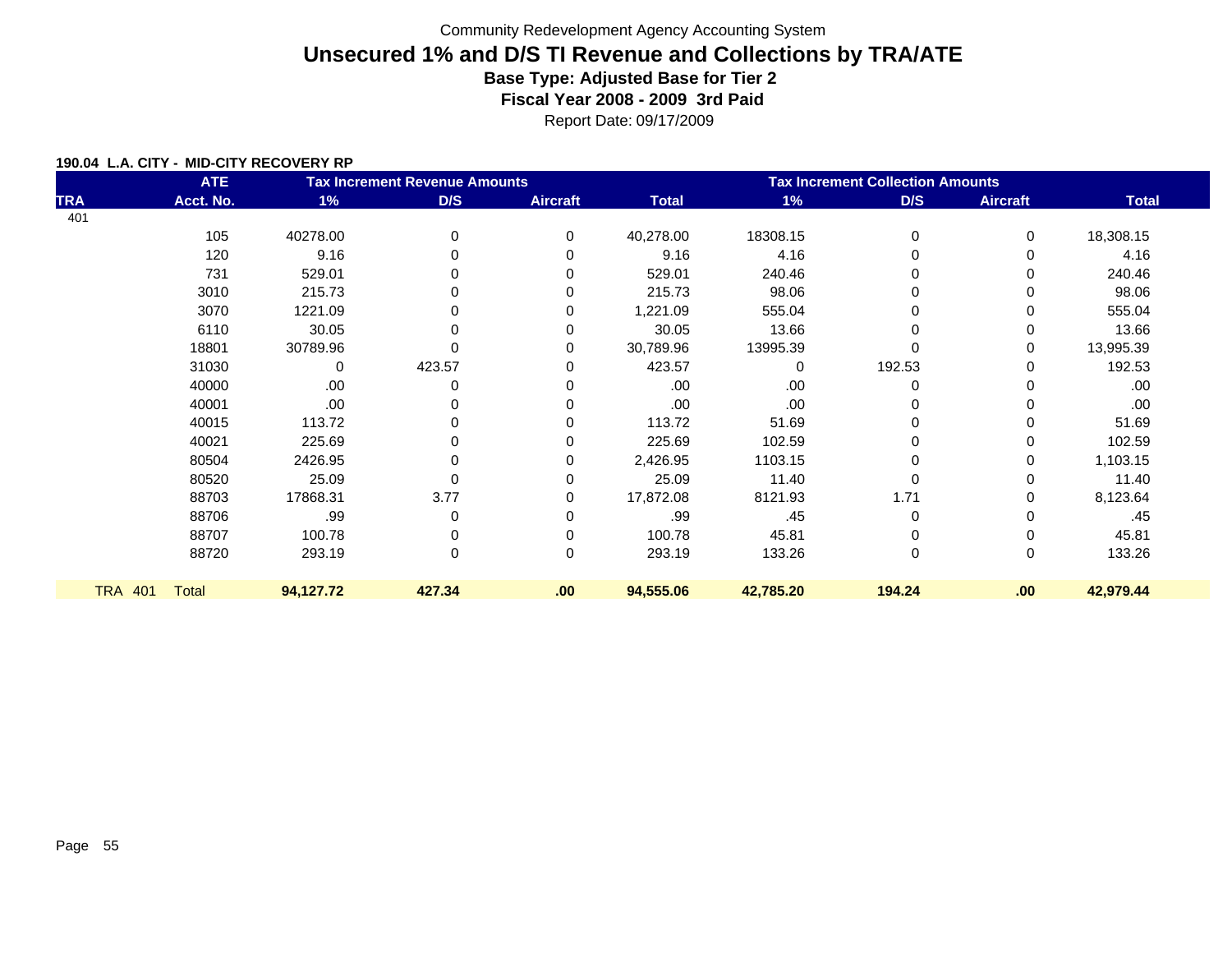Report Date: 09/17/2009

#### **190.04 L.A. CITY - MID-CITY RECOVERY RP**

|                 | <b>ATE</b> |          | <b>Tax Increment Revenue Amounts</b> |                 | <b>Tax Increment Collection Amounts</b> |          |             |                 |              |  |
|-----------------|------------|----------|--------------------------------------|-----------------|-----------------------------------------|----------|-------------|-----------------|--------------|--|
| <b>TRA</b>      | Acct. No.  | 1%       | D/S                                  | <b>Aircraft</b> | <b>Total</b>                            | 1%       | D/S         | <b>Aircraft</b> | <b>Total</b> |  |
| 1306            |            |          |                                      |                 |                                         |          |             |                 |              |  |
|                 | 105        | 1171.28  | 0                                    | $\mathbf 0$     | 1,171.28                                | 1135.26  | 0           | 0               | 1,135.26     |  |
|                 | 120        | .26      | ŋ                                    |                 | .26                                     | .25      | $\Omega$    |                 | .25          |  |
|                 | 731        | 15.38    |                                      |                 | 15.38                                   | 14.90    |             |                 | 14.90        |  |
|                 | 3010       | 6.27     |                                      |                 | 6.27                                    | 6.08     |             |                 | 6.08         |  |
|                 | 3070       | 35.51    |                                      |                 | 35.51                                   | 34.42    |             |                 | 34.42        |  |
|                 | 6110       | .87      |                                      |                 | .87                                     | .84      |             |                 | .84          |  |
|                 | 18801      | 895.19   |                                      |                 | 895.19                                  | 867.66   |             | 0               | 867.66       |  |
|                 | 31030      | 0        | 12.32                                |                 | 12.32                                   | 0        | 11.94       |                 | 11.94        |  |
|                 | 40000      | .00      | O                                    |                 | .00                                     | .00      | $\Omega$    |                 | .00          |  |
|                 | 40001      | .00      |                                      |                 | .00.                                    | .00      |             |                 | .00.         |  |
|                 | 40015      | 3.30     |                                      |                 | 3.30                                    | 3.20     |             |                 | 3.20         |  |
|                 | 40021      | 6.56     |                                      |                 | 6.56                                    | 6.36     |             |                 | 6.36         |  |
|                 | 80504      | 70.59    |                                      |                 | 70.59                                   | 68.42    |             |                 | 68.42        |  |
|                 | 80520      | .72      |                                      |                 | .72                                     | .70      |             |                 | .70          |  |
|                 | 88703      | 519.76   | .11                                  |                 | 519.87                                  | 503.77   | .11         |                 | 503.88       |  |
|                 | 88706      | .02      | 0                                    |                 | .02                                     | .02      | $\Omega$    |                 | .02          |  |
|                 | 88707      | 2.93     |                                      | 0               | 2.93                                    | 2.84     |             |                 | 2.84         |  |
|                 | 88720      | 8.52     | 0                                    | $\mathbf 0$     | 8.52                                    | 8.26     | $\mathbf 0$ | 0               | 8.26         |  |
|                 |            |          |                                      |                 |                                         |          |             |                 |              |  |
| <b>TRA 1306</b> | Total      | 2,737.16 | 12.43                                | .00             | 2,749.59                                | 2,652.98 | 12.05       | .00             | 2,665.03     |  |
|                 |            |          |                                      |                 |                                         |          |             |                 |              |  |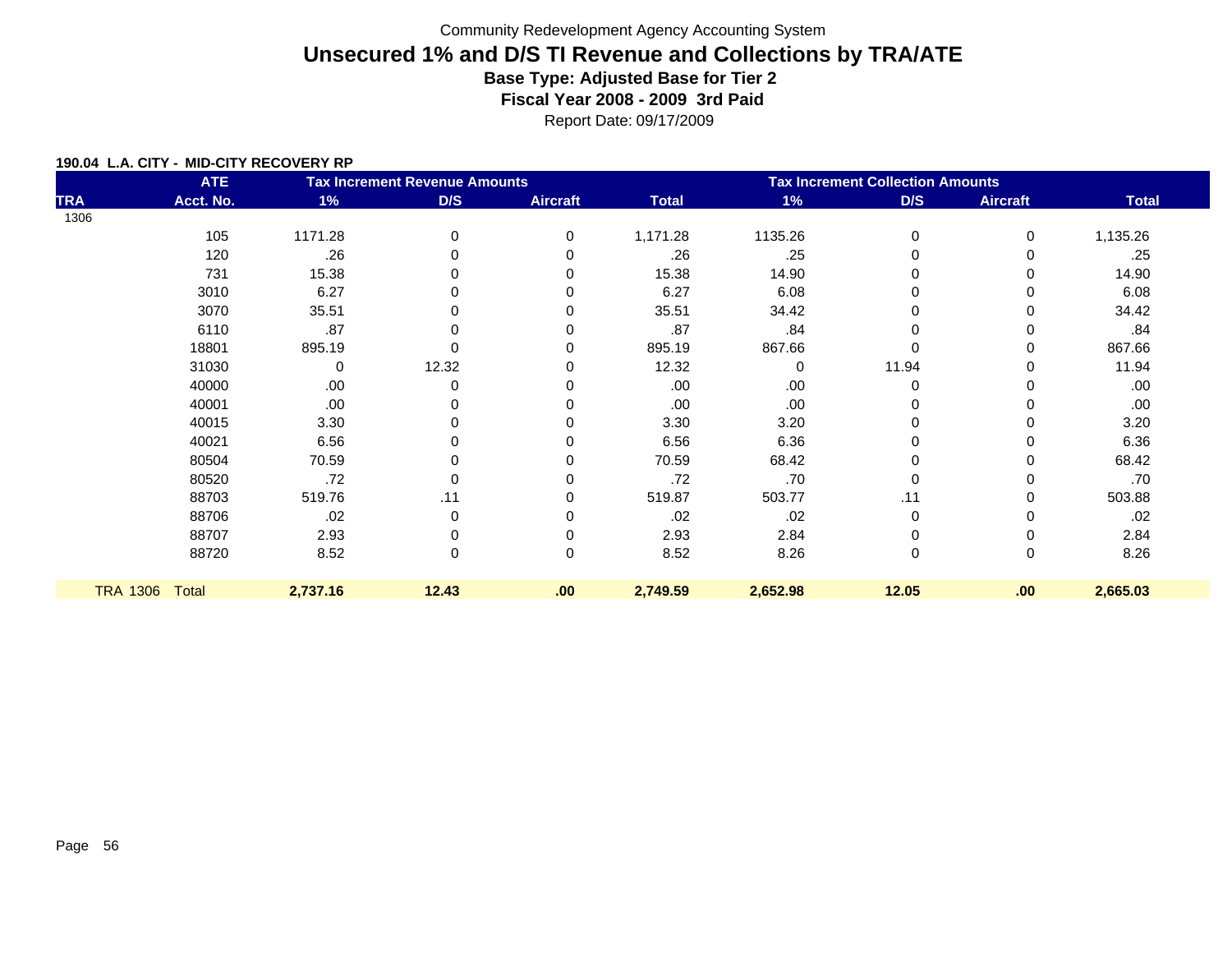Report Date: 09/17/2009

#### **220.04 MONTEREY PARK - ATL/GARVEY**

|            | <b>ATE</b>     |             | <b>Tax Increment Revenue Amounts</b> |                 | <b>Tax Increment Collection Amounts</b> |          |          |                 |              |  |  |
|------------|----------------|-------------|--------------------------------------|-----------------|-----------------------------------------|----------|----------|-----------------|--------------|--|--|
| <b>TRA</b> | Acct. No.      | 1%          | D/S                                  | <b>Aircraft</b> | <b>Total</b>                            | 1%       | D/S      | <b>Aircraft</b> | <b>Total</b> |  |  |
| 1843       |                |             |                                      |                 |                                         |          |          |                 |              |  |  |
|            | 105            | 508.74      | 0                                    | 0               | 508.74                                  | 508.74   | 0        | 0               | 508.74       |  |  |
|            | 120            | .12         | 0                                    | 0               | .12                                     | .12      | 0        | 0               | .12          |  |  |
|            | 731            | 7.14        | $\mathbf 0$                          | 0               | 7.14                                    | 7.14     | 0        | 0               | 7.14         |  |  |
|            | 3010           | 2.72        | 0                                    | 0               | 2.72                                    | 2.72     | 0        | 0               | 2.72         |  |  |
|            | 3070           | 15.43       | 0                                    | 0               | 15.43                                   | 15.43    | 0        | 0               | 15.43        |  |  |
|            | 6610           | 18.42       | 0                                    | 0               | 18.42                                   | 18.42    | 0        | 0               | 18.42        |  |  |
|            | 22001          | 231.93      | $\Omega$                             | 0               | 231.93                                  | 231.93   | $\Omega$ | 0               | 231.93       |  |  |
|            | 22004          | $\mathbf 0$ | 98.20                                | 0               | 98.20                                   | $\Omega$ | 98.20    | 0               | 98.20        |  |  |
|            | 36705          | 33.91       | 0                                    | 0               | 33.91                                   | 33.91    | 0        | 0               | 33.91        |  |  |
|            | 36707          | 0           | 21.54                                | 0               | 21.54                                   | $\Omega$ | 21.54    | 0               | 21.54        |  |  |
|            | 40000          | .00         | 0                                    | 0               | .00                                     | .00      | 0        | 0               | .00.         |  |  |
|            | 40001          | .00         | 0                                    | 0               | .00.                                    | .00      | 0        | 0               | .00.         |  |  |
|            | 40015          | 1.44        | 0                                    | 0               | 1.44                                    | 1.44     | $\Omega$ | 0               | 1.44         |  |  |
|            | 40021          | 2.85        | 0                                    | 0               | 2.85                                    | 2.85     | 0        | 0               | 2.85         |  |  |
|            | 80504          | 30.66       | 0                                    | 0               | 30.66                                   | 30.66    | 0        | 0               | 30.66        |  |  |
|            | 80520          | .32         | 0                                    | 0               | .32                                     | .32      | 0        | 0               | .32          |  |  |
|            | 93603          | 163.67      | 0                                    | 0               | 163.67                                  | 163.67   | 0        | 0               | 163.67       |  |  |
|            | 93606          | 8.95        | 0                                    | 0               | 8.95                                    | 8.95     | 0        | 0               | 8.95         |  |  |
|            | 93607          | 45.55       | 0                                    | 0               | 45.55                                   | 45.55    | $\Omega$ | 0               | 45.55        |  |  |
|            | 93620          | 5.25        | 0                                    | $\mathbf 0$     | 5.25                                    | 5.25     | 0        | 0               | 5.25         |  |  |
|            | TRA 1843 Total | 1,077.10    | 119.74                               | .00             | 1,196.84                                | 1,077.10 | 119.74   | .00             | 1,196.84     |  |  |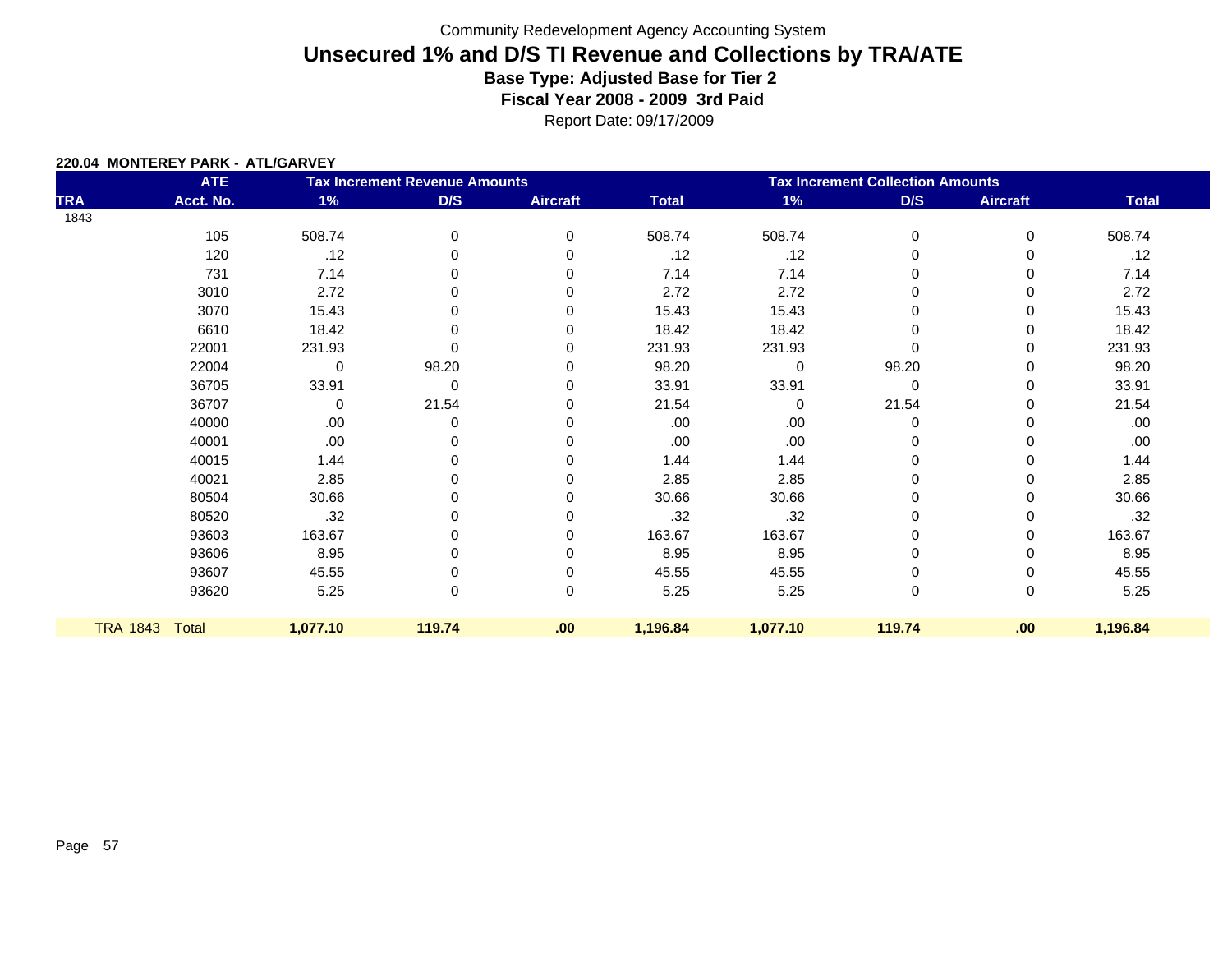Report Date: 09/17/2009

#### **220.07 MONTEREY PARK - ATL/GAR 76 ANX**

|                 | <b>ATE</b> |             | <b>Tax Increment Revenue Amounts</b> |                 |              | <b>Tax Increment Collection Amounts</b> |           |                 |              |  |
|-----------------|------------|-------------|--------------------------------------|-----------------|--------------|-----------------------------------------|-----------|-----------------|--------------|--|
| <b>TRA</b>      | Acct. No.  | 1%          | D/S                                  | <b>Aircraft</b> | <b>Total</b> | $1\%$                                   | D/S       | <b>Aircraft</b> | <b>Total</b> |  |
| 1834            |            |             |                                      |                 |              |                                         |           |                 |              |  |
|                 | 105        | 537.13      | 0                                    | 0               | 537.13       | $-594.39$                               | 0         | 0               | $-594.39$    |  |
|                 | 120        | .12         | 0                                    | 0               | .12          | $-13$                                   | 0         | 0               | $-13$        |  |
|                 | 731        | 7.54        | $\Omega$                             | 0               | 7.54         | $-8.35$                                 | 0         | 0               | $-8.35$      |  |
|                 | 3010       | 2.87        | 0                                    | 0               | 2.87         | $-3.18$                                 | 0         | 0               | $-3.18$      |  |
|                 | 3070       | 16.29       | $\Omega$                             | 0               | 16.29        | $-18.03$                                |           | 0               | $-18.03$     |  |
|                 | 6610       | 19.46       | 0                                    | 0               | 19.46        | $-21.53$                                | 0         | 0               | $-21.53$     |  |
|                 | 22001      | 244.84      | $\Omega$                             | 0               | 244.84       | $-270.95$                               |           | 0               | $-270.95$    |  |
|                 | 22007      | $\mathbf 0$ | 103.68                               | 0               | 103.68       | $\Omega$                                | $-114.73$ | 0               | $-114.73$    |  |
|                 | 36705      | 35.80       | 0                                    | 0               | 35.80        | $-39.62$                                | 0         | 0               | $-39.62$     |  |
|                 | 36707      | $\mathbf 0$ | 22.74                                | 0               | 22.74        | $\Omega$                                | $-25.17$  | 0               | $-25.17$     |  |
|                 | 40000      | .00.        | 0                                    | O               | .00          | .00                                     | 0         | 0               | .00          |  |
|                 | 40001      | .00         | 0                                    | 0               | .00          | .00                                     | 0         | 0               | .00          |  |
|                 | 40015      | 1.51        | 0                                    | 0               | 1.51         | $-1.67$                                 | 0         | 0               | $-1.67$      |  |
|                 | 40021      | 3.01        | 0                                    | 0               | 3.01         | $-3.33$                                 | 0         | 0               | $-3.33$      |  |
|                 | 80504      | 32.38       | 0                                    | 0               | 32.38        | $-35.84$                                | 0         | 0               | $-35.84$     |  |
|                 | 80520      | .33         | 0                                    | $\Omega$        | .33          | $-.37$                                  | 0         | 0               | $-0.37$      |  |
|                 | 93603      | 172.78      | 0                                    | 0               | 172.78       | $-191.20$                               | 0         | 0               | $-191.20$    |  |
|                 | 93606      | 9.44        | 0                                    | 0               | 9.44         | $-10.45$                                | 0         | 0               | $-10.45$     |  |
|                 | 93607      | 48.09       | 0                                    | 0               | 48.09        | $-53.21$                                | 0         | 0               | $-53.21$     |  |
|                 | 93620      | 5.54        | 0                                    | 0               | 5.54         | $-6.13$                                 | $\pmb{0}$ | 0               | $-6.13$      |  |
| <b>TRA 1834</b> | Total      | 1,137.13    | 126.42                               | .00.            | 1,263.55     | $-1,258.38$                             | $-139.90$ | .00             | $-1,398.28$  |  |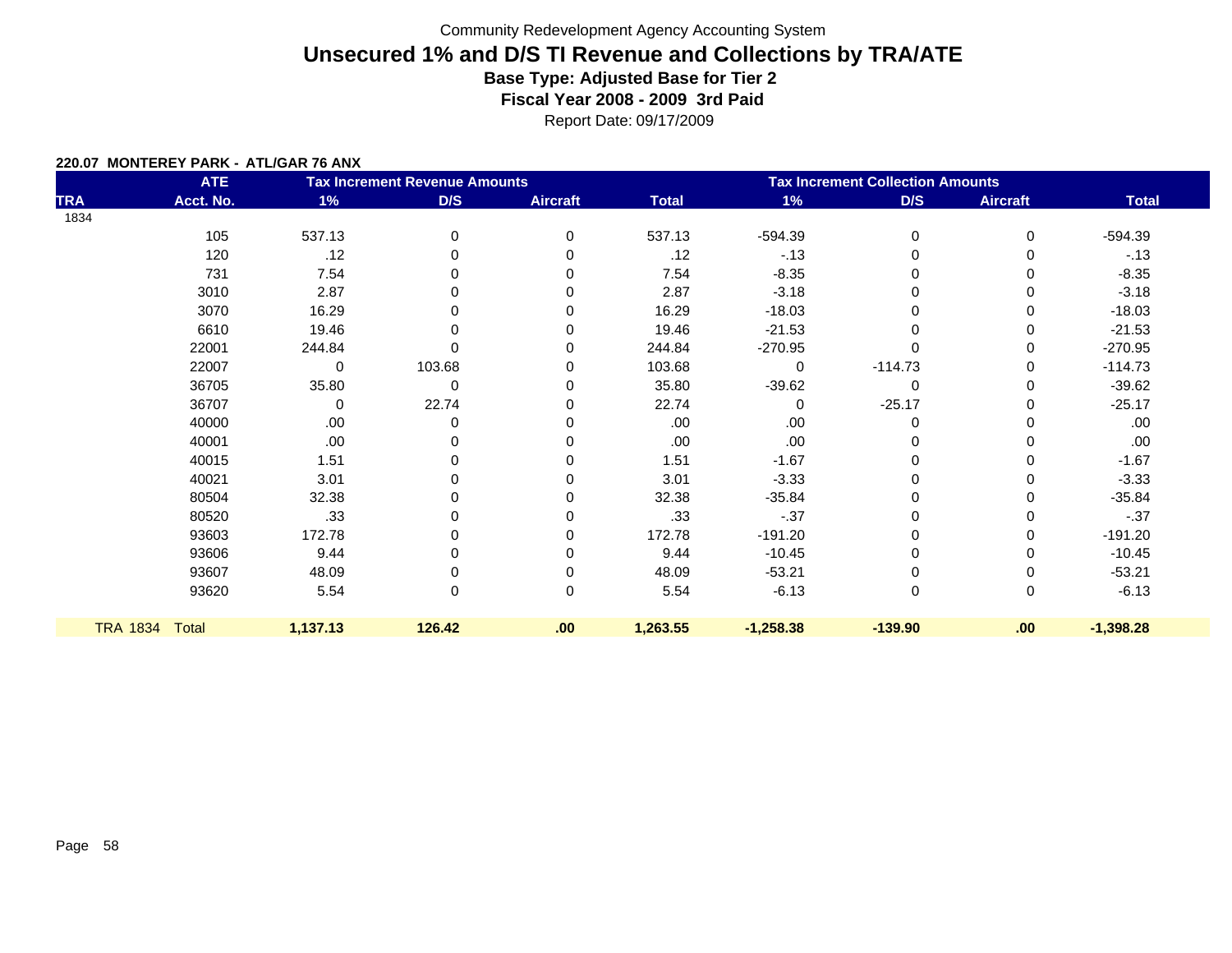Report Date: 09/17/2009

#### **220.07 MONTEREY PARK - ATL/GAR 76 ANX**

| <b>ATE</b><br><b>Tax Increment Revenue Amounts</b> |           |             |          |                 | <b>Tax Increment Collection Amounts</b> |           |          |                 |              |  |
|----------------------------------------------------|-----------|-------------|----------|-----------------|-----------------------------------------|-----------|----------|-----------------|--------------|--|
| <b>TRA</b>                                         | Acct. No. | 1%          | D/S      | <b>Aircraft</b> | <b>Total</b>                            | 1%        | D/S      | <b>Aircraft</b> | <b>Total</b> |  |
| 6383                                               |           |             |          |                 |                                         |           |          |                 |              |  |
|                                                    | 105       | 30495.67    | 0        | 0               | 30,495.67                               | 29961.63  | 0        | 0               | 29,961.63    |  |
|                                                    | 120       | 6.94        | 0        | $\Omega$        | 6.94                                    | 6.82      | 0        | 0               | 6.82         |  |
|                                                    | 731       | 429.30      | 0        | $\Omega$        | 429.30                                  | 421.78    | 0        | 0               | 421.78       |  |
|                                                    | 3010      | 163.49      | 0        | 0               | 163.49                                  | 160.62    | 0        | 0               | 160.62       |  |
|                                                    | 3070      | 925.38      | 0        | 0               | 925.38                                  | 909.18    |          | 0               | 909.18       |  |
|                                                    | 6610      | 1105.06     |          | 0               | 1,105.06                                | 1085.71   |          | 0               | 1,085.71     |  |
|                                                    | 22001     | 13903.57    |          | 0               | 13,903.57                               | 13660.09  |          | 0               | 13,660.09    |  |
|                                                    | 22007     | $\mathbf 0$ | 5872.86  | 0               | 5,872.86                                | $\Omega$  | 5770.01  | 0               | 5,770.01     |  |
|                                                    | 36705     | 2033.29     | 0        | 0               | 2,033.29                                | 1997.68   | 0        | 0               | 1,997.68     |  |
|                                                    | 36707     | 0           | 1288.26  | 0               | 1,288.26                                | $\Omega$  | 1265.70  | 0               | 1,265.70     |  |
|                                                    | 40000     | .00.        | 0        | $\Omega$        | .00                                     | .00       | 0        | 0               | .00          |  |
|                                                    | 40001     | .00.        | 0        | 0               | .00                                     | .00       | 0        | 0               | .00          |  |
|                                                    | 40015     | 86.18       | 0        | 0               | 86.18                                   | 84.67     |          | 0               | 84.67        |  |
|                                                    | 40021     | 171.04      | 0        | 0               | 171.04                                  | 168.04    |          | 0               | 168.04       |  |
|                                                    | 80504     | 1839.22     | 0        | 0               | 1,839.22                                | 1807.02   |          | 0               | 1,807.02     |  |
|                                                    | 80520     | 19.01       | 0        | 0               | 19.01                                   | 18.68     | 0        | 0               | 18.68        |  |
|                                                    | 89903     | 12758.06    |          | 0               | 12,758.06                               | 12534.64  |          | 0               | 12,534.64    |  |
|                                                    | 89906     | 455.56      |          | 0               | 455.56                                  | 447.58    |          | 0               | 447.58       |  |
|                                                    | 89907     | 21.23       | 0        | $\mathbf 0$     | 21.23                                   | 20.86     | 0        | 0               | 20.86        |  |
| <b>TRA 6383</b>                                    | Total     | 64,413.00   | 7,161.12 | .00             | 71,574.12                               | 63,285.00 | 7,035.71 | .00             | 70,320.71    |  |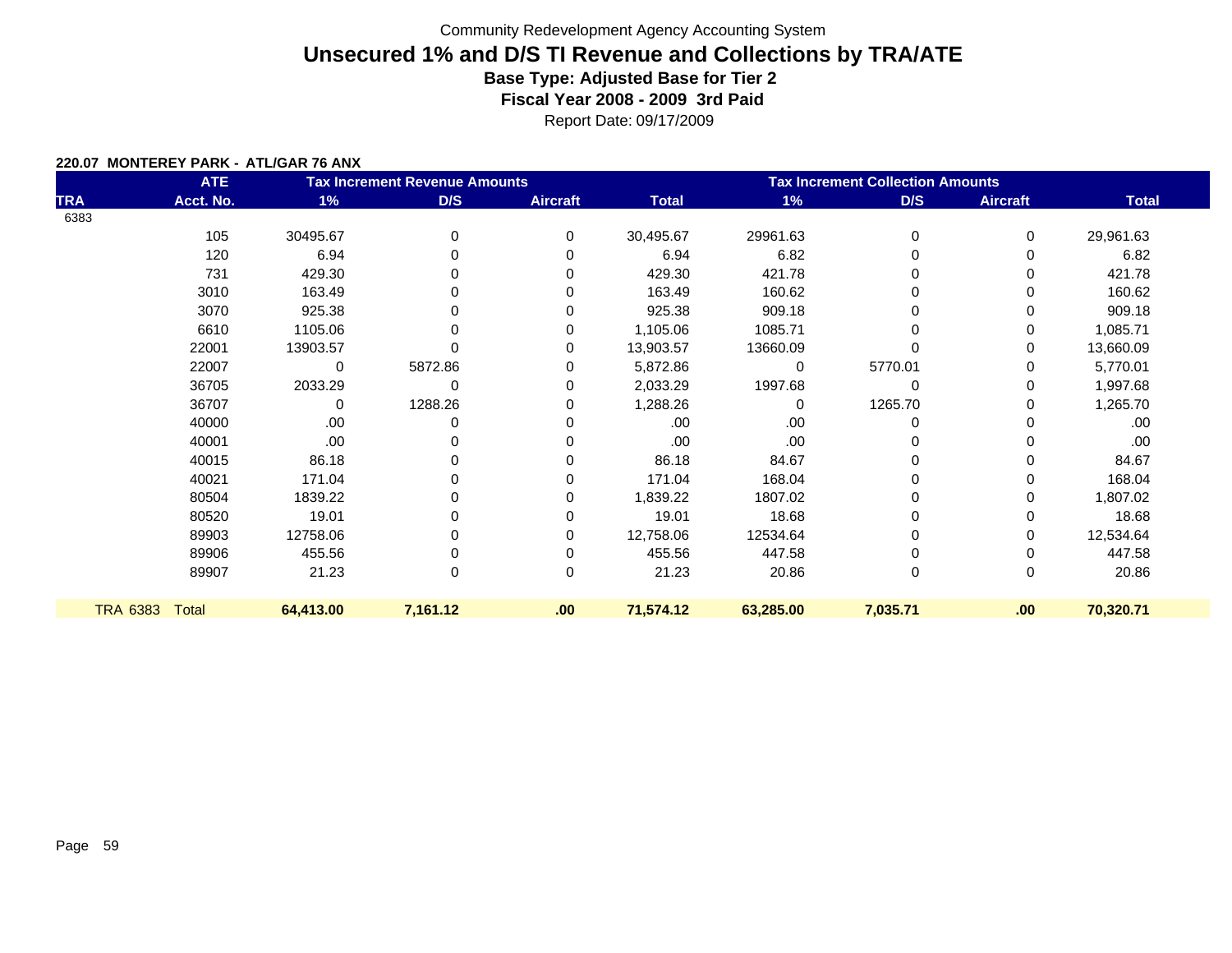Report Date: 09/17/2009

#### **220.07 MONTEREY PARK - ATL/GAR 76 ANX**

|                 | <b>ATE</b> |          | <b>Tax Increment Revenue Amounts</b> |                 | <b>Tax Increment Collection Amounts</b> |             |             |                 |              |  |
|-----------------|------------|----------|--------------------------------------|-----------------|-----------------------------------------|-------------|-------------|-----------------|--------------|--|
| <b>TRA</b>      | Acct. No.  | 1%       | D/S                                  | <b>Aircraft</b> | <b>Total</b>                            | 1%          | D/S         | <b>Aircraft</b> | <b>Total</b> |  |
| 6443            |            |          |                                      |                 |                                         |             |             |                 |              |  |
|                 | 105        | 3150.50  | 0                                    | 0               | 3,150.50                                | 383.59      | 0           | 0               | 383.59       |  |
|                 | 120        | .71      |                                      | 0               | .71                                     | .08         |             |                 | .08          |  |
|                 | 731        | 44.35    |                                      | 0               | 44.35                                   | 5.39        |             | 0               | 5.39         |  |
|                 | 3010       | 16.88    |                                      |                 | 16.88                                   | 2.05        |             | 0               | 2.05         |  |
|                 | 3070       | 95.59    | O                                    |                 | 95.59                                   | 11.63       |             | 0               | 11.63        |  |
|                 | 6610       | 114.16   |                                      |                 | 114.16                                  | 13.89       |             | 0               | 13.89        |  |
|                 | 22001      | 1436.33  |                                      | 0               | 1,436.33                                | 174.85      |             | 0               | 174.85       |  |
|                 | 22007      | 0        | 606.71                               | 0               | 606.71                                  | $\mathbf 0$ | 73.86       | 0               | 73.86        |  |
|                 | 36705      | 210.05   | 0                                    |                 | 210.05                                  | 25.57       | $\mathbf 0$ | 0               | 25.57        |  |
|                 | 36707      | 0        | 133.09                               | 0               | 133.09                                  | $\Omega$    | 16.20       | 0               | 16.20        |  |
|                 | 40000      | .00      |                                      |                 | .00                                     | .00         |             |                 | .00          |  |
|                 | 40001      | .00      |                                      | O               | .00                                     | .00         |             | 0               | .00.         |  |
|                 | 40015      | 8.90     |                                      |                 | 8.90                                    | 1.08        |             |                 | 1.08         |  |
|                 | 40021      | 17.67    | ŋ                                    |                 | 17.67                                   | 2.15        |             | 0               | 2.15         |  |
|                 | 80504      | 190.00   |                                      |                 | 190.00                                  | 23.13       |             | 0               | 23.13        |  |
|                 | 80520      | 1.96     | 0                                    |                 | 1.96                                    | .23         |             | 0               | .23          |  |
|                 | 89903      | 1317.99  |                                      | 0               | 1,317.99                                | 160.44      |             | 0               | 160.44       |  |
|                 | 89906      | 47.06    |                                      |                 | 47.06                                   | 5.72        |             |                 | 5.72         |  |
|                 | 89907      | 2.19     | 0                                    | 0               | 2.19                                    | .26         | 0           | 0               | .26          |  |
| <b>TRA 6443</b> | Total      | 6,654.34 | 739.80                               | .00             | 7,394.14                                | 810.06      | 90.06       | .00             | 900.12       |  |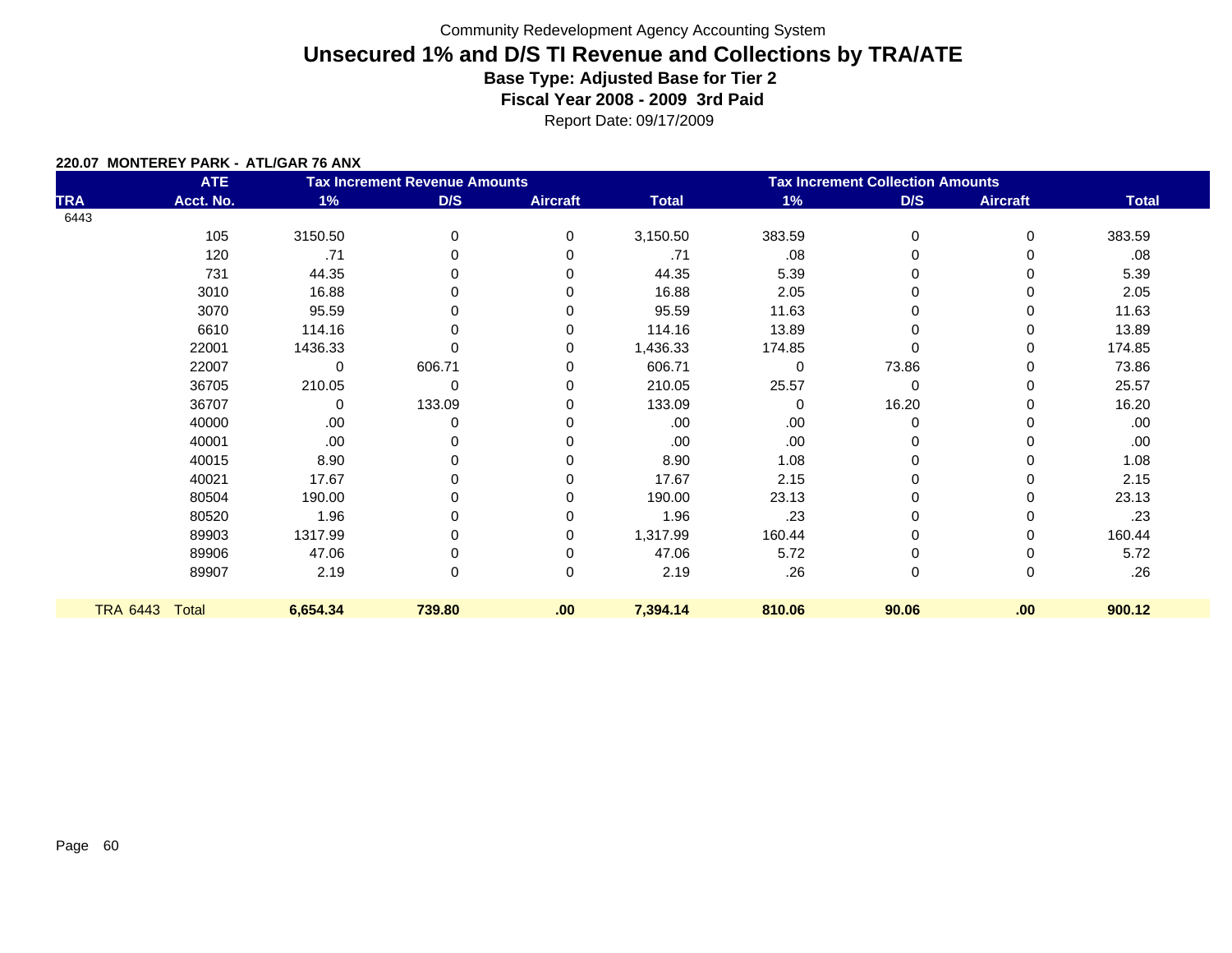| 226.08 PARAMOUNT - PROJECT#3 |  |
|------------------------------|--|
|                              |  |

| <b>ATE</b><br><b>Tax Increment Revenue Amounts</b> |              |            |             |                 | <b>Tax Increment Collection Amounts</b> |            |          |                 |              |  |
|----------------------------------------------------|--------------|------------|-------------|-----------------|-----------------------------------------|------------|----------|-----------------|--------------|--|
| <b>TRA</b>                                         | Acct. No.    | 1%         | D/S         | <b>Aircraft</b> | <b>Total</b>                            | $1\%$      | D/S      | <b>Aircraft</b> | <b>Total</b> |  |
| 6637                                               |              |            |             |                 |                                         |            |          |                 |              |  |
|                                                    | 105          | 137970.31  | 0           | $\mathbf 0$     | 137,970.31                              | 137532.99  | $\Omega$ | 0               | 137,532.99   |  |
|                                                    | 120          | 36.77      | $\mathbf 0$ | 0               | 36.77                                   | 36.66      | 0        | 0               | 36.66        |  |
|                                                    | 301          | 9403.35    | 0           | 0               | 9,403.35                                | 9373.55    | 0        | 0               | 9,373.55     |  |
|                                                    | 730          | 56551.93   | 0           | 0               | 56,551.93                               | 56372.68   | 0        | 0               | 56,372.68    |  |
|                                                    | 731          | 2298.96    | 0           | 0               | 2,298.96                                | 2291.68    | 0        | 0               | 2,291.68     |  |
|                                                    | 2366         | 7745.26    | 0           | 0               | 7,745.26                                | 7720.71    | 0        | 0               | 7,720.71     |  |
|                                                    | 3010         | 865.32     | 0           | 0               | 865.32                                  | 862.57     | 0        | 0               | 862.57       |  |
|                                                    | 3070         | 4897.80    | 0           | 0               | 4,897.80                                | 4882.27    | 0        | 0               | 4,882.27     |  |
|                                                    | 6180         | 177.64     | 0           | 0               | 177.64                                  | 177.08     | 0        | 0               | 177.08       |  |
|                                                    | 6610         | 5848.80    | $\Omega$    | 0               | 5,848.80                                | 5830.27    | 0        | 0               | 5,830.27     |  |
|                                                    | 22601        | 23407.34   | $\Omega$    | 0               | 23,407.34                               | 23333.14   | 0        | 0               | 23,333.14    |  |
|                                                    | 31505        | 0          | 1504.76     | 0               | 1,504.76                                | 0          | 1499.99  | 0               | 1,499.99     |  |
|                                                    | 35090        | 60.40      | 0           | 0               | 60.40                                   | 60.20      | 0        | 0               | 60.20        |  |
|                                                    | 40000        | .00        | 0           | 0               | .00                                     | .00        | 0        | 0               | .00          |  |
|                                                    | 40001        | .00        | $\Omega$    | 0               | .00                                     | .00        | 0        |                 | .00          |  |
|                                                    | 40015        | 456.14     | 0           | 0               | 456.14                                  | 454.69     | 0        | 0               | 454.69       |  |
|                                                    | 40021        | 905.28     | 0           | 0               | 905.28                                  | 902.41     | 0        | 0               | 902.41       |  |
|                                                    | 79304        | 7360.53    | 0           | 0               | 7,360.53                                | 7337.20    |          | 0               | 7,337.20     |  |
|                                                    | 79320        | 2350.94    | 0           | 0               | 2,350.94                                | 2343.48    | 0        | 0               | 2,343.48     |  |
|                                                    | 90703        | 69816.06   | 0           | 0               | 69,816.06                               | 69594.76   | 0        | 0               | 69,594.76    |  |
|                                                    | 90706        | 3773.24    | 0           | 0               | 3,773.24                                | 3761.28    | 0        | 0               | 3,761.28     |  |
|                                                    | 90707        | 464.53     | $\mathbf 0$ | 0               | 464.53                                  | 463.06     | 0        | 0               | 463.06       |  |
| <b>TRA 6637</b>                                    | <b>Total</b> | 334,390.60 | 1,504.76    | .00.            | 335,895.36                              | 333,330.68 | 1,499.99 | .00             | 334,830.67   |  |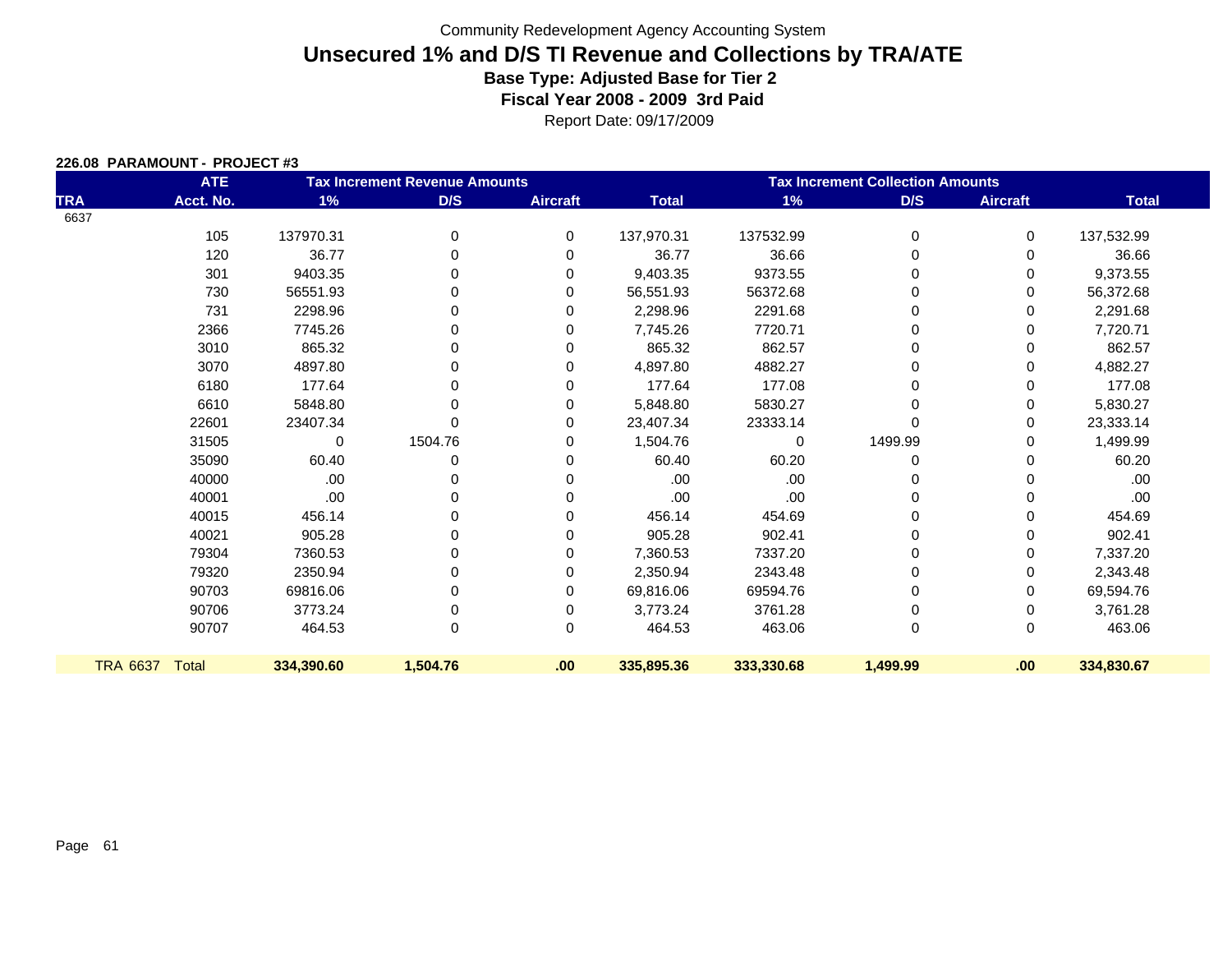| 226.08 PARAMOUNT - PROJECT#3 |  |
|------------------------------|--|
|                              |  |

|                 | <b>ATE</b>   | <b>Tax Increment Revenue Amounts</b> |          |                 |              | <b>Tax Increment Collection Amounts</b> |             |                 |              |
|-----------------|--------------|--------------------------------------|----------|-----------------|--------------|-----------------------------------------|-------------|-----------------|--------------|
| <b>TRA</b>      | Acct. No.    | $1\%$                                | D/S      | <b>Aircraft</b> | <b>Total</b> | $1\%$                                   | D/S         | <b>Aircraft</b> | <b>Total</b> |
| 6638            |              |                                      |          |                 |              |                                         |             |                 |              |
|                 | 105          | $-20.44$                             | 0        | 0               | $-20.44$     | .00.                                    | $\pmb{0}$   | 0               | .00.         |
|                 | 120          | .00                                  | 0        | 0               | .00          | .00                                     | 0           | 0               | .00.         |
|                 | 301          | $-1.38$                              | 0        | 0               | $-1.38$      | .00                                     | $\Omega$    | 0               | .00.         |
|                 | 730          | $-8.33$                              | 0        | 0               | $-8.33$      | .00                                     | $\Omega$    | 0               | .00.         |
|                 | 731          | $-.33$                               | 0        | $\Omega$        | $-.33$       | .00                                     | $\mathbf 0$ | 0               | .00.         |
|                 | 2366         | $-1.14$                              | 0        | ∩               | $-1.14$      | .00                                     | $\Omega$    | 0               | .00.         |
|                 | 3010         | $-.12$                               | 0        | 0               | $-12$        | .00                                     | 0           | 0               | .00.         |
|                 | 3070         | $-.72$                               | 0        | $\Omega$        | $-72$        | .00                                     | $\mathbf 0$ | 0               | .00.         |
|                 | 5320         | $-.05$                               | 0        |                 | $-.05$       | .00                                     | $\Omega$    | 0               | .00.         |
|                 | 6180         | $-.02$                               | 0        | 0               | $-.02$       | .00                                     | 0           | 0               | .00.         |
|                 | 6610         | $-0.86$                              | 0        | O               | $-0.86$      | .00                                     | $\mathbf 0$ | 0               | .00.         |
|                 | 22601        | $-3.45$                              | $\Omega$ | 0               | $-3.45$      | .00                                     | $\Omega$    | $\Omega$        | .00.         |
|                 | 31505        | 0                                    | $-.22$   | 0               | $-.22$       | $\mathbf 0$                             | .00.        | 0               | .00.         |
|                 | 35090        | .00                                  | 0        | $\Omega$        | .00          | .00                                     | $\pmb{0}$   | 0               | .00.         |
|                 | 40000        | .00                                  | 0        | ∩               | .00          | .00                                     | $\Omega$    | 0               | .00.         |
|                 | 40001        | .00                                  | 0        | 0               | .00          | .00                                     | 0           | 0               | .00.         |
|                 | 40015        | $-0.06$                              | 0        | O               | $-0.06$      | .00                                     | 0           | 0               | .00.         |
|                 | 40021        | $-13$                                | 0        | ∩               | $-13$        | .00                                     | $\Omega$    | 0               | .00.         |
|                 | 79304        | $-1.08$                              | 0        | 0               | $-1.08$      | .00                                     | 0           | 0               | .00.         |
|                 | 79320        | $-.34$                               | 0        | $\Omega$        | $-0.34$      | .00                                     | 0           | 0               | .00.         |
|                 | 90703        | $-10.29$                             | 0        | $\Omega$        | $-10.29$     | .00                                     | 0           | 0               | .00.         |
|                 | 90706        | $-.55$                               | 0        | 0               | $-.55$       | .00                                     | 0           | 0               | .00.         |
|                 | 90707        | $-0.06$                              | 0        | $\Omega$        | $-06$        | .00                                     | $\mathbf 0$ | 0               | .00.         |
| <b>TRA 6638</b> | <b>Total</b> | $-49.35$                             | $-.22$   | .00             | $-49.57$     | .00                                     | .00         | .00             | .00          |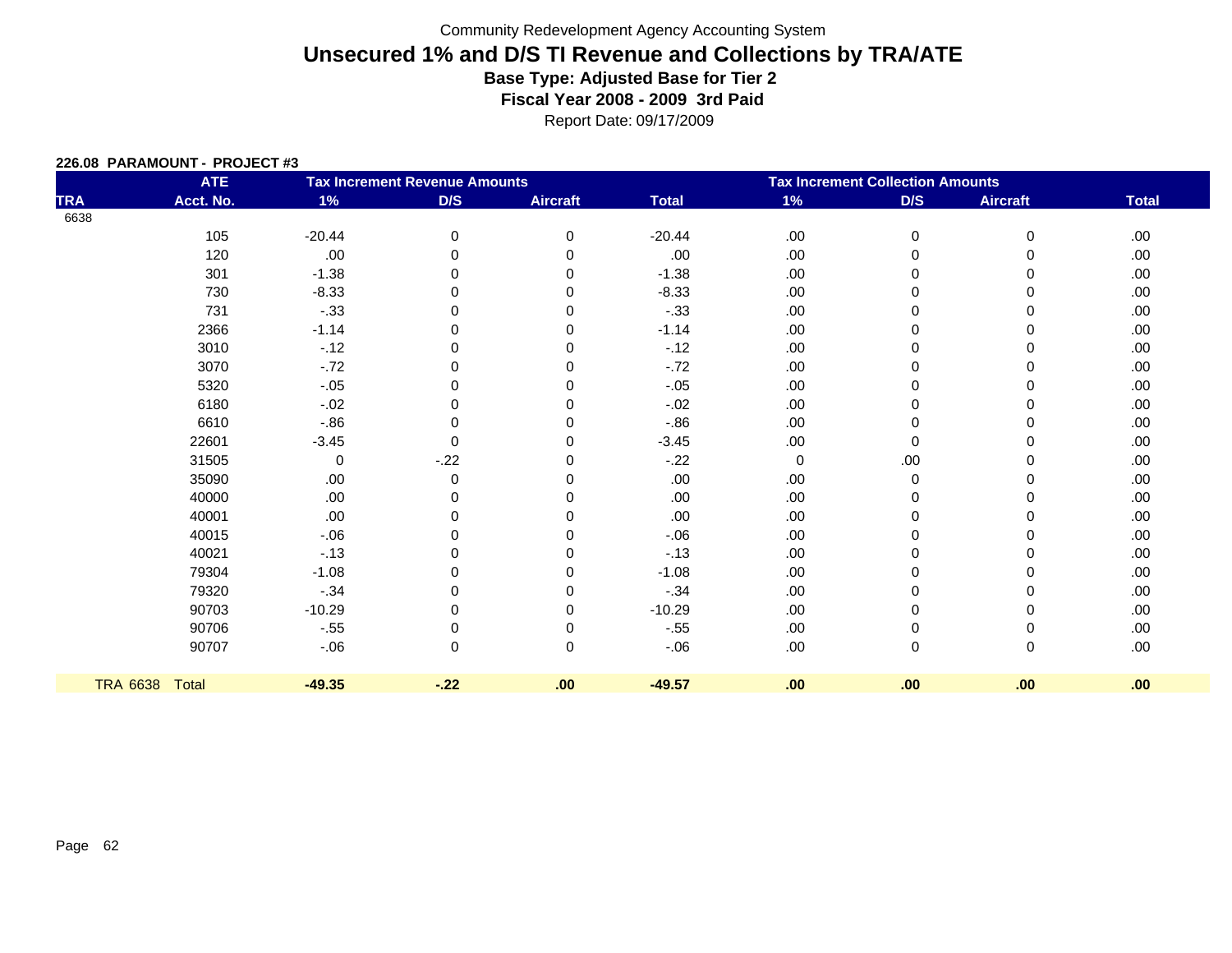|  | 240.07 SAN FERNANDO - RP #4 |  |
|--|-----------------------------|--|
|  |                             |  |

|            | <b>ATE</b>     |              | <b>Tax Increment Revenue Amounts</b> |                 | <b>Tax Increment Collection Amounts</b> |              |             |                 |              |  |
|------------|----------------|--------------|--------------------------------------|-----------------|-----------------------------------------|--------------|-------------|-----------------|--------------|--|
| <b>TRA</b> | Acct. No.      | 1%           | D/S                                  | <b>Aircraft</b> | <b>Total</b>                            | 1%           | D/S         | <b>Aircraft</b> | <b>Total</b> |  |
| 8013       |                |              |                                      |                 |                                         |              |             |                 |              |  |
|            | 105            | $-11438.21$  | 0                                    | $\Omega$        | $-11,438.21$                            | $-11119.78$  | $\mathbf 0$ | 0               | $-11,119.78$ |  |
|            | 120            | $-2.60$      | 0                                    | 0               | $-2.60$                                 | $-2.53$      | 0           | 0               | $-2.53$      |  |
|            | 301            | $-666.84$    | 0                                    | $\Omega$        | $-666.84$                               | $-648.27$    | $\Omega$    | 0               | $-648.27$    |  |
|            | 731            | $-163.47$    | 0                                    | 0               | $-163.47$                               | $-158.92$    | 0           | 0               | $-158.92$    |  |
|            | 3010           | $-61.36$     | 0                                    | ∩               | $-61.36$                                | $-59.65$     | $\Omega$    | 0               | $-59.65$     |  |
|            | 3070           | $-347.32$    | 0                                    | 0               | $-347.32$                               | $-337.65$    | $\Omega$    | 0               | $-337.65$    |  |
|            | 6180           | $-11.09$     | 0                                    | 0               | $-11.09$                                | $-10.78$     | $\Omega$    | 0               | $-10.78$     |  |
|            | 24001          | $-4894.43$   | 0                                    | $\Omega$        | $-4,894.43$                             | $-4758.17$   | $\Omega$    | 0               | $-4,758.17$  |  |
|            | 24007          | 0            | $-6699.76$                           | $\Omega$        | $-6,699.76$                             | 0            | $-6513.24$  | 0               | $-6,513.24$  |  |
|            | 31036          | $\Omega$     | $-106.08$                            | $\Omega$        | $-106.08$                               | $\Omega$     | $-103.13$   | 0               | $-103.13$    |  |
|            | 40000          | .00          | 0                                    |                 | .00                                     | .00.         | $\Omega$    | 0               | .00.         |  |
|            | 40001          | .00          | 0                                    | $\Omega$        | .00                                     | .00.         | $\Omega$    | 0               | .00          |  |
|            | 40015          | $-32.34$     | 0                                    | $\Omega$        | $-32.34$                                | $-31.44$     | $\Omega$    | 0               | $-31.44$     |  |
|            | 40021          | $-64.19$     | 0                                    | $\Omega$        | $-64.19$                                | $-62.41$     | 0           | 0               | $-62.41$     |  |
|            | 80504          | $-690.32$    | 0                                    | 0               | $-690.32$                               | $-671.10$    | 0           | 0               | $-671.10$    |  |
|            | 80520          | $-7.13$      | $\Omega$                             | $\Omega$        | $-7.13$                                 | $-6.93$      | $\Omega$    | 0               | $-6.93$      |  |
|            | 88703          | $-5082.47$   | $-.94$                               | 0               | $-5,083.41$                             | -4940.98     | $-.92$      | 0               | $-4,941.90$  |  |
|            | 88706          | $-.28$       | 0                                    | 0               | $-.28$                                  | $-27$        | 0           | 0               | $-.27$       |  |
|            | 88707          | $-28.66$     | 0                                    | $\Omega$        | $-28.66$                                | $-27.86$     | 0           | 0               | $-27.86$     |  |
|            | 88720          | $-83.39$     | 0                                    | 0               | $-83.39$                                | $-81.07$     | $\mathbf 0$ | 0               | $-81.07$     |  |
|            | TRA 8013 Total | $-23,574.10$ | $-6,806.78$                          | .00             | $-30,380.88$                            | $-22,917.81$ | $-6,617.29$ | .00             | $-29,535.10$ |  |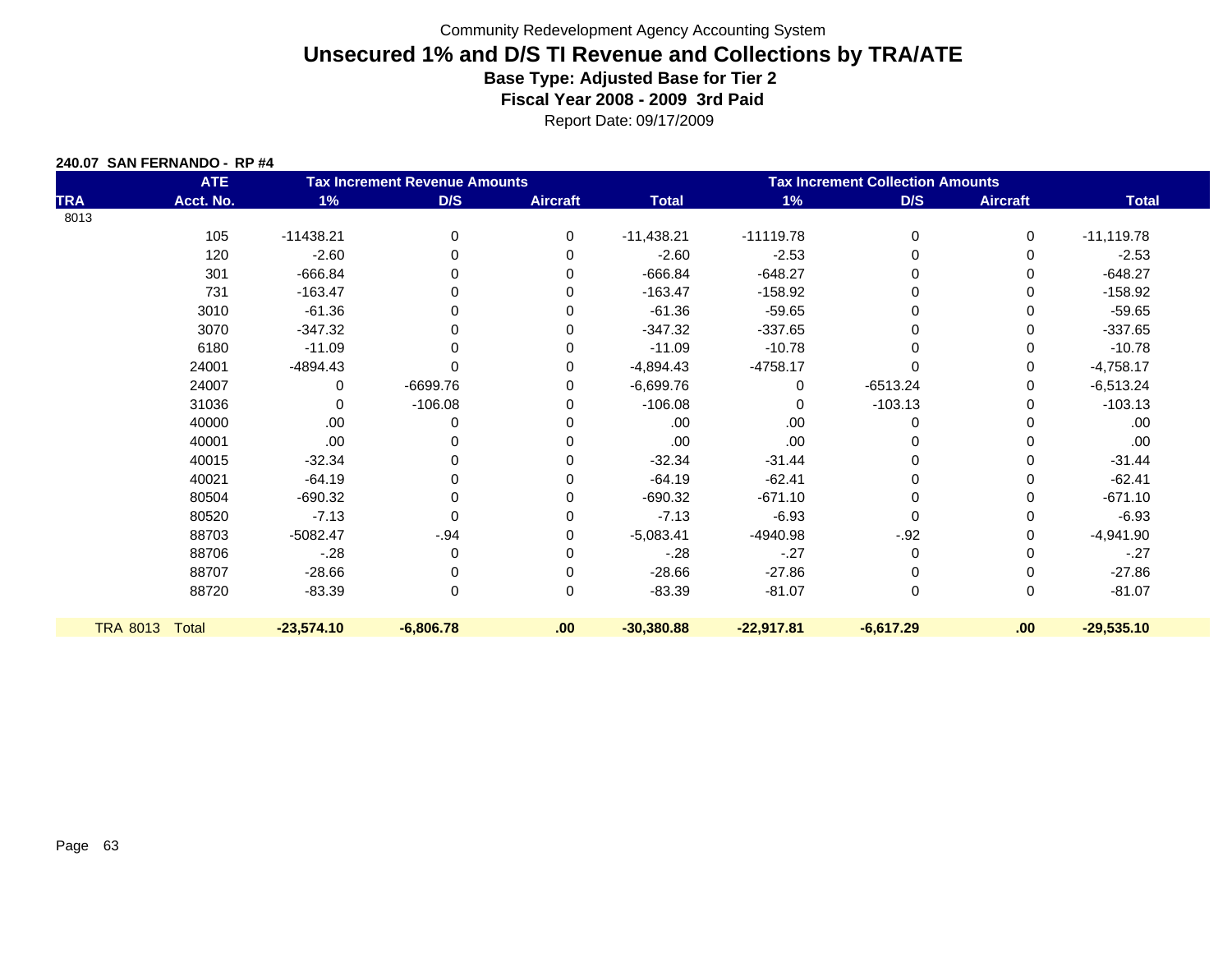|  | 240.07 SAN FERNANDO - RP #4 |  |  |
|--|-----------------------------|--|--|
|  |                             |  |  |

|                 | <b>ATE</b> |         | <b>Tax Increment Revenue Amounts</b> |                 | <b>Tax Increment Collection Amounts</b> |     |          |                 |              |
|-----------------|------------|---------|--------------------------------------|-----------------|-----------------------------------------|-----|----------|-----------------|--------------|
| <b>TRA</b>      | Acct. No.  | 1%      | D/S                                  | <b>Aircraft</b> | <b>Total</b>                            | 1%  | D/S      | <b>Aircraft</b> | <b>Total</b> |
| 8618            |            |         |                                      |                 |                                         |     |          |                 |              |
|                 | 105        | $-3.07$ | 0                                    | $\Omega$        | $-3.07$                                 | .00 | 0        | $\Omega$        | .00          |
|                 | 120        | .00     |                                      |                 | .00                                     | .00 | $\Omega$ |                 | .00.         |
|                 | 301        | $-17$   |                                      |                 | $-17$                                   | .00 | 0        |                 | .00.         |
|                 | 731        | $-.04$  |                                      |                 | $-.04$                                  | .00 | 0        |                 | .00.         |
|                 | 6180       | .00     |                                      |                 | .00                                     | .00 | 0        |                 | .00          |
|                 | 24001      | $-1.25$ | O                                    |                 | $-1.25$                                 | .00 | 0        | 0               | .00.         |
|                 | 24007      | 0       | $-1.72$                              |                 | $-1.72$                                 | 0   | .00.     |                 | .00          |
|                 | 31036      | 0       | $-.03$                               |                 | $-.03$                                  | 0   | .00.     | 0               | .00.         |
|                 | 40000      | .00     | 0                                    |                 | .00                                     | .00 | 0        | 0               | .00          |
|                 | 40001      | .00     |                                      |                 | .00                                     | .00 | $\Omega$ |                 | .00.         |
|                 | 40015      | .00     |                                      |                 | .00.                                    | .00 | $\Omega$ |                 | .00          |
|                 | 40021      | $-.01$  |                                      |                 | $-.01$                                  | .00 | 0        |                 | .00          |
|                 | 80504      | $-.17$  |                                      |                 | $-.17$                                  | .00 | 0        |                 | .00.         |
|                 | 80520      | .00     | 0                                    |                 | .00                                     | .00 | 0        | 0               | .00          |
|                 | 88703      | $-1.30$ | .00                                  |                 | $-1.30$                                 | .00 | .00      |                 | .00.         |
|                 | 88706      | .00     | 0                                    |                 | .00                                     | .00 | 0        |                 | .00.         |
|                 | 88707      | .00     |                                      |                 | .00.                                    | .00 | 0        | 0               | .00          |
|                 | 88720      | $-0.02$ | 0                                    | $\Omega$        | $-.02$                                  | .00 | 0        | 0               | .00.         |
|                 |            |         |                                      |                 |                                         |     |          |                 |              |
| <b>TRA 8618</b> | Total      | $-6.03$ | $-1.75$                              | .00             | $-7.78$                                 | .00 | .00      | .00             | .00          |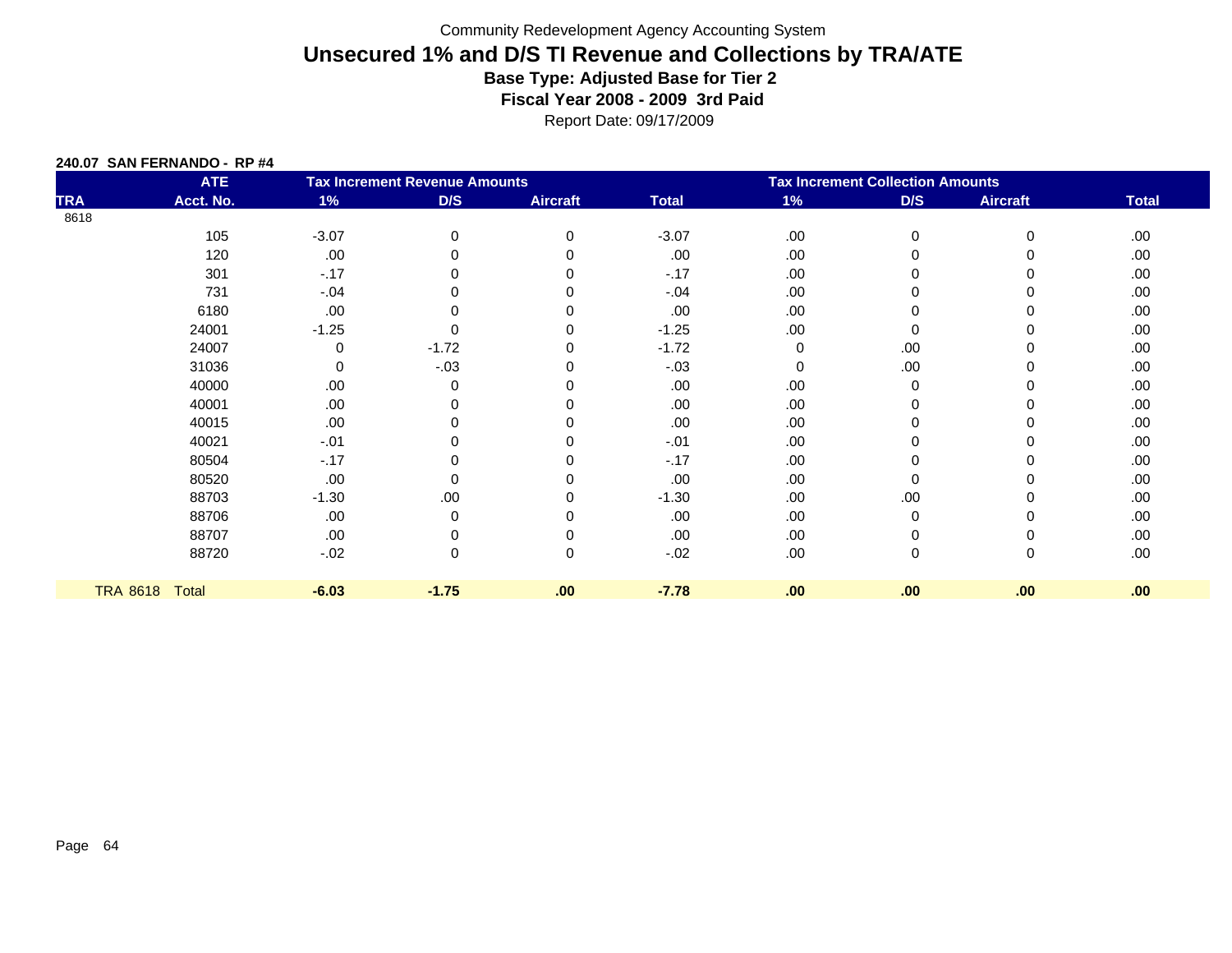Report Date: 09/17/2009

#### **252.03 SANTA MONICA - EQUAKE RECOVERY**

|                 | <b>ATE</b>   |              | <b>Tax Increment Revenue Amounts</b> |                 | <b>Tax Increment Collection Amounts</b> |              |           |                 |              |  |
|-----------------|--------------|--------------|--------------------------------------|-----------------|-----------------------------------------|--------------|-----------|-----------------|--------------|--|
| TRA             | Acct. No.    | 1%           | D/S                                  | <b>Aircraft</b> | <b>Total</b>                            | $1\%$        | D/S       | <b>Aircraft</b> | <b>Total</b> |  |
| 8004            |              |              |                                      |                 |                                         |              |           |                 |              |  |
|                 | 105          | 1005141.30   | 0                                    | 0               | 1,005,141.30                            | 934355.25    | 0         | 0               | 934,355.25   |  |
|                 | 120          | 229.39       | 0                                    | 0               | 229.39                                  | 213.23       |           | 0               | 213.23       |  |
|                 | 731          | 15742.39     | 0                                    | 0               | 15,742.39                               | 14633.75     |           | 0               | 14,633.75    |  |
|                 | 3010         | 5397.17      | 0                                    | 0               | 5,397.17                                | 5017.08      | 0         | 0               | 5,017.08     |  |
|                 | 3070         | 30548.59     | 0                                    | 0               | 30,548.59                               | 28397.23     | 0         | 0               | 28,397.23    |  |
|                 | 6110         | 752.00       | $\Omega$                             | 0               | 752.00                                  | 699.04       | 0         | 0               | 699.04       |  |
|                 | 25201        | 299294.79    | O                                    | 0               | 299,294.79                              | 278217.26    | 0         | 0               | 278,217.26   |  |
|                 | 25203        | 0            | 5782.02                              | 0               | 5,782.02                                | 0            | 5374.83   | 0               | 5,374.83     |  |
|                 | 31045        | $\Omega$     | 7846.53                              | 0               | 7,846.53                                | 0            | 7293.95   | 0               | 7,293.95     |  |
|                 | 40000        | .00.         | 0                                    | 0               | .00                                     | .00          | 0         |                 | .00          |  |
|                 | 40001        | .00.         | $\Omega$                             |                 | .00                                     | .00          |           | 0               | .00          |  |
|                 | 40015        | 2845.04      | 0                                    | 0               | 2,845.04                                | 2644.68      |           | 0               | 2,644.68     |  |
|                 | 40021        | 5646.41      | 0                                    | 0               | 5,646.41                                | 5248.76      | 0         | 0               | 5,248.76     |  |
|                 | 81004        | 74211.45     | 0                                    | 0               | 74,211.45                               | 68985.19     | 0         | 0               | 68,985.19    |  |
|                 | 93103        | 300248.22    | 0                                    | 0               | 300,248.22                              | 279103.54    |           | 0               | 279,103.54   |  |
|                 | 93106        | 786.69       | 0                                    | 0               | 786.69                                  | 731.28       | 0         | 0               | 731.28       |  |
|                 | 93107        | 1046.61      | 0                                    | 0               | 1,046.61                                | 972.91       | 0         | 0               | 972.91       |  |
|                 | 93120        | 1783.52      | 0                                    | 0               | 1,783.52                                | 1657.92      | 0         | 0               | 1,657.92     |  |
|                 |              |              |                                      |                 |                                         |              |           |                 |              |  |
| <b>TRA 8004</b> | <b>Total</b> | 1,743,673.57 | 13,628.55                            | .00             | 1,757,302.12                            | 1,620,877.12 | 12,668.78 | .00             | 1,633,545.90 |  |
|                 |              |              |                                      |                 |                                         |              |           |                 |              |  |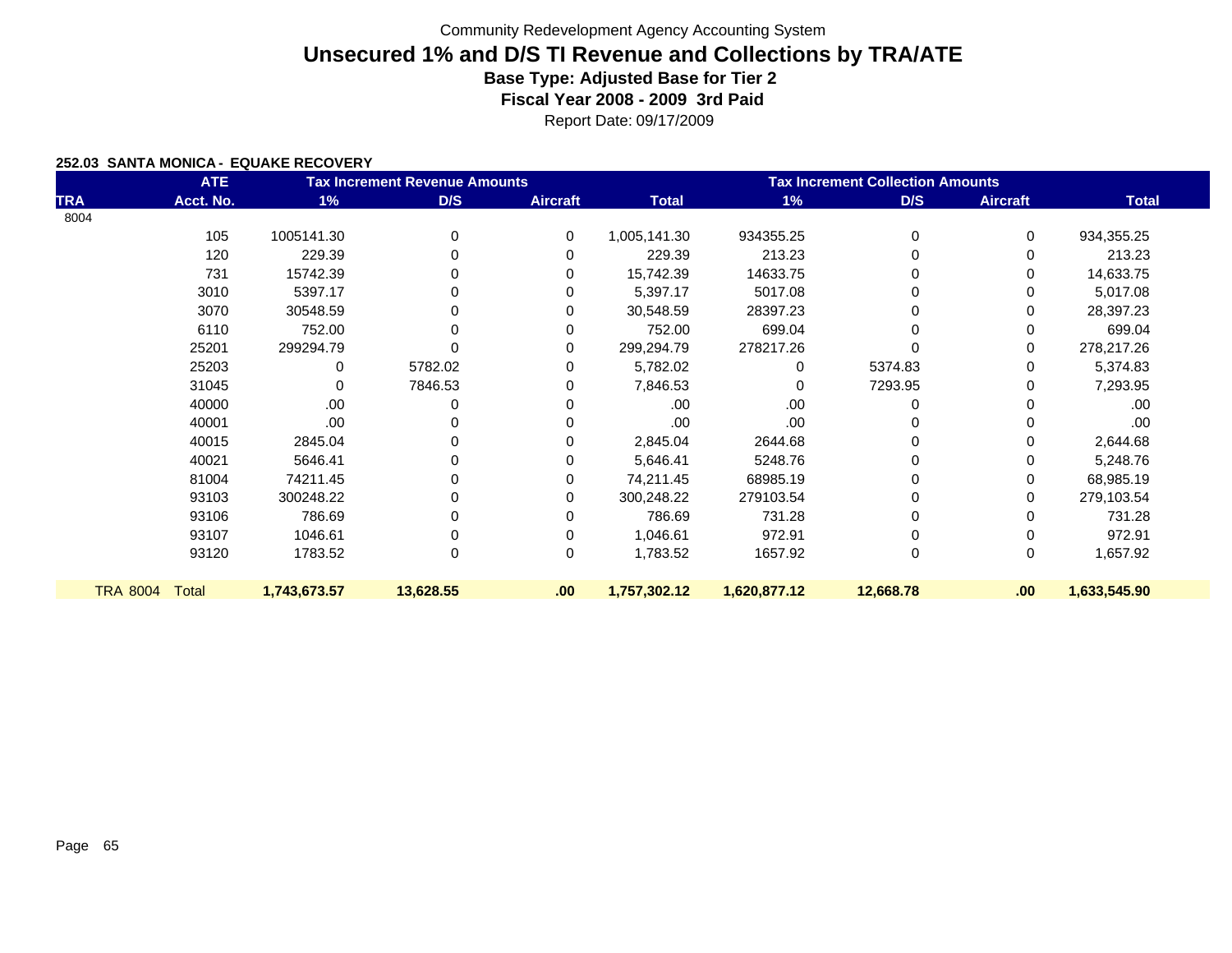Report Date: 09/17/2009

#### **252.03 SANTA MONICA - EQUAKE RECOVERY**

|                 | <b>ATE</b>   |            | <b>Tax Increment Revenue Amounts</b> |                 | <b>Tax Increment Collection Amounts</b> |            |             |                 |              |  |
|-----------------|--------------|------------|--------------------------------------|-----------------|-----------------------------------------|------------|-------------|-----------------|--------------|--|
| <b>TRA</b>      | Acct. No.    | 1%         | D/S                                  | <b>Aircraft</b> | <b>Total</b>                            | 1%         | D/S         | <b>Aircraft</b> | <b>Total</b> |  |
| 8603            |              |            |                                      |                 |                                         |            |             |                 |              |  |
|                 | 105          | 196095.58  | 0                                    | $\Omega$        | 196,095.58                              | 186695.95  | $\mathbf 0$ | 0               | 186,695.95   |  |
|                 | 120          | 44.75      | 0                                    | 0               | 44.75                                   | 42.60      | 0           | 0               | 42.60        |  |
|                 | 731          | 3071.22    | 0                                    | 0               | 3,071.22                                | 2924.00    | 0           | 0               | 2,924.00     |  |
|                 | 3010         | 1052.94    | 0                                    | 0               | 1,052.94                                | 1002.47    | $\Omega$    | 0               | 1,002.47     |  |
|                 | 3070         | 5959.80    | 0                                    | 0               | 5,959.80                                | 5674.13    | 0           | 0               | 5,674.13     |  |
|                 | 6110         | 146.70     | 0                                    | 0               | 146.70                                  | 139.67     | 0           | 0               | 139.67       |  |
|                 | 25201        | 58390.18   |                                      | 0               | 58,390.18                               | 55591.32   | 0           | 0               | 55,591.32    |  |
|                 | 25203        | 0          | 1128.03                              | $\Omega$        | 1,128.03                                |            | 1073.96     | 0               | 1,073.96     |  |
|                 | 31045        | 0          | 1530.80                              | 0               | 1,530.80                                | 0          | 1457.42     | 0               | 1,457.42     |  |
|                 | 40000        | .00        | 0                                    | 0               | .00                                     | .00        | 0           | 0               | .00          |  |
|                 | 40001        | .00        |                                      |                 | .00.                                    | .00.       | 0           | 0               | .00.         |  |
|                 | 40015        | 555.04     |                                      | 0               | 555.04                                  | 528.44     | 0           | 0               | 528.44       |  |
|                 | 40021        | 1101.57    | 0                                    | 0               | 1,101.57                                | 1048.77    | 0           | 0               | 1,048.77     |  |
|                 | 81004        | 14478.10   | 0                                    | 0               | 14,478.10                               | 13784.11   | 0           | 0               | 13,784.11    |  |
|                 | 93103        | 58576.19   | 0                                    | 0               | 58,576.19                               | 55768.41   | 0           | 0               | 55,768.41    |  |
|                 | 93106        | 153.47     | 0                                    | 0               | 153.47                                  | 146.11     | 0           | 0               | 146.11       |  |
|                 | 93107        | 204.18     | 0                                    | $\Omega$        | 204.18                                  | 194.40     | 0           | 0               | 194.40       |  |
|                 | 93120        | 347.95     | 0                                    | $\Omega$        | 347.95                                  | 331.27     | $\mathbf 0$ | 0               | 331.27       |  |
|                 |              |            |                                      |                 |                                         |            |             |                 |              |  |
| <b>TRA 8603</b> | <b>Total</b> | 340,177.67 | 2,658.83                             | .00             | 342,836.50                              | 323,871.65 | 2,531.38    | .00.            | 326,403.03   |  |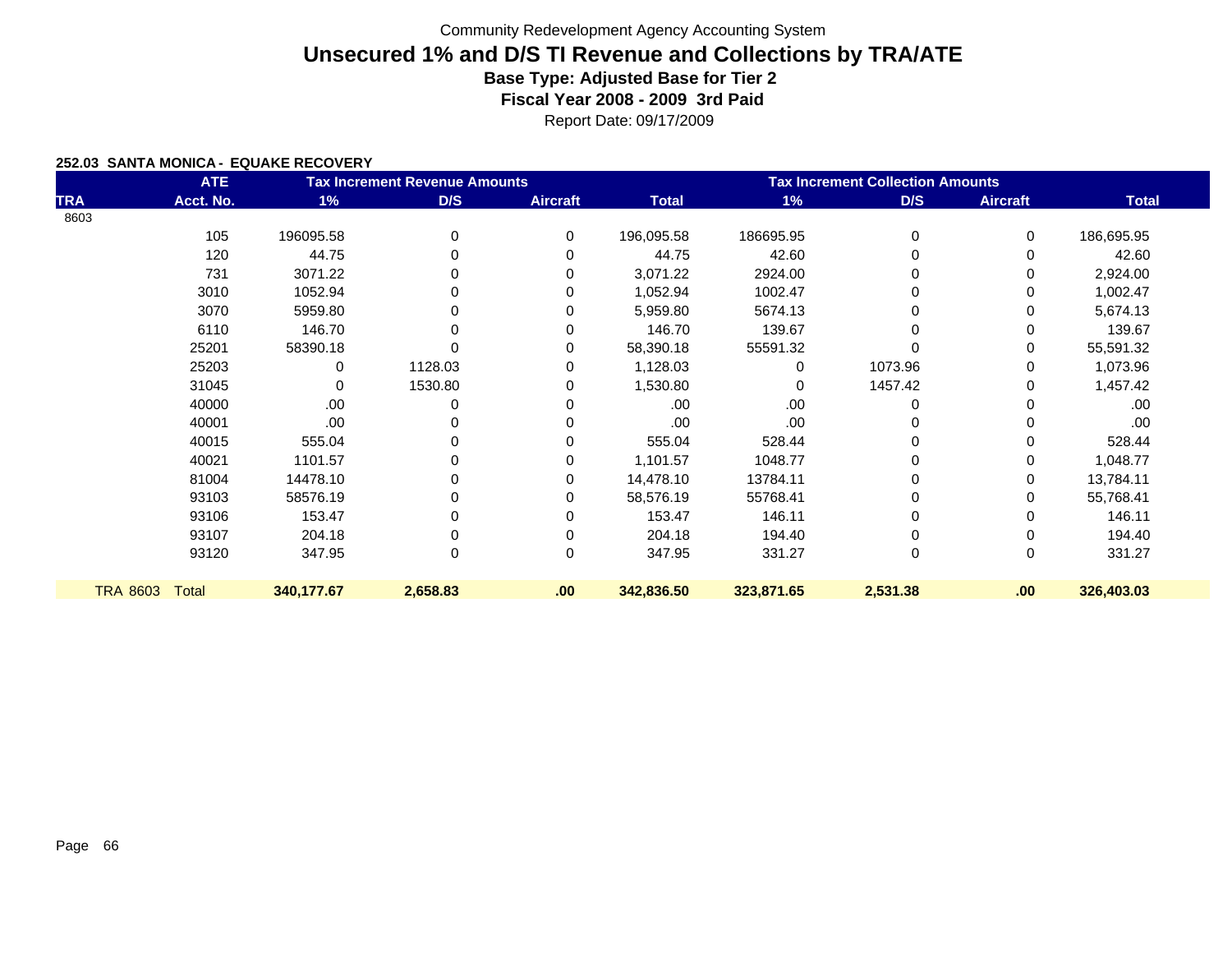Report Date: 09/17/2009

#### **264.04 SOUTH GATE - RP #1, 8TH AMENDMENT**

|            | <b>ATE</b>     |             | <b>Tax Increment Revenue Amounts</b> |                 | <b>Tax Increment Collection Amounts</b> |           |             |                 |              |  |
|------------|----------------|-------------|--------------------------------------|-----------------|-----------------------------------------|-----------|-------------|-----------------|--------------|--|
| <b>TRA</b> | Acct. No.      | 1%          | D/S                                  | <b>Aircraft</b> | <b>Total</b>                            | 1%        | D/S         | <b>Aircraft</b> | <b>Total</b> |  |
| 1307       |                |             |                                      |                 |                                         |           |             |                 |              |  |
|            | 105            | 5797.44     | 0                                    | $\mathbf 0$     | 5,797.44                                | 5706.36   | 0           | 0               | 5,706.36     |  |
|            | 120            | 1.36        | $\mathbf 0$                          | 0               | 1.36                                    | 1.34      | 0           | 0               | 1.34         |  |
|            | 301            | 348.58      | 0                                    | $\Omega$        | 348.58                                  | 343.10    | 0           | 0               | 343.10       |  |
|            | 730            | 2096.39     | 0                                    | 0               | 2,096.39                                | 2063.46   | 0           | 0               | 2,063.46     |  |
|            | 731            | 83.11       | 0                                    | 0               | 83.11                                   | 81.80     | 0           | 0               | 81.80        |  |
|            | 3010           | 32.07       | 0                                    | 0               | 32.07                                   | 31.57     | 0           | 0               | 31.57        |  |
|            | 3070           | 181.56      | $\Omega$                             | $\Omega$        | 181.56                                  | 178.71    | 0           | 0               | 178.71       |  |
|            | 6180           | 6.58        | 0                                    | 0               | 6.58                                    | 6.48      | 0           | 0               | 6.48         |  |
|            | 6605           | 249.28      | 0                                    | 0               | 249.28                                  | 245.37    | 0           | 0               | 245.37       |  |
|            | 26401          | 980.72      | $\Omega$                             | 0               | 980.72                                  | 965.32    |             | 0               | 965.32       |  |
|            | 31505          | $\mathbf 0$ | 58.09                                | 0               | 58.09                                   | $\Omega$  | 57.18       | 0               | 57.18        |  |
|            | 35090          | 2.23        | 0                                    | $\Omega$        | 2.23                                    | 2.20      | 0           | 0               | 2.20         |  |
|            | 40000          | .00         | 0                                    | 0               | .00                                     | .00       | 0           | 0               | .00          |  |
|            | 40001          | .00.        | 0                                    | 0               | .00                                     | .00       | 0           | 0               | .00          |  |
|            | 40015          | 16.90       | 0                                    | $\Omega$        | 16.90                                   | 16.64     | 0           | 0               | 16.64        |  |
|            | 40021          | 33.55       | 0                                    | $\Omega$        | 33.55                                   | 33.03     | 0           | 0               | 33.03        |  |
|            | 80504          | 360.86      | 0                                    | 0               | 360.86                                  | 355.19    | 0           | 0               | 355.19       |  |
|            | 80520          | 3.73        | $\pmb{0}$                            | 0               | 3.73                                    | 3.67      | $\mathbf 0$ | 0               | 3.67         |  |
|            | 88703          | 2656.81     | .52                                  | 0               | 2,657.33                                | 2615.08   | .51         | 0               | 2,615.59     |  |
|            | 88706          | .14         | 0                                    | 0               | .14                                     | .14       | 0           | 0               | .14          |  |
|            | 88707          | 14.98       | 0                                    | 0               | 14.98                                   | 14.75     | 0           | 0               | 14.75        |  |
|            | 88720          | 43.59       | $\mathbf 0$                          | $\mathbf 0$     | 43.59                                   | 42.90     | $\mathbf 0$ | 0               | 42.90        |  |
|            | TRA 1307 Total | 12,909.88   | 58.61                                | .00             | 12,968.49                               | 12,707.11 | 57.69       | .00             | 12,764.80    |  |